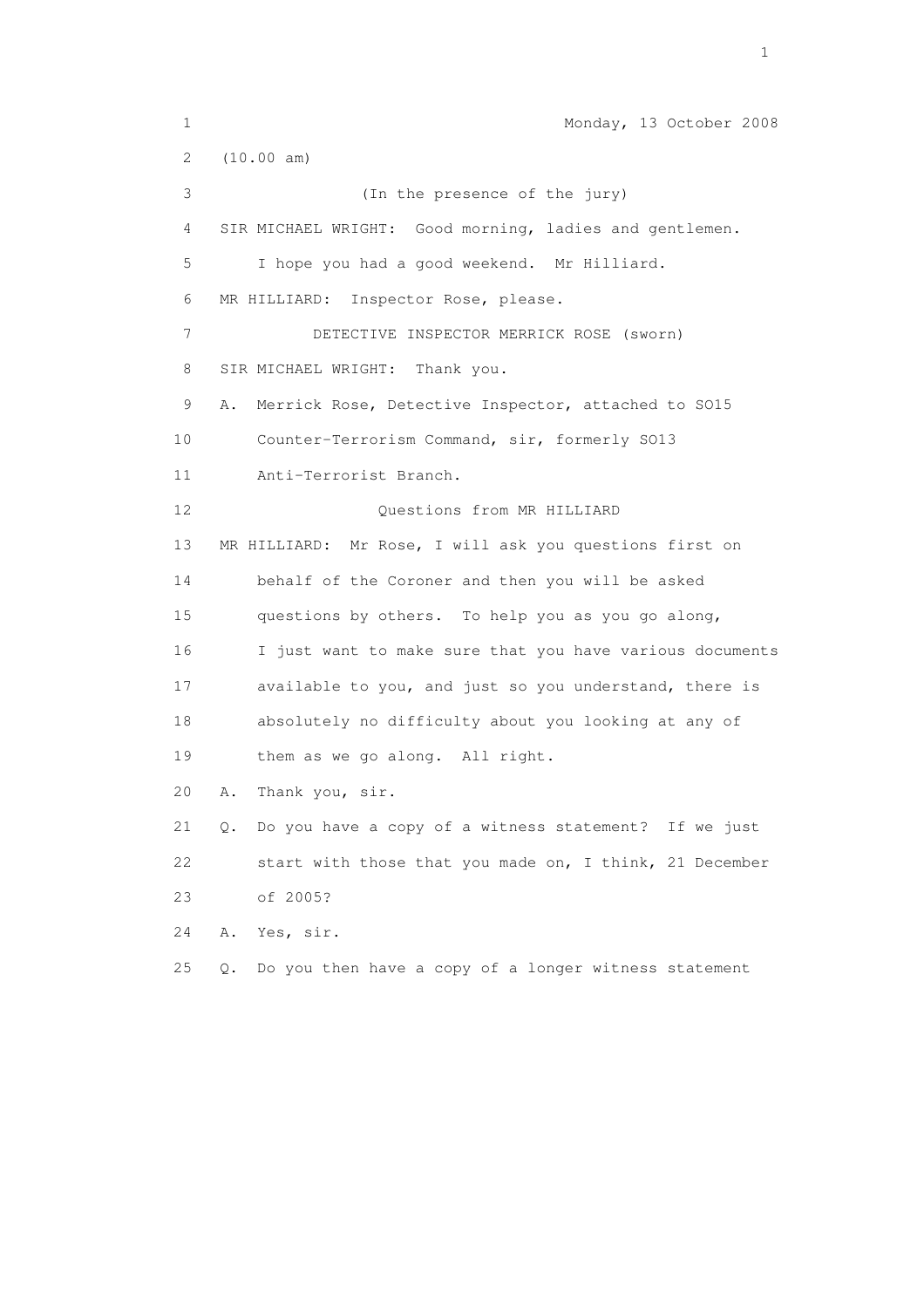- 1 which I do not have a date for?
- 2 A. I do have a copy, sir, yes.
- 3 Q. Can you give us the date of that?
- 4 A. It would have been either the 19th or 20th July 2006,
- 5 I think, sir.
- 6 Q. Right. So just about a year later?
- 7 A. That's correct, sir.
- 8 Q. Right. Then so far as notes are concerned, do you have 9 either a copy or indeed maybe the original book there, 10 some notes that you made in what in your case was a blue
- 11 book?
- 12 A. Yes, sir, I have the blue book here.
- 13 Q. Good. Lastly, some notes or records that you made on
- 14 something that's called a form 3605?
- 15 A. Yes, sir.
- 16 Q. Got those?
- 17 A. Copies I have, sir.
- 18 Q. Good. And 3605, is this right, that's just the number 19 of the form?
- 20 A. It is, sir, for an armed operation, that's what the 21 armed operation is recorded on.
- 22 Q. So if there is an armed operation there are various
- 23 things that have to go on a form 3605; is that right?
- 24 A. Yes, sir.
- 25 Q. Now, we have heard something about IFCAT, which I think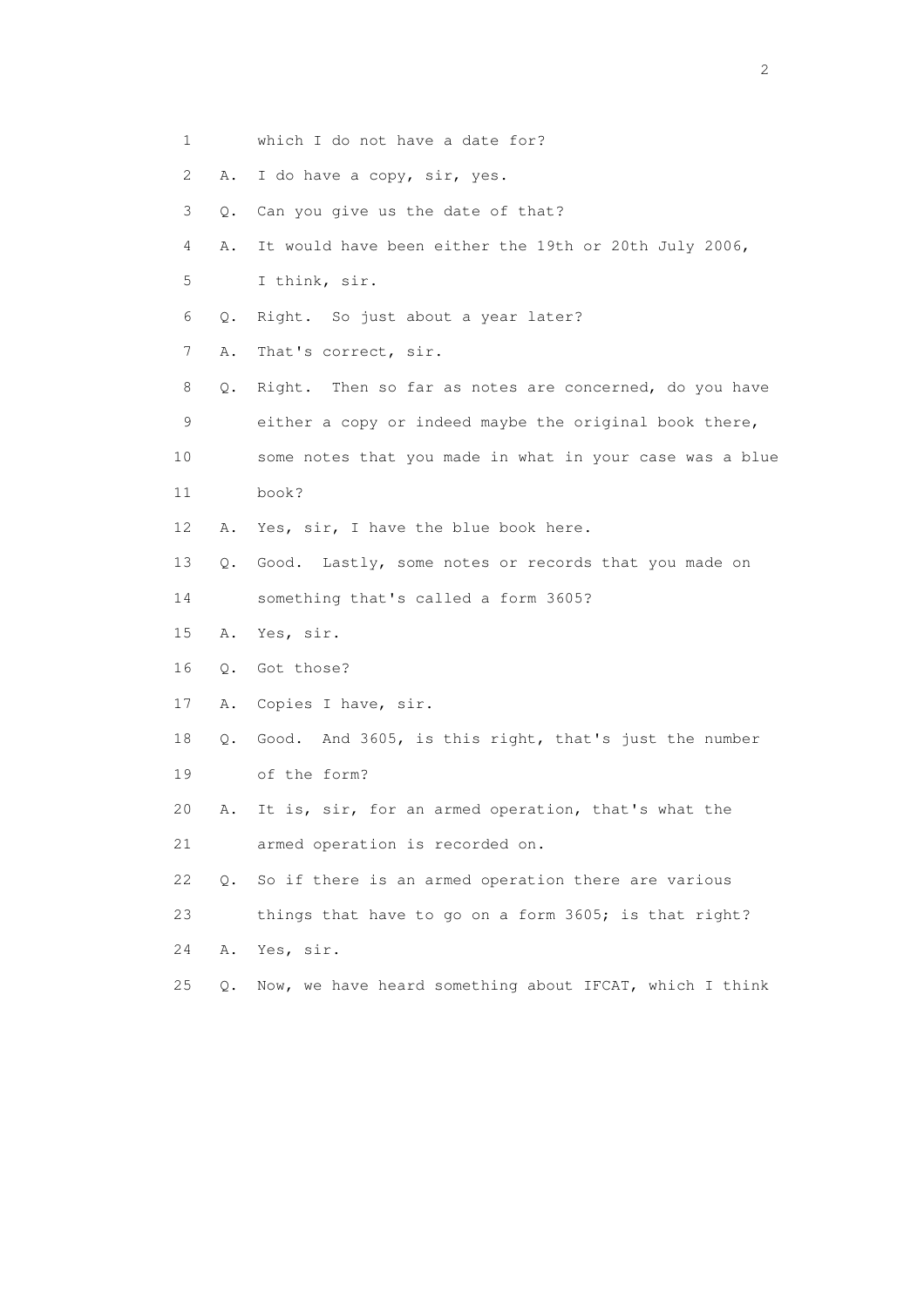1 stands for Inspectors Firearms Command Accreditation 2 Training? 3 A. That's correct, sir, yes. 4 Q. In July of 2005, were you an IFCAT inspector? 5 A. I was, sir, yes. 6 Q. When had you done the necessary training for that? 7 A. It was the previous year, I completed on 20 July 2004, 8 sir. 9 Q. Was one of the consequences of that that you would 10 Silver, if I can put it that way, firearms operations? 11 A. Yes, that was the qualification, if I can call it that, 12 that was required before one could Silver a firearms 13 operation. 14 Q. Since 2004, July or so, when you had done the IFCAT 15 training, and July 2005, a year later, which is when we 16 are principally going to be looking at, can you say how 17 many firearms operations you would have Silvered in that 18 period? 19 A. Not with any degree of accuracy, sir, because we don't 20 keep records but my best estimate would be about six. 21 Q. Then if we just go, please, to 21 July 2005, did you 22 begin work at 7.30 in the morning? 23 A. Yes, sir. 24 Q. We know and you know that that was the day of the 25 attempted suicide bombings?

 $\sim$  3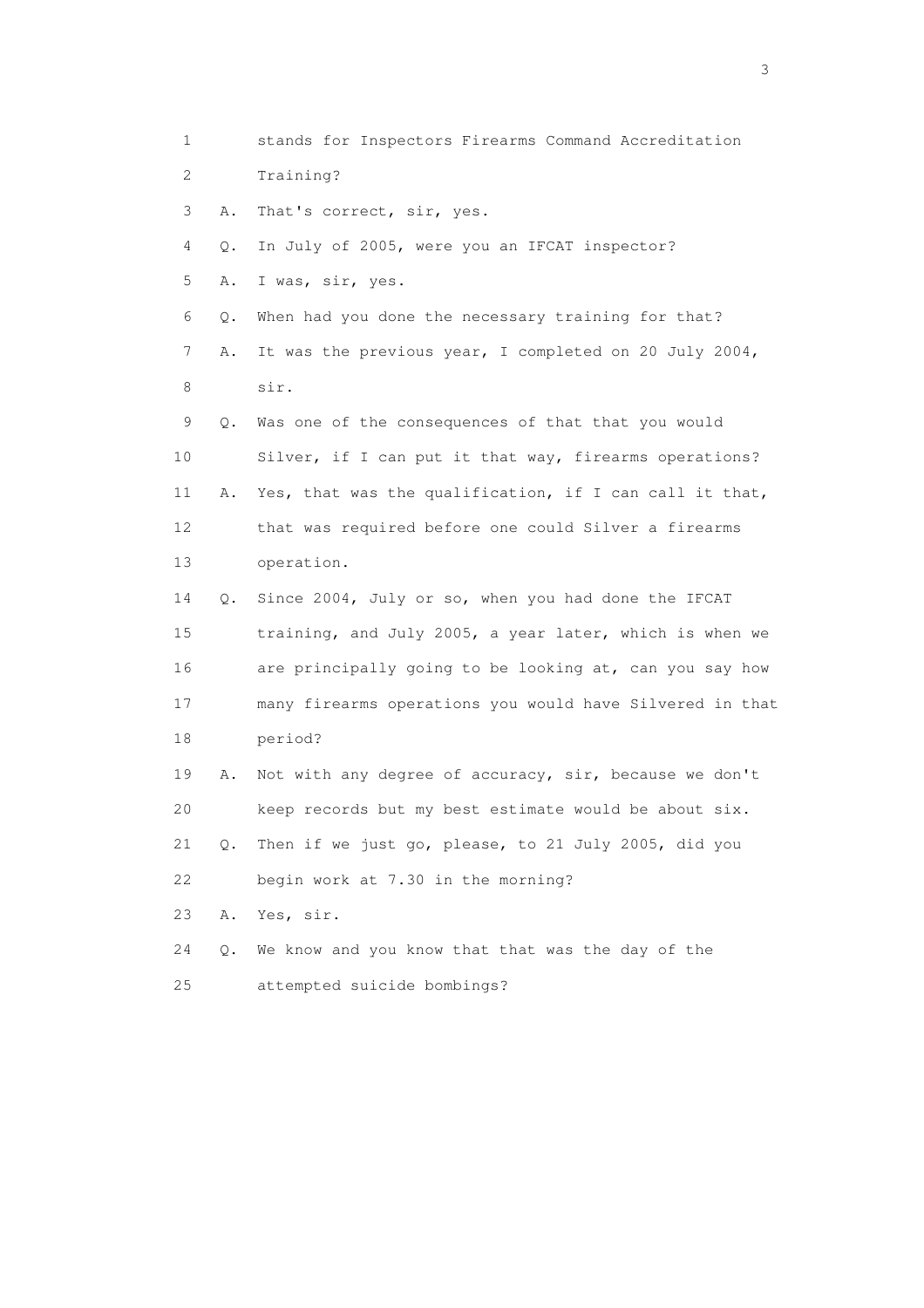- 1 A. That's correct, yes, sir.
- 2 Q. Did you in fact not finish work until 1 o'clock in the 3 morning?
- 
- 4 A. That's correct, sir.
- 5 Q. So into the early hours of the 22nd?
- 6 A. Yes, sir.
- 7 Q. Did you then go and stay in a nearby hotel in

 8 anticipation of being required no doubt at pretty short 9 notice and for long hours?

- 10 A. I did, yes, sir.
- 11 Q. If we can just look at a document in the jury bundle, 12 divider 43, it's also come up -- in fact it's the other 13 one, it's also come up on the screen.
- 14 Can you see, if we just look at the body of the 15 message, we have looked at this a few times before, but 16 "DI [detective inspector] IFCAT, you have just told us 17 about that, "required to Silver firearms OP asap.
- 18 "Given options requested DI Rose", and then 19 "warned", then do you see it looks like "0457"?
- 20 A. I would agree with that, sir, yes.
- 21 Q. DI Rose informed; do you see that?
- 22 A. Yes, sir.
- 23 Q. We can put that away. Now, in your nearby hotel shortly 24 before 5 in the morning, I don't know if that's where 25 you were then, did you get that message?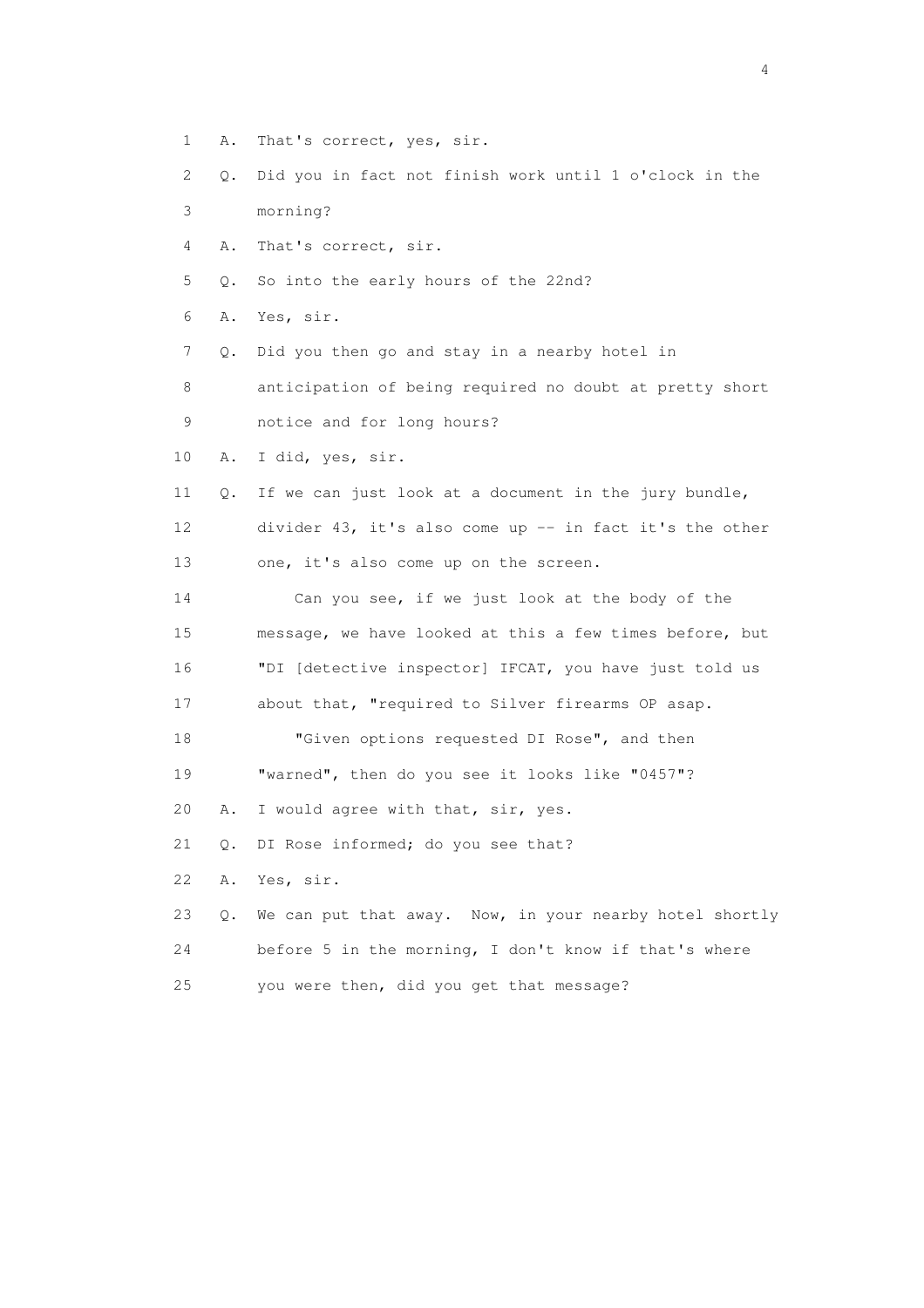| 1  | Α. | I did, sir, yes, I thought it was earlier to be fair.      |
|----|----|------------------------------------------------------------|
| 2  | Q. | You said in your statement, were you estimating then,      |
| 3  |    | I think you said 4.15 or so in the morning?                |
| 4  | Α. | I just knew it was early, sir.                             |
| 5  | Q. | Absolutely. It looks as if 4.15 or so you got a call       |
| 6  |    | and who was it who you spoke to?                           |
| 7  | Α. | Well I thought at that time it was                         |
| 8  |    | an Inspector Martin Gurney, but I got that wrong as        |
| 9  |    | well, I am afraid. He took over the following night and    |
| 10 |    | was the night duty operations officer in the support       |
| 11 |    | The officer actually that called me, I don't know<br>unit. |
| 12 |    | his name; I have since learnt it was Inspector Hall.       |
| 13 |    | I don't know that officer, I am afraid.                    |
| 14 | Q. | Whoever it was who called you, what did they say to you?   |
| 15 | Α. | From memory, it was a case of: we need you back at the     |
| 16 |    | Yard to do a firearms operation as a Silver, I took        |
| 17 |    | a bit of persuading, to be honest --                       |
| 18 |    | SIR MICHAEL WRIGHT: Because it was 4.30 in the morning?    |
| 19 | Α. | Indeed, yes, sir, and the urgency was conveyed to me and   |
| 20 |    | I made my way.                                             |
| 21 |    | MR HILLIARD: Right. When you got to New Scotland Yard,     |
| 22 |    | I think you went to Commander McDowall's office; is that   |
| 23 |    | right?                                                     |
| 24 | Α. | Initially, sir, I went to the admin office to try to       |
| 25 |    | find a 3605, a firearms record, where they were normally   |

 $\sim$  5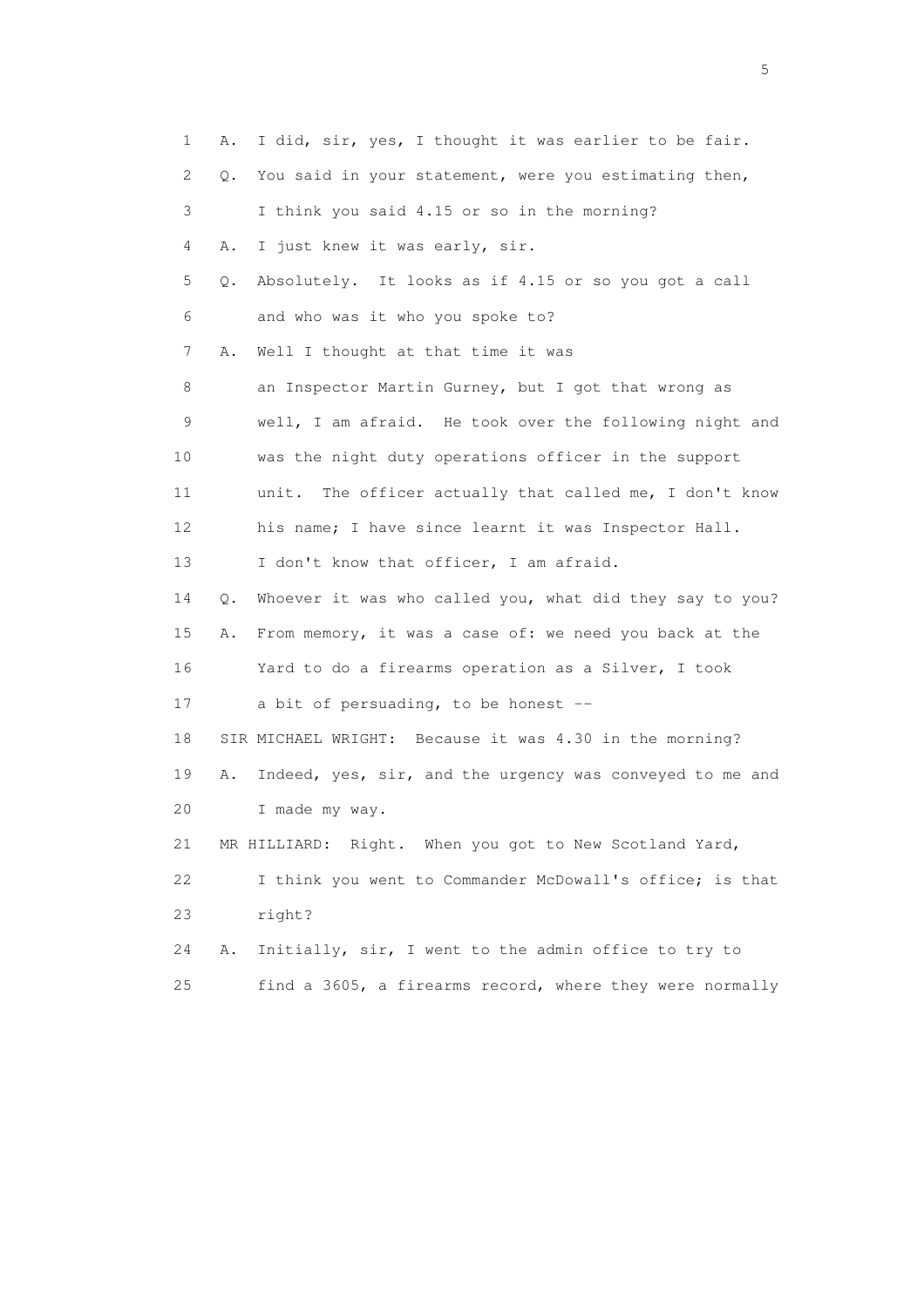1 kept. There weren't any there. I spent a few minutes 2 looking for some and eventually grabbed the blue book 3 and presented myself to Mr McDowall at about 5.30. 4 Q. We will come on to finding the 3605 form later, what you 5 are using now is your blue book to make any records you 6 think you need to? 7 A. Indeed, yes, sir, is that right. 8 SIR MICHAEL WRIGHT: Is there anything special about that 9 book or was it just an ordinary notebook? 10 A. Yes, sir. 11 Q. Just an ordinary notebook, sir. 12 MR HILLIARD: If you have got the page that begins with 13 a time 0530, and we might have this on the system at 14 7722, it has not been scanned in, we can manage without 15 it. 16 You have a note, haven't you, that at 5.30 in the 17 morning -- 18 A. Yes, sir. 19 Q. -- 22nd, Commander McD, so Commander McDowall's office, 20 office; is that right? 21 A. Yes, sir. 22 Q. Present obviously him, yourself, Mr Mellody, who we 23 heard from on Friday afternoon? 24 A. That's correct, sir, yes. 25 Q. And an SO19 tactical adviser who we are calling Andrew?

 $\sim$  6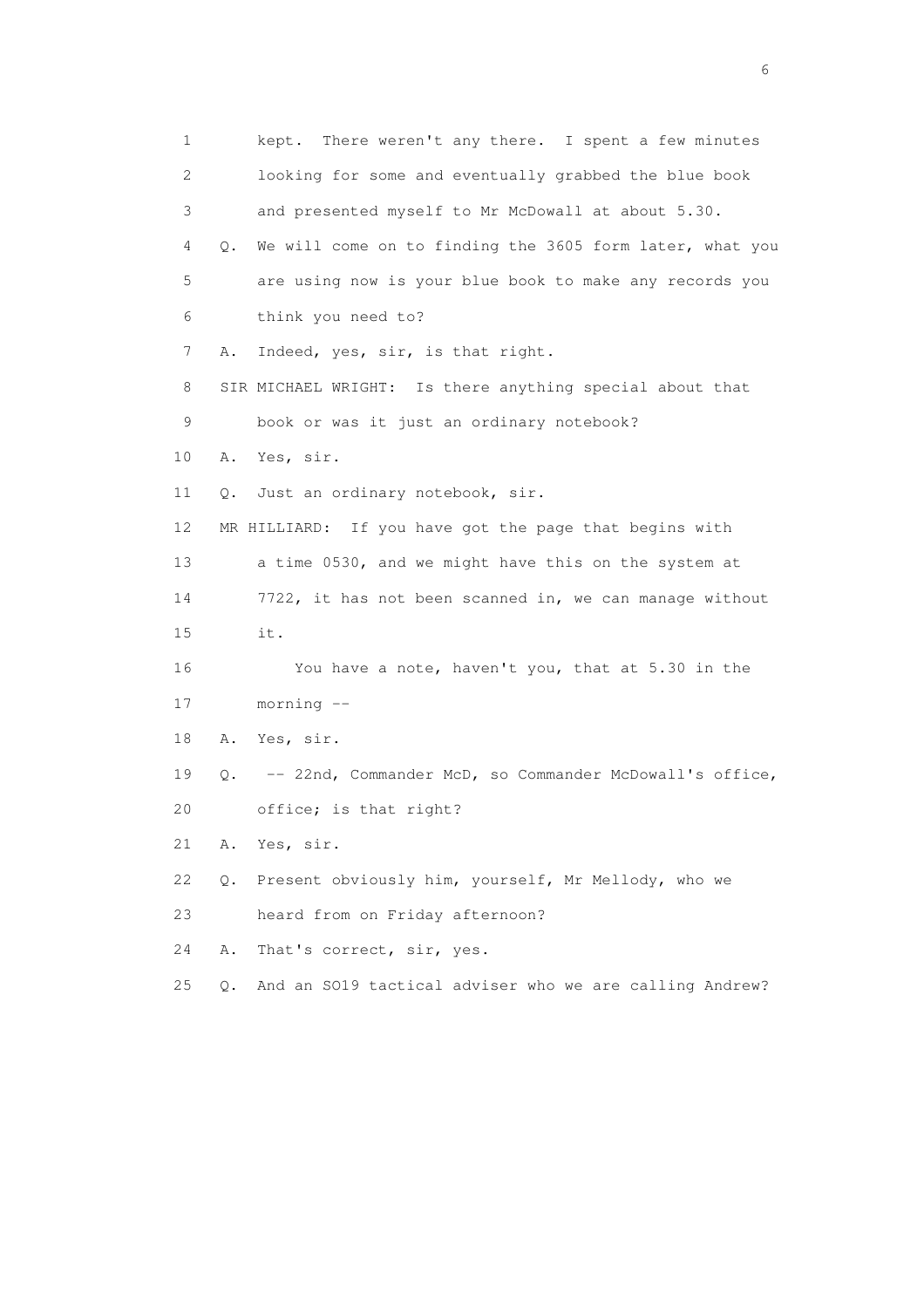- 1 A. Correct, sir, yes.
- 2 Q. Did Commander McDowall tell you that, following the 3 attempted bombings the day before, a bag had been 4 recovered from the scene at Warren Street? 5 A. Yes, sir. 6 Q. And correspondence, documents, had been found in that; 7 is that right? 8 A. Yes, sir. 9 Q. In the name of Hussain Osman? 10 A. Yes, sir. 11 Q. Who was apparently a good likeness for CCTV film of the 12 Shepherd's Bush attempted bomber; is that right? 13 A. That's right; sir, yes. 14 Q. More particularly, so far as documentation was 15 concerned, that there was a joint membership card that 16 appeared to relate to him and somebody called 17 Abdi Samad Omar, who was a good likeness for CCTV film 18 of the Warren Street attempted bomber? 19 A. That's correct, sir, yes. 20 Q. Were you told that the address on the card was 21 21 Scotia Road, SW2? 22 A. Yes, sir. 23 Q. And that it was believed that both men might be at that 24 address?
- 25 A. Yes, sir, essentially, yes, that's right.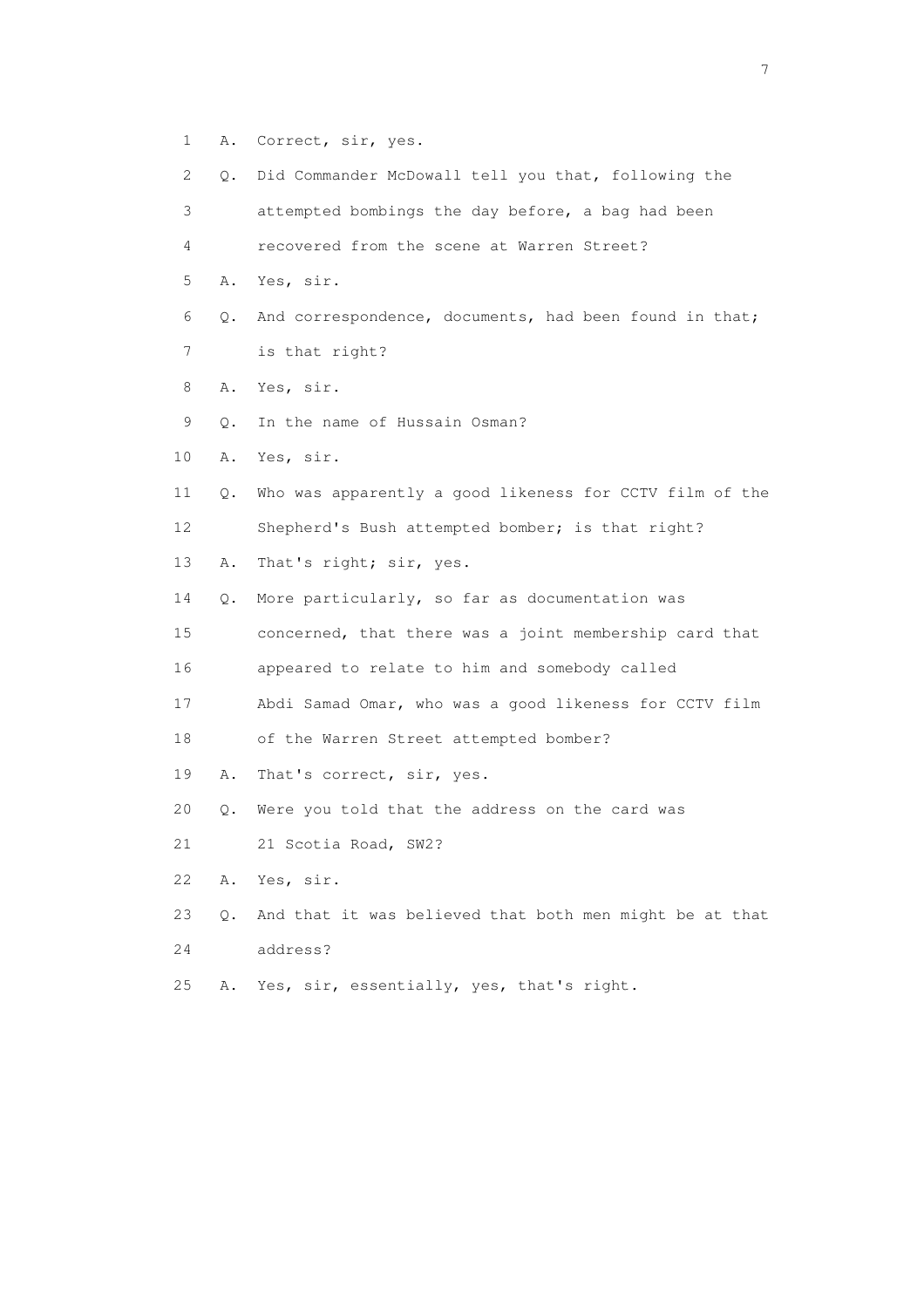1 Q. Did he say, and if it wasn't him, then say so, but as 2 you recall it, did he tell you that so far as Omar was 3 concerned that he featured in something we have heard 4 about, Operation Ragstone? 5 A. Yes, sir. 6 Q. That was outdoor activities/training camp in Cumbria; is 7 that right? 8 A. Yes, sir. 9 Q. Did he also tell you about torn up correspondence in 10 another name we have heard about, Girma? 11 A. Yes, sir. 12 Q. Did he then talk about strategy? 13 A. Yes, he did, sir. 14 Q. What did he say? 15 A. He said that his strategy was for the addresses -- 16 sorry, the address to be contained, when the suspects 17 came out they were to be challenged, detained and 18 arrested. 19 Q. I'm very grateful. Although it's not scanned in, we 20 have a copy for the document camera, so we will actually 21 be able to put your note up. (Handed). If we just put 22 on screen, there is a page that has a time at the top 23 0530, that's what you have been telling us about, 24 Mr Rose, we will just re-cap a bit. 25 A. That's it, sir, yes.

en de la construction de la construction de la construction de la construction de la construction de la constr<br>En 1980, en 1980, en 1980, en 1980, en 1980, en 1980, en 1980, en 1980, en 1980, en 1980, en 1980, en 1980, en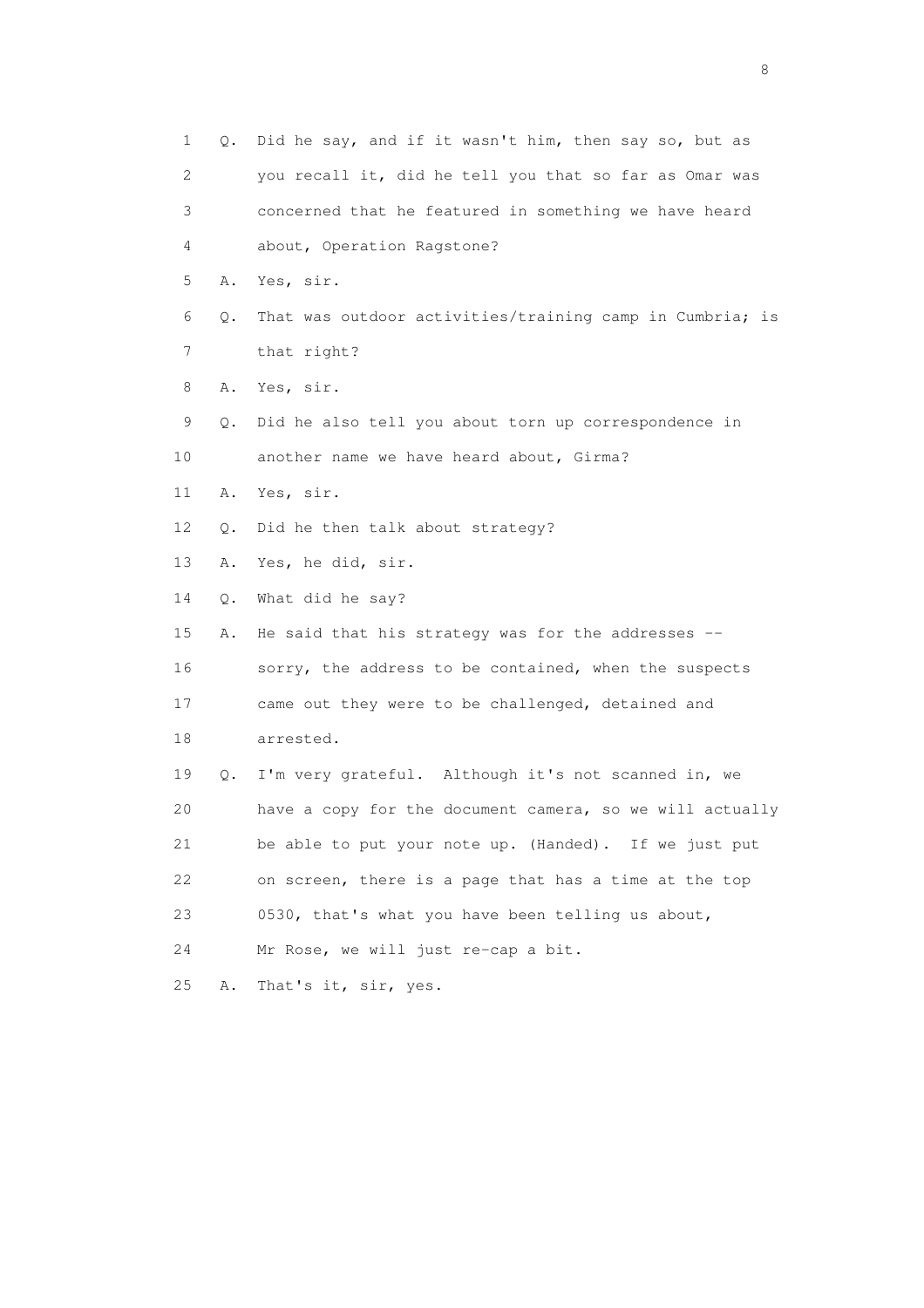- 1 SIR MICHAEL WRIGHT: Is this the blue notebook?
- 2 A. Yes, sir.

 3 MR HILLIARD: Can you see the word also underlined and below 4 that, is the next heading "strat"; strategy? 5 A. Yes, sir. 6 Q. And you have told us, he said the address is to be 7 contained, when the suspects came out they were to be 8 challenged, detained and arrested? 9 A. Yes, sir. 10 Q. There is then a reference to the tac adviser, Andrew; 11 yes? 12 A. Sir. 13 Q. And a time, 0540? 14 A. Yes, sir. 15 Q. What's the note that follows that? 16 A. The strategy prompted a question what if only one comes 17 out and before that really got answered, Andrew then 18 said, you know, if he comes out and he is gloved and he 19 is carrying a rucksack it's possible that he is 20 preparing for another attack and is prepared to die for 21 the cause. He said that if he was to fail to do as he 22 was told in those circumstances, he was likely to be 23 shot. 24 SIR MICHAEL WRIGHT: Failed to do as he was told presumably 25 by the containing police officers.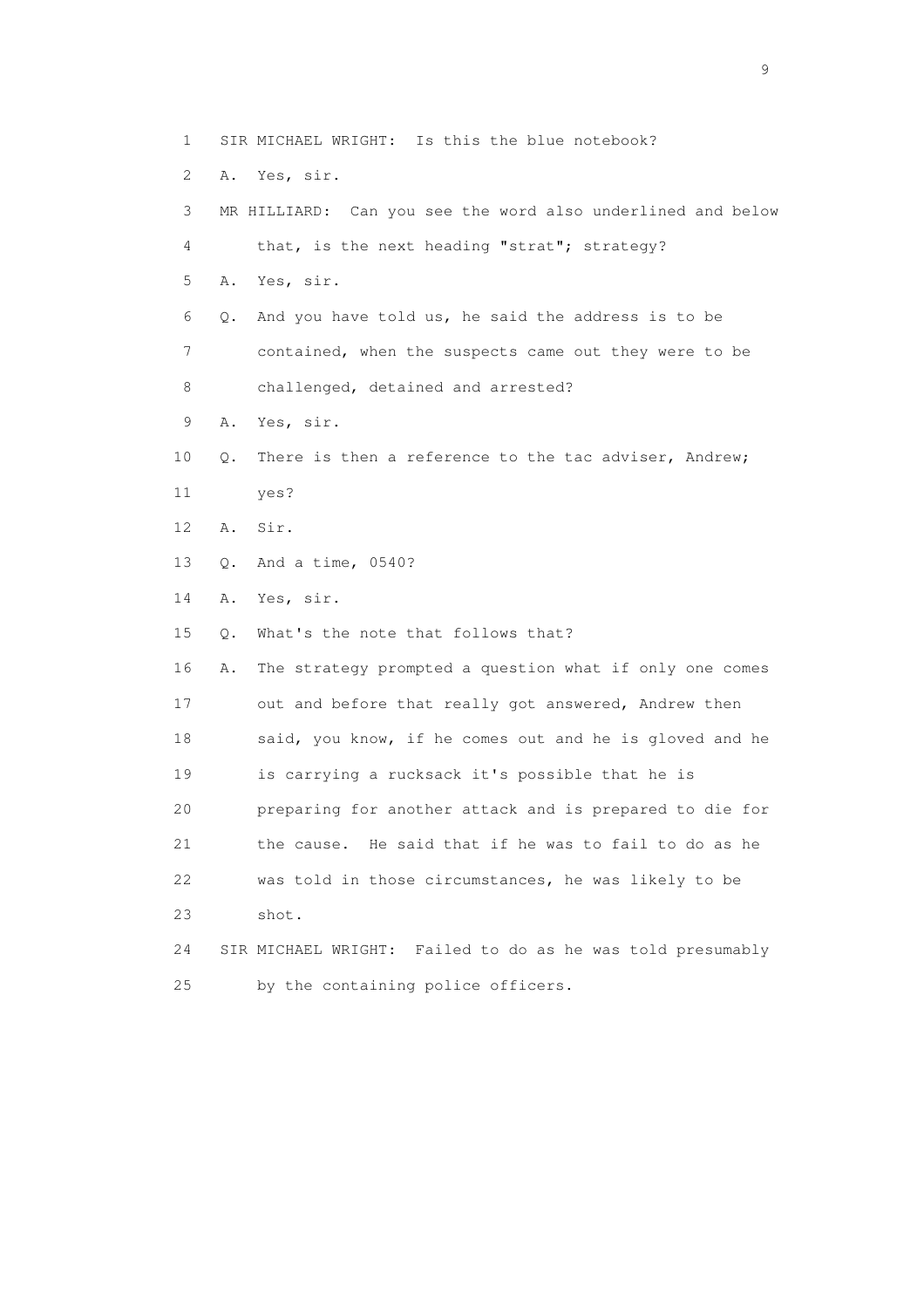1 A. That was the inference; he didn't actually say that, but 2 that was certainly as I understood it.

 3 MR HILLIARD: Just so we understand, the significance of the 4 question which we can see there: "what if only one comes 5 out", was the concern that would the one have to be 6 dealt with in a way that might alert somebody else who 7 was still in the premises, or can you not remember now 8 what the thinking behind the question was? 9 A. I can't remember what the thinking behind the question 10 was, sir. There were obviously a number of options that 11 could have happened if only one came out but we didn't 12 get to discuss those options before the next question 13 was asked. 14 SIR MICHAEL WRIGHT: Had you gleaned from the discussion the 15 possibility that two suspects might be in the same 16 address? 17 A. At that stage, that's what we thought, sir, yes. 18 MR HILLIARD: Then if we go to the next page of the notes, 19 it has 0545 at the top, can you just help us about that 20 note? 21 A. If I can try and explain, sir, this was rather what 22 I would describe as a busy meeting. It was quite 23 a prolonged meeting in so far as there were a lot of 24 interruptions, people coming in speaking to various

25 members that were in the room -- not me, I have to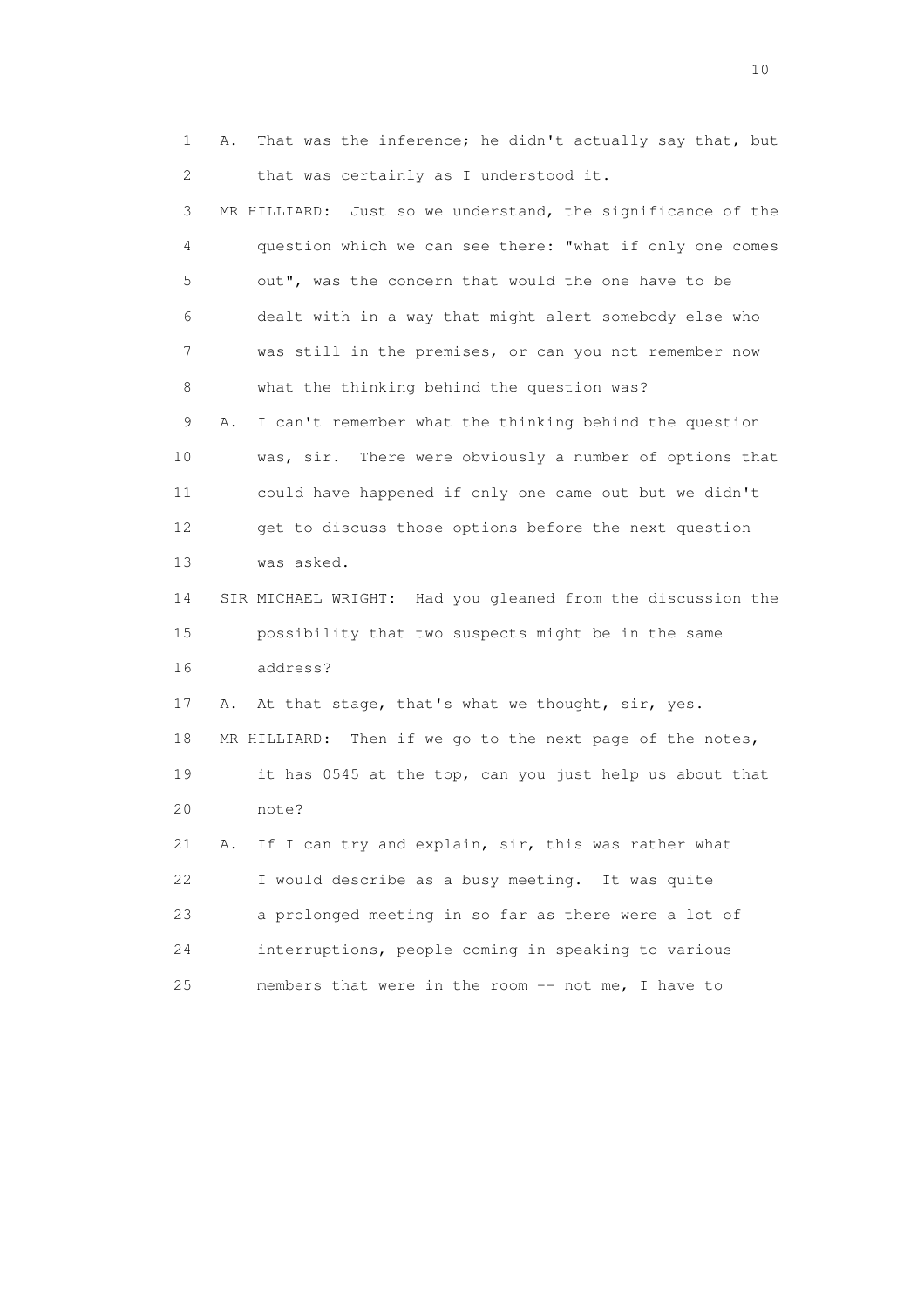1 say -- but bringing people up to date, phones were 2 ringing, texts were going off and I think really it was 3 quite a protracted meeting because of that. At 0545, 4 quarter to 6 in the morning, somebody came into the 5 room, I can't remember who it was, and said that 6 basically the latest address for Omar was 61A 7 Portnall Road W9 and the research that had obviously 8 been undertaken prior -- during the course of the night, 9 had put him there since 14 March 04, so that was the 10 latest piece of information that was brought to our 11 notice. 12 SIR MICHAEL WRIGHT: That again if I remember rightly is 13 the explanation of the slightly odd date, I think it was 14 in Andrew's note. 15 MR HILLIARD: Might have been but it was in Alan's and that 16 prompted the question at the bottom of the page. 17 SIR MICHAEL WRIGHT: Quite right. 18 MR HILLIARD: All right. 19 Then if we just follow down: 20 "Vince Esposito, Chief Inspector, SO19"? 21 A. Yes, sir. 22 Q. Then there is an arrow, "NSY, briefed by" and that's 23 Andrew? 24 A. Yes, sir. 25 Q. Can you explain that note, what's that about?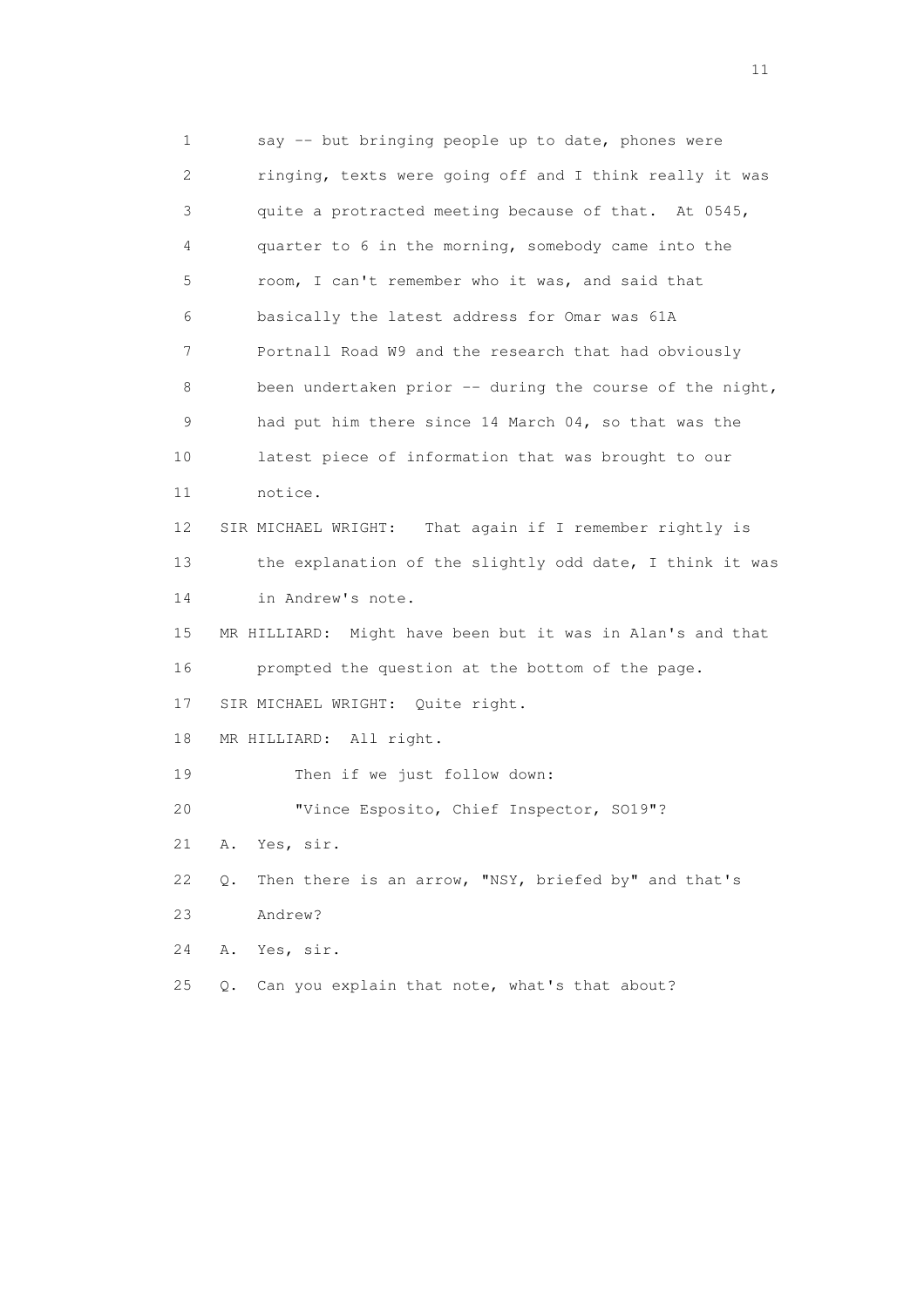1 A. Vince Esposito arrived, when I say NSY it was

 2 Commander McDowall's office, he came in and there was 3 a briefing between himself and Andrew which took some 4 minutes and Mr McDowall was adding to that briefing as 5 well. So again it's just another example of how that 6 meeting became protracted?

7 Q. Other meetings?

8 A. Yes, that's right.

 9 Q. I see. Then there is a reference to SO12 surveillance 10 team at 21 Scotia Road and 61 Portnall Road?

11 A. Yes, sir.

12 Q. What was said about that?

 13 A. My recollection is that I was under the impression when 14 I wrote that that surveillance had been or was 15 imminently being deployed to both those addresses.

 16 Q. If somebody came out, we have seen an example that if 17 they didn't do what they were told, they were likely to 18 be shot, but who did you understand would be doing the

19 challenging or the shooting?

20 A. I would have expected that to have been the SO19

21 specialist firearms team, sir.

 22 Q. Did you have any understanding at this stage yourself as 23 to what was happening about deployment of them?

24 A. No, sir, I didn't, I didn't know what the deployment

25 situation was. When the Portnall Road address became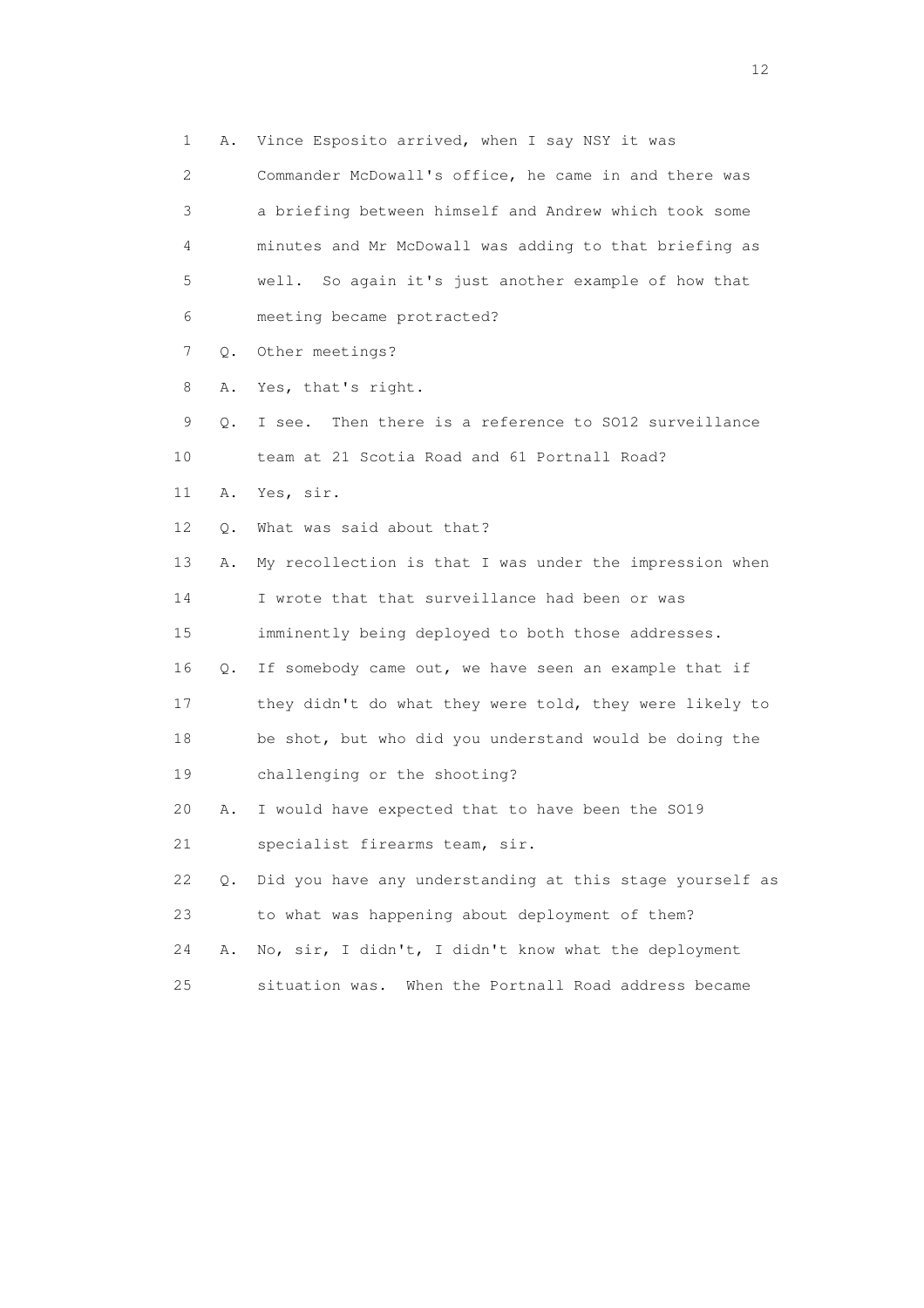| 1           | known to that meeting, it immediately prompted           |
|-------------|----------------------------------------------------------|
| 2           | a discussion between the three gentlemen that were there |
| 3           | along the lines of, and I can't remember verbatim, it    |
| 4           | was a case of: do we need to do two firearms operations, |
| 5           | yes we do, there is linkage between the two addresses    |
| 6           | and there was what about assets, and Andrew I think it   |
| 7           | was said we will have enough firearms teams on at        |
| 8           | 7 o'clock in the morning or from 7 o'clock in the        |
| $\mathsf 9$ | morning.                                                 |
| 10<br>$Q$ . | This is at 5.45?                                         |
| 11<br>Α.    | Correct, yes, sir.                                       |
| 12<br>Q.    | Was anything said about what was going to be happening   |
| 13          | between 5.45 and 7?                                      |
| 14<br>Α.    | No, sir, not to my recollection at all.                  |
| 15<br>Q.    | What, just nobody adverts to it at all?                  |
| 16<br>Α.    | No, sir, not to my recollection.                         |
| 17<br>Q.    | Right. Then 6.10, a reference to SO19 inspector and      |
| 18          | that's Inspector ZAJ, as we know him?                    |
| 19<br>Α.    | Yes, sir.                                                |
| 20<br>Q.    | You have that there all right?                           |
| 21<br>Α.    | Yes, sir.                                                |
| 22<br>Q.    | Does that mean he arrived at 6.10?                       |
| 23<br>Α.    | Yes, he did, he came in and he spoke to his colleagues.  |
| 24          | I don't know if Andrew was still there at this stage or  |
| 25          | And I can't honestly remember whether ZAJ stayed<br>not. |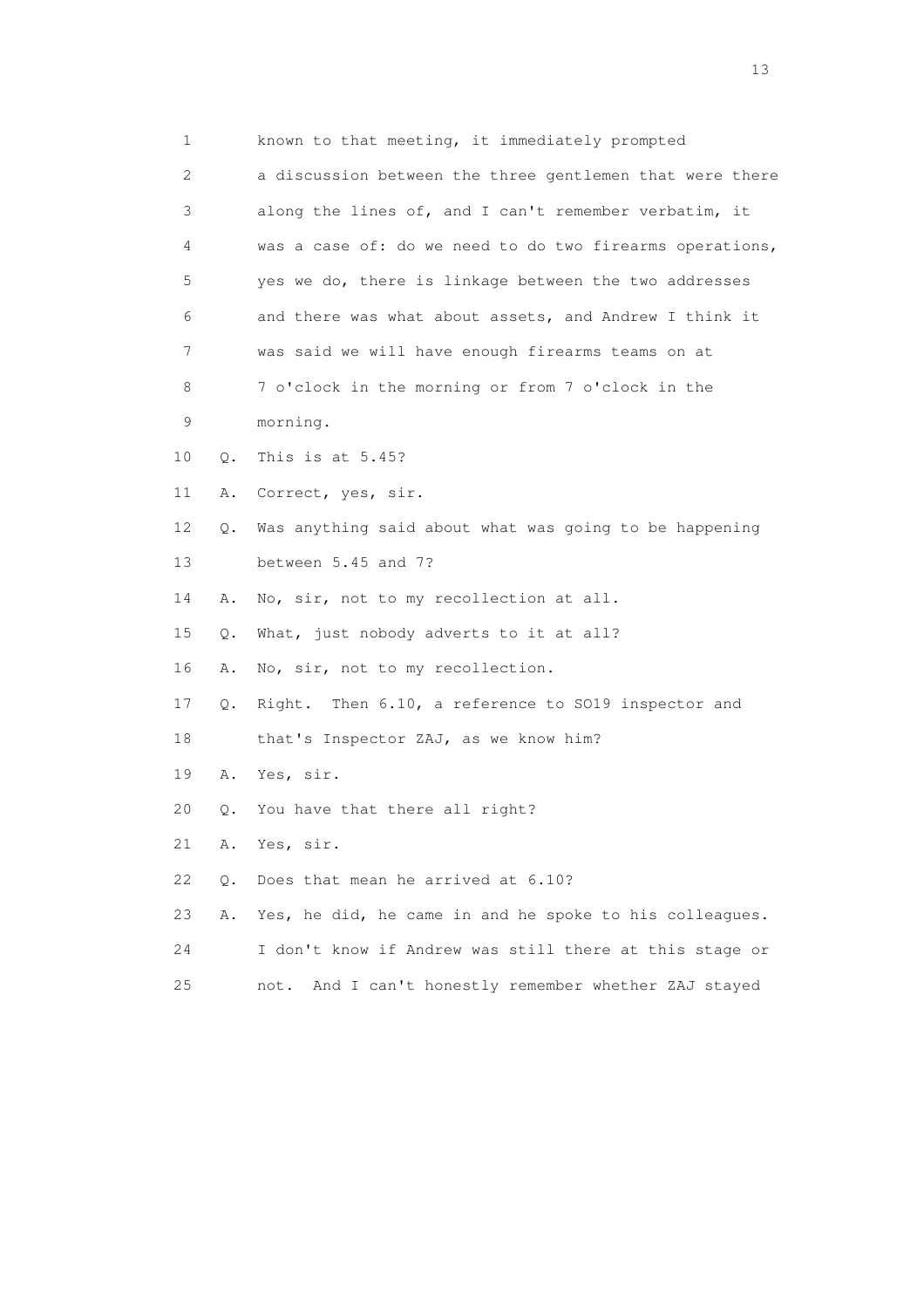1 or not but he did come in. As I say, people were coming 2 and going and I was trying to make some notes as to what 3 I thought might affect me and help me and that's the 4 note I made, I am afraid 5 Q. Can you help us, the note "Op Vivace", if I am 6 pronouncing it? 7 A. Yes, you are, sir, I think. Up until this point, the 8 21/7 attacks had been referred to as Theseus 2. For 9 reasons I'm unaware of, it was given a new operational 10 name and it was Operation Vivace from basically that 11 moment on. 12 Q. The 6.20 note, please, 0620? 13 A. At that time, sir, again somebody has come into the room 14 and made us known -- made us aware of the fact that 15 there is a black Nissan Primera registration P579 UBB, 16 in the locality of Scotia, and it's registered to Omar 17 at 61A Portnall Road. 18 Q. Then at 6.35, does the note indicate, is this what it 19 means, that Commander Carter came to New Scotland Yard 20 and he was briefed by Commander McDowall? 21 A. Yes, sir, that's right, he came to Mr McDowall's office. 22 Q. Where you still were? 23 A. I was, yes. 24 Q. Then 6.40, please? 25 A. At 6.40 Mr Esposito made a comment saying that the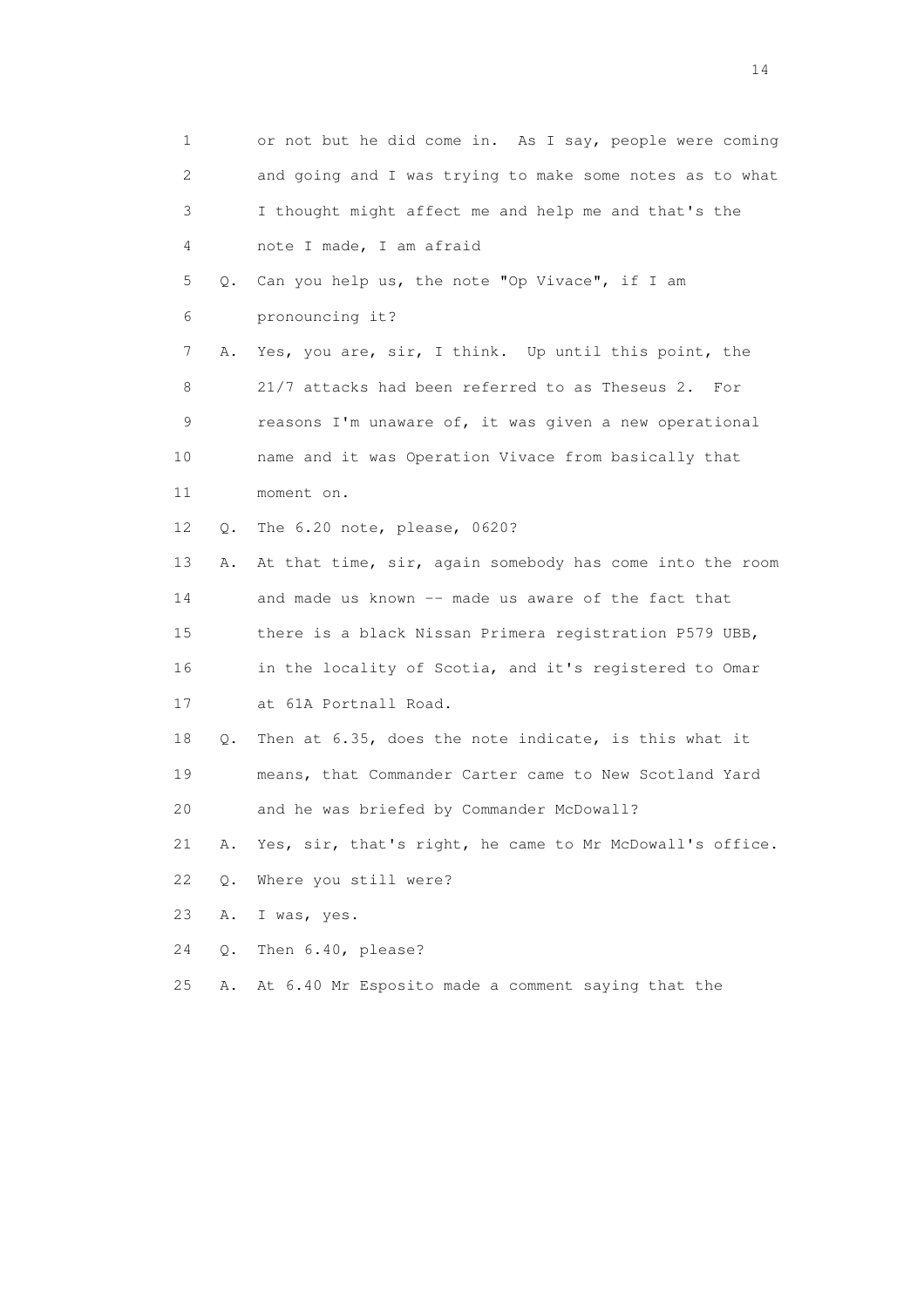| 1                         |    | premises would not be entered given that the information   |
|---------------------------|----|------------------------------------------------------------|
| $\mathbf{2}^{\mathsf{I}}$ |    | that he had accumulated regarding the suspects, and        |
| 3                         |    | I think he was under the impression, and I don't know      |
| 4                         |    | whether he is right or wrong in this, but the dead         |
| 5                         |    | bombers from 7/7 were believed to be at the Cumbria camp   |
| 6                         |    | The overwhelming information was that it would<br>as well. |
| 7                         |    | be too dangerous to enter the premises, given his          |
| 8                         |    | knowledge of the intelligence brief.                       |
| 9                         | Q. | Right. That's the reference below, is it, "dead            |
| 10                        |    | bomber"?                                                   |
| 11                        | Α. | Yes, sir, that is right.                                   |
| 12                        | Q. | " believed to be at Cumbria camp". Then there is           |
| 13                        |    | a reference to "armed op" and a number, 1199?              |
| 14                        | Α. | Yes, sir.                                                  |
| 15                        | Q. | Can you just explain that for us?                          |
| 16                        | Α. | Each armed operation is given a number, sir, I was         |
| 17                        |    | informed that that was the number for this operation.      |
| 18                        | Q. | Then top of the next page, which has a 0650 time, if we    |
| 19                        |    | can get that on the screen, thank you, if we can just go   |
| 20                        |    | down a bit, we can see it. 0650, MTG, is that meeting?     |
| 21                        | Α. | Yes, sir.                                                  |
| 22                        | Q. | Commander McDowall?                                        |
| 23                        | Α. | Yes, sir.                                                  |
| 24                        | Q. | Is this another stage in the meeting you were at or is     |
| 25                        |    | this a new start?                                          |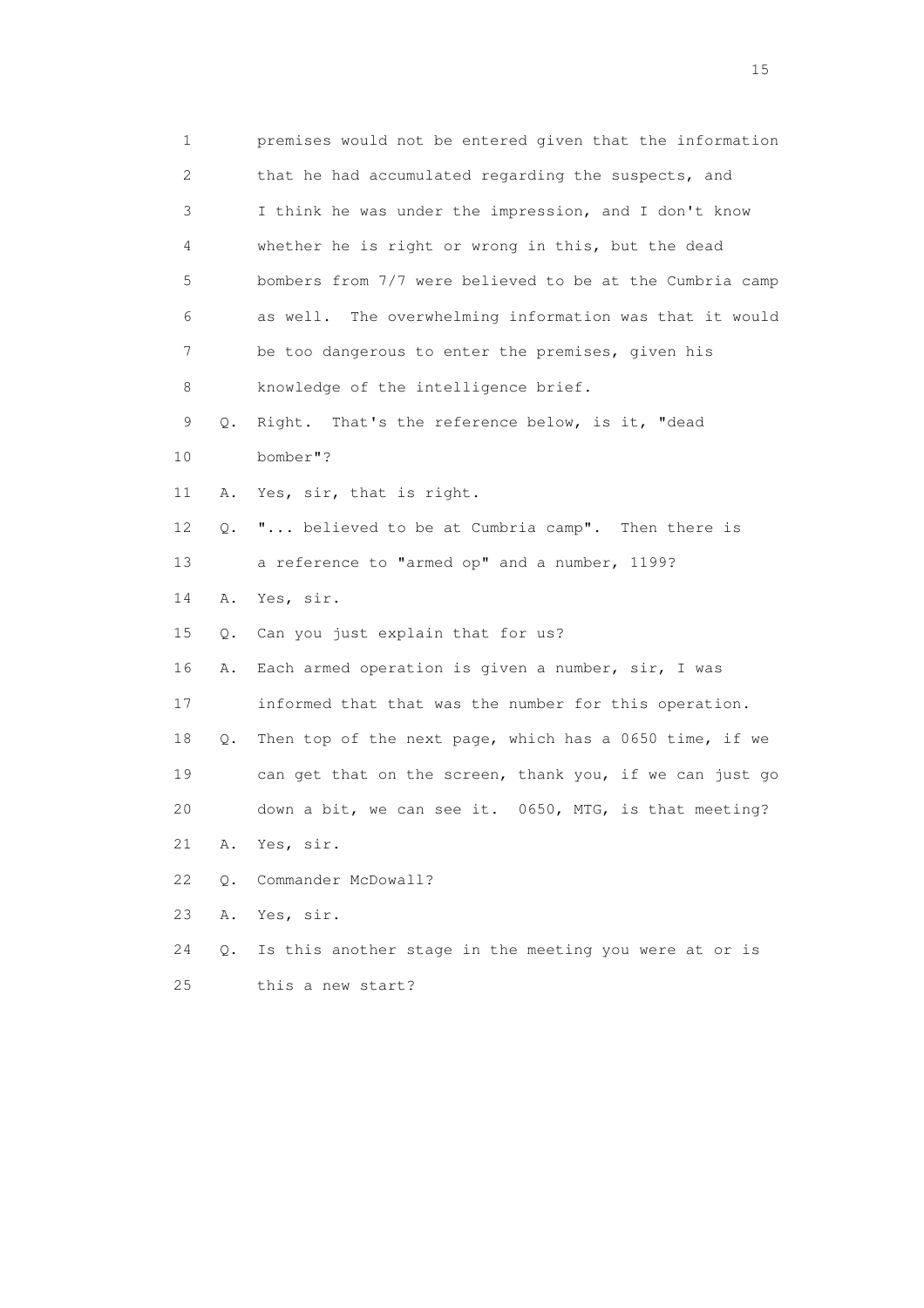| $\mathbf 1$ | Α. | This is a different meeting in a different room.<br>This |
|-------------|----|----------------------------------------------------------|
| 2           |    | was held in the conference room at New Scotland Yard.    |
| 3           |    | It was a meeting that was, I think, put back in the      |
| 4           |    | light of the second address coming on line and the need  |
| 5           |    | to do two operations and those assets being available    |
| 6           |    | after 7 o'clock, this was the meeting that was sort of   |
| 7           |    | briefing people into the latest situation, and it was    |
| 8           |    | held, as I say, there were more people at this meeting,  |
| 9           |    | I can't remember how many, sir, probably approaching 20  |
| 10          |    | I would think.                                           |
| 11          | Q. | Yes, yes. You have a start time of 6.50?                 |
| 12          | Α. | I have, sir.                                             |
| 13          | Q. | Then can you just help us with your note, please of what |
| 14          |    | was said at that meeting?                                |
| 15          | Α. | Yes, sir, I have said that this was Mr McDowall          |
| 16          |    | addressing the meeting, he basically reiterated what he  |
| 17          |    | had said in the previous meeting with a little bit more  |
| 18          |    | information, correspondence found in the Shepherd's Bush |
| 19          |    | rucksack, came back to a club premises which had been    |
| 20          |    | identified and visited by police.                        |
| 21          | Q. | That was in fact a gym, we have heard; is that right?    |
| 22          | Α. | Yes, I believe it was.                                   |
| 23          | Q. | Yes?                                                     |
| 24          | Α. | It had been visited by police during the course of the   |
| 25          |    | evening.<br>Hussain Osman and Abdi Samad Omar had been   |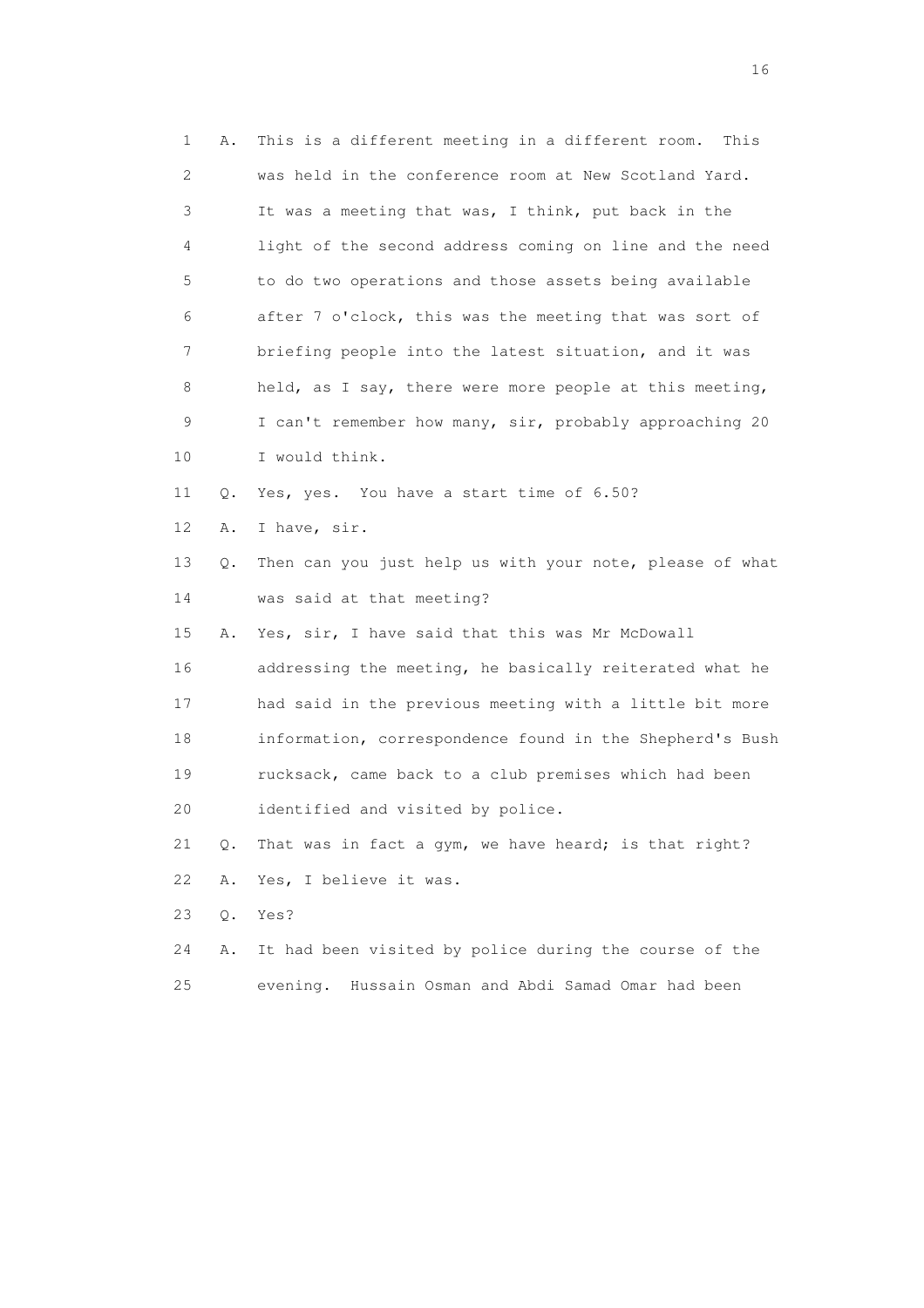1 identified as members, and again Osman was thought to be 2 a good likeness to the Shepherd's Bush bomber and Omar 3 to the Warren Street bombings from the previous day. 4 Both were shown on those records at 21 Scotia Road SW2. 5 Do you want me to continue, sir? 6 Q. Yes, please, thank you very much. 7 A. There was also some intelligence around Omar relating to 8 Operation Ragstone, again this was the mention about the 9 farm in Cumbria with a number of Asians in combat gear, 10 and a vehicle had been seen at the farm which had come 11 back to Omar, and that was the Nissan Primera P579 UBB. 12 Also involved in that camping trip was a blue Golf L199, 13 and I think it's FPA, and that apparently came back to 14 Yeshie Girma, and the address for Girma was flat 15 40 Blair House, Stockwell Gardens Estate, SW9. 16 Mr McDowall went on to say in the rucksack from the 17 Shepherd's Bush scene there was correspondence in the 18 name of Elias Girma Eyassu, who featured in another 19 operation. 20 Q. Operation Anomalous? 21 A. Yes, sir. 22 SIR MICHAEL WRIGHT: We have heard that, but could you just 23 remind us what that operation was? 24 A. I believe it was to do with people leaving this country

25 to go and fight jihad abroad, sir.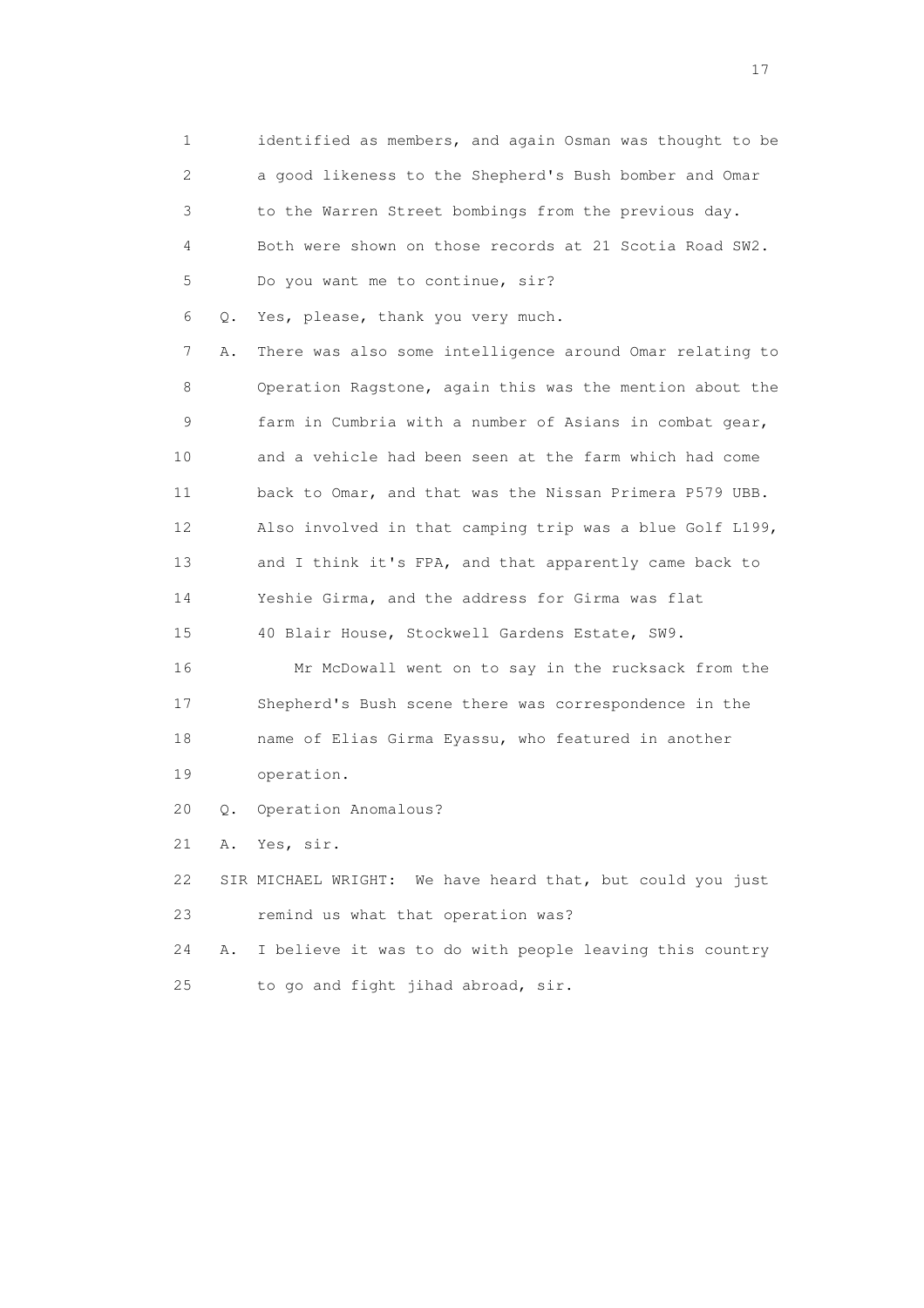1 Then Mr McDowall said that there has been an updated 2 address for Omar at 61a Portnall Road since 3 14 March 2004. Surveillance had been deployed again to 4 both addresses and the Primera was in the vicinity of 5 the Scotia Road address. 6 MR HILLIARD: Then there is a reference to Chief Inspector 7 John Terry. 8 A. Yes, sir. 9 Q. What's that about? 10 A. John Terry was, still is, an SO19 tactical adviser, and 11 he had apparently been told that he would be going to 12 the W9 address, Portnall Road, and it was around this 13 time that Mr McDowall said to the people that were in 14 that room words to the effect "so we are going to do two 15 firearms operation, one at Scotia Road, one at 16 Portnall Road and the Silvers are going to be Merrick 17 and", and then Greg Purser stepped forward and said 18 "I'll do that one". 19 Q. That's you, Merrick Rose, and you were going to have the 20 orange team; is that right? 21 A. Yes, sir, if I could just explain? 22 Q. Yes. 23 A. When Mr McDowall said that, he said: "and the Silvers 24 are going to be with Merrick and", and he was looking 25 for another Silver, and Greg stepped forward and said: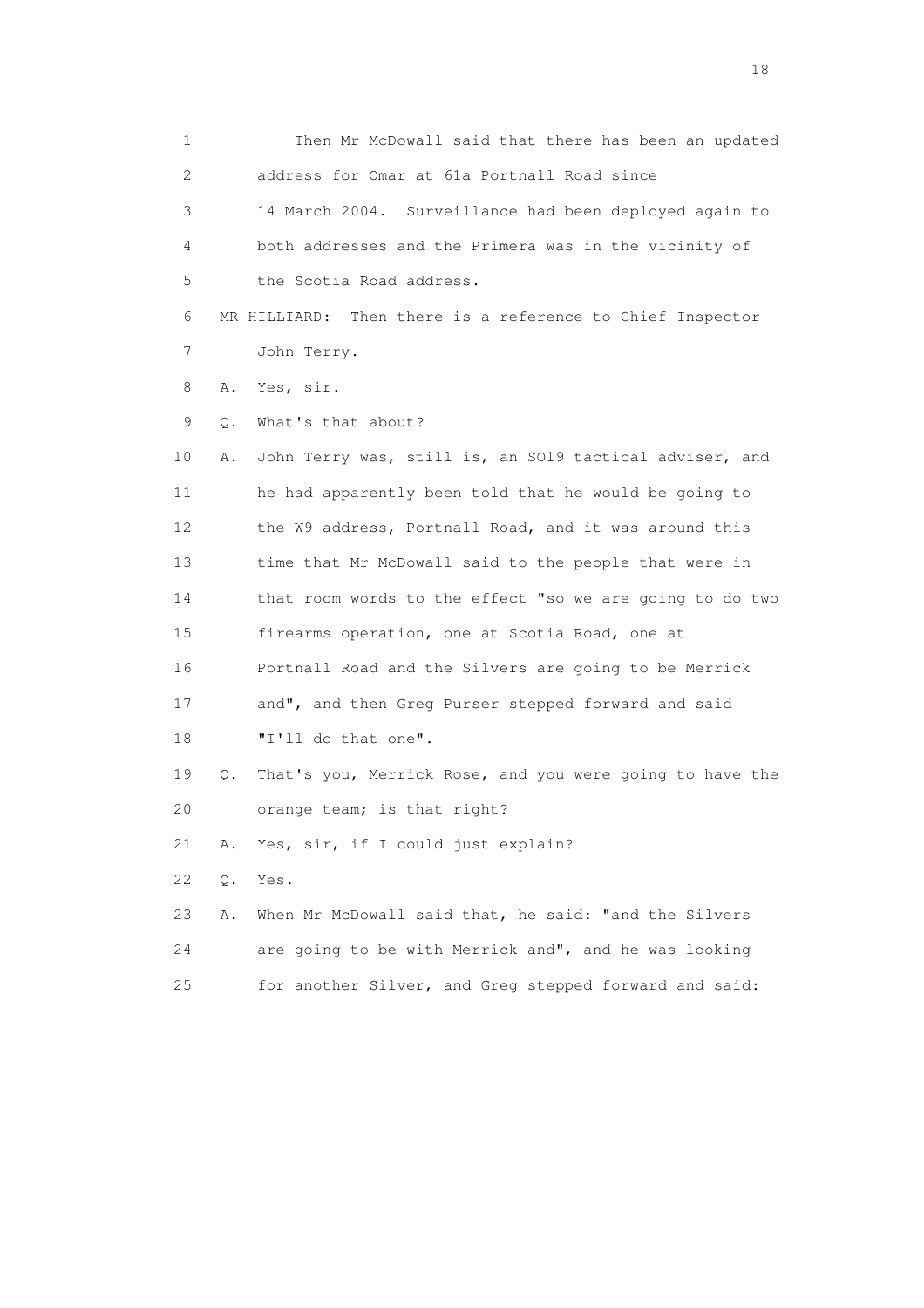1 I'll do the other one. It was then a case of Greg said 2 to me: which one do you want, and I said: I don't really 3 mind, I have not worked either of those areas of London, 4 it doesn't matter to me. Greg said: neither have I, how 5 about I take Scotia and you take Portnall, so I: said 6 yeah that's fine, and I was allocated the orange team. 7 Q. And he's got the black team? 8 A. Yes, sir. 9 SIR MICHAEL WRIGHT: Because of the intelligence that was 10 being discussed at this meeting, you had an address of 11 Scotia Road for Osman, you had an address of 12 Portnall Road for Omar. 13 A. Yes, sir. 14 SIR MICHAEL WRIGHT: But the car connected with Omar had 15 been identified as being at Scotia? 16 A. Yes, sir. 17 SIR MICHAEL WRIGHT: Or near Scotia. 18 A. Yes, sir. 19 SIR MICHAEL WRIGHT: Was there any general view as to which 20 of those two addresses was, if you like, the better bet 21 or the priority address? 22 A. I don't think there was, sir, because that car could 23 have been broken down and been there for days, it could 24 have been sold and not re-registered, so there were 25 a number of reasons that it didn't necessarily tilt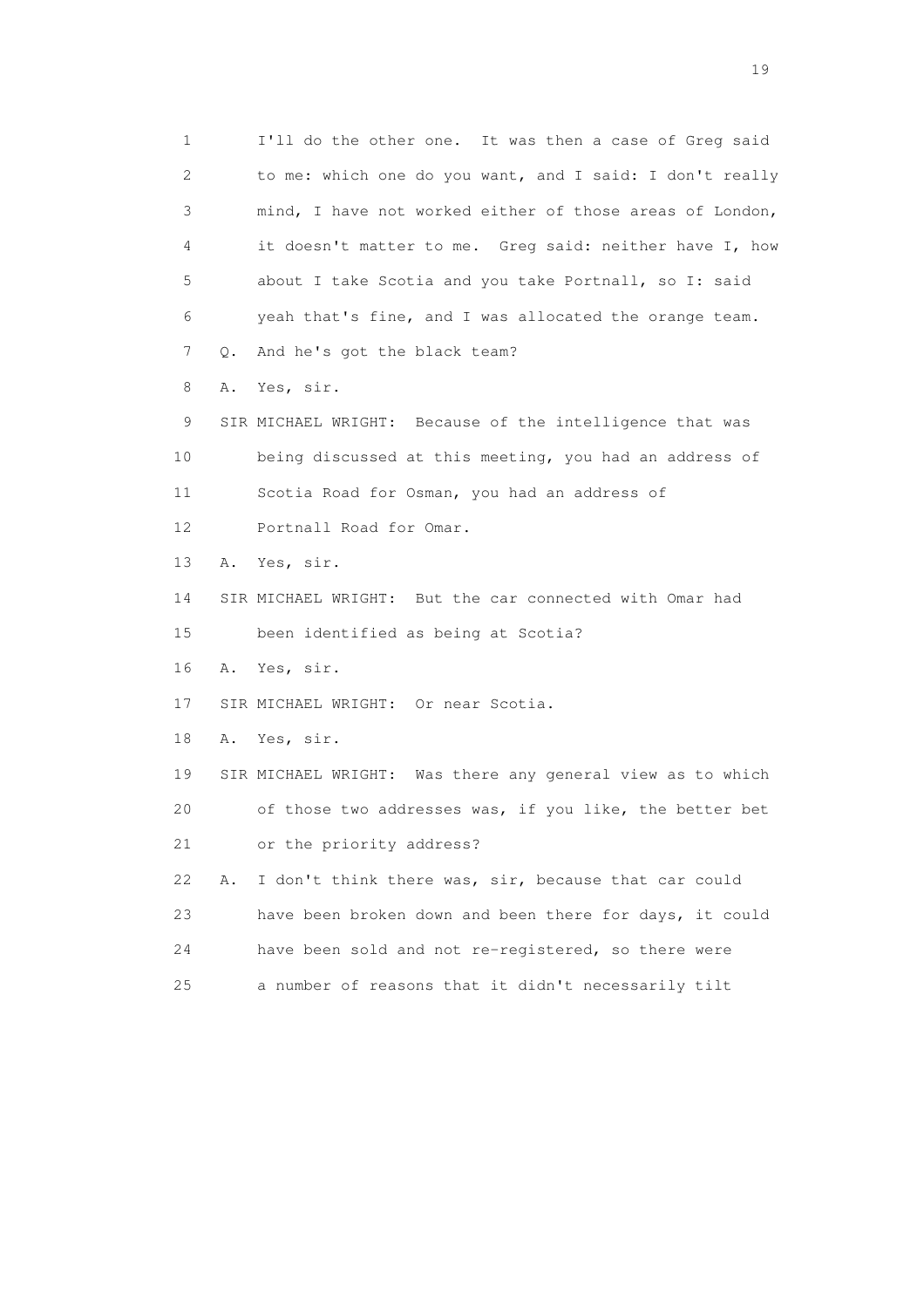1 towards Scotia, I think, I would say that both addresses 2 were being regarded with equal value. 3 SIR MICHAEL WRIGHT: Thank you. 4 MR HILLIARD: Then we can go on to the next sheet, please. 5 Before we deal that, I do not want to go back to the 6 other sheet, but you had information about the 7 surveillance team leader for Portnall Road; is that 8 right? 9 A. That's correct, sir. 10 Q. You have made a note, is this right "issues"? 11 A. Yes, sir, that's right. As soon as we were appointed, 12 Greg Purser and myself were appointed as Silvers and the 13 addresses were identified as to who was going to be at 14 which, Greg and I left that meeting at that point. It 15 must have been about 5 past, 10 past 7 time, with 16 John Terry and DCI Mellody, and we went to Greg's office 17 because Greg at that point hadn't been aware of actually 18 being a Silver or having any knowledge of the operation, 19 and he quite understandably and quite rightly wanted 20 a full intelligence brief. 21 Q. Just help us, is this issues part of that full 22 intelligence brief? 23 A. Those were just notes that I made about discussions that 24 Greg and I had, and probably John Terry as well around 25 what we might be facing, and how we might have to deal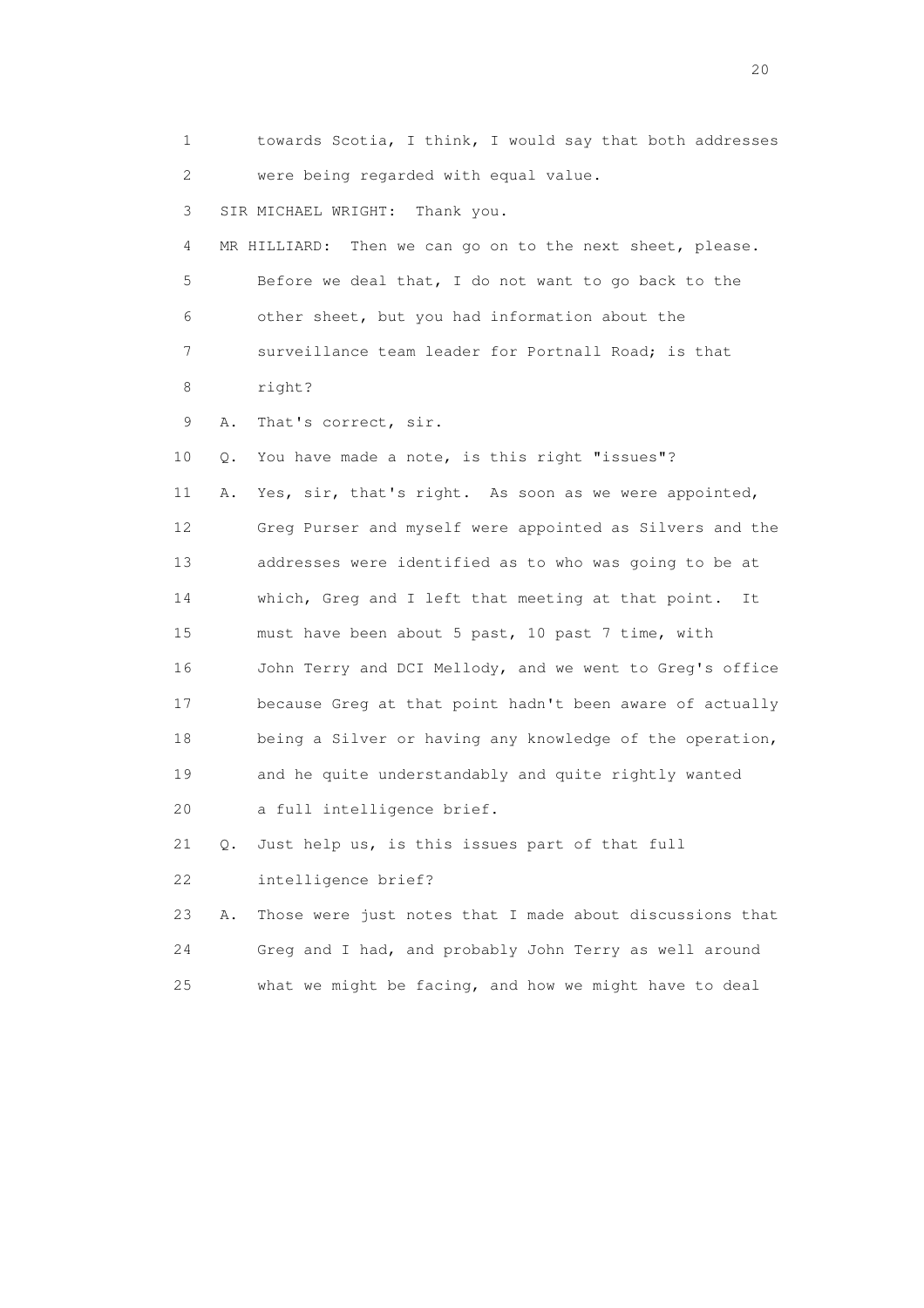| 1  |    | with things. So we thought suspected suicide bombers,    |
|----|----|----------------------------------------------------------|
| 2  |    | not knowing what was inside the addresses, either        |
| 3  |    | address at that stage, if an identified person comes     |
| 4  |    | out, he should be challenged when it's safe to do so     |
| 5  |    | and then the question again if non-compliance, and we    |
| 6  |    | were saying well that's going to have to be a judgment   |
| 7  |    | call given the circumstances.                            |
| 8  | Q. | You had been told, is this right, and I am looking at    |
| 9  |    | the longer statement that you made, to deploy as soon as |
| 10 |    | possible?                                                |
| 11 | Α. | Yes, sir.                                                |
| 12 | Q. | As you have indicated, you, Mr Purser and Mr Mellody     |
| 13 |    | went to Mr Purser's office?                              |
| 14 | Α. | That's correct, sir.                                     |
| 15 | Q. | Because as you have said, he didn't know he was going to |
| 16 |    | be a Silver until that meeting?                          |
| 17 | Α. | That's right, sir.                                       |
| 18 | Q. | Your statement says: "Therefore he needed a full         |
| 19 |    | intelligence brief from DCI Mellody, together with       |
| 20 |    | photographs of the subjects and their associates"?       |
| 21 | Α. | Yes, sir, I myself hadn't seen any photographs at that   |
| 22 |    | time and Mr Purser was very strong that we should        |
| 23 |    | actually have some photographs of suspects and their     |
| 24 |    | associates because it could be that they were with       |
| 25 |    | associates as well when they came out of the address,    |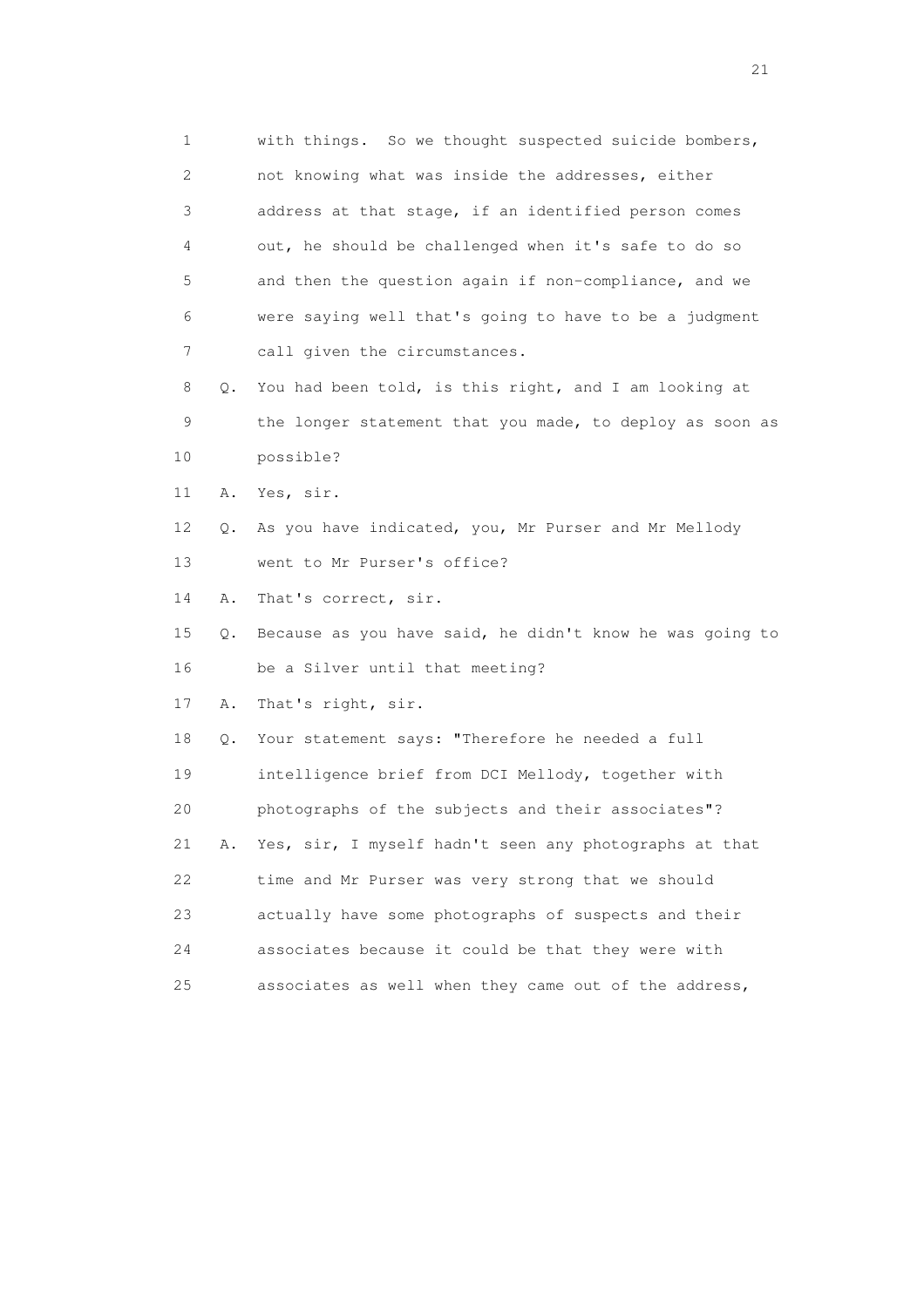1 and they weren't available to us at that time, so it 2 took a while for -- I think actually Greg Purser had to 3 arrange that himself and get that sorted out himself. 4 SIR MICHAEL WRIGHT: But you got them? 5 A. We did, sir. 6 MR HILLIARD: You say in your statement: "These were 7 eventually provided in two folders, one for each 8 address"? 9 A. Yes, sir. 10 Q. Can you help us: you say in the statement eventually 11 provided, what sort of delay are we talking about there: 12 five minutes, ten minutes? 13 A. No, it was longer than that, sir. Difficult to say, but 14 I would say probably 15, 20 minutes before we could get 15 the photographs. 16 Q. Did that seem to you to be a long time? 17 A. It did, sir, because I was a little bit anxious about 18 getting out and deployed as soon as possible. Time was 19 moving on and I was aware that obviously there may be 20 movement at addresses that needed to be covered. So 21 I was anxious to go. The thought process was: there is 22 no point going unless you know who you are looking at. 23 Q. Yes. You say in your statement: 24 "Further delay in deploying occurred because there 25 were no form 3605s readily available, these were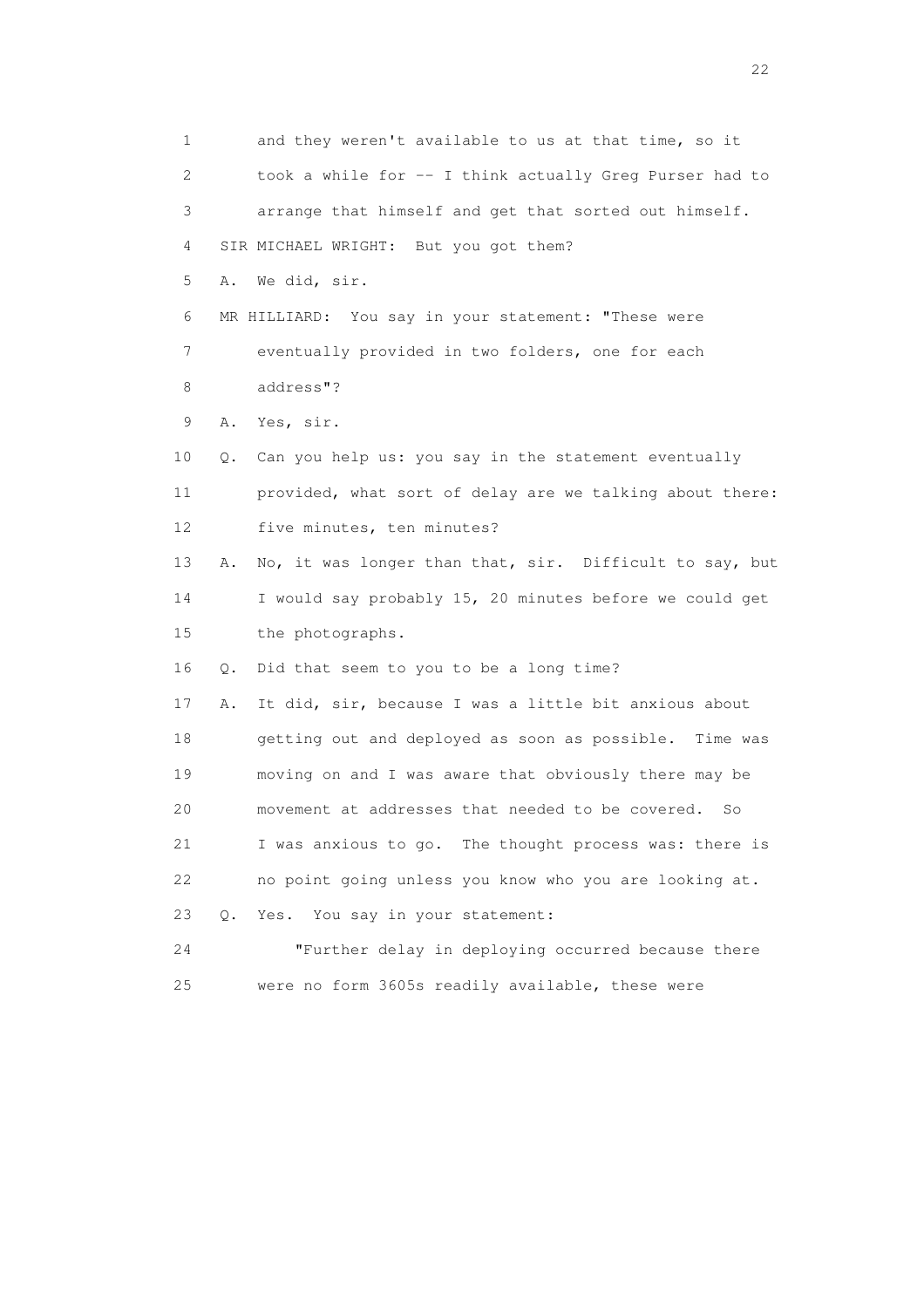1 eventually found"?

 2 A. Yes, sir, I found them in another room in another part 3 of the building.

 4 Q. Right. Just so we understand, you have to find and get 5 those yourself in the end, is that another 20 minutes 6 finding those, just so we know what the stresses are? 7 A. Yes, the whole process, from leaving the meeting with 8 Mr McDowall at about 7.10, I managed to deploy at 8.05, 9 and I was under the impression that Greg was right 10 behind me at that time, so it took about 50 minutes to 11 get the intelligence brief, gather the photographs, 12 organise a sterile arrest team for us each and also get 13 the firearms logs. 14 Q. So we understand the point you are making in your 15 statement, was that a lot longer than you really wanted 16 in the circumstances? 17 A. Yes, sir, it was.

 18 SIR MICHAEL WRIGHT: When you say deployed at 8.05 that's 19 the time you left the Yard, is it?

20 A. Yes, sir.

 21 MR HILLIARD: The form 3605, we will just stick my copy on 22 there -- Ms Studd I'm very grateful indeed has a spare 23 of it so we can look at the format of the form. 24 (Handed). If we can just put that first page up, and

25 can you see, there is some crossings, there is your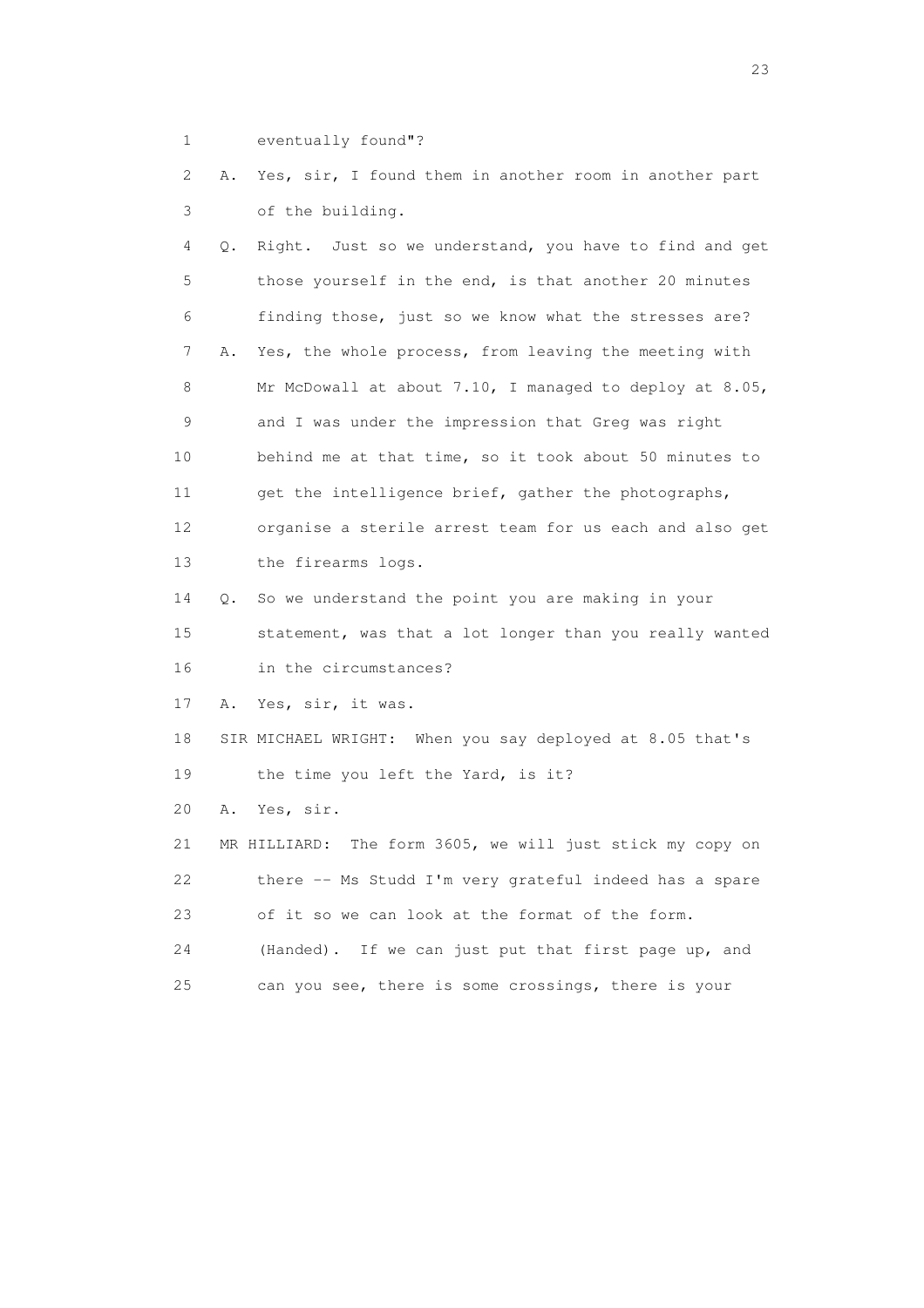1 initials and an exhibit MR2.

2 A. Yes, sir.

 3 Q. Just above the MR2, if we come down a bit, just 4 imprinted there is what we have been talking about, form 5 3605, so that's the blank form that -- 6 A. Yes, sir. 7 Q. We can see: 8 "Metropolitan Police armed operation record to be 9 completed by the scene commander. To be used for armed 10 incidents ... the contents of this document may be the 11 subject of evidential disclosure." 12 Meaning that if there is a criminal prosecution it 13 may be provided to other people outside of the police? 14 A. Correct, sir. 15 Q. Then we can see the date, there is an operation title, 16 isn't there? 17 A. Yes, sir. 18 Q. There is the number that you told us about, 1199; do you 19 remember? 20 A. Yes, sir. 21 Q. And so on. Did you then record in that document some of 22 the material that you have been telling us about? 23 A. Yes, sir. 24 Q. If we go, for example, to page 11, looking at the 25 numbers bottom middle, or 48 bottom right, if it's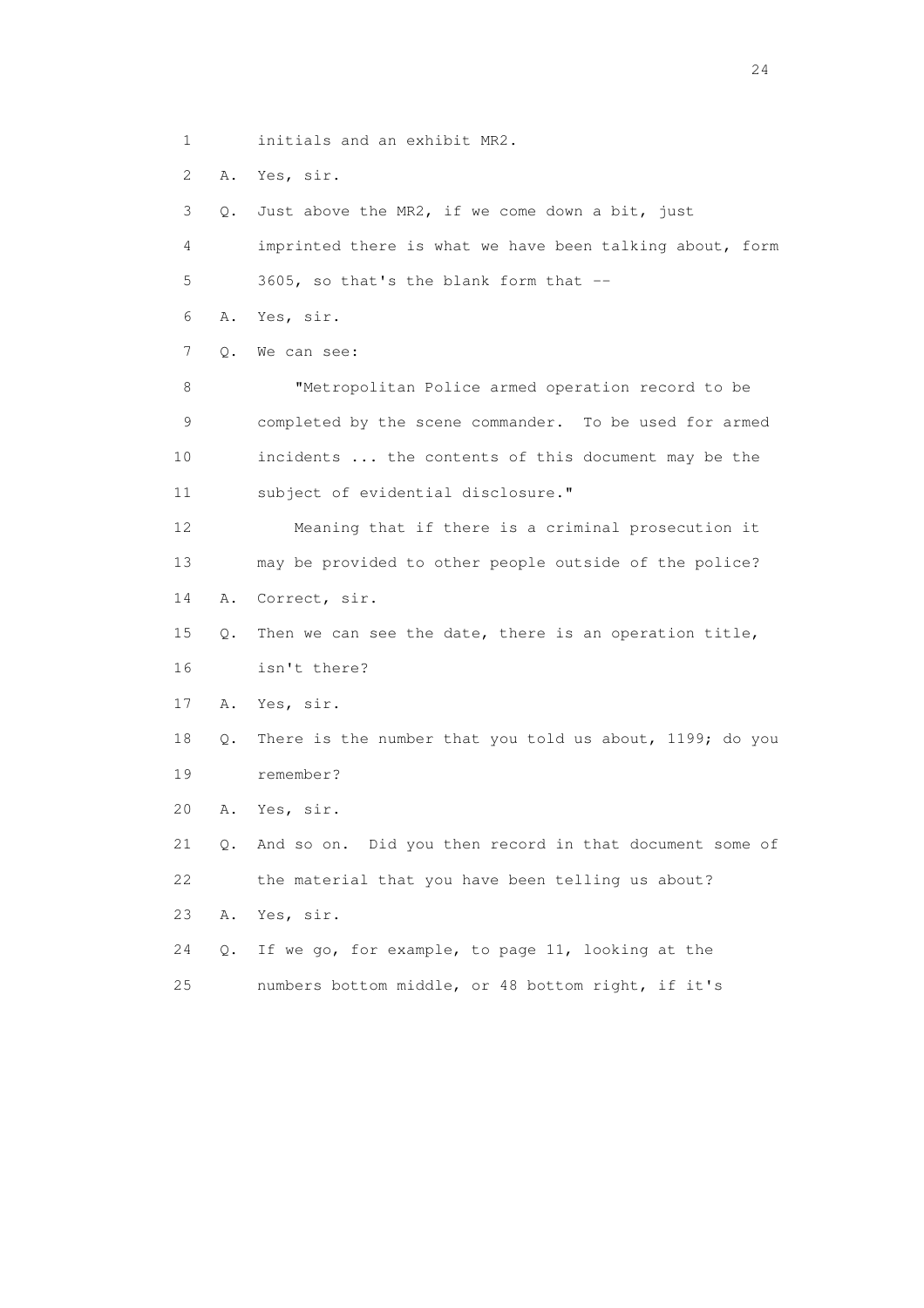1 numbered like mine --

 2 SIR MICHAEL WRIGHT: How many pages are there on this form? 3 A. They are quite a bulky document, sir, I think getting on 4 for 30 pages. 5 MR HILLIARD: I think it's 32 exactly, but not every page of 6 which is relevant or filled in. 7 A. That's quite right, sir, yes. 8 SIR MICHAEL WRIGHT: When did you fill it in? 9 A. This part of it when I arrived at the RVP, but then the 10 running log part of it, as things developed through the 11 day, I have made the note straight into it. 12 SIR MICHAEL WRIGHT: I follow, yes, all right. 13 MR HILLIARD: So if we just look at this page as an example, 14 so 6.50 you had met, do you see, there is a reference to 15 Commander McDowall on the 15th floor conference room, 16 you told us that because you hadn't got this form when 17 you first went there, you made the notes in your book. 18 A. That's right, sir. 19 Q. You are then able to transfer across your notes -- 20 A. Yes, sir. 21 Q. -- when you had eventually found this before you left 22 and when you get to Harrow Road, you can then complete 23 the form -- 24 A. Yes, sir. 25 Q. -- with the benefit of your blue book notes?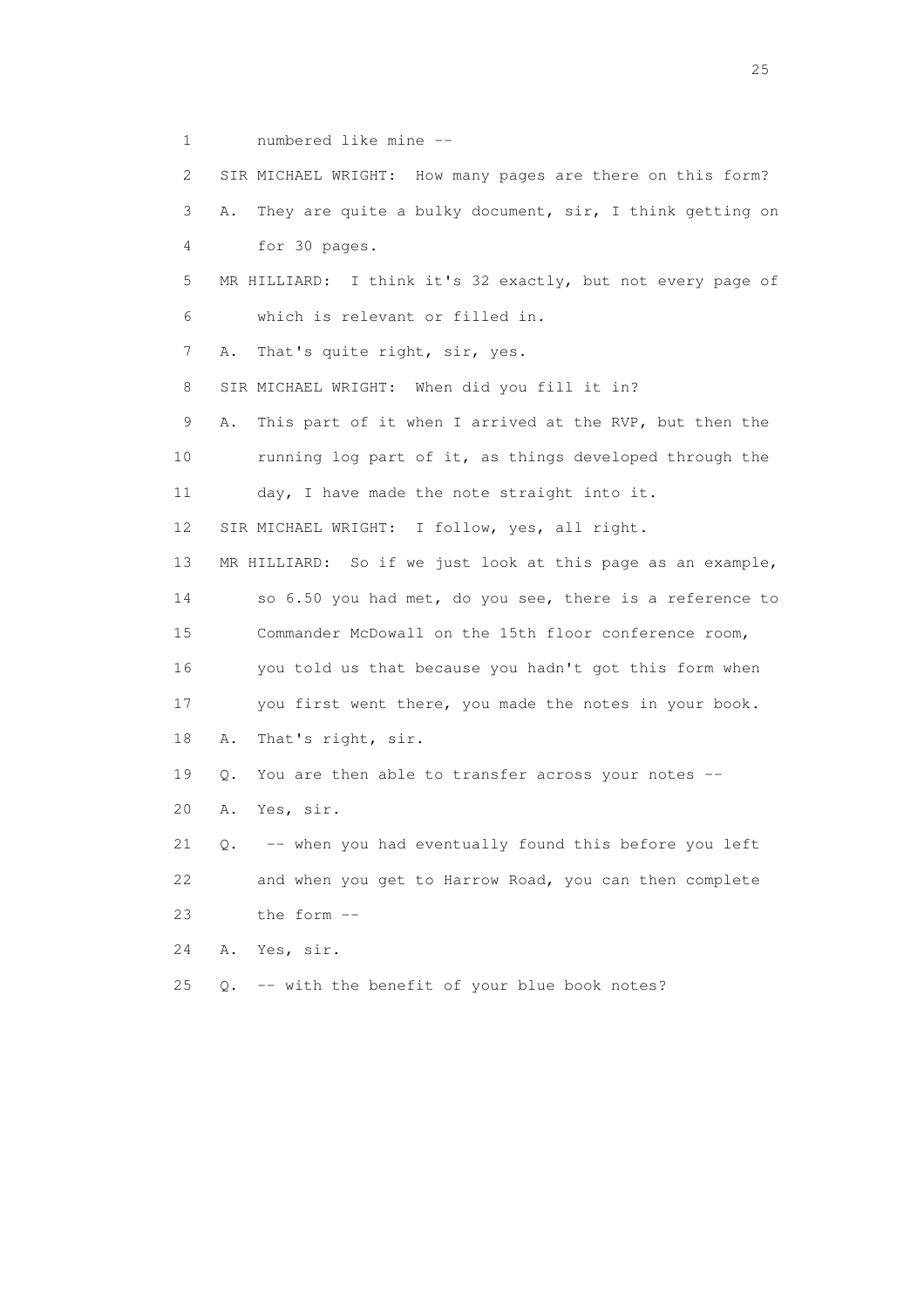- 1 A. Yes, sir.
- 2 Q. For example, looking at this there is a reference to the
- 3 6.50 meeting?
- 4 A. Yes, sir, that's right.
- 5 Q. Six lines down reference, do you see, "both reside
- 6 21 Scotia Road SW2"?
- 7 A. Yes, sir.
- 8 0. Was that the belief at the time?
- 9 A. Yes, sir.
- 10 Q. Then "intention" so that's the information section, we 11 have heard a lot about that, "when subjects come out of 12 address, challenge, detain, arrest"?
- 13 A. Yes, sir.
- 14 Q. "Method, to be agreed with tactical adviser SO19"?
- 15 A. Yes, sir.
- 16 Q. "Risk assessment elements during first brief", is that?
- 17 A. No, during brief info that Omar now resides at 61A
- 18 Portnall Road W9, vehicle P579 et cetera in the vicinity
- 19 of Scotia Road. I take W9, DC Purser takes SW2.
- 20 DCI Purser, sorry.
- 21 Q. Yes, you told us about that, thank you. Then if we go 22 on to the page, please, that's 18 in the middle, 55 23 bottom right, this then, as you say, once you are there, 24 then you are able to complete other bits of this form, 25 but put the running log straight on to the form?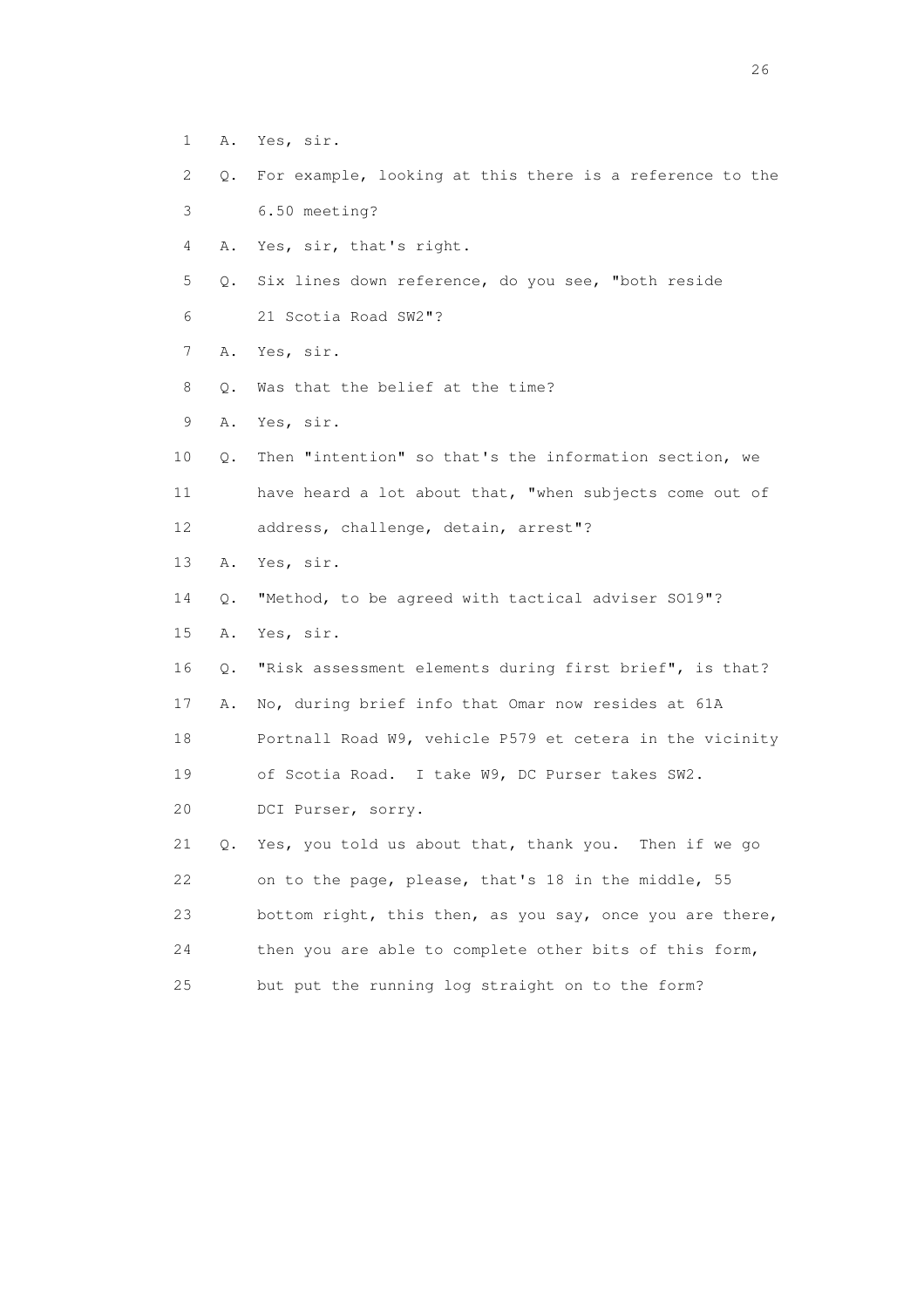- 1 A. Yes, sir, that's right.
- 2 Q. And 8.05, just the first entry, we don't need to look at 3 all of these, you have deployed with the SO19 team from 4 NSY?
- 5 A. Yes, sir.
- 6 Q. To Harrow Road police station?
- 7 A. Yes, sir.
- 8 Q. Just explain to us, the reason you are at Harrow Road 9 police station, what was that?
- 10 A. That was felt to be an appropriate and suitable
- 11 rendezvous point for the firearms teams so that
- 12 a briefing could be undertaken and we could actually
- 13 hold there as well. It was only a couple of minutes or
- 14 so from Portnall Road so generally speaking it was in
- 15 a good location for us to move on to Portnall Road very 16 quickly if we needed to.
- 17 Q. Right. So we can see the timing of this, 8.25, "Briefed 18 SO19 and surveillance team officer" is that singular or 19 plural?
- 20 A. It's singular.
- 21 Q. "Reminded officers of their responsibilities in the use 22 of firearms"?
- 23 A. Yes, sir.
- 24 Q. Was that you briefing them?
- 25 A. Yes, sir.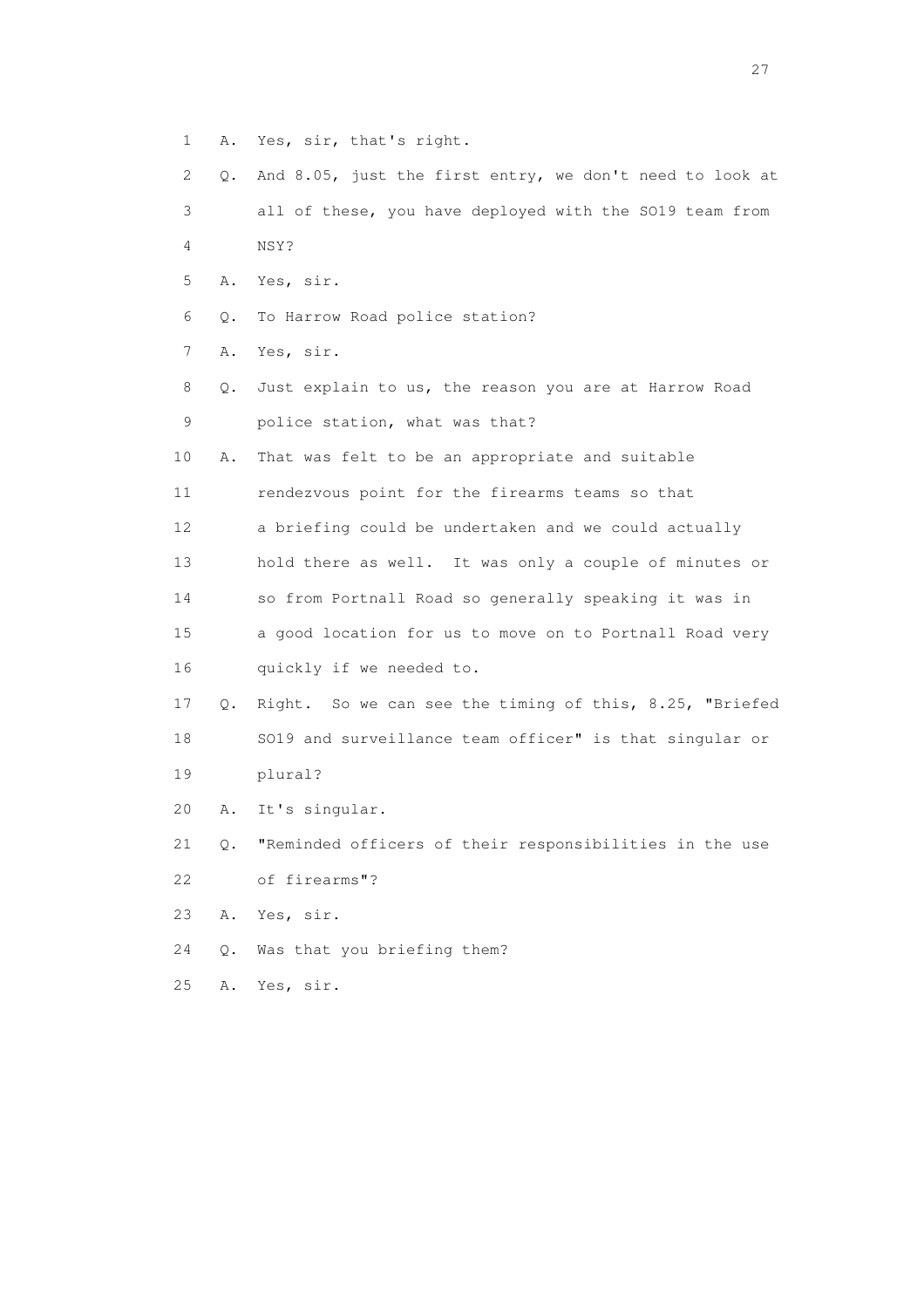1 Q. 8.35, please, can you help us with that entry? 2 A. Well, it was during the course of that briefing that 3 I was informed by my tactical adviser that the DSO 4 wanted to intercept the suspects leaving the address 5 away from the immediate vicinity if possible, and 6 an open line would be maintained when movement occurs. 7 The DSO will decide what action and when on the info 8 available. 9 SIR MICHAEL WRIGHT: Did you know who the DSO was at that 10 stage? 11 A. Until that particular moment I didn't know there was 12 going to be a DSO, sir. But I assumed -- 13 SIR MICHAEL WRIGHT: So you didn't know who it was? 14 A. I soon became aware that it was Commander Dick, in fact 15 I spoke to her quite shortly after. 16 SIR MICHAEL WRIGHT: This is the first you heard about there 17 being a DSO on the -- 18 A. Yes, sir, I think the reason for that is because 19 Greg Purser and I left that meeting at 7.10 before 20 Commander Dick had arrived in the meeting. 21 MR HILLIARD: Then 8.45, this is you, is it, updating the 22 firearms team, "SO19 team re: above DSO policy"? 23 A. Yes, sir. 24 Q. "Further reminded of responsibilities re: use of 25 firearms"?

28 and 28 and 28 and 28 and 28 and 28 and 28 and 28 and 28 and 28 and 28 and 28 and 28 and 28 and 28 and 28 and 28 and 28 and 28 and 28 and 28 and 28 and 28 and 28 and 28 and 28 and 28 and 28 and 28 and 28 and 28 and 28 an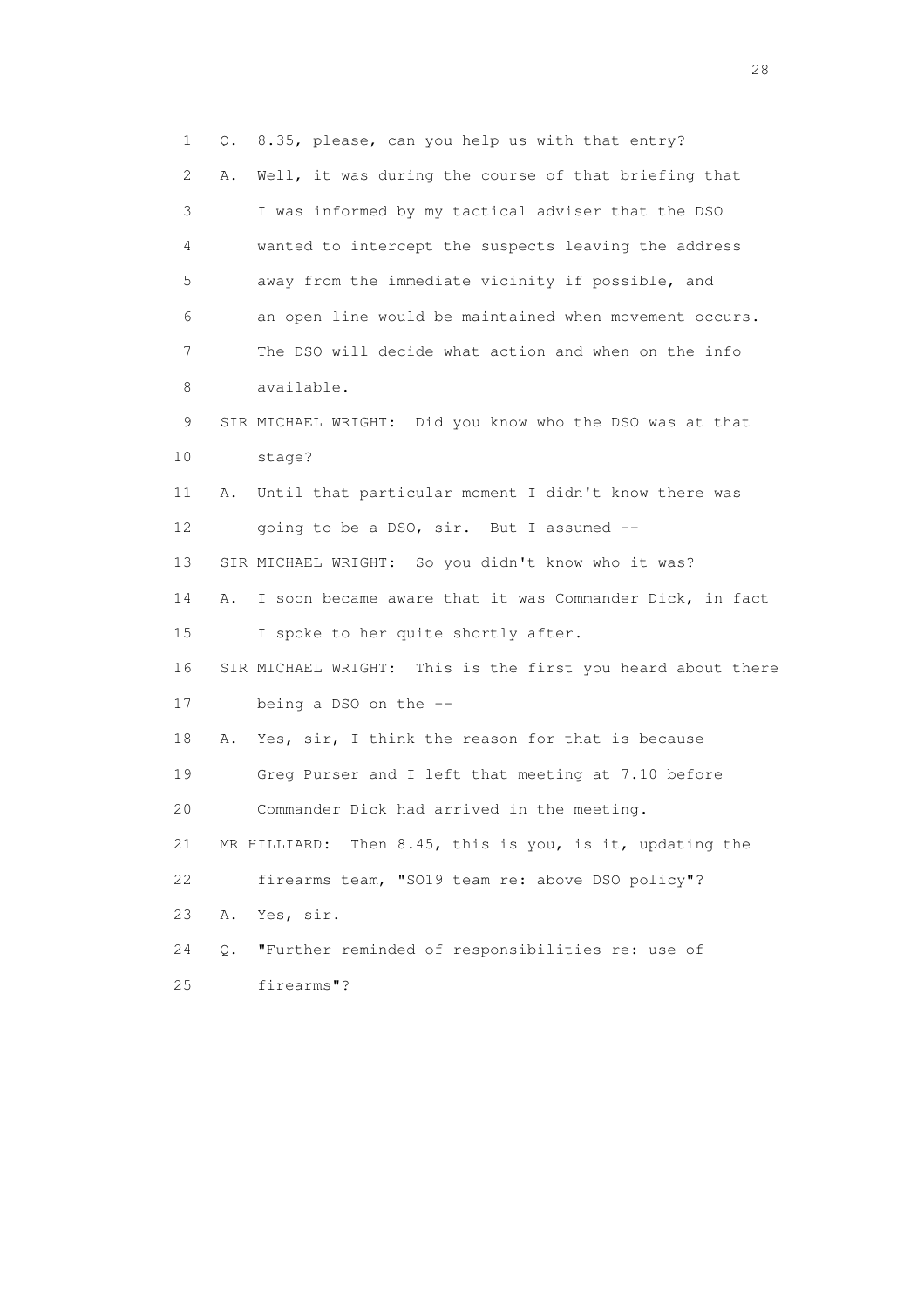- 1 A. Yes, sir.
- 2 Q. "No questions asked, all understand"?
- 3 A. Yes, sir.

 4 Q. Can you help us, when you are reminding them, it 5 appeared twice about responsibilities in the use of 6 firearms, can you help us what sort of things you said? 7 A. Well, there is -- one of the reasons for wanting the log 8 and not having to do the whole thing in an exercise book 9 is because in the log, there are printed warnings on 10 page 10. 11 Q. Thank you very much. So if we go back to that -- 12 A. And the bottom half of the page relates to the use of

- 13 reasonable force.
- 14 SIR MICHAEL WRIGHT: Yes.
- 15 A. So that was read to the team.

16 MR HILLIARD: Right.

17 SIR MICHAEL WRIGHT: By you?

18 A. Yes, sir.

 19 MR HILLIARD: We had better just pause a moment, then, and 20 have a look at it. So guidelines on the use of 21 reasonable force. We have heard reference to some of 22 these already from DAC Dick, all right, but in terms of 23 reading in that she did, first one, section 3 of the 24 Criminal Law Act 1967:

25 "A person may use such force as is reasonable in the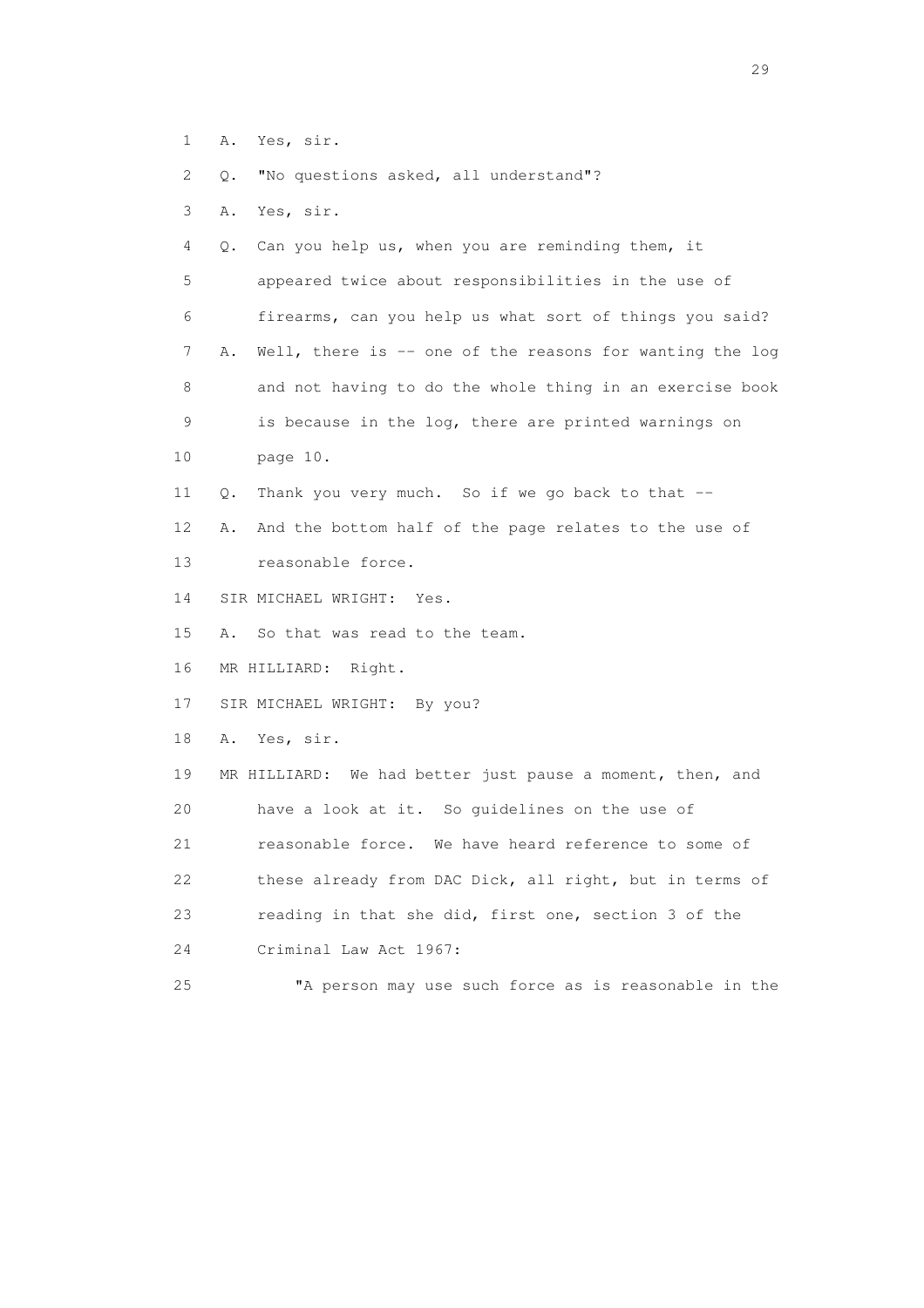| 1              |    | circumstances in the prevention of crime, or in the      |
|----------------|----|----------------------------------------------------------|
| $\overline{2}$ |    | effecting or assisting in the lawful arrest of offenders |
| 3              |    | or suspected offenders or of persons unlawfully at       |
| 4              |    | large."                                                  |
| 5              |    | Yes?                                                     |
| 6              | Α. | Yes, sir.                                                |
| 7              | Q. | Then a reference to section 117 of the Police and        |
| 8              |    | Criminal Evidence Act of 1984, where you are acting      |
| 9              |    | under the provision of that Act?                         |
| 10             | Α. | Yes, sir.                                                |
| 11             | Q. | Power of an officer to use reasonable force if necessary |
| 12             |    | and the exercise of it.                                  |
| 13             | Α. | Yes, sir.                                                |
| 14             | Q. | Right at common law, so that's not a right given by      |
| 15             |    | an Act of Parliament but by general law?                 |
| 16             | Α. | Yes, sir.                                                |
| 17             | Q. | A person has the right to protect himself from attack    |
| 18             |    | and to act in defence of others and if necessary to      |
| 19             |    | inflict violence on another in doing so, if no more      |
| 20             |    | force is used than is reasonable to repel the attack,    |
| 21             |    | such force is not unlawful?                              |
| 22             | Α. | Yes, sir.                                                |
| 23             | Q. | Then explaining that in deciding whether the level of    |
| 24             |    | force used was lawful in a particular case, the court    |
| 25             |    | will take account of provisions in the European          |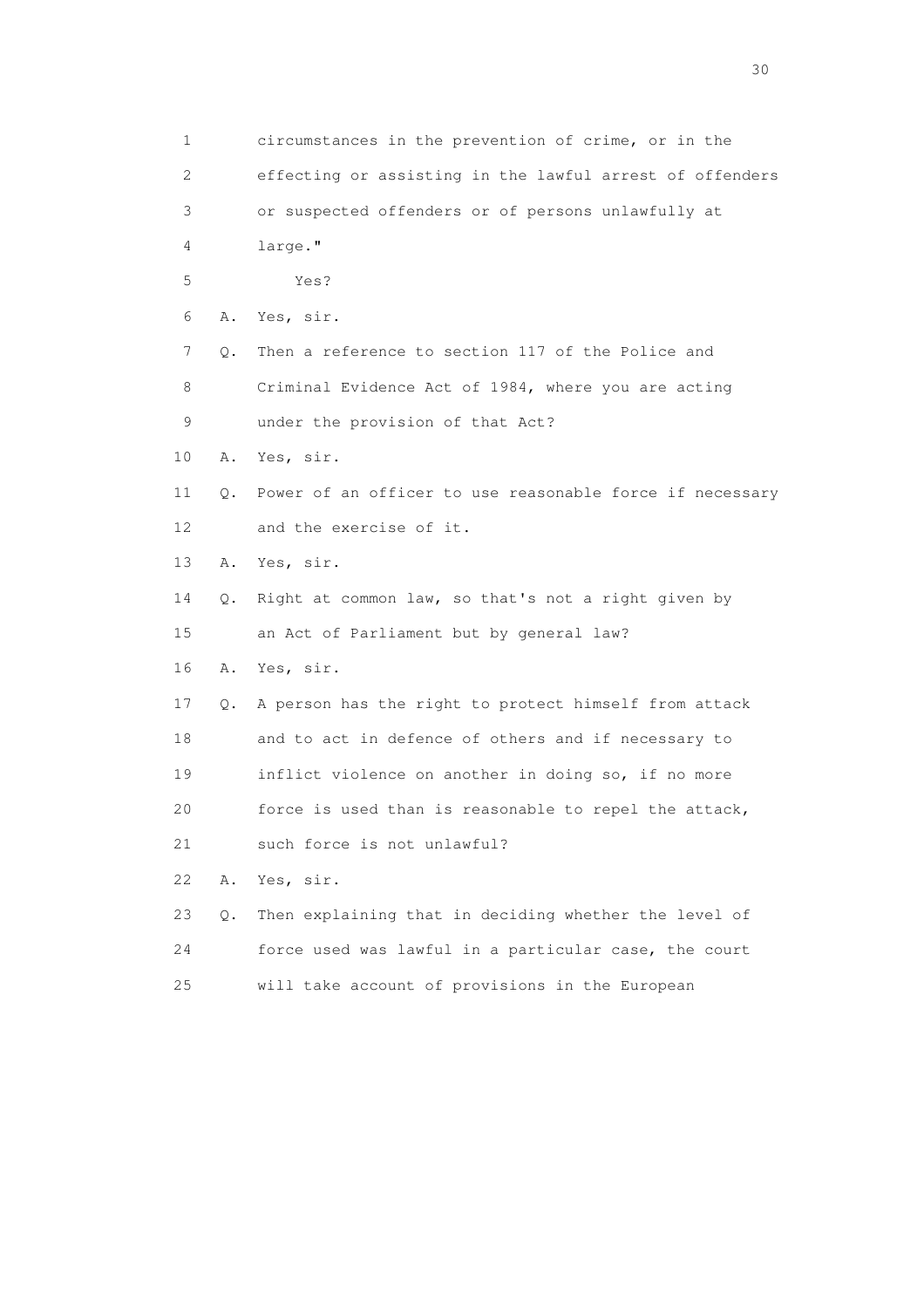1 Convention on Human Rights, that we have heard about 2 already; yes? 3 A. Yes, sir. 4 Q. Firearms are to be fired by firearms officers in the 5 course of their duty only when absolutely necessary, 6 after conventional methods have been tried and failed, 7 or where they must, from the nature of the 8 circumstances, be unlikely to succeed if they were 9 tried? 10 A. Yes, sir. 11 Q. Then explaining that an individual officer who fired, as 12 it were, will have to be responsible himself for 13 explaining why that was; yes? 14 A. Correct, sir, yes. 15 Q. Then oral warning: AFOs, authorised firearms officers? 16 A. Yes, sir. 17 Q. Shall identify themselves as such, and shall give 18 a clear warning of their intent to use firearms with 19 sufficient time for the warnings to be observed, unless 20 to do so would unduly place any person at risk of death 21 or serious harm or it would be clearly inappropriate or 22 pointless in the circumstances of the incident? 23 A. Yes, sir. 24 Q. We will have to look at those with others in due course 25 but it's the first time I think we have seen those in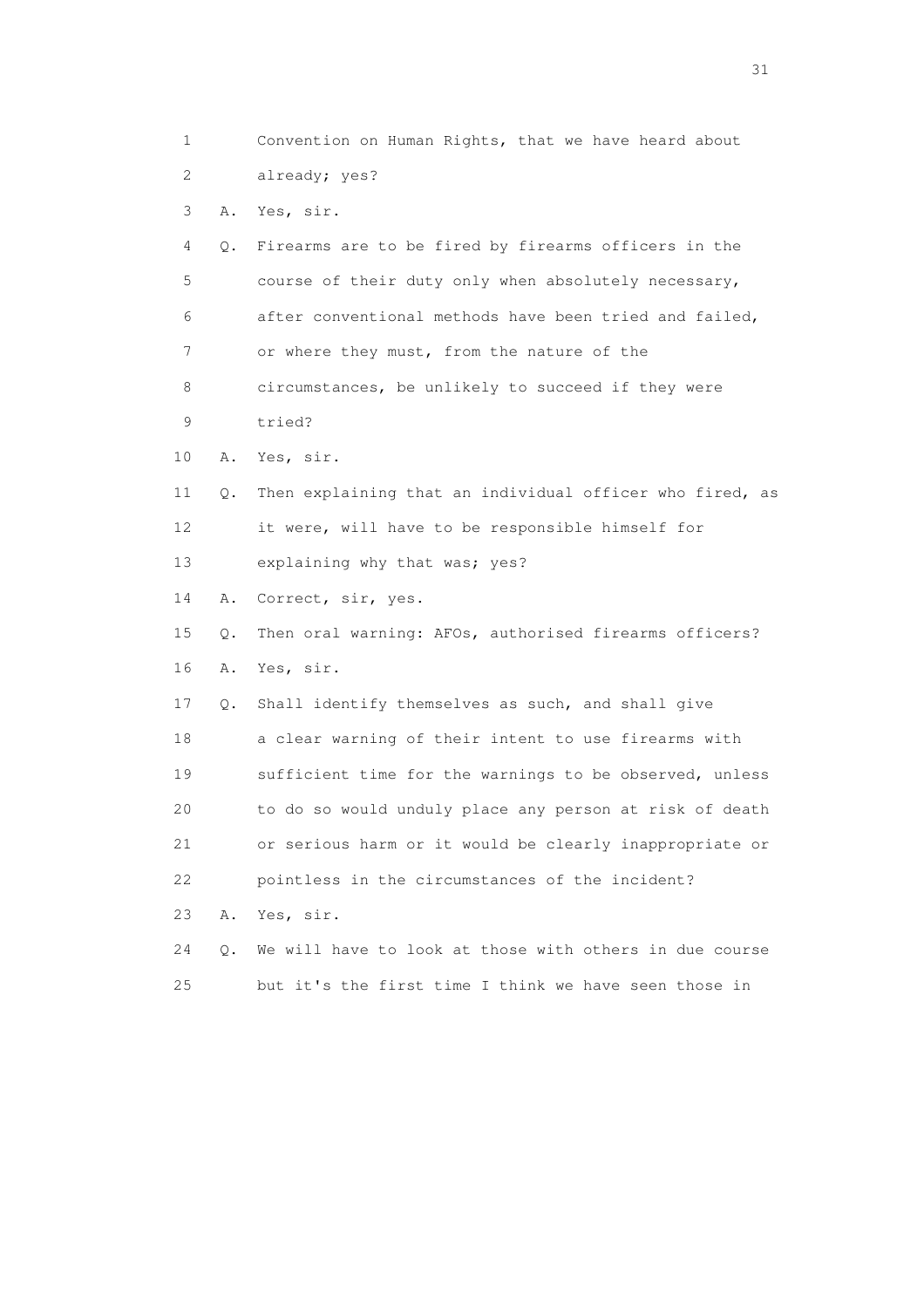1 detail.

| 2  | SIR MICHAEL WRIGHT: Just to deal with an obvious point      |
|----|-------------------------------------------------------------|
| 3  | although I think it's right the jury would like to just     |
| 4  | be reassured about this, because what you were              |
| 5  | investigating, or what you were exercising surveillance     |
| 6  | on at this time were suspected suicide bombers.             |
| 7  | Yes, sir.<br>Α.                                             |
| 8  | SIR MICHAEL WRIGHT: People who it was thought may have been |
| 9  | involved on the previous day in an attempt to cause         |
| 10 | explosions on the underground.                              |
| 11 | That's quite right, sir, yes.<br>Α.                         |
| 12 | SIR MICHAEL WRIGHT: Those are of course arrestable          |
| 13 | offences.                                                   |
| 14 | Yes, sir.<br>Α.                                             |
| 15 | SIR MICHAEL WRIGHT: So the officers like yourself and your  |
| 16 | colleagues would have had the power to arrest anybody       |
| 17 | suspected of such an offence?                               |
| 18 | That's quite right, sir, yes.<br>Α.                         |
| 19 | Thank you. We are nearly through. Back to<br>MR HILLIARD:   |
| 20 | your log of events, page 18 in the middle, 55 bottom        |
| 21 | right, so we have dealt with that 8.45 entry, and you       |
| 22 | have now shown us when you are reminding them of their      |
| 23 | responsibilities about the use of firearms, what you are    |
| 24 | talking about.                                              |
| 25 | Α.<br>Yes, sir.                                             |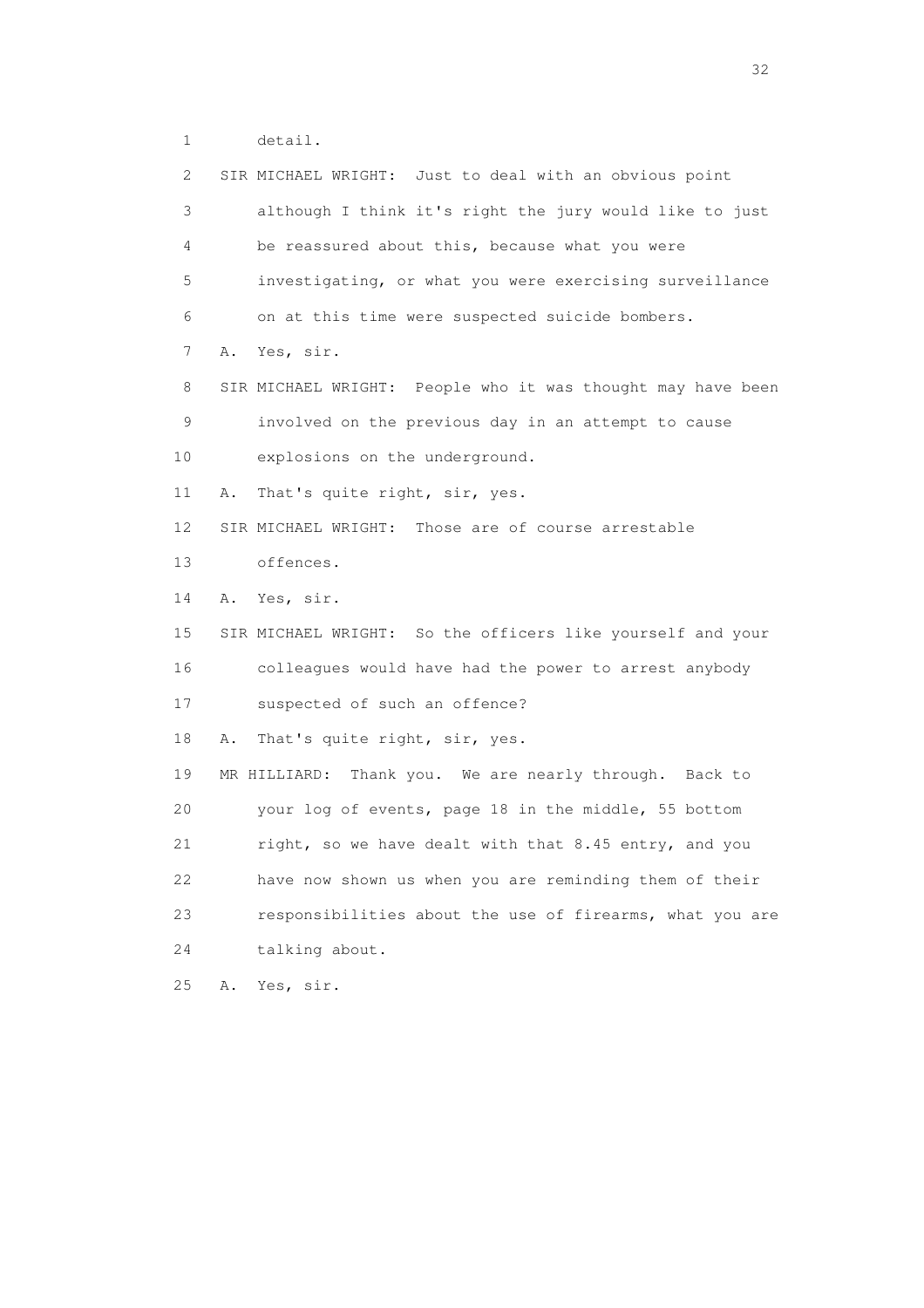1 Q. 8.45, explosives officers; is that right?

2 A. That's right, sir, yes.

| 3  | Q.        | To be forward deployed Harrow Road. We had a question    |
|----|-----------|----------------------------------------------------------|
| 4  |           | earlier on from the jury about explosives officers and   |
| 5  |           | addresses like this. What was this about? What sort of   |
| 6  |           | explosives officers are they?                            |
| 7  | Α.        | The explosives officers have, they work for the          |
| 8  |           | Metropolitan Police, they are all ex-military, they are  |
| 9  |           | responsible for any calls to suspected packages,         |
| 10 |           | devices, that sort of thing, and they will look at those |
| 11 |           | devices and if possible disarm them or deal with them in |
| 12 |           | a controlled explosion, that sort of thing.              |
| 13 | Q.        | So would they be what we might call, some of them, a     |
| 14 |           | bomb disposal $-$                                        |
| 15 | Α.        | A bomb disposal man, yes.                                |
| 16 | $\circ$ . | So some of those are coming what, as it were, in advance |
| 17 |           | to Harrow Road?                                          |
| 18 | Α.        | Just one, sir, yes.                                      |
| 19 | Q.        | Then the arrest team at 9 was briefed. Was that by you?  |
| 20 | Α.        | Yes, sir.                                                |
| 21 | Q.        | 9.02, is this you having a conversation with             |
| 22 |           | Commander Dick?                                          |
| 23 | Α.        | It is, sir, yes.                                         |
| 24 | О.        | It says bottom of this page:                             |
| 25 |           | "She reiterates her policy ie", is that right?           |

<u>33</u> and the state of the state of the state of the state of the state of the state of the state of the state of the state of the state of the state of the state of the state of the state of the state of the state of the s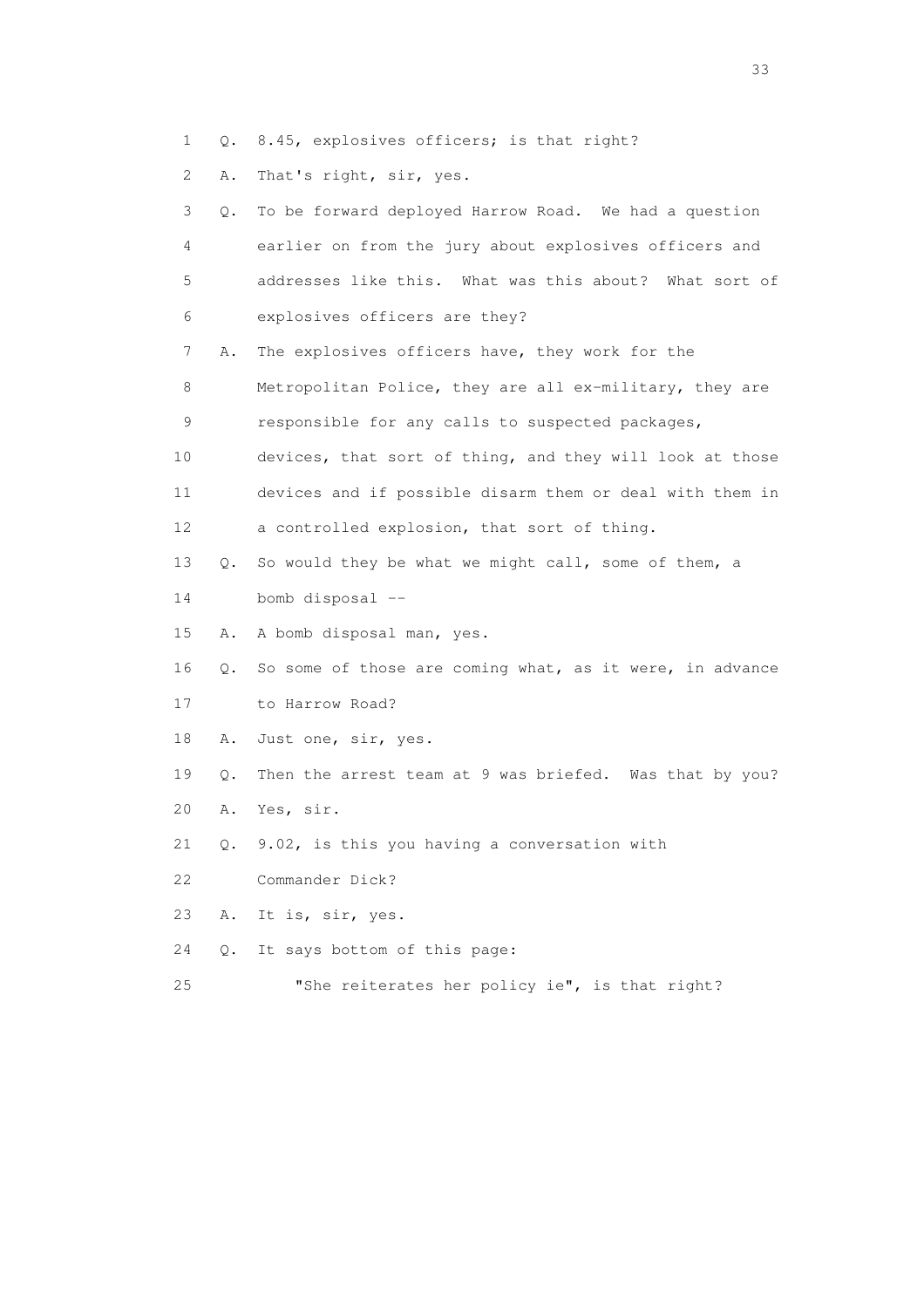1 A. Yes, sir, that's right.

 2 Q. Then if we go over to the next page, can you just tell 3 us what she reiterated? 4 A. We had a bit of a discussion around this, and as 5 a result, I made sure I wrote it down as I was given it. 6 "Anybody coming out of the premises will be taken 7 away under control and detained." 8 She said if we think a person is one of the 9 suspects, then I must ring the ops room and it's 10 Commander Dick to authorise deployment of firearms. 11 "If a male comes out of the address with a rucksack 12 but is not a suspect, I must [still] ring the ops room 13 for Commander Dick to authorise an armed intervention." 14 "Commander Dick has no information re: [regarding, 15 that is] how many people are currently in house but 16 anybody coming out will be intercepted, but I must speak 17 with Commander Dick. Anyone who comes out of the 18 premises who is obviously not the suspect, e.g., 19 a female or young child, then I have her [that's 20 Commander Dick's] standing authority to deploy an armed 21 interception away from the premises to detain for the 22 purposes of their own safety while SO19 then deal with 23 the premises and identify and detain occupants. I do 24 not have to contact Commander Dick in these 25 circumstances but must act on my own judgment."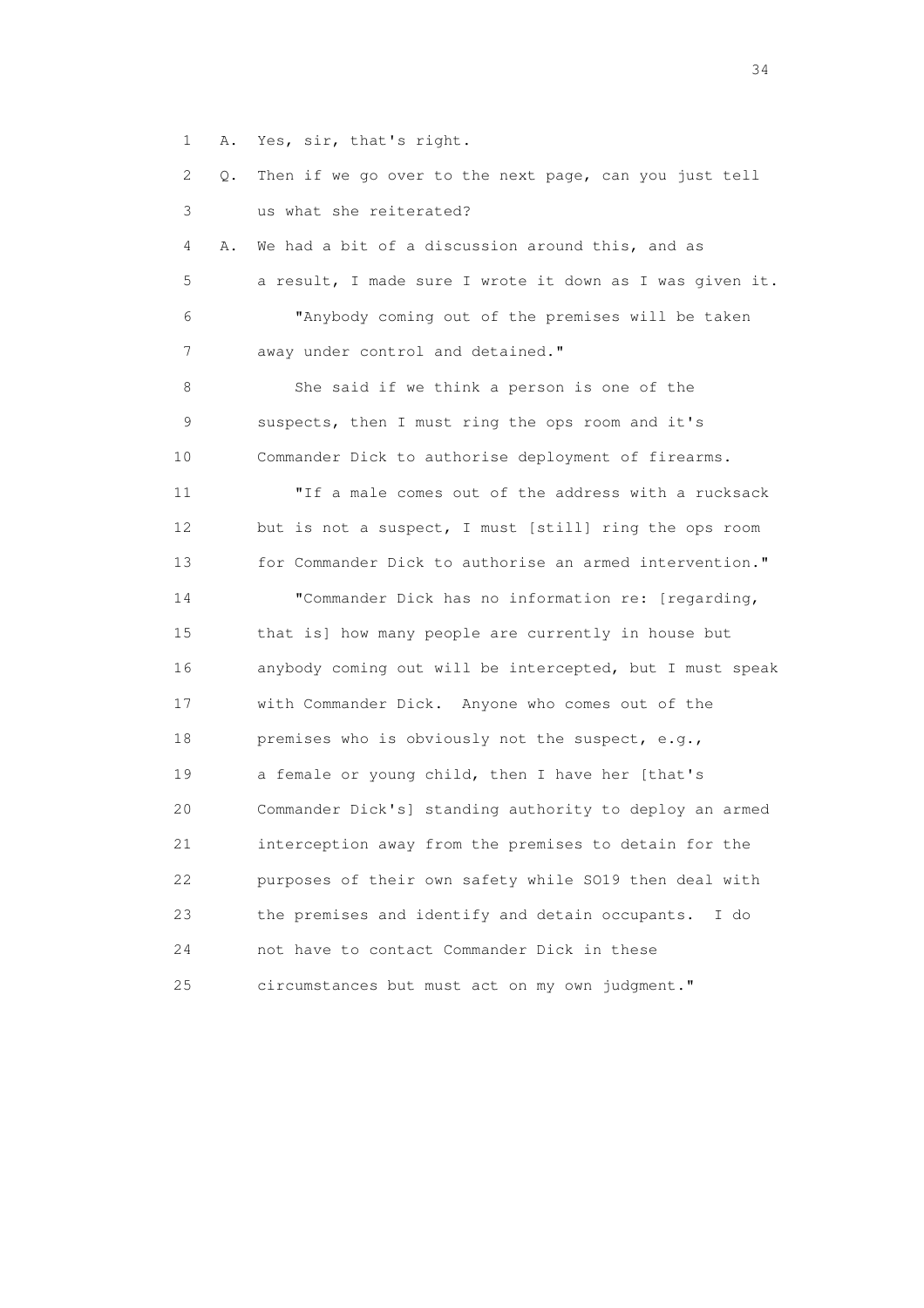1 SIR MICHAEL WRIGHT: Could I interrupt to ask one matter: in 2 the course of your training to become an IFCAT, had you 3 undergone Kratos and Clydesdale training? 4 A. No, not specifically, sir, no. The Kratos was a lecture 5 that formed part of the IFCAT training. 6 SIR MICHAEL WRIGHT: So you had received the lecture? 7 A. I had received a lecture, sir, no practical training, no 8 exercising, if that's ... 9 SIR MICHAEL WRIGHT: When you heard that a DSO had been 10 appointed, which you heard around about 8.30 -- 11 A. Yes, sir. 12 SIR MICHAEL WRIGHT: -- what significance did you attach to 13 that? 14 A. That I would no longer be in a position to make the 15 judgment call of when to deploy firearms and make 16 an interception, that would now have to come from the 17 ops room, from the DSO. 18 SIR MICHAEL WRIGHT: She would be then effectively in 19 charge? 20 A. Indeed, sir, yes. 21 SIR MICHAEL WRIGHT: Thank you. 22 MR HILLIARD: You say there had been a bit of a discussion 23 about this. I don't know, it might be that you don't 24 have -- can you just explain, was it a disagreement at 25 first, obviously what Commander Dick says is going to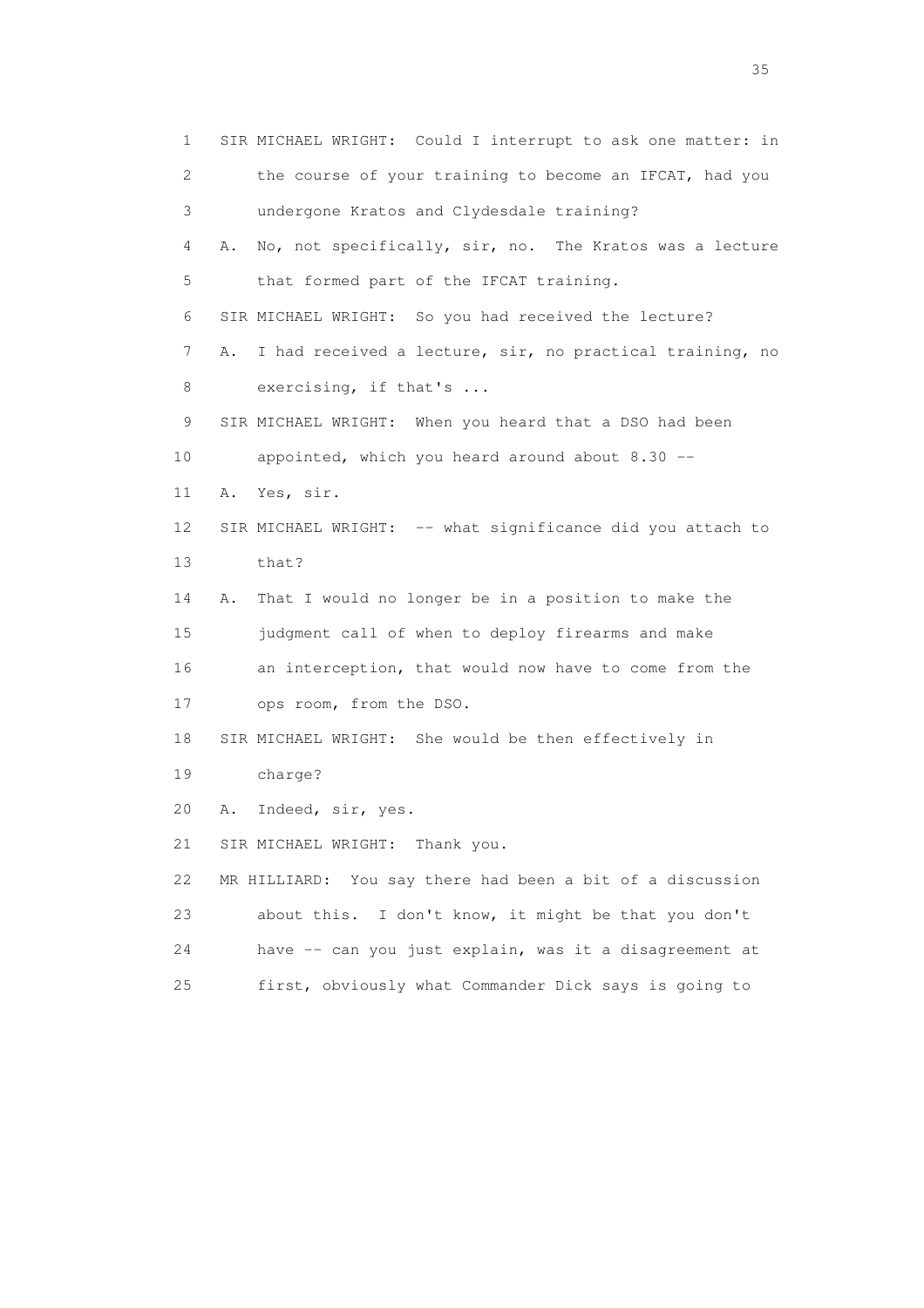1 go.

 2 A. Absolutely. 3 Q. But had you challenged it, as it were, first of all? 4 A. I had questioned whether we were going to stop 5 everybody. I felt that if we stopped everybody coming 6 out of Portnall Road, we would have to go from covert to 7 overt as soon as we made the first stop, there was no 8 facility to go back to being covert again, because we 9 had -- I say we, the surveillance -- control of the 10 actual door of the premises, so anybody coming out of 11 that premises was very closely associated with the 12 suspect, if not the actual suspect themselves. 13 Q. We remind ourselves that you are connected with Portnall 14 but obviously there are common themes so that's why we 15 are looking at this. 16 A. Sir. 17 Q. Then 9.10, towards the top of that page, this is: 18 "I brief arrest teams led by Sergeants Phelan and 19 Cooper re: Commander Dick policy." 20 Is that right? 21 A. Yes, sir. 22 Q. Then you brief the tactical adviser and the SO19 team 23 about it at 9.15? 24 A. Yes, sir. 25 Q. Once you have done that, at 9.15, are you effectively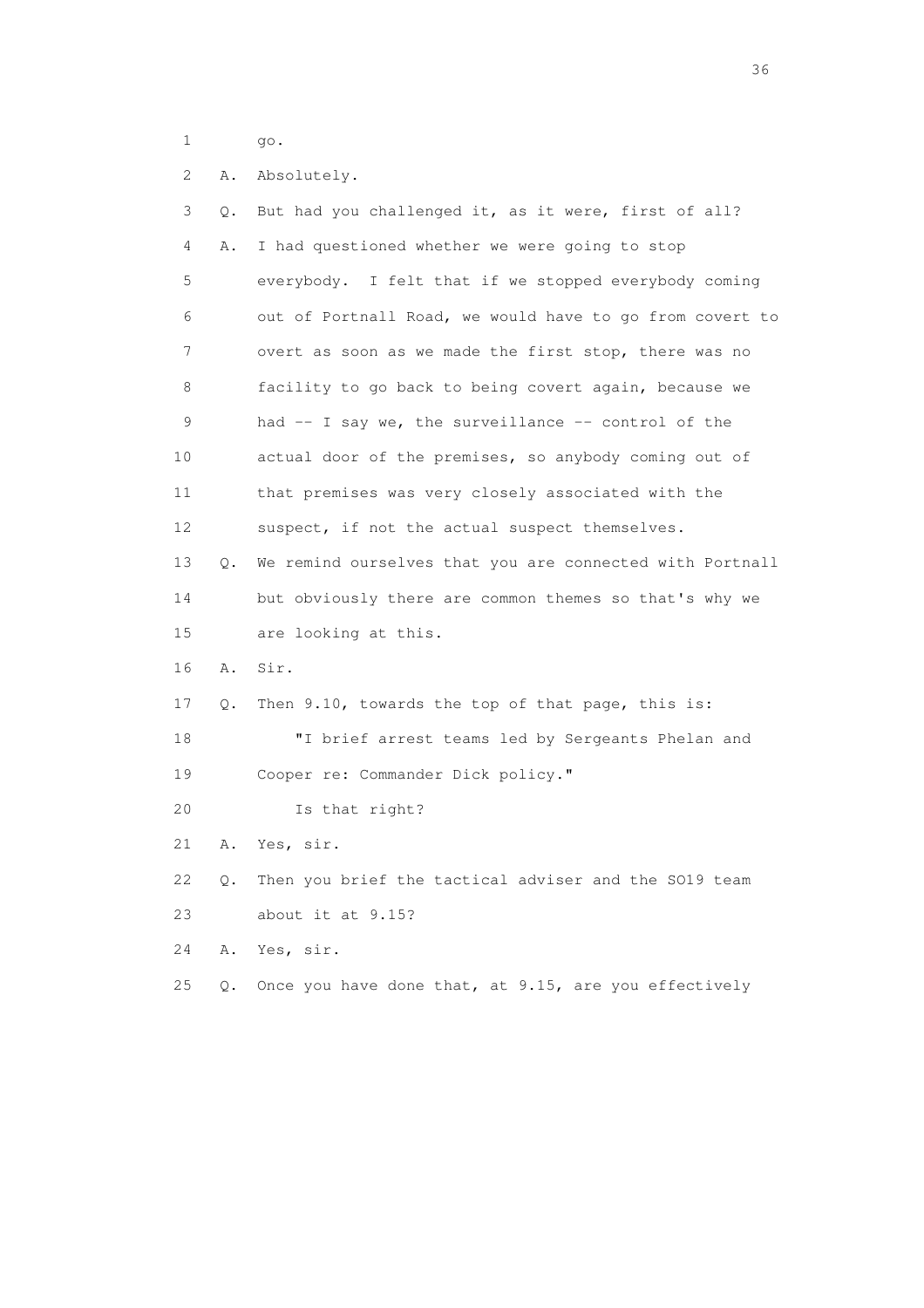1 ready to go? Do you see what I mean? Is there any more 2 briefing to be done? 3 A. No, sir, I don't think at that point, I think we are 4 fairly ready. 5 Q. If we just look at one other entry, 10.05, top of the 6 next page? 7 A. Yes, sir. 8 Q. "Briefed by SO19 who covertly recced 61A address"; do 9 you see that? 10 A. Yes, sir. 11 Q. So that was as you understood it going on at this time, 12 was it? 13 A. Yes, sir. 14 Q. Right. We have heard, indeed we have seen the address 15 there 61A Portnall Road, there were a number of -- 16 61 Portnall Road was divided into a number of flats, 17 wasn't it? 18 A. Certainly at least two, sir, I don't know if there was 19 more than that. 20 MR HILLIARD: Thank you very much indeed. 21 SIR MICHAEL WRIGHT: Mr Mansfield. 22 Questions from MR MANSFIELD 23 MR MANSFIELD: Good morning, Mr Rose, my name is 24 Michael Mansfield, I represent the family of 25 Jean Charles de Menezes. As I have done with other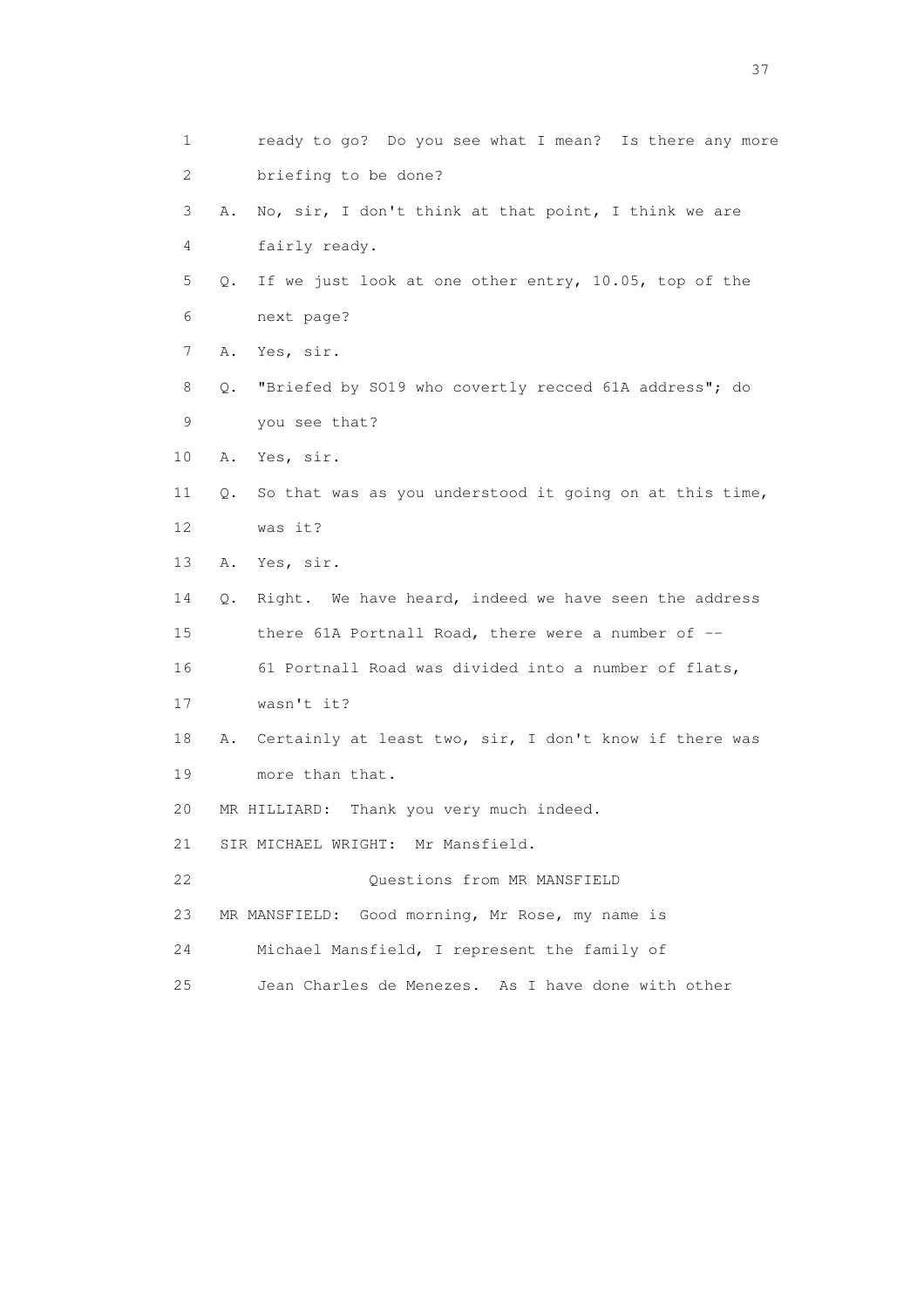1 witnesses, I'll try and stick to a chronology, it's 2 easier for everyone to follow, in this case, pretty well 3 from the moment that you get to New Scotland Yard, so 4 I want to just wind the clock back a bit. 5 A. Yes, sir. 6 Q. If you want to open your blue book or have your 7 statements, please do. 8 A. Thank you, sir. 9 Q. I want to deal with strategy first of all. 10 SIR MICHAEL WRIGHT: Shall we have it back on the screen? 11 MR MANSFIELD: Yes, it might be easier because the jury 12 don't have this particular page. It's 7722. That's the 13 page in your blue book? 14 A. Yes, sir. 15 Q. I'm not going to take you to the armed operation record, 16 but I think you will be aware that the strategy section 17 in your armed operation record, 7735 -- I don't ask for 18 it to be brought up -- actually hasn't been filled in. 19 Is that because you have put it in here in the blue book 20 instead? 21 A. Did I not -- 22 Q. We had better do it in order, then. Sorry. The form 23 that wasn't available that you have got later? 24 A. Yes, sir. 25 Q. Can we have 7735, please, on the screen. Internal

and the state of the state of the state of the state of the state of the state of the state of the state of the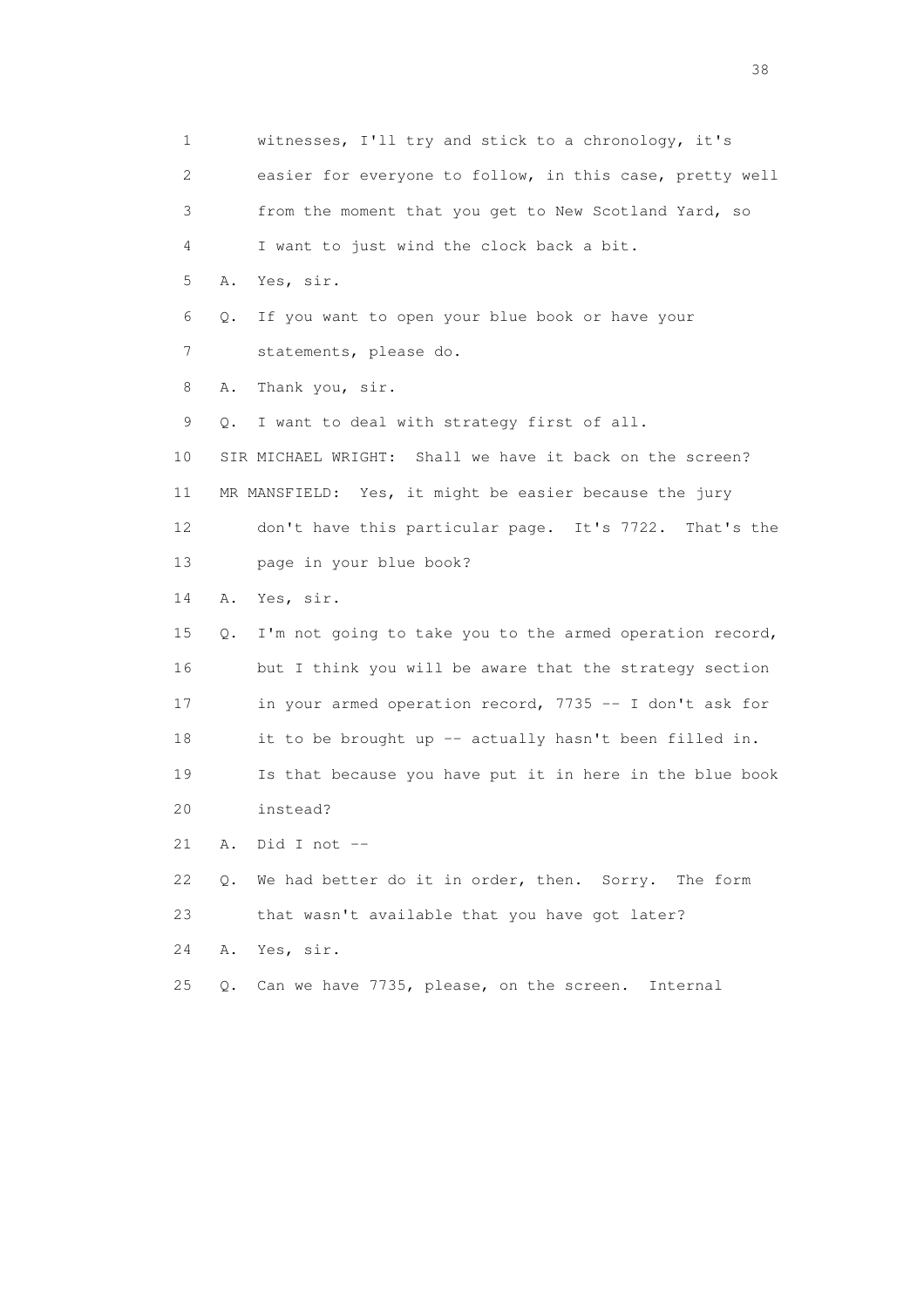1 numbering for you is page 9.

2 A. Yes, sir, I have page 9 here.

 3 Q. If you just pause on page 9, the jury now have a copy in 4 front of them on the screen, you will see there -- just 5 as the jury haven't seen this page before -- strategy -- 6 SIR MICHAEL WRIGHT: You want to look at the blank bit, 7 don't you? 8 MR MANSFIELD: Yes. There is an introduction to the void, 9 as it were: 10 "Prepared by Gold Commander with appropriate 11 tactical advice. If the strategy for the operation is 12 not recorded here, then state where it is documented". 13 A. Yes, sir. 14 Q. I appreciate, you know, there is a lot of paperwork and 15 life is real and moves on and it's not always possible 16 to write everything up. But that's what should go in 17 there? 18 A. Correct, sir. 19 Q. And it's an oversight, you have not put it in there? 20 A. Absolutely right, sir. 21 SIR MICHAEL WRIGHT: Would it have been any different from 22 what you had put in your blue book? 23 A. Not whatsoever, sir. 24 MR MANSFIELD: Then it's not there but it is in the blue 25 book, but I do want to ask you a little bit about the

 $39<sup>2</sup>$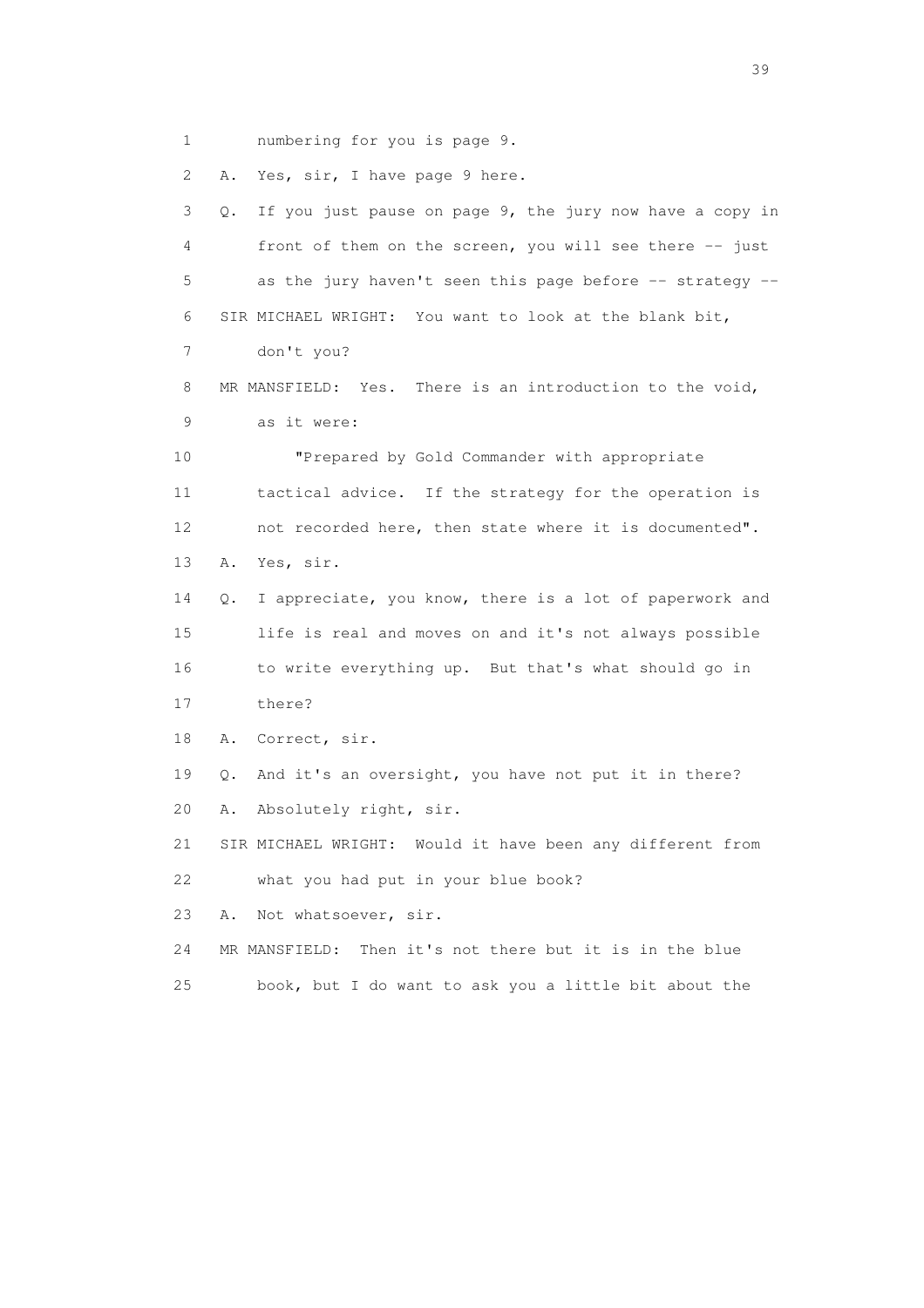1 strategy. You see, you had been telephoned, you were 2 the first Silver really to be telephoned -- in fact the 3 only Silver that we are aware of that was telephoned -- 4 according to the memorandum or note of it at about just 5 before 5 o'clock. 6 Are you aware now that in fact the strategy was set 7 by Mr McDowall about two minutes before that call at 8 4.55? 9 A. I am aware now, sir, yes. 10 Q. I want to ask you this: between the time you arrived at 11 5.30, which is mentioned on that first page, 7722, and 12 7.05 when you were actually appointed as the Silver at 13 a particular location, all right, so that's an hour and 14 a half has gone by? 15 A. Yes, sir. 16 Q. Roughly speaking. Now, in that time, did Mr McDowall 17 indicate anything else about the overnight strategy that 18 he had set at 4.55, other than what you have in your 19 blue book? 20 A. I don't recall anything else, sir. 21 Q. No, all right, I am not suggesting he necessarily did 22 tell you. I want to pursue it like this: were you aware 23 that he had in fact prioritised an address, and he had 24 also asked for a reconnaissance? Did you know that? 25 A. No, sir, I don't think I did.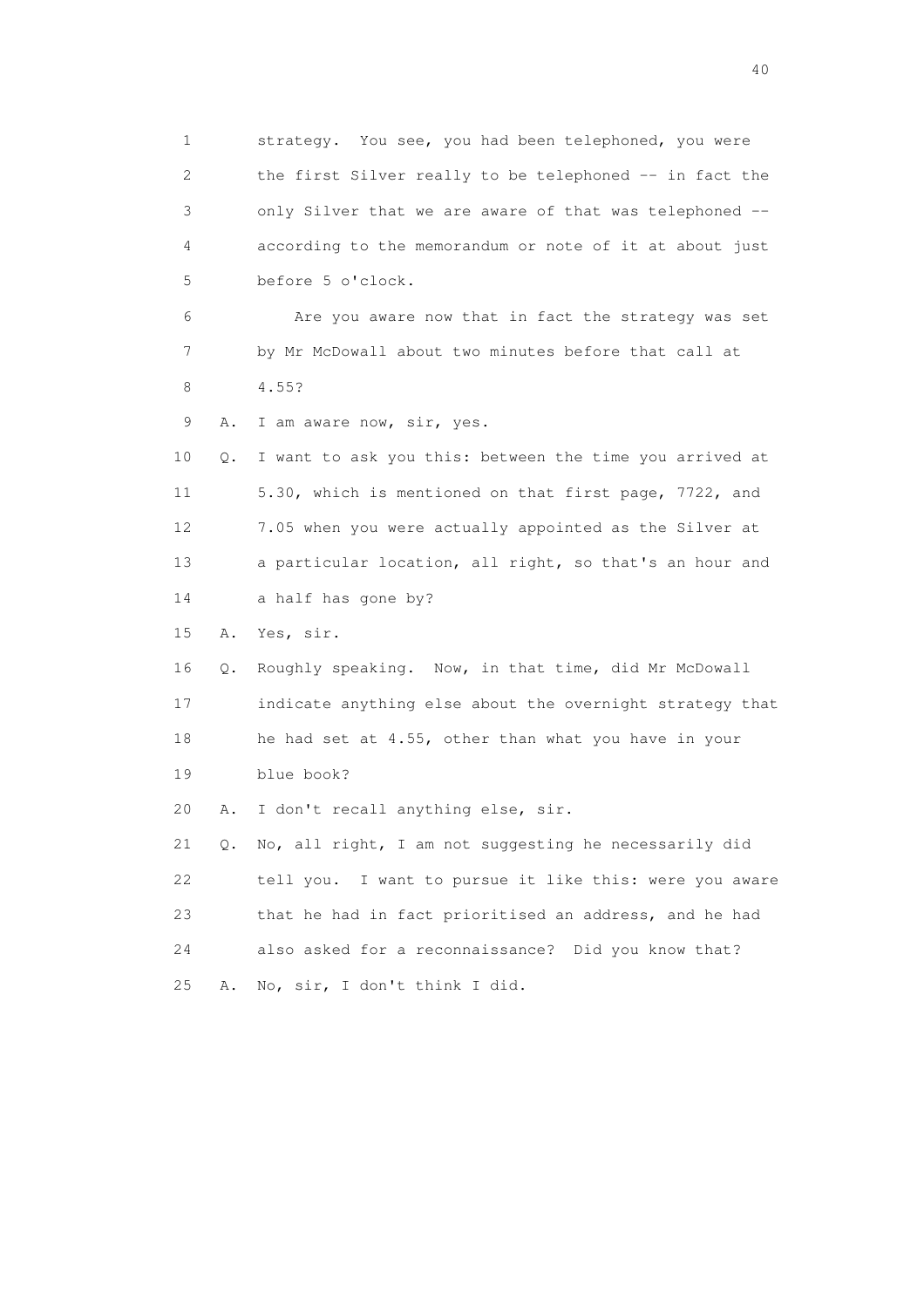| 1                         | Q.    | You see, you do appreciate the significance of this, do  |
|---------------------------|-------|----------------------------------------------------------|
| $\mathbf{2}^{\mathsf{I}}$ |       | you not, as an experienced Silver? Prioritising          |
| 3                         |       | an address, and wanting action as soon as possible, and  |
| 4                         |       | wanting a reconnaissance; they are all quite important,  |
| 5                         |       | aren't they, as part of a strategy?                      |
| 6                         | Α.    | Well, Mr McDowall would have the overview as to what was |
| 7                         |       | important and what wasn't, sir.                          |
| 8                         | Q.    | Quite. So there are several corollaries to this.<br>Does |
| 9                         |       | it also follow that you were completely unaware -- it's  |
| 10                        |       | not a criticism of you -- at 5.30 or between 5.30 and    |
| 11                        |       | 7 o'clock when you were appointed at 7.05, that in fact  |
| 12                        |       | somebody, well, I'll use his name, Alan -- do you know   |
| 13                        |       | the officer by that codename?                            |
| 14                        | Α.    | I don't, sir, I am afraid, no.                           |
| 15                        | Q.    | All right. He is in the control room overnight.          |
| 16                        | Α.    | I see, yes.                                              |
| 17                        | Q.    | According to him, he has already asked for               |
| 18                        |       | surveillance -- well, surveillance is going to go to     |
| 19                        |       | Scotia Road and he's also asked for a firearms team as   |
| 20                        |       | back-up to go to Scotia Road; did you know that?         |
| 21                        | Α.    | No, sir.                                                 |
| 22                        | Q.    | When did you first discover that that had happened?      |
| 23                        | Α.    | That Alan had asked for that to happen?                  |
| 24                        | $Q$ . | Yes.                                                     |
| 25                        | Α.    | Since this, since these proceedings I believe have       |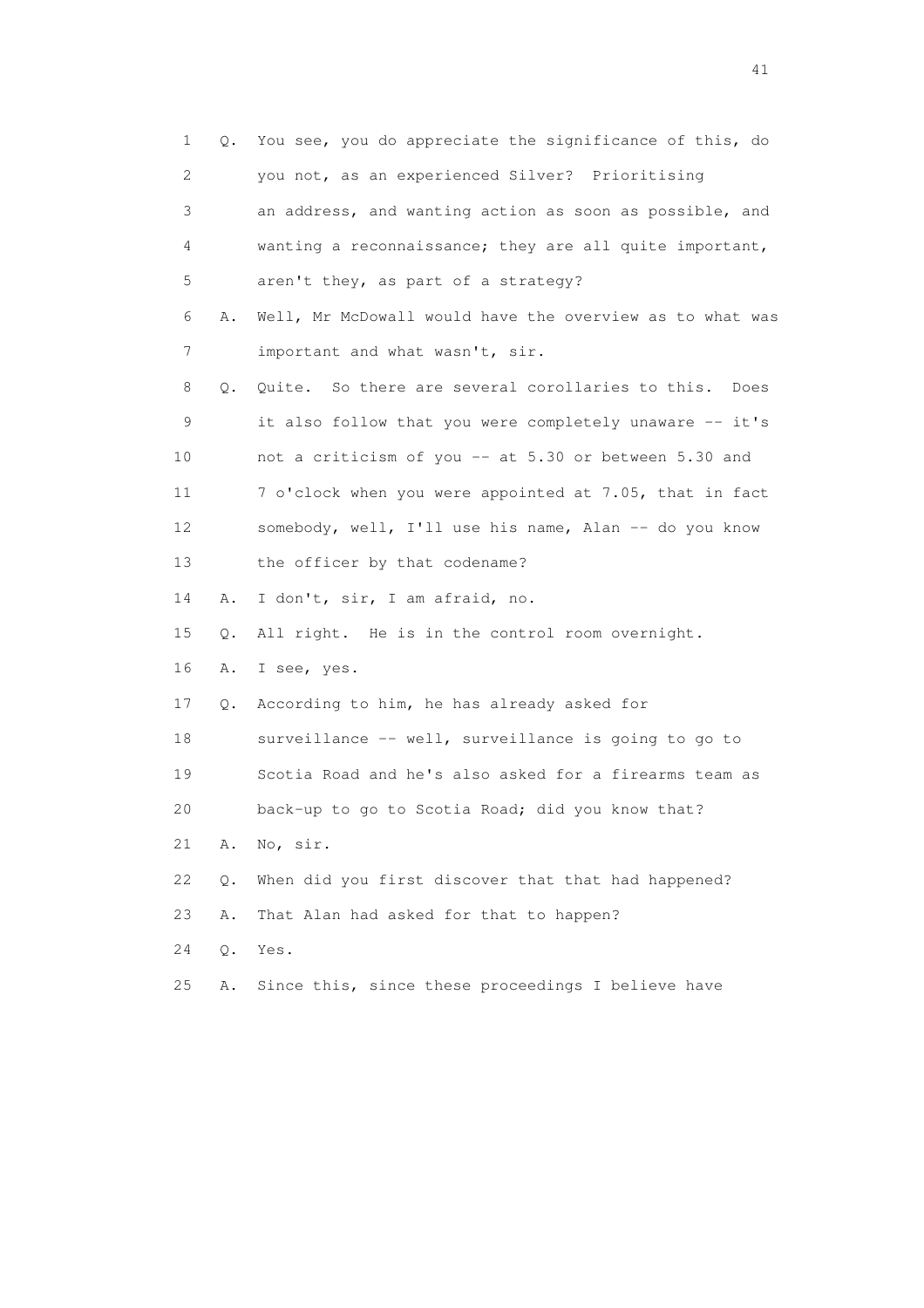1 started.

| 2  | Q. | All right. Now, it would also seem to follow,            |
|----|----|----------------------------------------------------------|
| 3  |    | therefore, that you didn't know that that had been asked |
| 4  |    | for. Does it also follow you did not know that there     |
| 5  |    | was in fact a standby firearms team waiting to go?       |
| 6  | Α. | That's true, sir, I didn't know that.                    |
| 7  | Q. | In fact, it was the team that came with you in the end,  |
| 8  |    | did you know that, when they joined up, did any one of   |
| 9  |    | them, let's put it in a colloquial way, say, I don't     |
| 10 |    | know how they refer to you as Merrick or Rose or         |
| 11 |    | whatever, did any one of them say: "Do you know what, we |
| 12 |    | have been sitting in the canteen for nearly two hours,   |
| 13 |    | and nobody's told us", did anybody say that?             |
| 14 | Α. | I was unaware that they had been in Scotland Yard, sir.  |
| 15 |    | I may have been told during the course of the morning    |
| 16 |    | that they had been on cover overnight but I was          |
| 17 |    | certainly totally unaware of their availability, as you  |
| 18 |    | call it, at the Yard.                                    |
| 19 | Q. | I want to take it a stage further. You are unaware of    |
| 20 |    | all of this. Would it be fair to say there has been      |
| 21 |    | a substantial and serious breakdown in communications,   |
| 22 |    | you are brought on as a Silver to implement strategy and |
| 23 |    | you don't actually know anything about what's been going |
| 24 |    | on between the time you arrive, 5.30, and 7 o'clock, you |
| 25 |    | don't know any of this?                                  |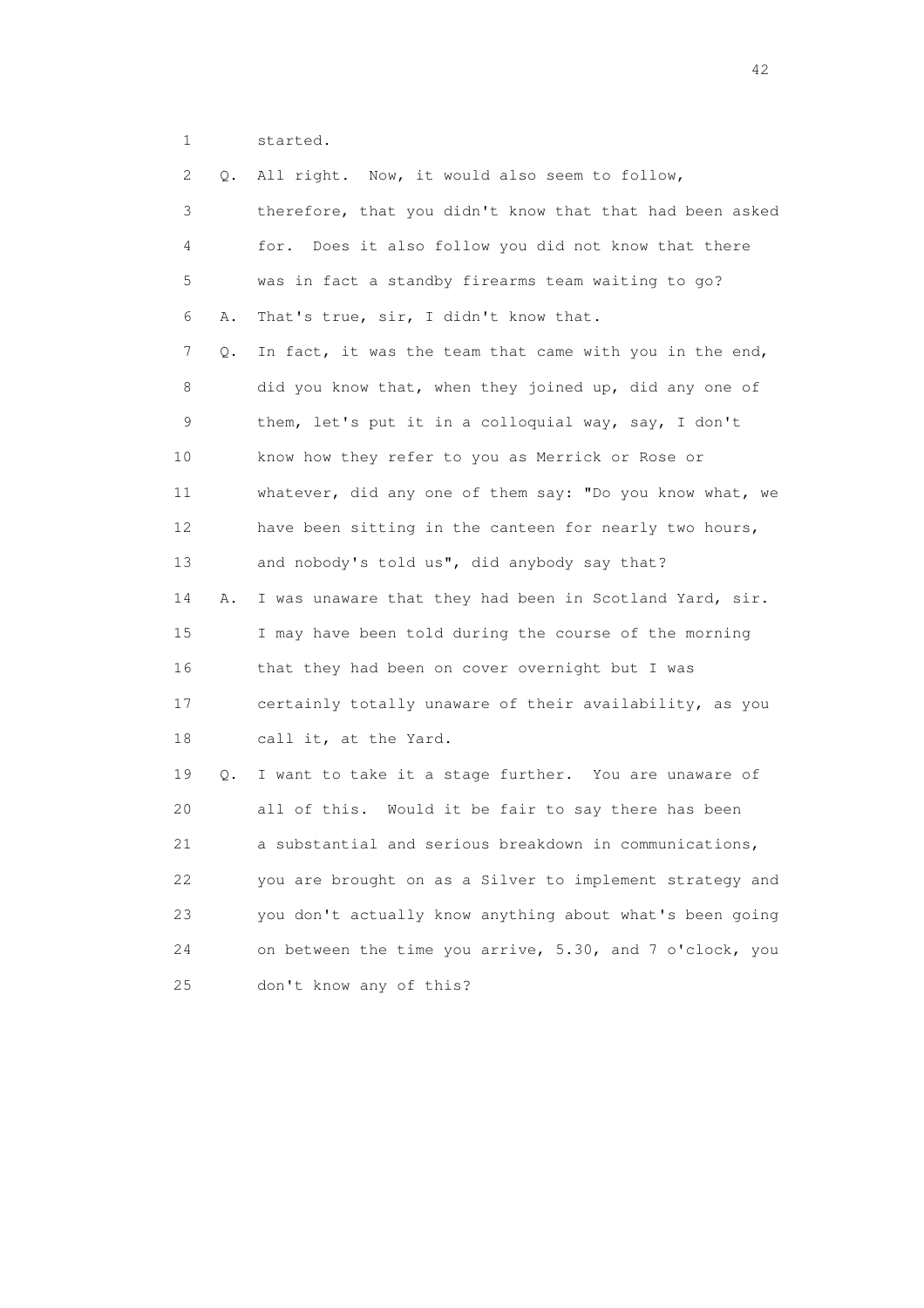1 A. Well, I don't think I need to know, sir, I am brought in 2 to do a Silver's job and once I am given the assets to 3 do that, I can get on and do it, once I am briefed, 4 obviously and I am prepared properly, that can be done, 5 that can be achieved. 6 Q. Of course. But there has been a serious breakdown in 7 communication, hasn't there? 8 A. Well, I don't think that that's the case, sir, no. 9 SIR MICHAEL WRIGHT: That's because it doesn't make any 10 difference to you? 11 A. Absolutely, sir. 12 MR MANSFIELD: Well, if you are implementing Gold strategy, 13 it should make a difference, shouldn't it? 14 A. Well, I am told what Gold's strategy was in the first 15 15 minutes of the 5.30 meeting, sir -- 16 Q. If you are not told all of this, then there is 17 a breakdown in communication, isn't there? 18 A. As far as I was aware, I was told all of it, sir. 19 Q. All right. I want to move on. 20 SIR MICHAEL WRIGHT: Does it really come to this: would your 21 actions and reactions have been any different if you had 22 been told what Mr Mansfield is now telling you? 23 A. I don't think they would, sir, no. 24 MR MANSFIELD: Mr Rose, let us examine that, please think 25 very carefully: if at 5.30 you had been told look, we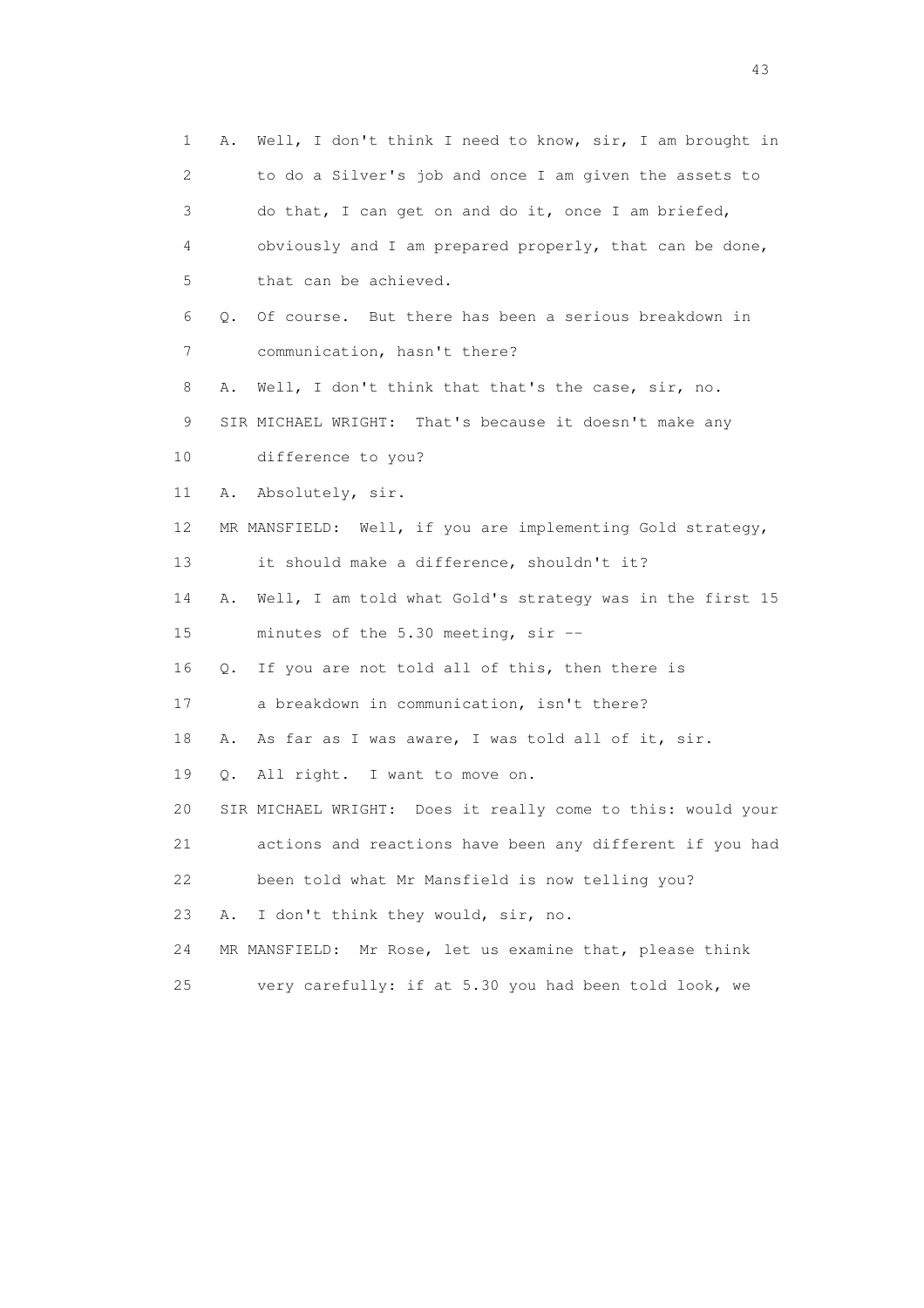| 1                         |    | have been waiting for a Silver to come in because we        |
|---------------------------|----|-------------------------------------------------------------|
| $\mathbf{2}^{\mathsf{I}}$ |    | need an orange team to go down to Scotia Road as soon as    |
| 3                         |    | possible, please get on with it, that would have made       |
| 4                         |    | a difference, wouldn't it, Mr Rose?                         |
| 5                         | Α. | Not at all, sir, no.                                        |
| 6                         | Q. | I see. Would you have done nothing?                         |
| 7                         | Α. | I would have waited until I had been told to go to          |
| 8                         |    | Scotia Road, if indeed I was told to go to Scotia Road.     |
| 9                         |    | Given that Portnall Road, if I can say hit the radar 15     |
| 10                        |    | minutes after my arrival at Scotland Yard and that          |
| 11                        |    | changed the perspective rather, if we had to do two         |
| 12                        |    | firearms operations and the assets were going to be         |
| 13                        |    | available after 7 o'clock to enable that to be done.        |
| 14                        |    | That's what I was told, that's what -- I waited until       |
| 15                        |    | I was in a position to achieve that at that operation.      |
| 16                        | Q. | Were you being told at 5.30: we are going to hang on to     |
| 17                        |    | the orange team in case another address comes up? Were      |
| 18                        |    | you told that decision?                                     |
| 19                        | Α. | I didn't know the orange team were there, sir.              |
| 20                        | Q. | Exactly.                                                    |
| 21                        |    | SIR MICHAEL WRIGHT: Sorry, Mr Mansfield, I am not following |
| 22                        |    | this. Are you suggesting he should have gone off on his     |
| 23                        |    | own bat, as it were?                                        |
| 24                        |    | MR MANSFIELD: No, sir, what I am suggesting is serious      |
| 25                        |    | breakdown in communication, a strategy was set and the      |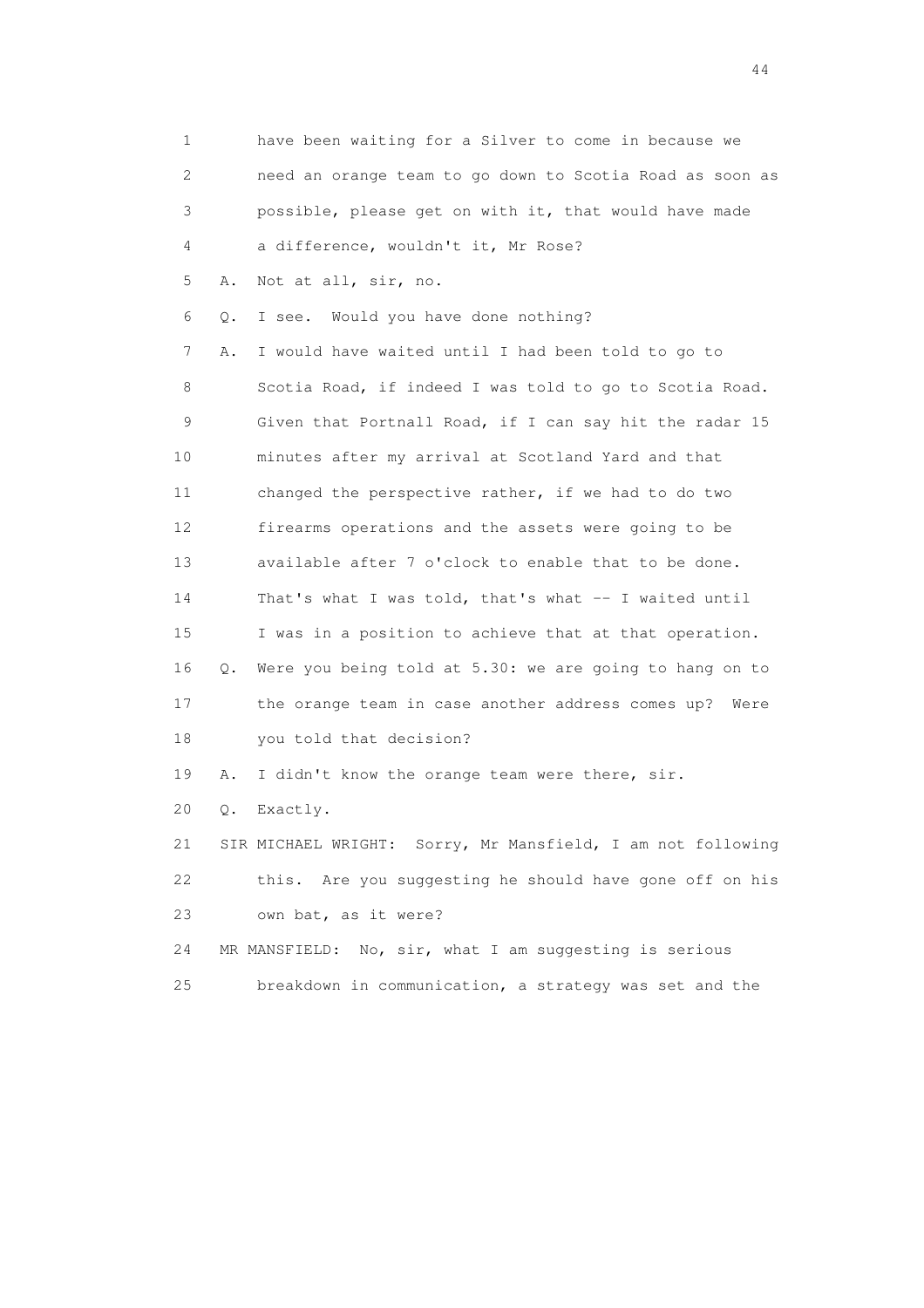1 reason we say it's important is that the orange team 2 could have been at Scotia Road much earlier, this 3 officer should have been informed that there was a need 4 to get a team down there, they were all kitted up, 5 sitting at New Scotland Yard, and for it to be said that 6 it would make no difference at all, we would still wait 7 until way gone 7 o'clock before we do anything, I would 8 submit on behalf of the family is an unacceptable 9 situation. There is an orange team waiting there to go, 10 and if they had been there in place, as they could have 11 been, from, as we have heard, 7 o'clock -- 12 SIR MICHAEL WRIGHT: I understand the criticism, we have 13 been through it in detail. What I am not following is 14 why you suggest it's a breakdown of communication as far 15 as this officer is concerned. 16 MR MANSFIELD: No, no, to this officer. 17 SIR MICHAEL WRIGHT: Well, he has to wait until he gets 18 instructions to go. 19 MR MANSFIELD: Yes, and what I am suggesting is there are 20 breakdowns in communication from the hierarchy to this 21 officer. Which you don't accept? 22 A. I don't, sir. 23 Q. I didn't think you would. I'll just move on. When we 24 get to the various meetings that take place, and I want 25 to see if you can help us, first of all, looking at the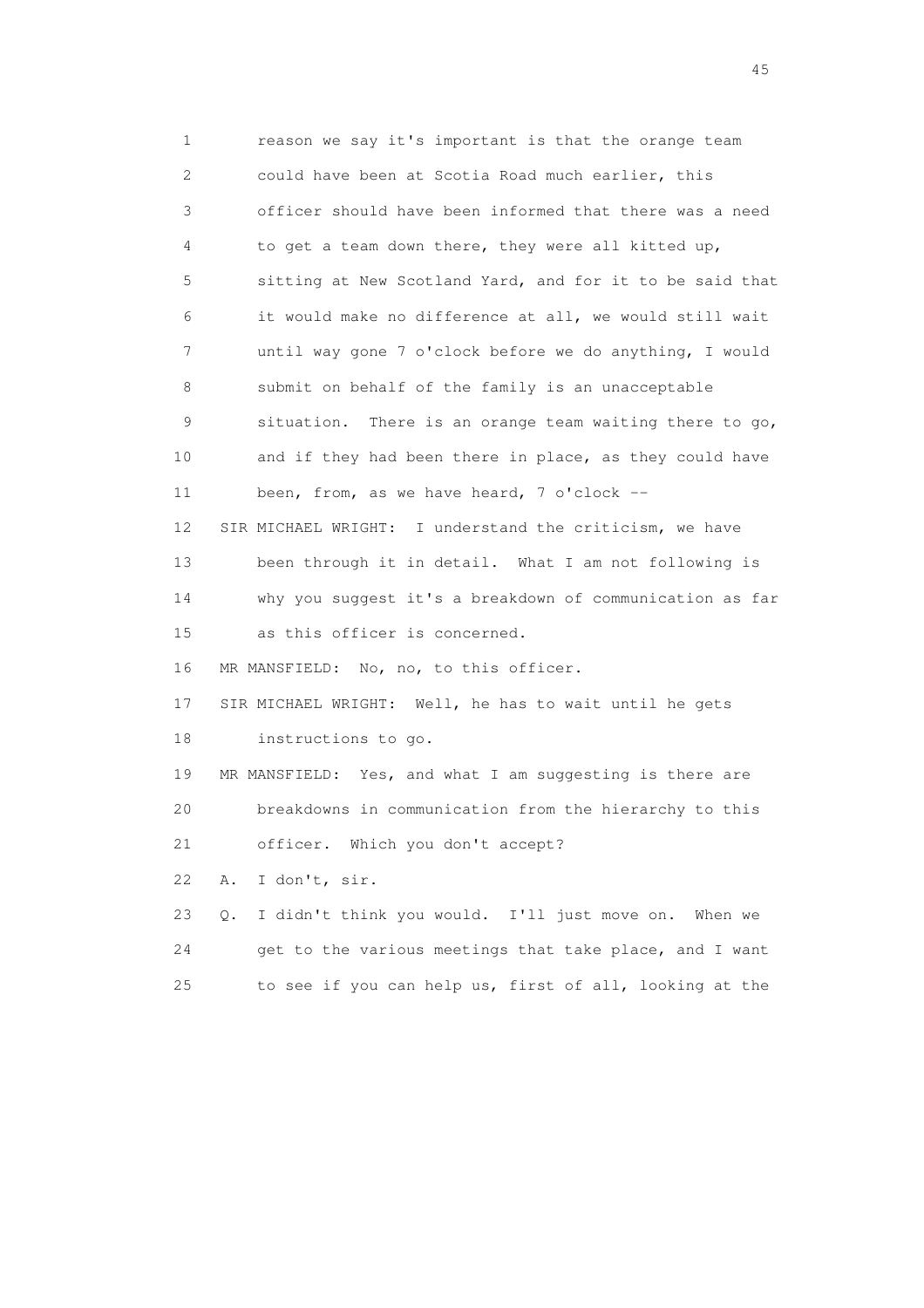2 A. Of what, sir, sorry? 3 Q. Your notes. 4 A. Yes. 5 Q. I just want to be careful about who the tac adviser was 6 who was there at 5.30. Now, in your notes at the top of 7 the page for 5.30, you don't have a name against that 8 tac adviser, do you? 9 A. No, sir. 10 Q. In your first statement, if you just look at it for 11 a moment, you have it there, when you are describing 12 this, you said: 13 "An SO19 tactical adviser whom I did not know". 14 A. Correct, sir. 15 Q. And at that stage he's not named, is he? 16 A. No, sir. 17 Q. That's a statement in December 2005. Then the 2006 18 statement you then say: 19 "An SO19 tactical adviser who I believe to be 20 Chief Inspector" and then the real name is crossed out 21 and "Andrew" above it; right? 22 A. Yes, sir. 23 Q. Who was the tactical adviser who was present at 5.30? 24 A. Andrew, sir. 25 Q. Are you sure?

1 first page?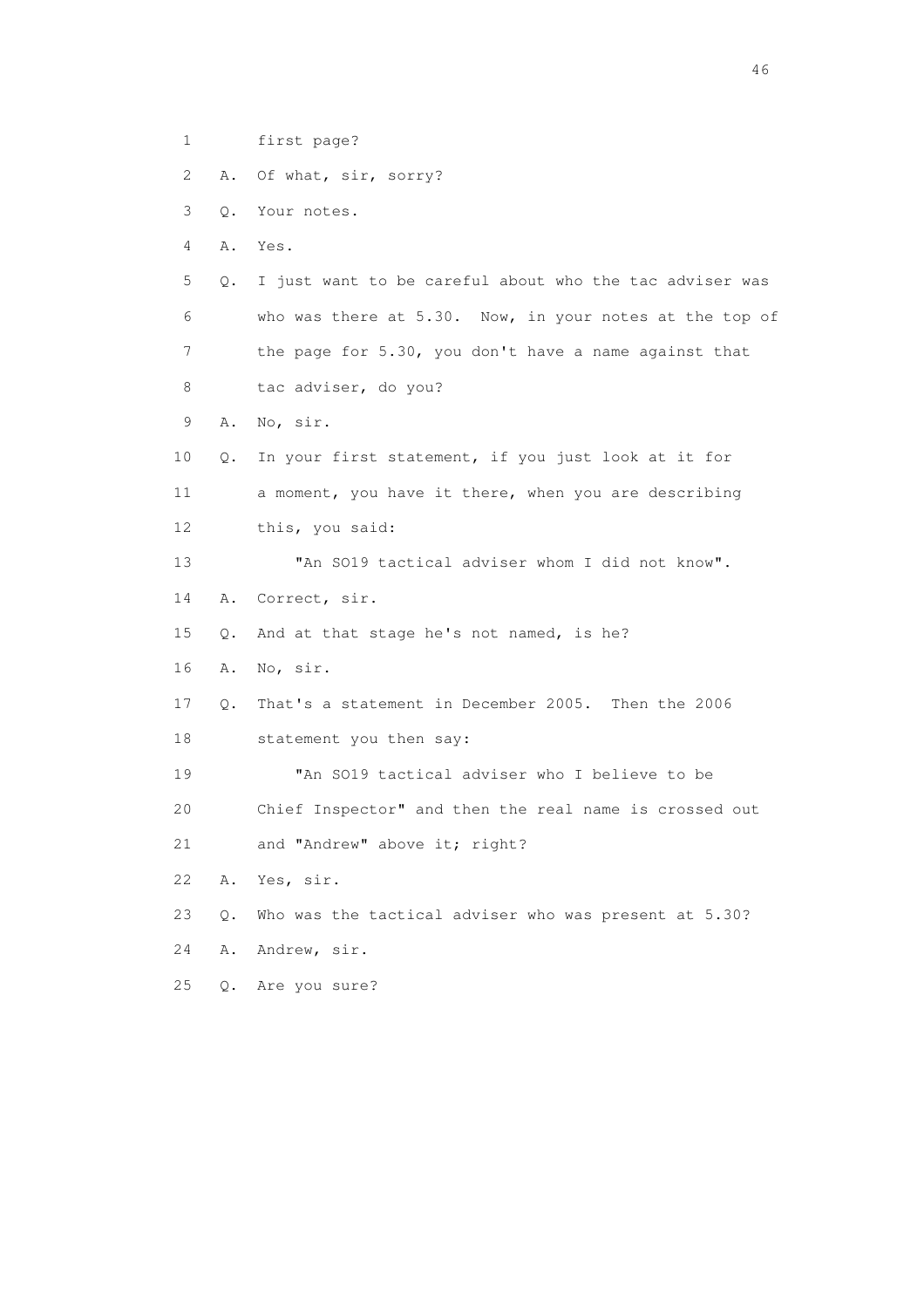- 1 A. Yes, sir.
- 2 Q. Why are you sure about that?
- 3 A. Because his name was mentioned during the course of the 4 meeting.
- 5 Q. All right.
- 6 A. I wasn't specifically introduced to him, which is what 7 I meant in my first statement that I didn't know him. 8 I didn't know him, but I subsequently found out what his
- 9 name was.
- 10 Q. The reason I want to ask you questions is that Andrew 11 has given evidence here, and you certainly do name him 12 a bit later in relation to a question about 10 minutes 13 or so later, all right?
- 14 A. Yes, sir.
- 15 Q. In your notes?
- 16 A. Yes, sir.
- 17 Q. Towards the bottom of that page, the jury can see it.
- 18 Now, when that occurs, Andrew must have known that there
- 19 was an overnight discovery of addresses and the
- 20 operation was going covert, mustn't he?

21 A. I don't know what Andrew knows, sir.

- 22 Q. You are discussing, are you, in this meeting at 5.30
- 23 onwards, with people coming and going, the overnight
- 24 intelligence, aren't you?
- 25 A. Insofar as it's been mentioned previously on that page,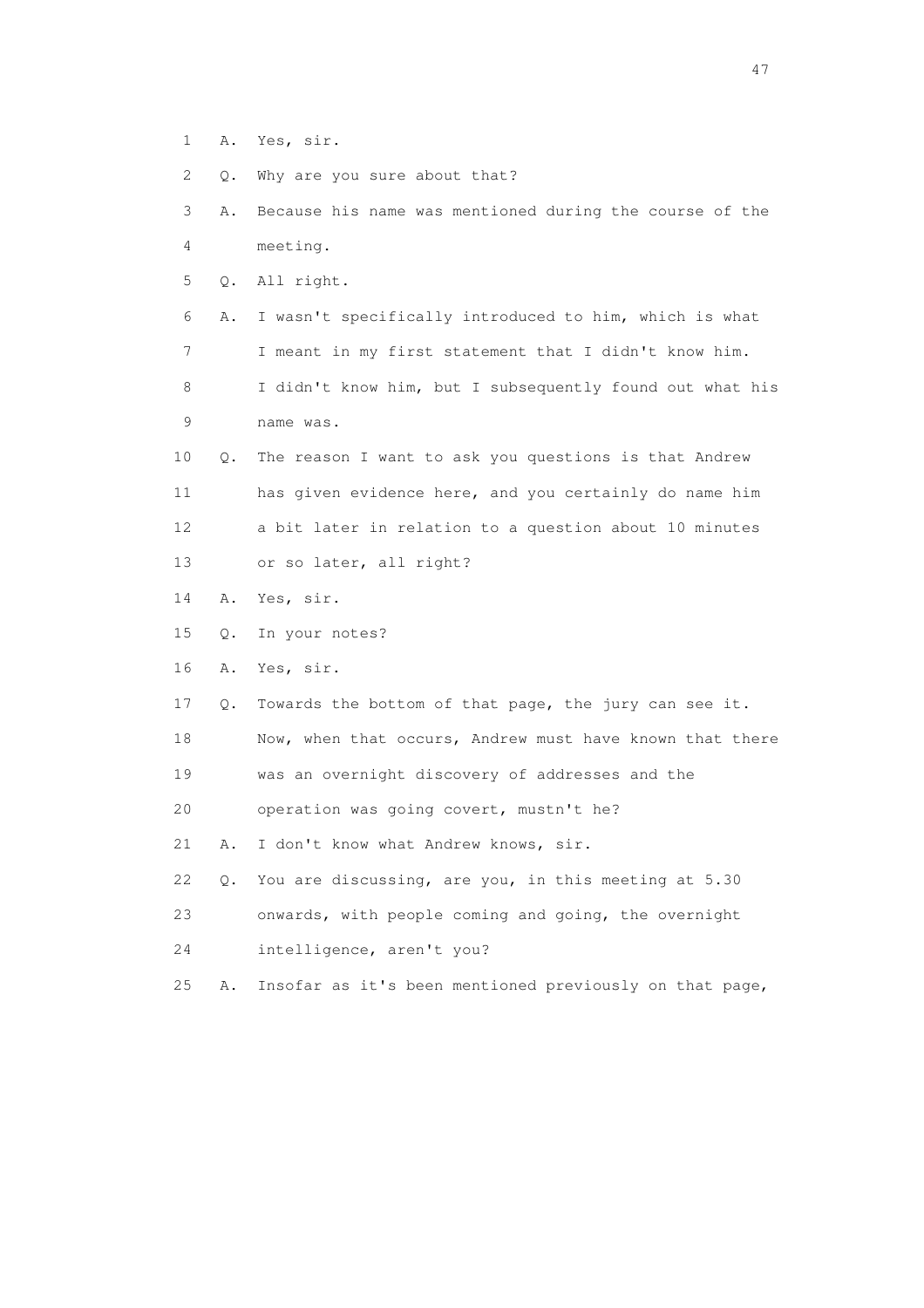| 1  |           | yes, sir, but I don't know what else Andrew knows, it    |
|----|-----------|----------------------------------------------------------|
| 2  |           | could be that he knows nothing more than that and he is  |
| 3  |           | as much in the dark as I am.                             |
| 4  | Q.        | The reason I want to ask you, he is according to him     |
| 5  |           | completely in the dark, he doesn't know anything about   |
| 6  |           | addresses overnight at all because he says if he had     |
| 7  |           | have known he would have had an orange team or somebody  |
| 8  |           | down to Scotia Road much sooner. Now, that's his         |
| 9  |           | position, do you follow?                                 |
| 10 | Α.        | I follow what you are saying, sir, yes.                  |
| 11 | Q.        | So it follows that he doesn't say, when he comes in,     |
| 12 |           | "Look, you need to know we have an orange team on        |
| 13 |           | standby ready to go" he doesn't say anything like that;  |
| 14 |           | right?                                                   |
| 15 | Α.        | Not while I was there, sir, no.                          |
| 16 | Q.        | It becomes, if I may put it to you just so we can follow |
| 17 |           | this through, the reality of a situation, at 6.10 ZAJ is |
| 18 |           | there?                                                   |
| 19 | Α.        | Yes, sir.                                                |
| 20 | Q.        | He doesn't say: "Look, I am sitting downstairs with      |
| 21 |           | an orange team waiting for a Silver so we can get on     |
| 22 |           | with the job"?                                           |
| 23 | Α.        | No, sir, not to my recollection, nothing was said about  |
| 24 |           | an orange team being readily available.                  |
| 25 | $\circ$ . | Nothing was said. Of course if an orange team is         |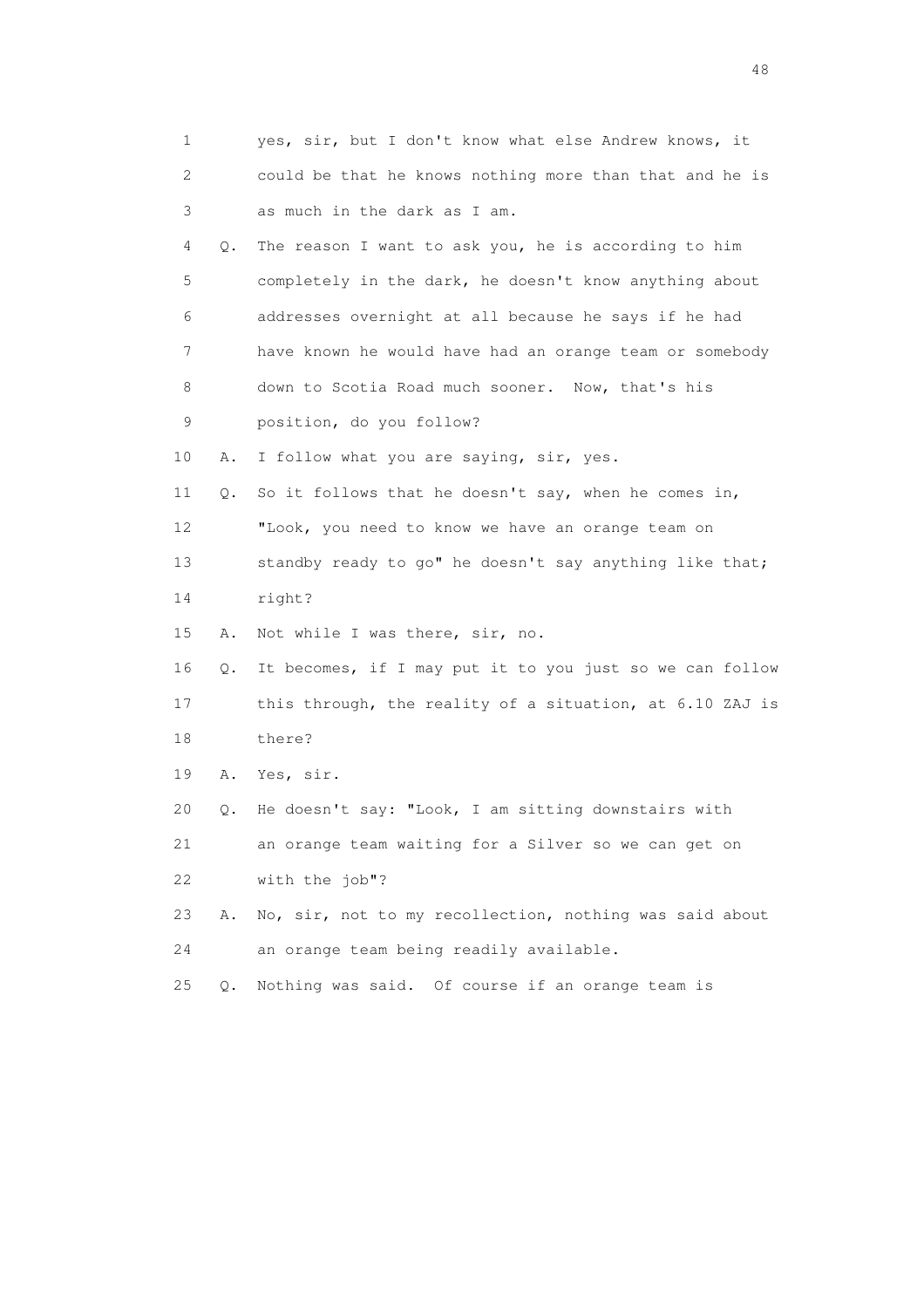| 1  |    | sitting in New Scotland Yard waiting to go, kitted up as |
|----|----|----------------------------------------------------------|
| 2  |    | they probably were, they would have to be with their kit |
| 3  |    | even if they didn't have it on --                        |
| 4  | Α. | Yes.                                                     |
| 5  | Q. | -- nearby, it would be a much quicker operation to give  |
| 6  |    | them a specific briefing as opposed to general one and   |
| 7  |    | get down to Scotia Road, wouldn't it?                    |
| 8  | Α. | It would, or indeed Portnall Road or any other address   |
| 9  |    | that needed coverage, sir.                               |
| 10 | Q. | Of course. Well, we don't know, although it's been put   |
| 11 |    | many times that you have to have some team in the middle |
| 12 |    | of London ready to go to two addresses, we are           |
| 13 |    | completely unaware of any decision which suggests that   |
| 14 |    | we don't go to either address for another two hours      |
| 15 |    | because we are waiting for two teams or anything like    |
| 16 |    | that, we don't know of any decision like that; do you    |
| 17 |    | follow?                                                  |
| 18 | Α. | There may not have been a recorded decision, sir.        |
| 19 | Q. | There would have to be a recorded decision of that       |
| 20 |    | importance, wouldn't there, in the armed operation       |
| 21 |    | record?                                                  |
| 22 | Α. | Not necessarily my armed operation --                    |
| 23 | Q. | No, not yours.                                           |
| 24 |    | SIR MICHAEL WRIGHT: I think the point Mr Mansfield is    |
| 25 |    | making is that if a decision had been taken -- suppose   |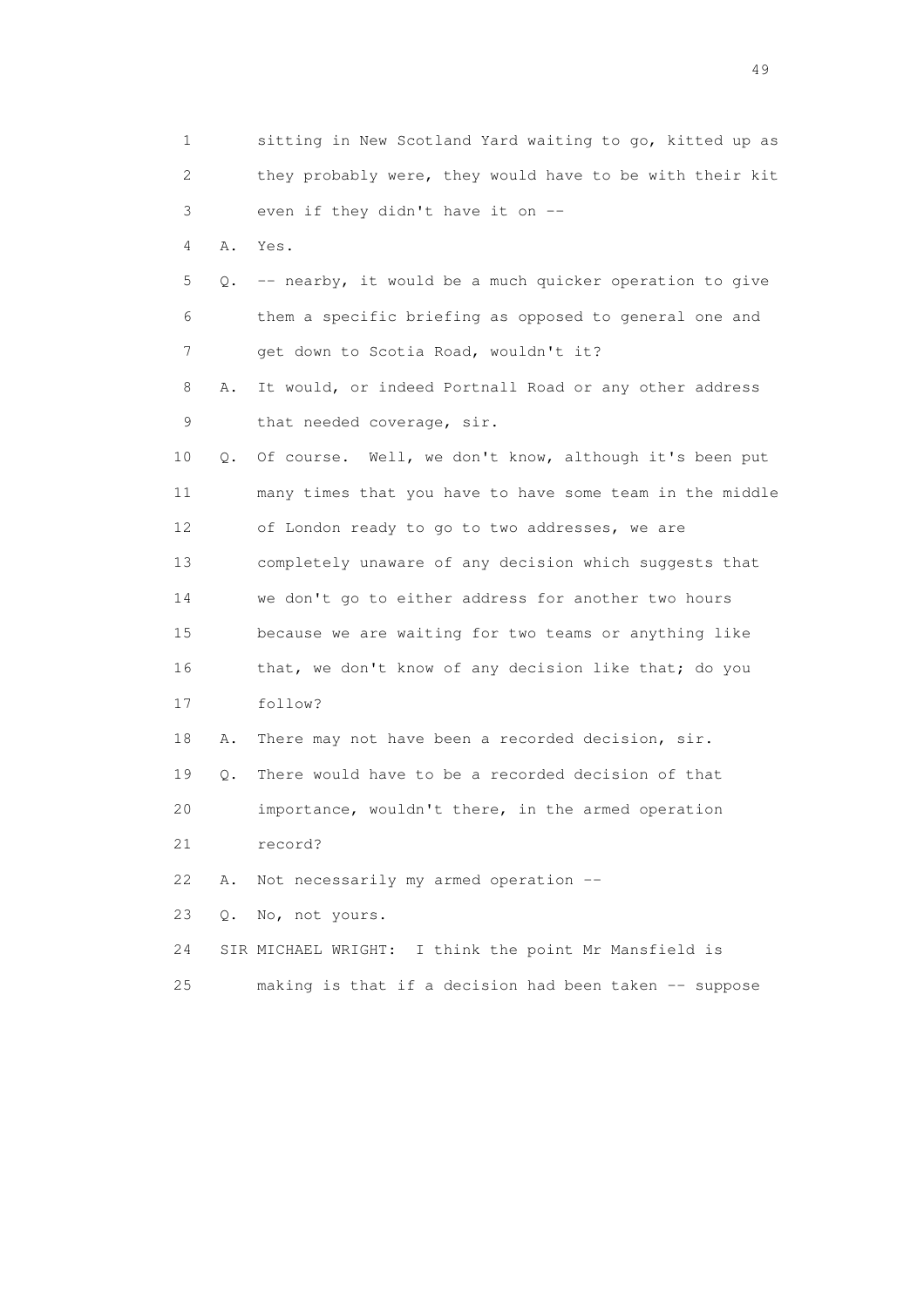1 the presence of orange downstairs in the Yard had been 2 discussed and somebody had said, right, let us get them 3 out now at 6 o'clock in the morning, if you like, at 4 that point a form, what's it called? 5 A. 3605. 6 SIR MICHAEL WRIGHT: Would have to be started. 7 A. Indeed, sir. 8 SIR MICHAEL WRIGHT: It would record the time of the 9 decision to deploy them. 10 A. Yes, sir. 11 MR MANSFIELD: And of course beyond that document, there is 12 yet another document which is kept by the senior 13 tactical advisers, a policy log. You are aware of that 14 or not? 15 A. I am not, sir, no. 16 Q. Were you aware between 5.30 when you get there and 7.05 17 that in fact a surveillance team had arrived at 18 Scotia Road? 19 A. I think I could draw that conclusion by virtue of the 20 fact that we had a report that there was a car in the 21 vicinity of Scotia Road. 22 Q. Right. Now, of course the car could have been there for 23 years or it could have broken down, but once you know 24 that there is a surveillance team down there, who was 25 present? Do you have a record of that or a memory of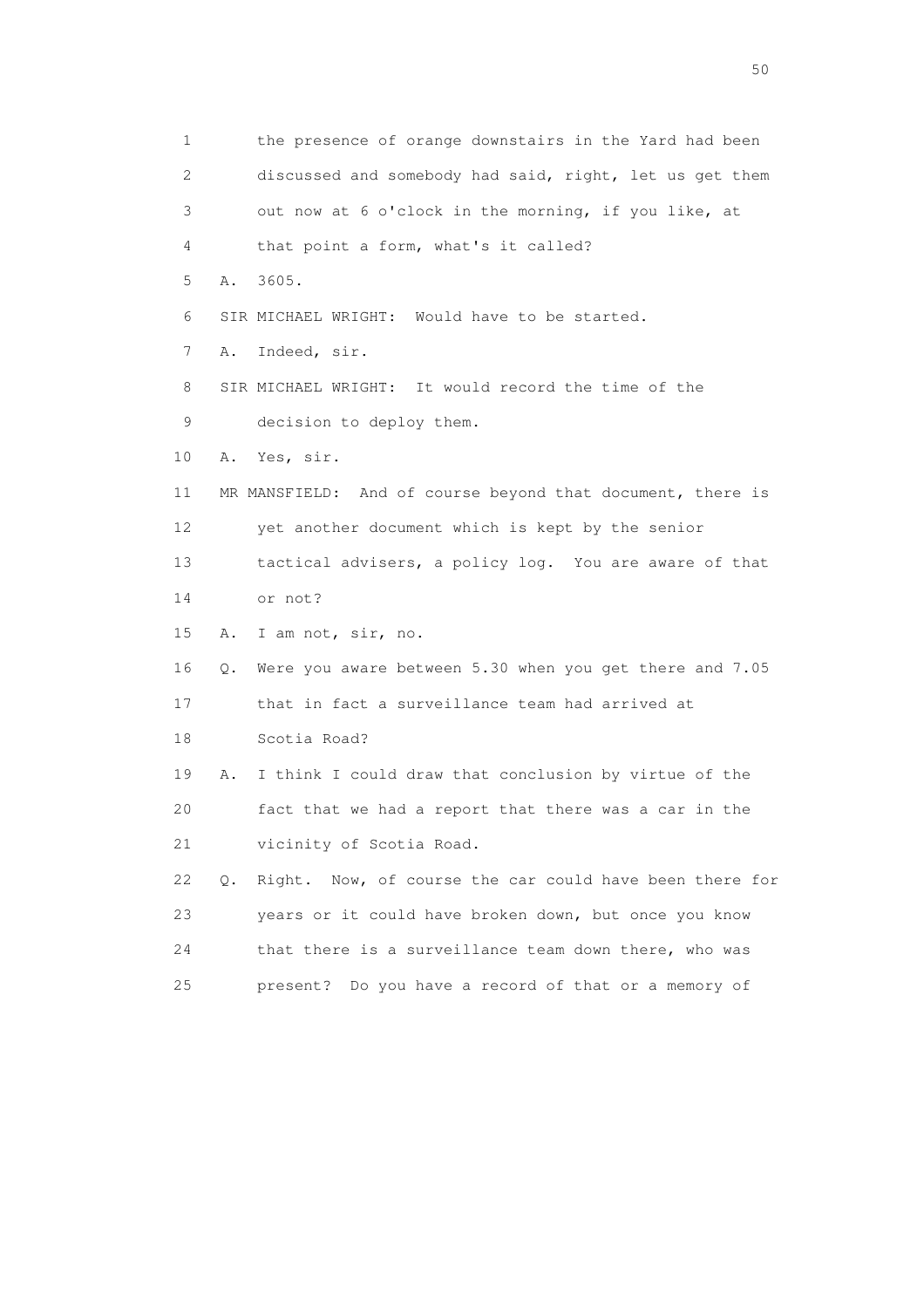| 1  |    | who was present in the room when that information came,  |
|----|----|----------------------------------------------------------|
| 2  |    | in, 6.20?                                                |
| 3  | Α. | I don't, sir, I am afraid. As I said, it was a very      |
| 4  |    | busy meeting, people coming and going all the time, some |
| 5  |    | stayed a few minutes, some didn't, they said what they   |
| 6  |    | had to say and left so I can't recall who was there.     |
| 7  | Q. | Was it a bit chaotic at all?                             |
| 8  | Α. | No, it wasn't chaotic, sir, it was just busy.            |
| 9  | Q. | Did anybody say: well, now we have found the car,        |
| 10 |    | especially as the car links to Ragstone, there really is |
| 11 |    | a need to get a firearms team to Scotia Road as soon as  |
| 12 |    | possible; did anybody say that?                          |
| 13 | Α. | No, sir, they didn't.                                    |
| 14 | Q. | Did anybody say that, certainly by the time you are      |
| 15 |    | appointed as a Silver, were you aware that a red         |
| 16 |    | surveillance team, whatever colour you may have known    |
| 17 |    | them by, had in fact been sitting near the address for   |
| 18 |    | an hour, over an hour?                                   |
| 19 | Α. | Well, I was aware that they were in the vicinity, sir.   |
| 20 | Q. | Did it occur to you or perhaps you felt it was someone   |
| 21 |    | else's responsibility -- perhaps I should clear this     |
| 22 |    | with you:<br>Were you the Silver brought in to implement |
| 23 |    | McDowall's policy within New Scotland Yard, or were you  |
| 24 |    | the Silver brought in to deal with the location?         |
| 25 | Α. | I was a ground commander, if I can call it that, sir.    |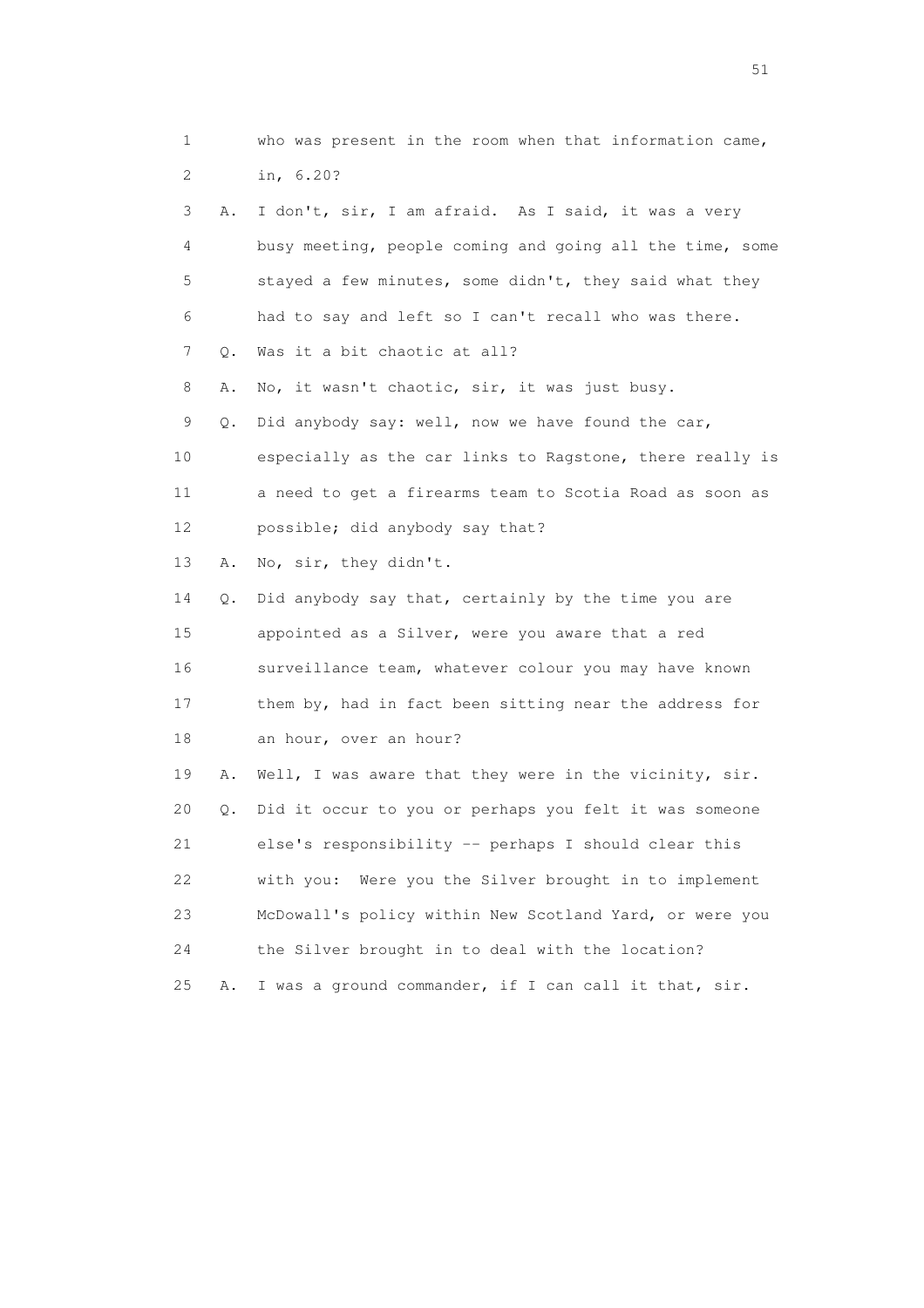| $\mathbf 1$ | Q. | Very well. Just moving on, are you aware during these    |
|-------------|----|----------------------------------------------------------|
| 2           |    | meetings, this sort of continuum of meetings almost from |
| 3           |    | the moment you arrive through until 7 o'clock, Ragstone  |
| 4           |    | came up on a number of occasions, didn't it?             |
| 5           | Α. | Yes, sir, it was mentioned.                              |
| 6           | Q. | And eventually at the 7 o'clock meeting, there were in   |
| 7           |    | fact -- I don't expect you to remember, but we do have   |
| 8           |    | a list of who was present. Could we have on screen       |
| 9           |    | page 59, please. There is a list, and if you just        |
| 10          |    | quickly run your eye down it, you will see and for these |
| 11          |    | purposes I want to highlight those people who would have |
| 12          |    | their finger on some sort of button in the intelligence  |
| 13          |    | world.<br>There are two security service officers, whose |
| 14          |    | names are blanked out; do you see that halfway down?     |
| 15          | Α. | Yes, sir.                                                |
| 16          | Q. | Then as you go down, Special Branch, who we now know     |
| 17          |    | were responsible for the Ragstone operation?             |
| 18          | Α. | Yes, sir.                                                |
| 19          | Q. | There are four at the bottom of that page, one of them   |
| 20          |    | was an overnight DSO Noel Baker, you see that?           |
| 21          | Α. | Yes, I do, sir, yes.                                     |
| 22          | Q. | Over the page we have some more SO12 people or at least  |
| 23          |    | one more person there, Mr Johnston, do you know him?     |
| 24          | Α. | No I don't think -- I might have known him by sight,     |
| 25          |    | sir, I didn't know him.                                  |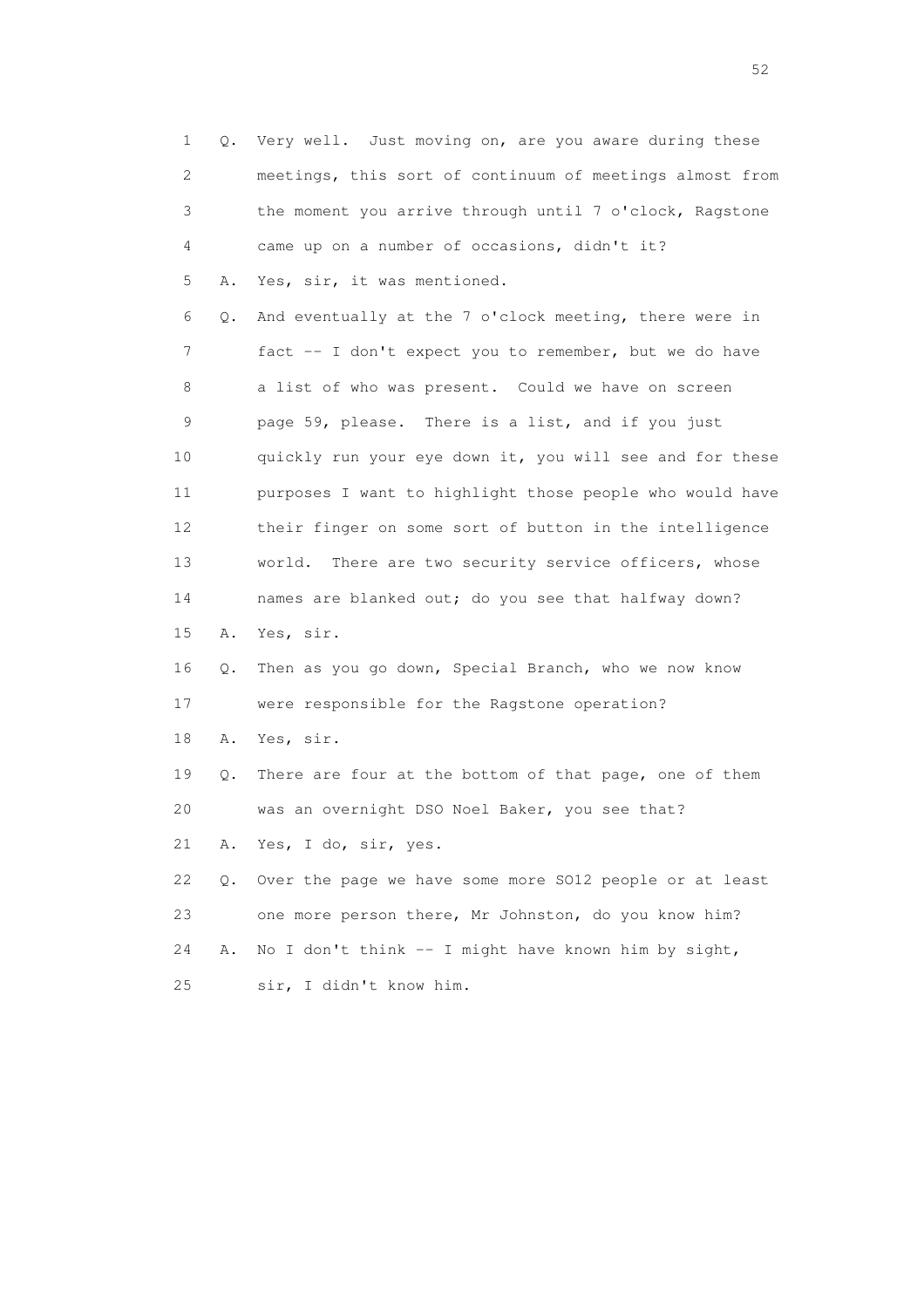|    | 1  | Q. | So we have in fact a total of seven people in that                    |
|----|----|----|-----------------------------------------------------------------------|
|    | 2  |    | meeting who have close links one way or another with                  |
|    | 3  |    | covert operations; do you follow?                                     |
|    | 4  | Α. | Yes, sir.                                                             |
|    | 5  | Q. | Did any single one of those say at any time, "Well, if                |
|    | 6  |    | we have done an operation Ragstone and we know about                  |
|    | 7  |    | registration numbers, we know the farm and all the rest               |
|    | 8  |    | of it, there will be photographs to go with this"?                    |
|    | 9  | Α. | I can't say that I recall anything about said about                   |
| 10 |    |    | photographs, sir, no.                                                 |
|    | 11 | Q. | I'm not expecting you necessarily to think of that, but               |
|    | 12 |    | nobody else said anything about photographs?                          |
|    | 13 | Α. | I can't recall anybody saying anything about                          |
|    | 14 |    | photographs, sir.                                                     |
|    | 15 | Q. | The photographs, or you have mentioned already<br>$\mathbb N \circ$ . |
|    | 16 |    | there was a delay, do you remember, in getting them as                |
|    | 17 |    | far as you were concerned?                                            |
|    | 18 | Α. | Yes, sir.                                                             |
|    | 19 | Q. | And a folder was prepared. Do you remember what was in                |
|    | 20 |    | the folder that you had?                                              |
|    | 21 | Α. | My recollection is, sir, they were photographs from the               |
|    | 22 |    | CCTV scenes the previous day, so four photographs there,              |
| 23 |    |    | one of Girma, I believe, and I think the gym card.                    |
| 24 |    | Q. | And the gym card?                                                     |
| 25 |    | Α. | Yes.                                                                  |

 $\sim$  53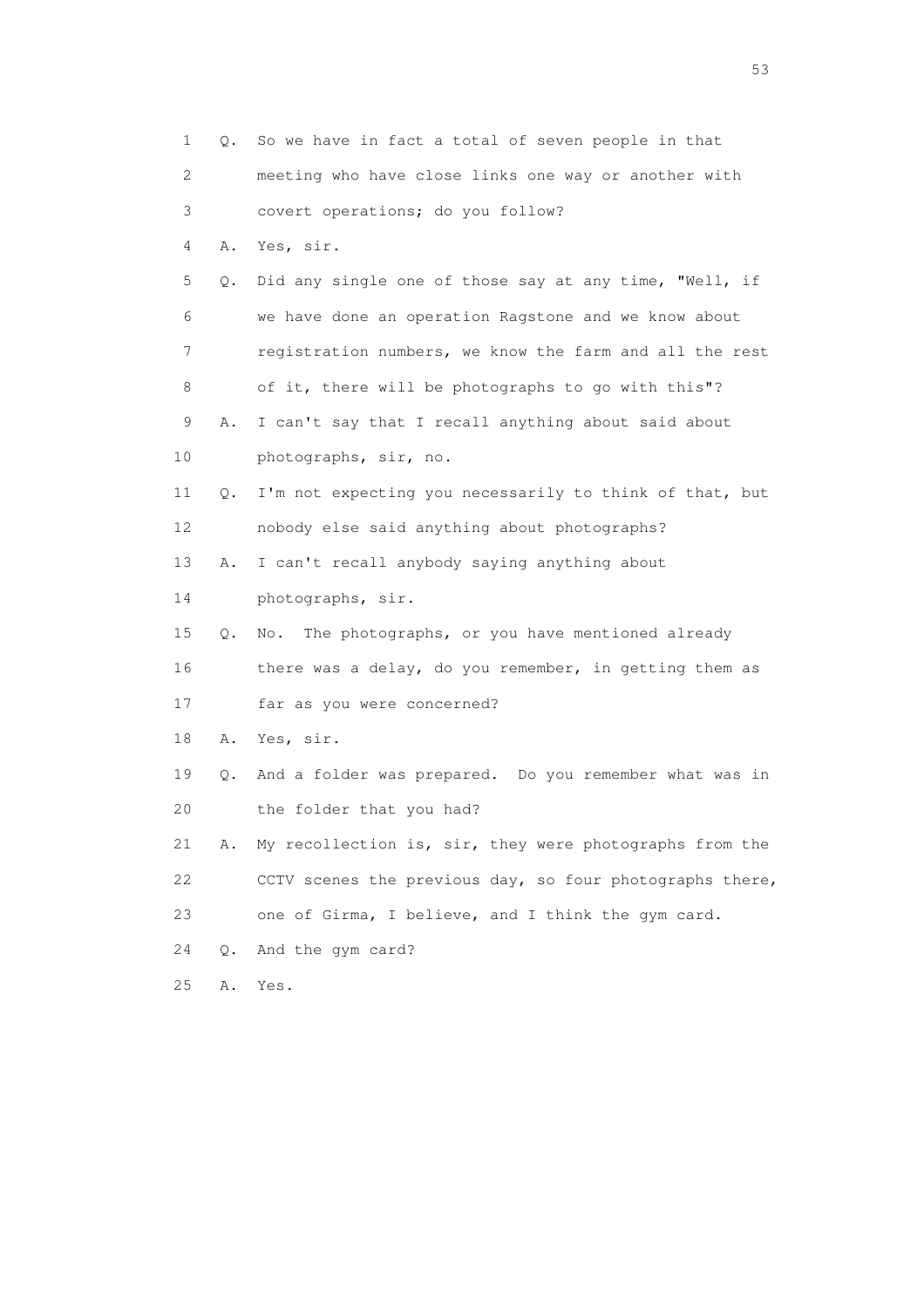- 1 SIR MICHAEL WRIGHT: One copy of each?
- 2 A. Yes, sir, in each folder.

| 3  | MR MANSFIELD: So four CCTV from the four scenes, the gym       |
|----|----------------------------------------------------------------|
| 4  | card, and a photo of Girma?                                    |
| 5  | I believe so, sir, yes.<br>Α.                                  |
| 6  | You did the briefing later on in relation to<br>Q.             |
| 7  | Portnall Road, and you did it at Harrow Road police            |
| 8  | station. Were the people who went out on surveillance          |
| 9  | or the firearms officers given copies of the four CCTV,        |
| 10 | the gym card and the Girma photograph?                         |
| 11 | Can't speak for the surveillance team, sir, because they<br>Α. |
| 12 | are deployed before I --                                       |
| 13 | All right, we have heard from Mr Whiddett about that.<br>Q.    |
| 14 | As far as the firearms teams were concerned, they<br>Α.        |
| 15 | weren't given them but I had them with me at the               |
| 16 | briefing and they had sight of them.                           |
| 17 | SIR MICHAEL WRIGHT: You mean you just passed them round?       |
| 18 | Yes, sir, during the course of the briefing.<br>Α.             |
| 19 | MR MANSFIELD: Now, when you are giving a briefing, you have    |
| 20 | indicated the officers are reminded of their                   |
| 21 | responsibilities during a briefing, yes, the firearms          |
| 22 | officers?                                                      |
| 23 | Α.<br>Yes.                                                     |
| 24 | Were they, first of all in your case, told that one of<br>Q.   |
| 25 | the suspects was living at Portnall Road or might be or        |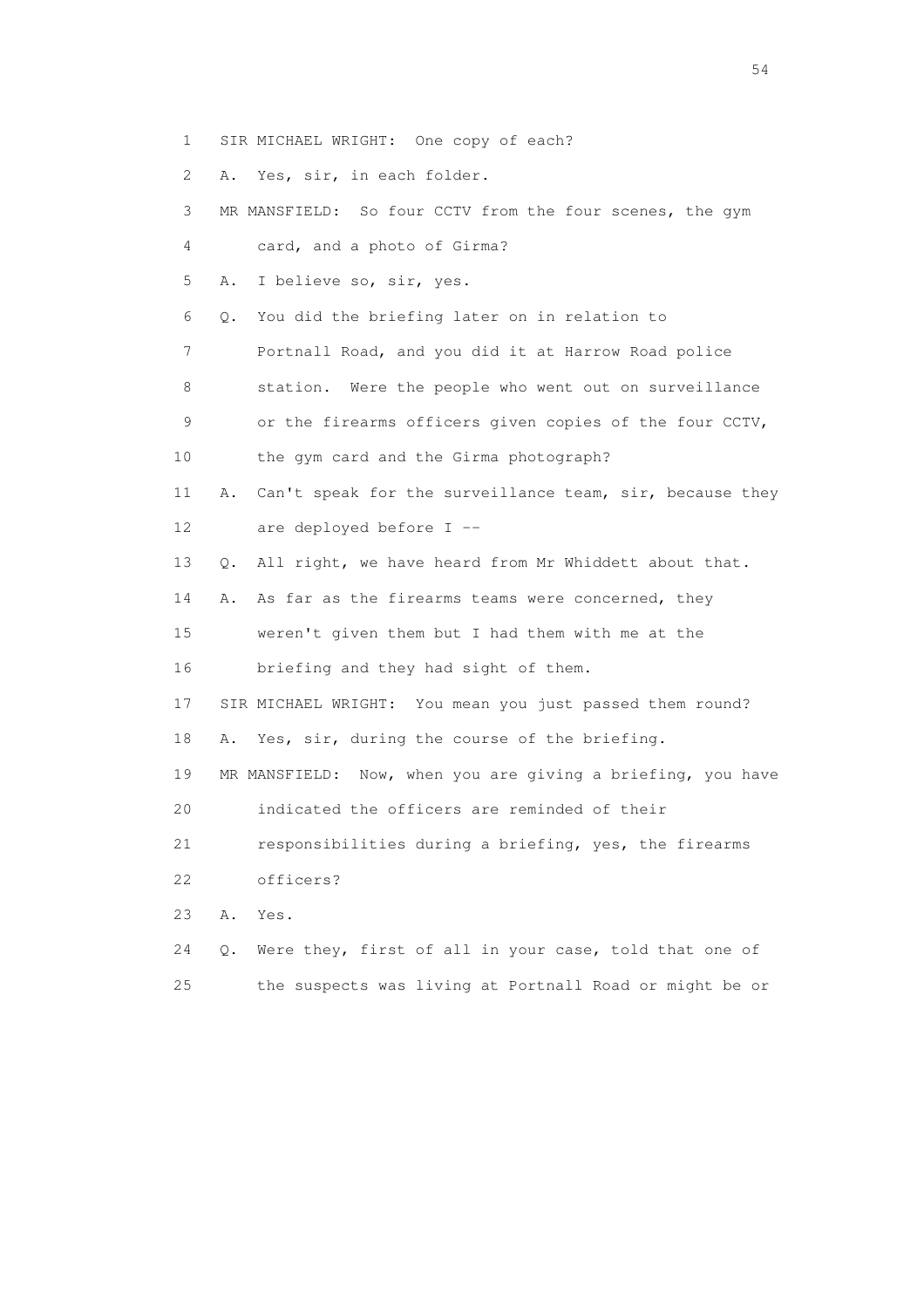1 might not be expected to come out or what? 2 A. Well, I told them that the -- I can't give you the 3 verbatim briefing, but the briefing would have included 4 the fact that this address is the latest address we have 5 got for Omar. 6 Q. Right. 7 A. Obviously we didn't know who was in the address, it 8 could have been nobody or Omar and the other three 9 possible suspects, but we didn't know who was in there 10 at the time. 11 Q. This was a MASTS situation, Mobile Armed Support, wasn't 12 it? 13 A. It was, sir. 14 Q. And of course, as you rightly pointed out yourself, 15 there is no point in going out on the operation unless 16 you know who you are looking for? 17 A. Sir. 18 Q. And the same would apply to a firearms officer, wouldn't 19 it? 20 A. Not to the same extent, sir, because you would expect 21 perhaps the surveillance to actually lead the firearms 22 officer on to a suspect once they have come out of the 23 address, so not perhaps so vital. Yeah, useful to have 24 that knowledge, clearly, but not, I wouldn't have said, 25 absolutely necessary.

the state of the state of the state of the state of the state of the state of the state of the state of the state of the state of the state of the state of the state of the state of the state of the state of the state of t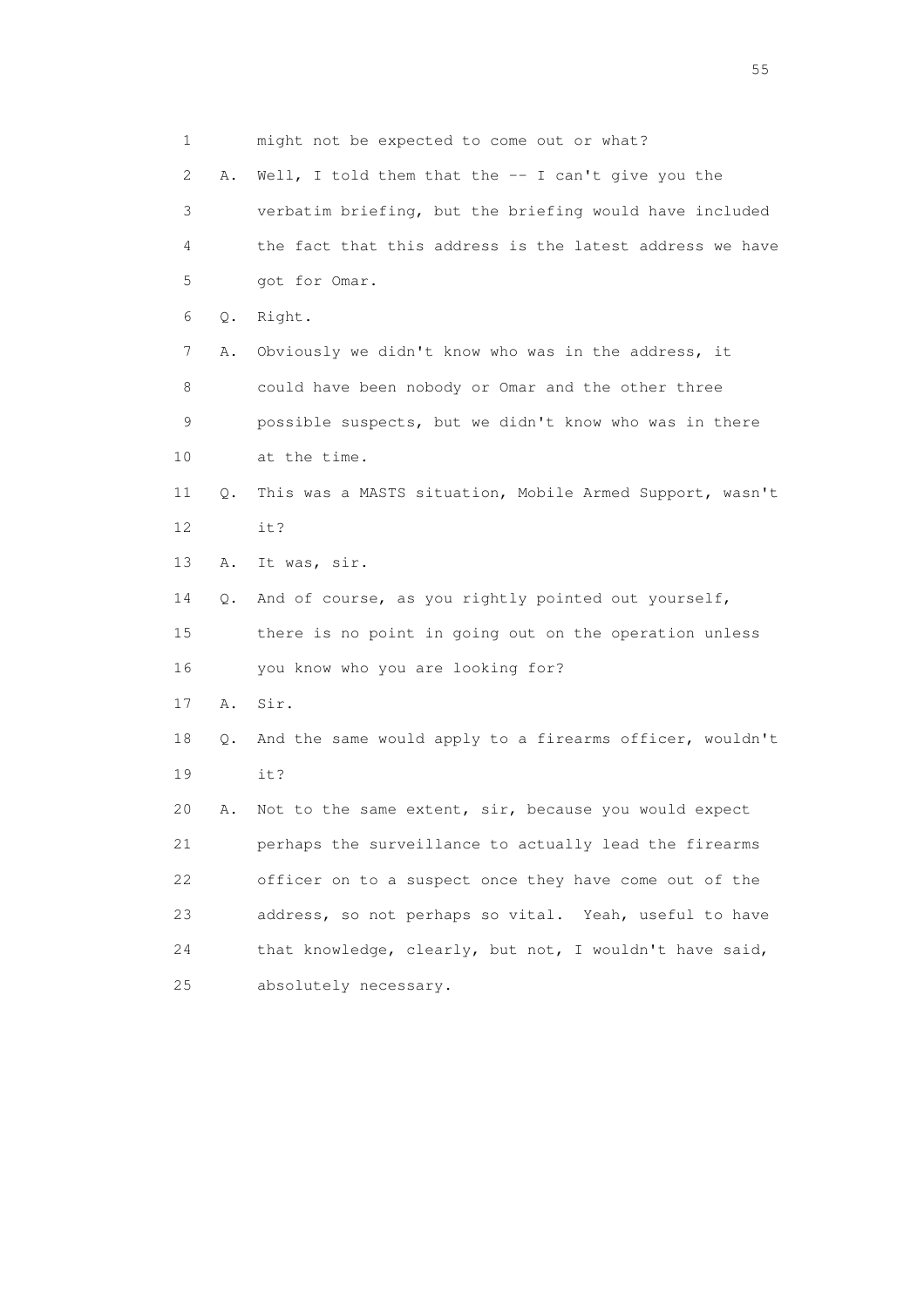1 Q. If they are going to have to possibly make a judgment 2 call about an individual who is is suspect, I mean, just 3 because you are a suspect doesn't immediately mean you 4 have crossed the threshold into being shot, does it? 5 A. No, of course not, sir. 6 Q. I know it is rather obvious, but we will deal with it 7 with other officers, but it doesn't automatically mean 8 that. Of course you may have a photograph as a firearms 9 officer and you may question whether in fact this is the 10 person who should be approached? That is a possible 11 scenario, isn't it? 12 A. If the surveillance have identified the person coming 13 out of the address in this case, then if the 14 surveillance have identified that person to the firearms 15 team, then really it's a case of, in this instance, the 16 operations room and the DSO making that decision. 17 Q. Well, the DSO of course is miles away, and as you said 18 you weren't aware that there even was to be a DSO until 19 you were at the police station near the address; is that 20 right? 21 A. That's right, sir, yes. 22 Q. When first of all you heard there was a DSO involved in 23 this, did this have a particular resonance for you? 24 A. I don't know what you mean by that, sir, sorry. 25 Q. Did it mean much?

 $56<sup>o</sup>$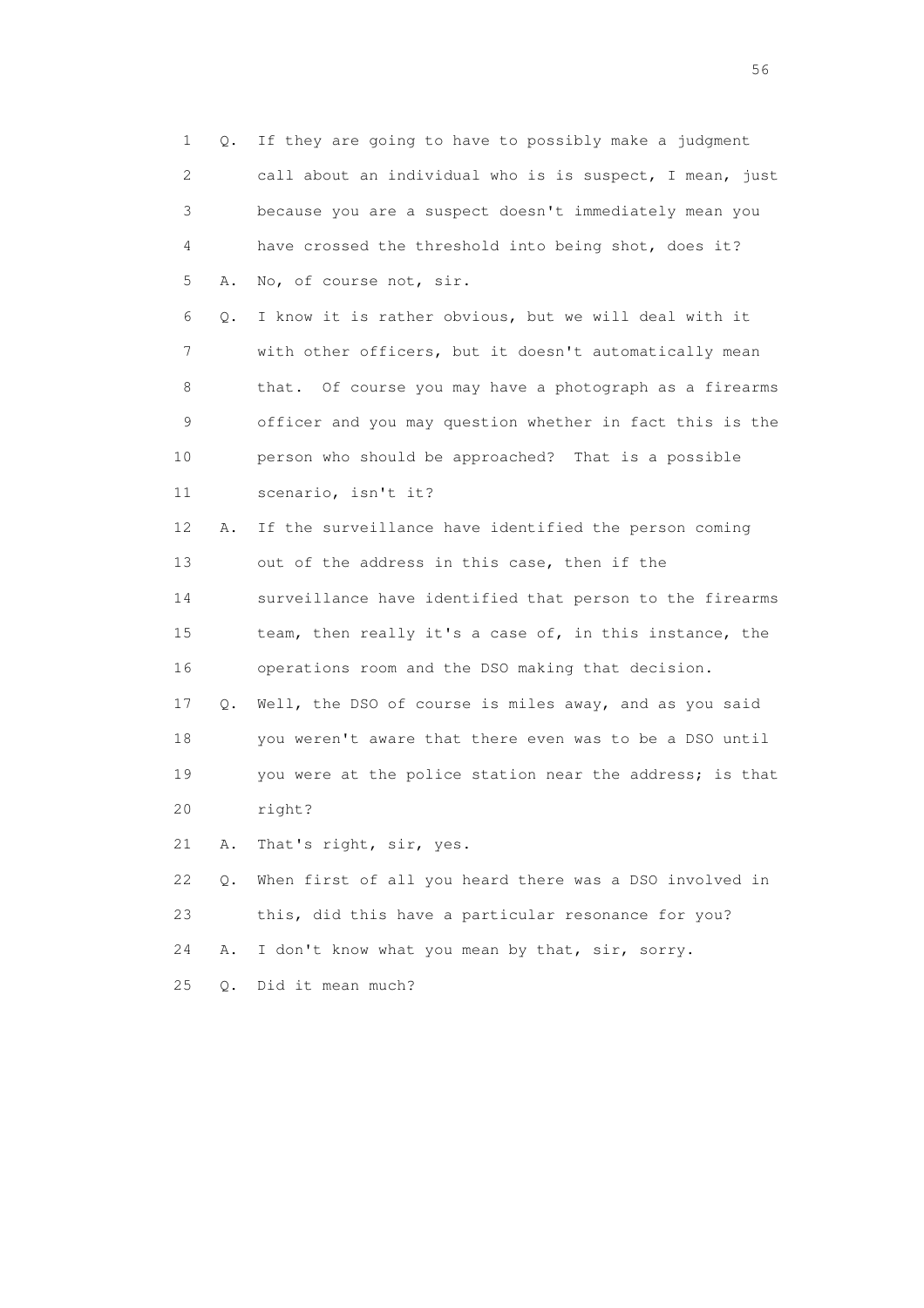1 A. Yes, it meant as I think I explained earlier on, the 2 decision-making capabilities would be taken from me and 3 would be taken by the DSO as to when to deploy the 4 firearms team in an armed interception. That would no 5 longer be my judgment call.

 6 Q. So was this in your mind what's generically been called 7 a Kratos situation?

8 A. No, sir.

 9 Q. It wasn't, even though the DSO was going to be taking 10 the decision in your case really about everybody who 11 left, save somebody who was obviously not an immediate 12 suspect like a woman?

 13 A. Correct, sir, yeah. I think we have got to be a bit 14 flexible around the situation, that we hadn't had 15 a scenario like this in London, so we were learning 16 really how to deal with this situation that morning, we 17 had got structures in place, but they didn't quite fit, 18 this wasn't a Kratos, this was not a Kratos; operation, 19 this was an arrest of a suspect. Yeah, that suspect was 20 believed to have been an attempted suicide bomber from 21 the previous day, but that doesn't fit the Kratos mould. 22 Q. All right. It fits the mould whereby somebody might 23 ring up out of the public and say: I think there's 24 somebody who looks like a suicide bomber, are you going 25 to deal with it? It's not so uncommon, is it? You may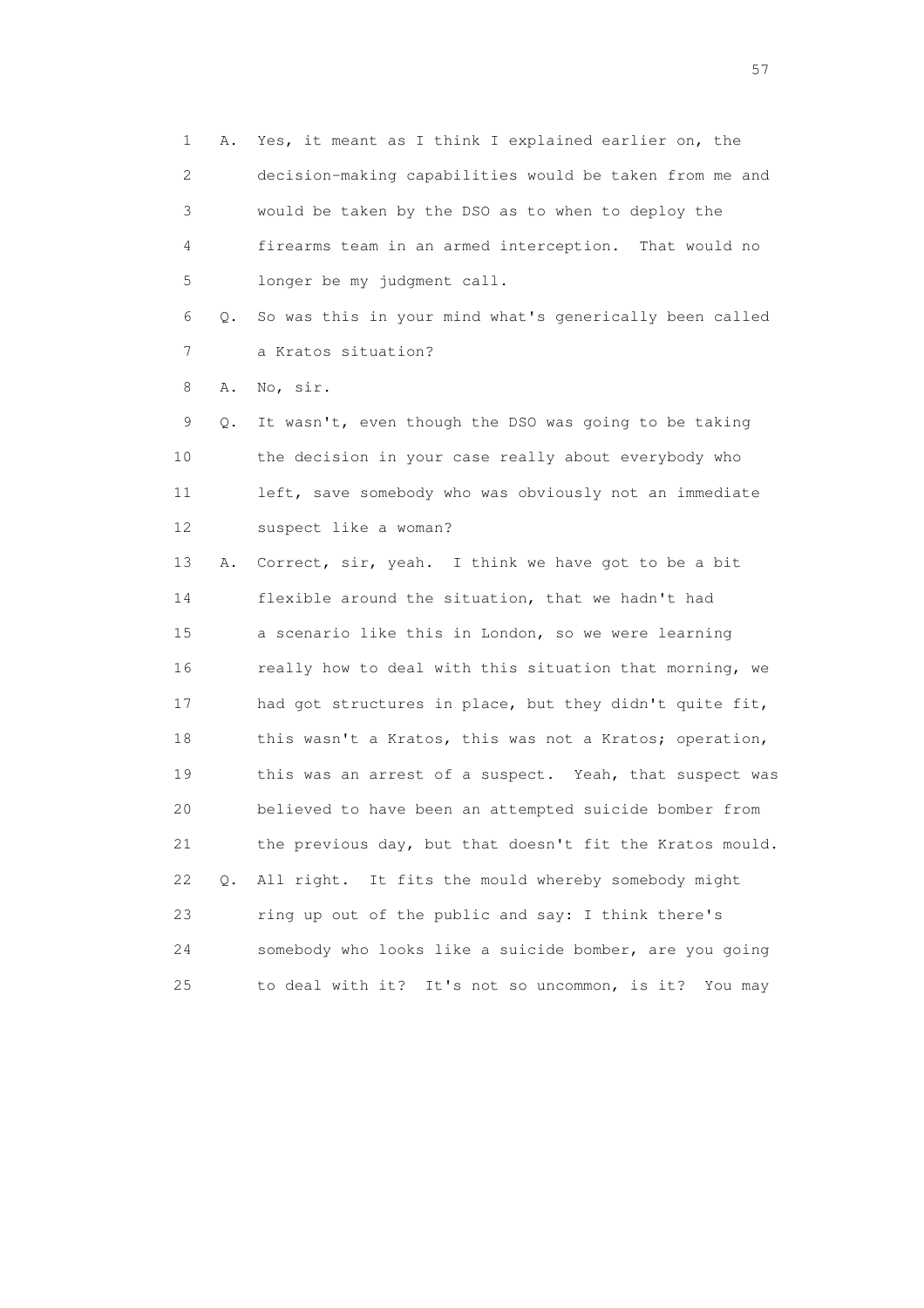| 1                         |           | not have had that before, but that was something you had |
|---------------------------|-----------|----------------------------------------------------------|
| $\mathbf{2}^{\mathsf{I}}$ |           | anticipated, a member of the public ringing up saying,   |
| 3                         |           | "I'm worried, I think this person could be a suicide     |
| 4                         |           | bomber"?                                                 |
| 5                         | Α.        | I am sorry, sir, you are confusing me, I am doing an     |
| 6                         |           | armed operation on a particular address here for         |
| 7                         |           | a particular suspect.                                    |
| 8                         | Q.        | I appreciate that. You see, it's being said it's so      |
| 9                         |           | different to everything before. Had you done any Kratos  |
| 10                        |           | training?                                                |
| 11                        | Α.        | Only as I have repeated, I had a lecture as part of the  |
| 12                        |           | IFCAT training. I hadn't done any exercising or          |
| 13                        |           | anything like that with a Kratos exercise.               |
| 14                        | Q.        | The police had anticipated the possibility, had they     |
| 15                        |           | not, that somebody might ring up and just say: we think  |
| 16                        |           | there is a suicide bomber in the house next door walking |
| 17                        |           | down the street or in the tube station?                  |
| 18                        | Α.        | I believe there was a DSO on for that response, yes,     |
| 19                        |           | sir.                                                     |
| 20                        | $\circ$ . | It's not such an unpredictable situation, is it,         |
| 21                        |           | especially after 7/7?                                    |
| 22                        | Α.        | I don't know what you mean by unpredictable in this      |
| 23                        |           | respect, sir, but I wouldn't say that I would have       |
| 24                        |           | expected it to have happened that morning.               |
| 25                        | $Q$ .     | Were the officers in the briefing that you<br>All right. |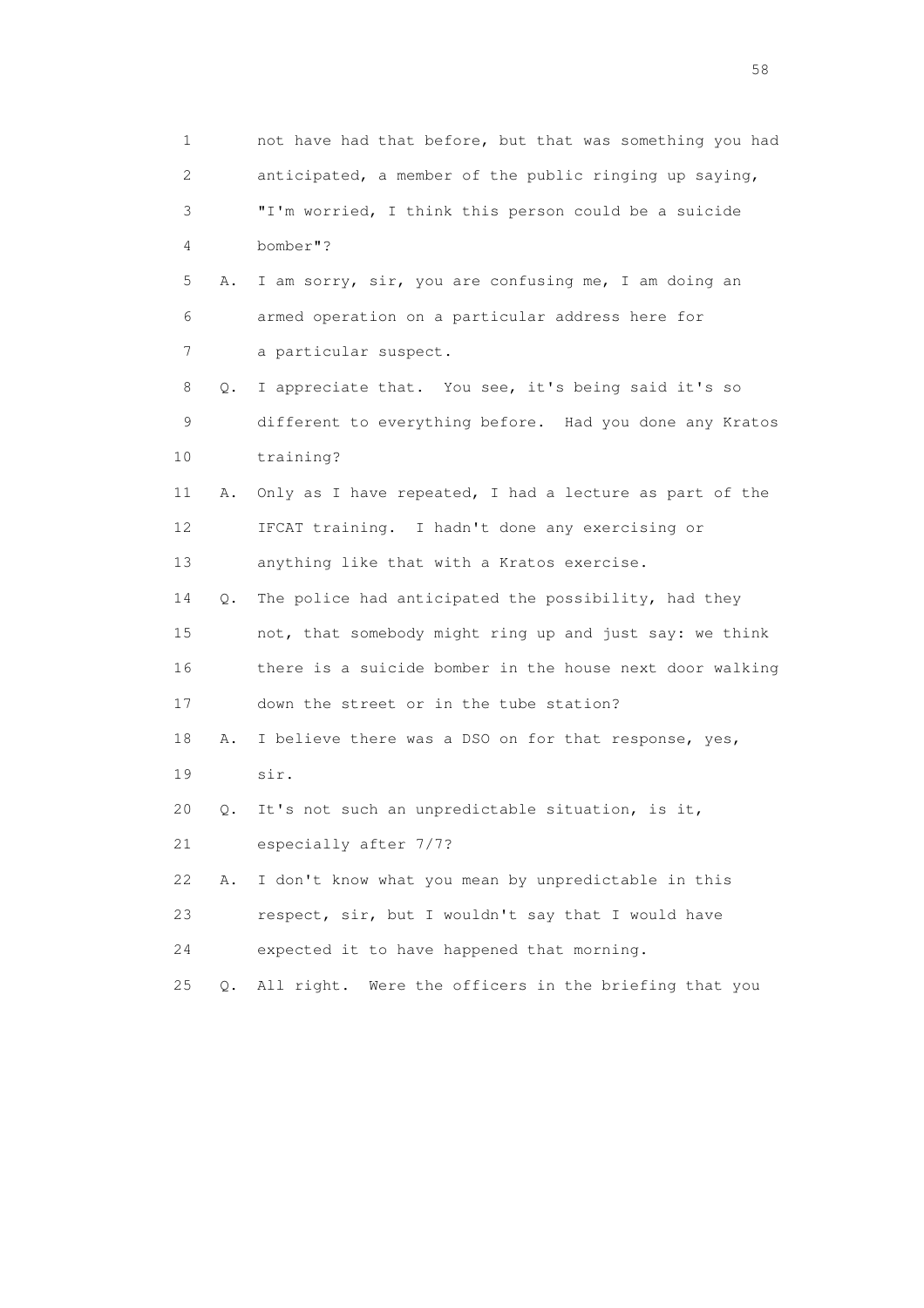| 1      |    | gave, if you are not giving firearms officers -- as       |
|--------|----|-----------------------------------------------------------|
| 2      |    | I think you have said in your case you weren't giving     |
| 3      |    | them copies of the folder of photographs you had; is      |
| 4      |    | that right?                                               |
| 5      | Α. | I gave it to them to look at but not to retain.           |
| 6      | Q. | You are aware of the difficulties of identification, are  |
| 7      |    | you not?                                                  |
| 8      | Α. | Yes, sir.                                                 |
| 9      | Q. | And you are aware that there can be serious mistaken      |
| 10     |    | identifications?                                          |
| 11     | Α. | Yes, sir.                                                 |
| 12     | Q. | And that the wrong people sometimes either get arrested   |
| 13     |    | or get shot?                                              |
| 14     | Α. | That can happen, sir.                                     |
| $15\,$ | Q. | Why were there no copies being given to the firearms      |
| 16     |    | officers, if they are following and they have never set   |
| 17     |    | eyes on this person, they are going to need to know who   |
| 18     |    | they have to arrest if it's miles from the address?       |
| 19     | Α. | There was a copy of the photographs available for them    |
| 20     |    | to look at during the course of the briefing.<br>The      |
| 21     |    | surveillance team I believe had copies of the             |
| 22     |    | photographs. It's the surveillance team's role to         |
| 23     |    | identify and to hand over to the firearms, so I think     |
| 24     |    | that was covered, sir.                                    |
| 25     |    | How long do you think the briefing<br>SIR MICHAEL WRIGHT: |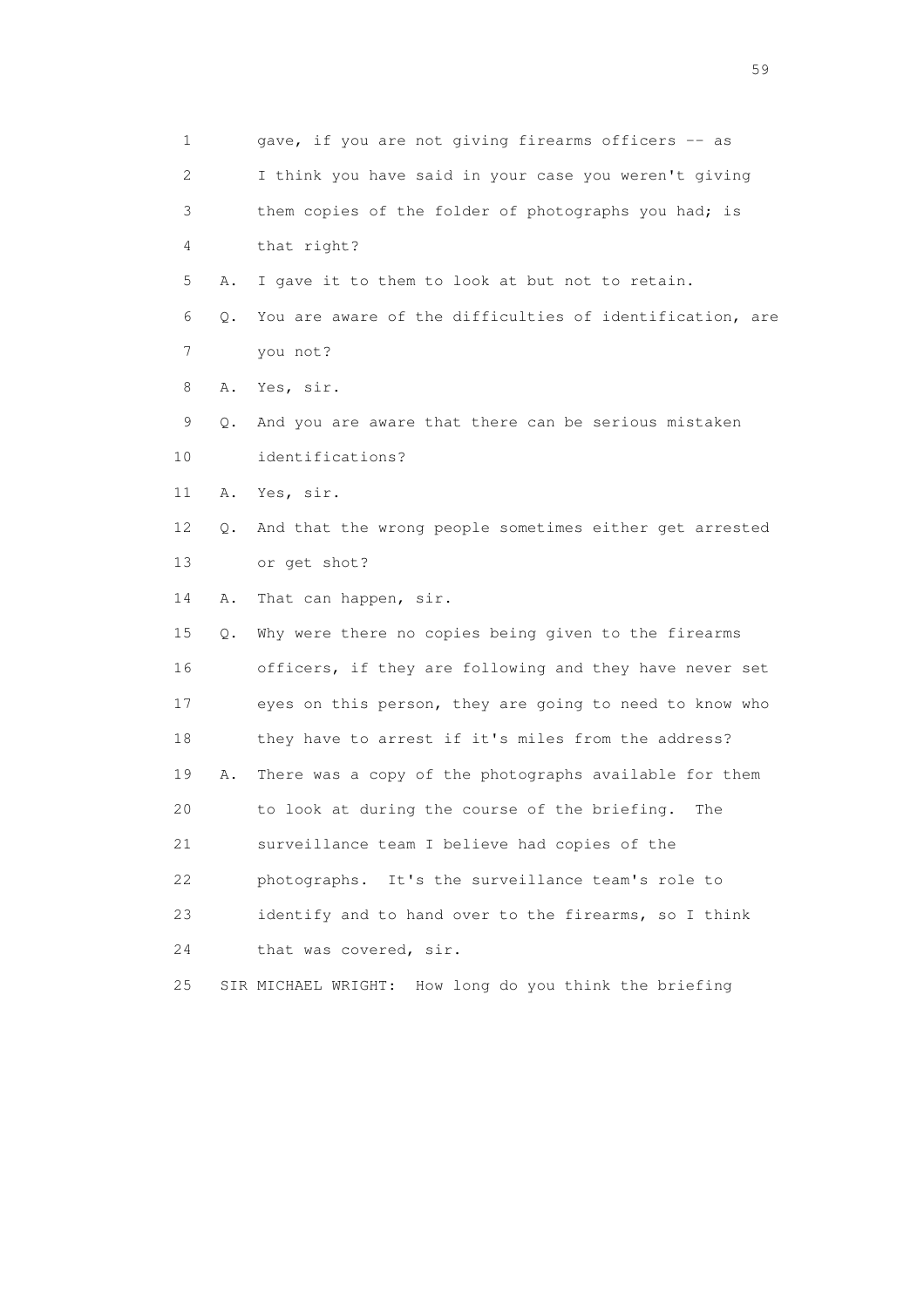1 took?

| $\mathbf{2}^{\mathsf{I}}$ | Again it was interrupted by a number of phone calls,<br>Α.    |
|---------------------------|---------------------------------------------------------------|
| 3                         | sir, so probably about 30 minutes odd, I think.               |
| 4                         | We have heard from Mr Whiddett, the<br>MR MANSFIELD:          |
| 5                         | surveillance team up there actually didn't all have           |
| 6                         | copies.                                                       |
| 7                         | SIR MICHAEL WRIGHT: Well, I am not sure about that.           |
| 8                         | MR MANSFIELD: He agreed with me.                              |
| 9                         | SIR MICHAEL WRIGHT: "I believe I did make enough copies for   |
| 10                        | the grey team".                                               |
| 11                        | MR MANSFIELD: Yes, but they didn't all take them.             |
| 12                        | I appreciate you are not dealing with surveillance,           |
| 13                        | you are dealing with the firearms, so the position is in      |
| 14                        | your case, and the reason I'm asking you is obviously in      |
| 15                        | relation to what happened in the other address. So in         |
| 16                        | your case, the firearms officers had sight of this            |
| 17                        | folder but none of them were given copies, are we clear?      |
| 18                        | This is at Portnall Road? Yes.<br>Α.                          |
| 19                        | Yes. I want to move from photographs to location.<br>Do<br>Q. |
| 20                        | you agree that if in fact you are going to do a mobile        |
| 21                        | operation supporting surveillance, you have to be             |
| 22                        | familiar, as the location officer, if I can call you          |
| 23                        | that, or familiarise yourself with the area?                  |
| 24                        | As a Silver, sir?<br>Α.                                       |
| 25                        | Q.<br>Yes.                                                    |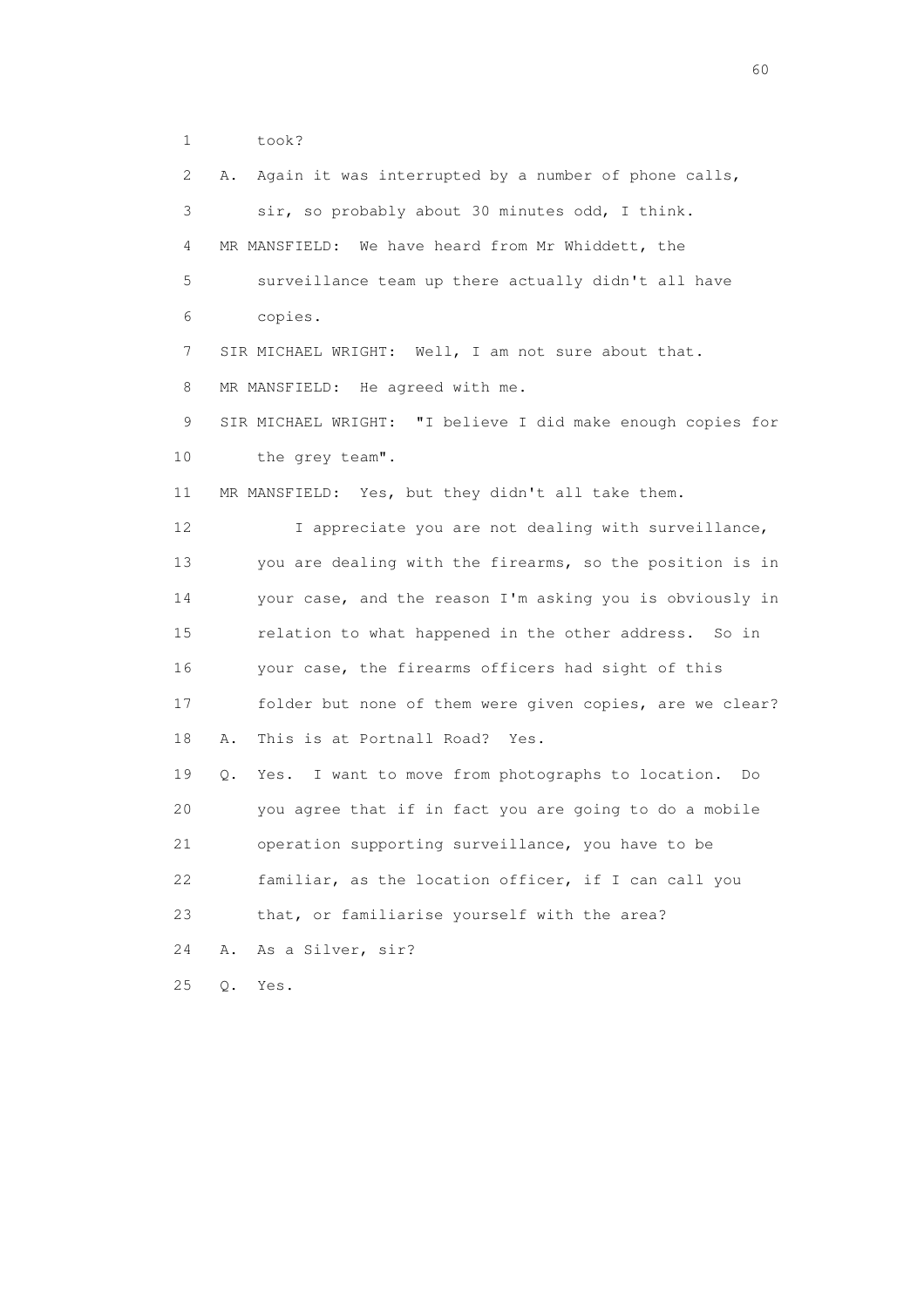1 A. No, sir.

| 2  | $\circ$ . | I see, who does that, then?                             |
|----|-----------|---------------------------------------------------------|
| 3  | Α.        | You don't have to familiarise yourself with the area,   |
| 4  |           | you don't have that luxury, frequently. You have to     |
| 5  |           | know where you can hold up as a firearms team, and take |
| 6  |           | it from there when the offer is given by the            |
| 7  |           | surveillance.                                           |
| 8  | Q.        | Take it in stages, then. Before you actually deployed,  |
| 9  |           | by which I mean, let us do it this way round. You get   |
| 10 |           | to Harrow Road?                                         |
| 11 | Α.        | Yes, sir.                                               |
| 12 | Q.        | Does anybody, as far as you are concerned, I'll get to  |
| 13 |           | firearms later, do you get a map up, do you find out -- |
| 14 | Α.        | We have a Geographia, sir.                              |
| 15 | О.        | I want to know how you familiarise yourself. You need   |
| 16 |           | to know where the road is, don't you?                   |
| 17 | Α.        | Sorry, sir, I was thinking that you were thinking that  |
| 18 |           | we were going to go for a walk round the local area,    |
| 19 |           | sir, I understand.                                      |
| 20 | Q.        | Certainly not, you won't want to do that and compromise |
| 21 |           | any $--$                                                |
| 22 | Α.        | Indeed.                                                 |

 23 Q. That's not one thing you will have to do is walk round 24 there, unless you are covert or the surveillance 25 officers do it. So you don't do that. You have a map?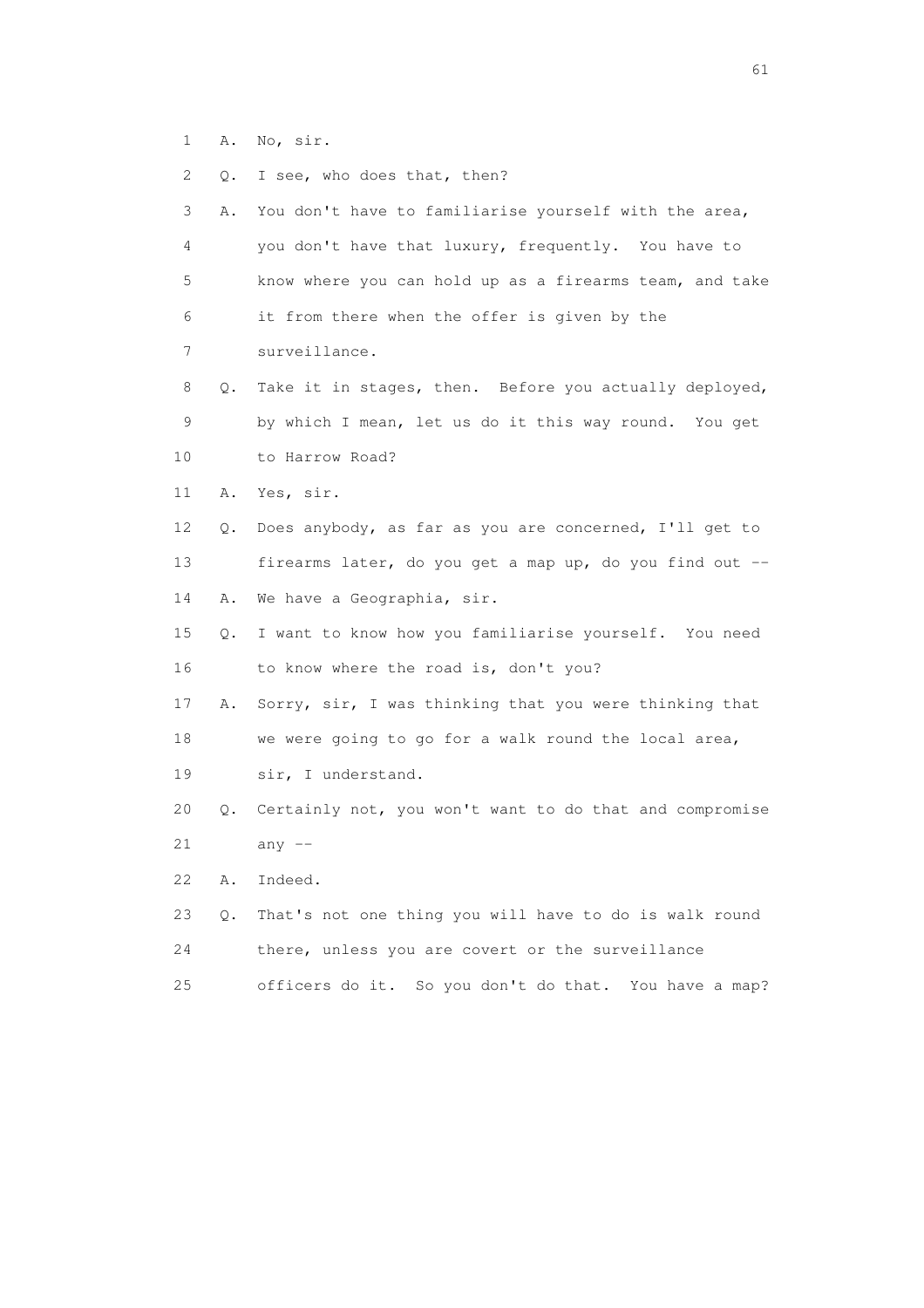1 A. Yes, sir.

| 2  | Q. | You see where the road is. One of the dangers, and          |
|----|----|-------------------------------------------------------------|
| 3  |    | I want to know whether this was discussed by you in any     |
| 4  |    | of the meetings before you got to Harrow Road, you would    |
| 5  |    | want to know where the nearest access point to public       |
| 6  |    | transport was, wouldn't you?                                |
| 7  | Α. | Yes, sir.                                                   |
| 8  | Q. | Thank you. Did you do that? Did you, as it were, find       |
| 9  |    | out so that the firearms officers would know what the       |
| 10 |    | window of opportunity was, should it be a suspect, where    |
| 11 |    | the nearest bus stops and tube station entrances were to    |
| 12 |    | Portnall Road?                                              |
| 13 | Α. | Not specifically, sir, no.                                  |
| 14 | Q. | Well, who did do that?                                      |
| 15 | Α. | I don't recall -- I don't recall being given precise        |
| 16 |    | information as to where bus stops were. We knew that        |
| 17 |    | they were in the Harrow Road within a few minutes, as it    |
| 18 |    | were, from the address.                                     |
| 19 |    | SIR MICHAEL WRIGHT: Have I misremembered this, when we were |
| 20 |    | looking at your notes earlier on, there was reference to    |
| 21 |    | somebody doing a recce?                                     |
| 22 | Α. | Yes, sir, that was of the premise -- of the immediate       |
| 23 |    | sort of area of the premises.                               |
| 24 |    | Who did that?<br>SIR MICHAEL WRIGHT:                        |
| 25 | Α. | One of the firearms team, sir.                              |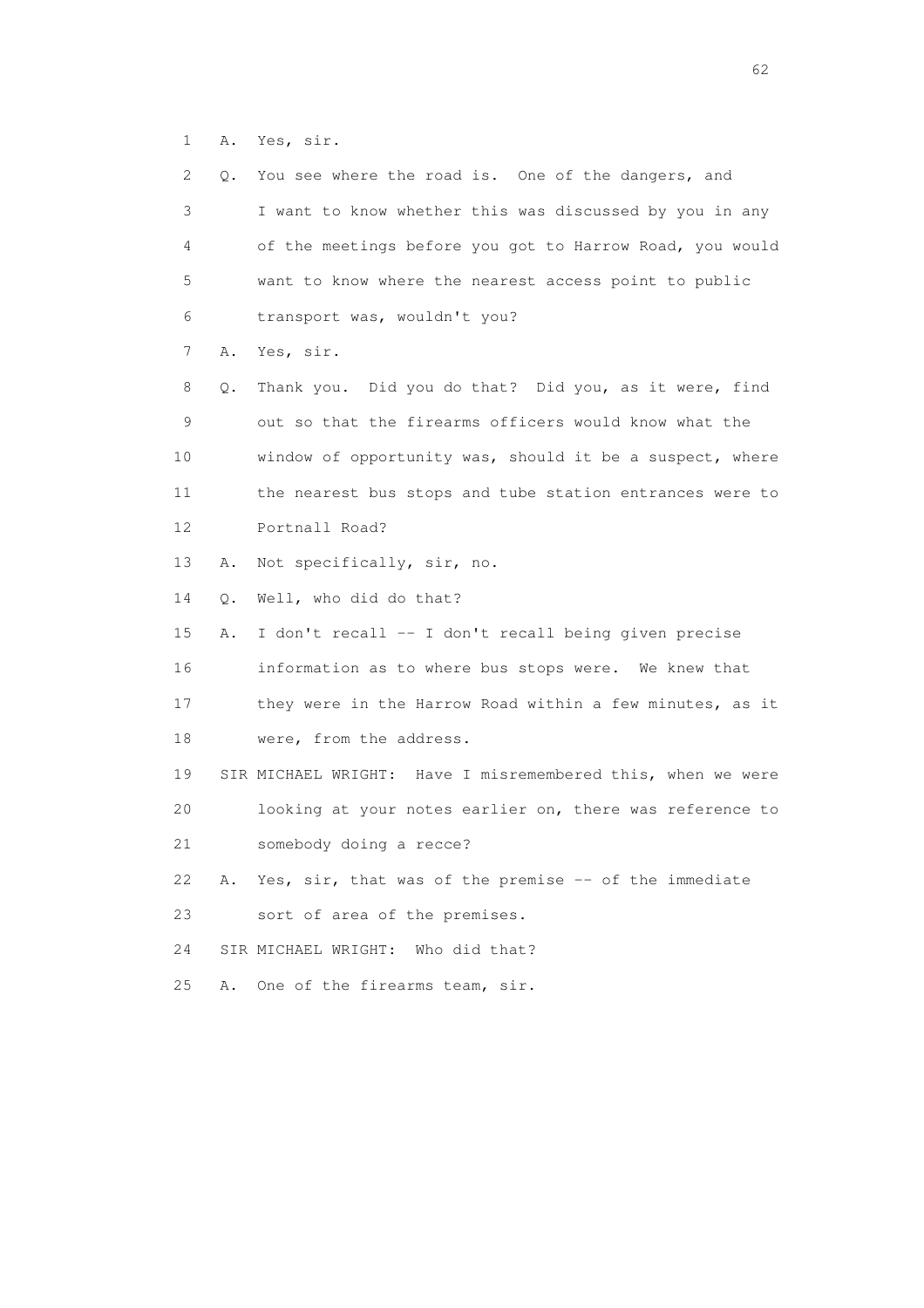1 MR MANSFIELD: Would that be a walk round?

2 A. No, sir, I think it was a drive.

 3 Q. All right. So what you knew, even though you had not 4 specifically discovered, was that there were bus stops 5 within, what, a couple of minutes of Portnall Road? 6 A. Yes, sir. 7 Q. Which meant that, and I am sorry they are obvious 8 questions, if you were going to give mobile armed 9 support to somebody who had come out who was thought to 10 be a suspect, you would have to move pretty quickly if 11 you weren't going to compromise the address by doing it 12 outside the front door and you weren't going to let them 13 get on a bus, let us say? 14 A. Yes, sir. 15 Q. That's fair? 16 A. Yes, sir, that's fair and a very difficult situation. 17 Q. Of course, and you had positioned yourself, as the 18 Silver location, or rather you had positioned the 19 firearms team at such a place that they could get there 20 within, I think you said, a couple of minutes? 21 A. I think that would be a fair assessment. 22 Q. When you discovered that there was going to be 23 a decision not taken by you about interception but by 24 the DSO back at New Scotland Yard, were the gradations 25 actually discussed? In other words, what if somebody

experience of the contract of the contract of the contract of the contract of the contract of the contract of the contract of the contract of the contract of the contract of the contract of the contract of the contract of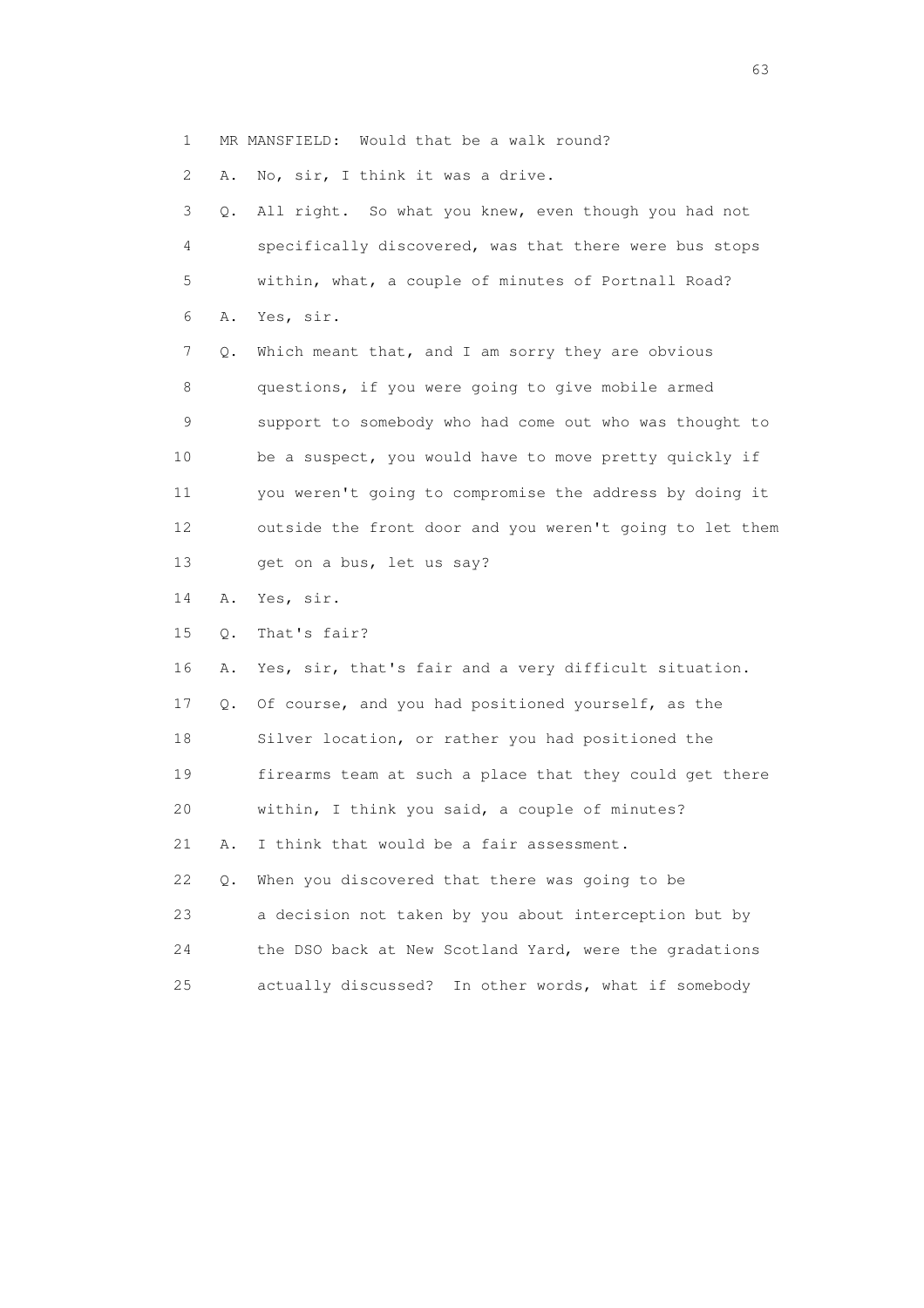1 came out and they weren't sure whether it was a suspect 2 or not. I suggest a far more common situation. Was 3 that discussed between yourself and the DSO Dick? 4 A. What was discussed was what I had written in my log, 5 sir. 6 Q. I appreciate. It doesn't appear to be in the log, and 7 I do not want it to be said: Well, we do discuss things 8 we don't note down. So I am asking it the other way 9 round: was there any discussion between you and DSO Dick 10 about a situation in which surveillance officers 11 couldn't be sure whether the person coming out was 12 a suspect or not? 13 A. I don't recall that conversation occurring, sir. 14 MR MANSFIELD: All right. Thank you very much. 15 SIR MICHAEL WRIGHT: Thank you. Mr Gibbs? 16 MR GIBBS: No questions, thank you. 17 SIR MICHAEL WRIGHT: Mr Stern? 18 MR STERN: Nor I. 19 SIR MICHAEL WRIGHT: Ms Leek. 20 MS LEEK: No, thank you, sir. 21 SIR MICHAEL WRIGHT: Mr Perry. 22 Ouestions from MR PERRY 23 MR PERRY: Good morning, I represent Commander McDowall and 24 Mr Purser. 25 May I just begin, please, by going back to your blue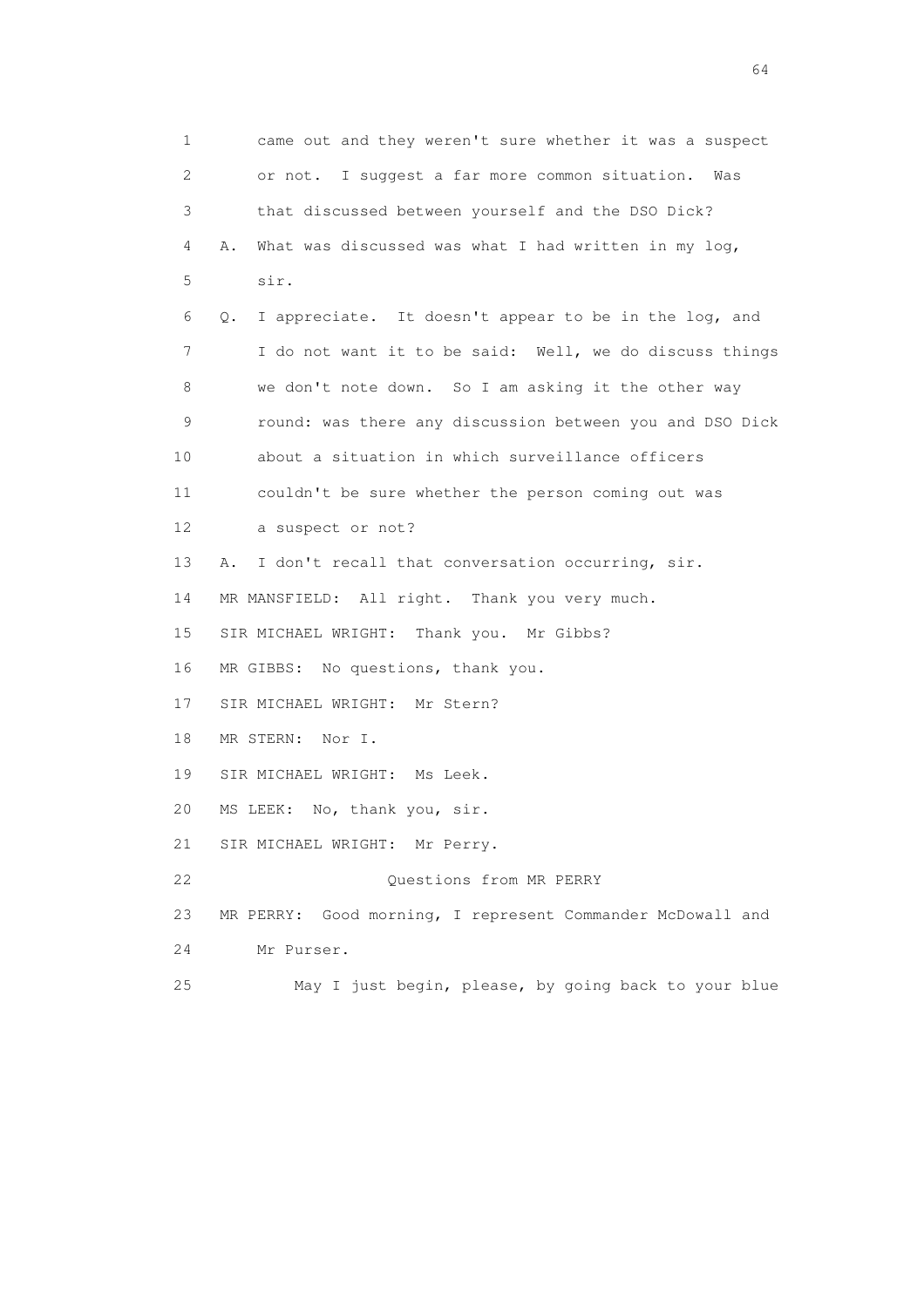1 book first of all, and I would be very grateful if we 2 could have it on the screen at page 7722. 3 SIR MICHAEL WRIGHT: Do I need to give -- she thinks I do -- 4 the stenographer a break now or are you going to be very 5 short? 6 MR PERRY: May we have a break? 7 SIR MICHAEL WRIGHT: I do try, Mr Perry. 8 MR PERRY: So do, I sir. 9 SIR MICHAEL WRIGHT: All right, 20 to. 10 (11.30 am) 11 (A short break) 12 (11.40 am) 13 (In the presence of the jury) 14 SIR MICHAEL WRIGHT: Yes, Mr Perry. 15 MR PERRY: Thank you very much, sir. 16 Mr Rose, I was just about to ask you about your blue 17 book entries, if I may, please. 18 A. Yes, sir. 19 Q. If we could have on the screen just so that we can all 20 follow, page 7722, and if we just pull it down slightly 21 just to see -- thank you very much. Just to put it in 22 context, we know from divider 43 -- I'm not going to 23 turn it up in the bundle -- but you get the call a few 24 minutes before 5 o'clock from Inspector Hall, you are 25 staying in the local hotel, you turn up and by 5.30, you

 $\sim$  65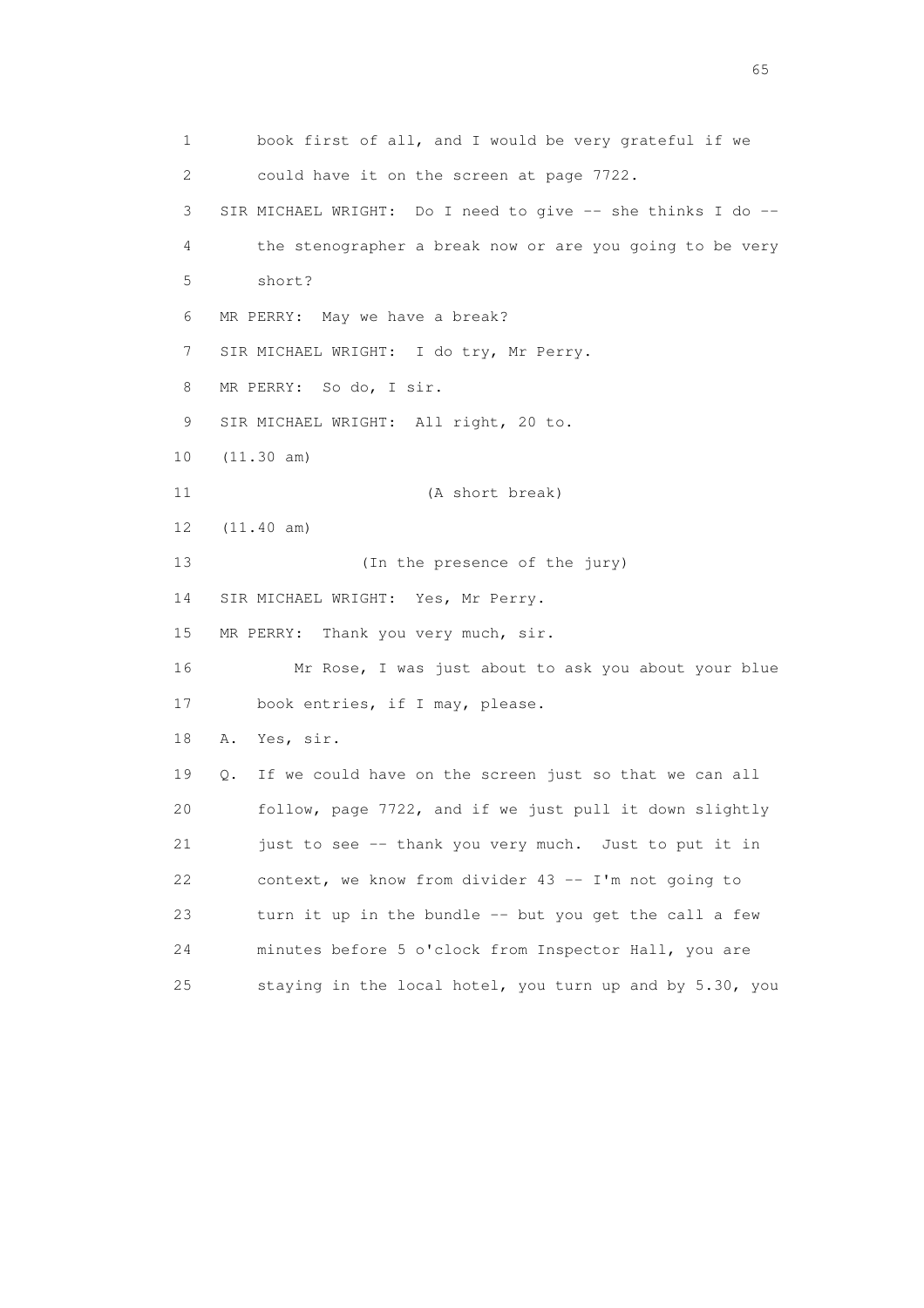1 are in Commander McDowall's office? 2 A. Yes, sir. 3 Q. This is effectively to receive the information that you 4 need, it then being envisaged that you will be the 5 Silver for the firearms operation? 6 A. Yes, sir. 7 Q. There is just one thing on this page I wanted to draw 8 attention to with your assistance, if I may, please. Do 9 you see just in between the two punched holes there is 10 the "also" underlined? 11 A. Yes, sir. 12 Q. "... torn correspondence [relating to] Elias Girma, 13 detained in" is that -- 14 A. UAE, sir. 15 Q. United Arab Emirates? 16 A. Yes, sir. 17 Q. "... 7 June 2005 on way to fight coalition forces"? 18 A. Yes, sir. 19 Q. We will see, but does that explain the subsequent 20 reference to the fact that he had been known to the 21 police? 22 A. Yes, sir, I believe it does, yes. 23 Q. We will come on and look at that. You were asked 24 questions earlier about people going off to fight jihad? 25 A. Yes, sir.

 $\sim$  66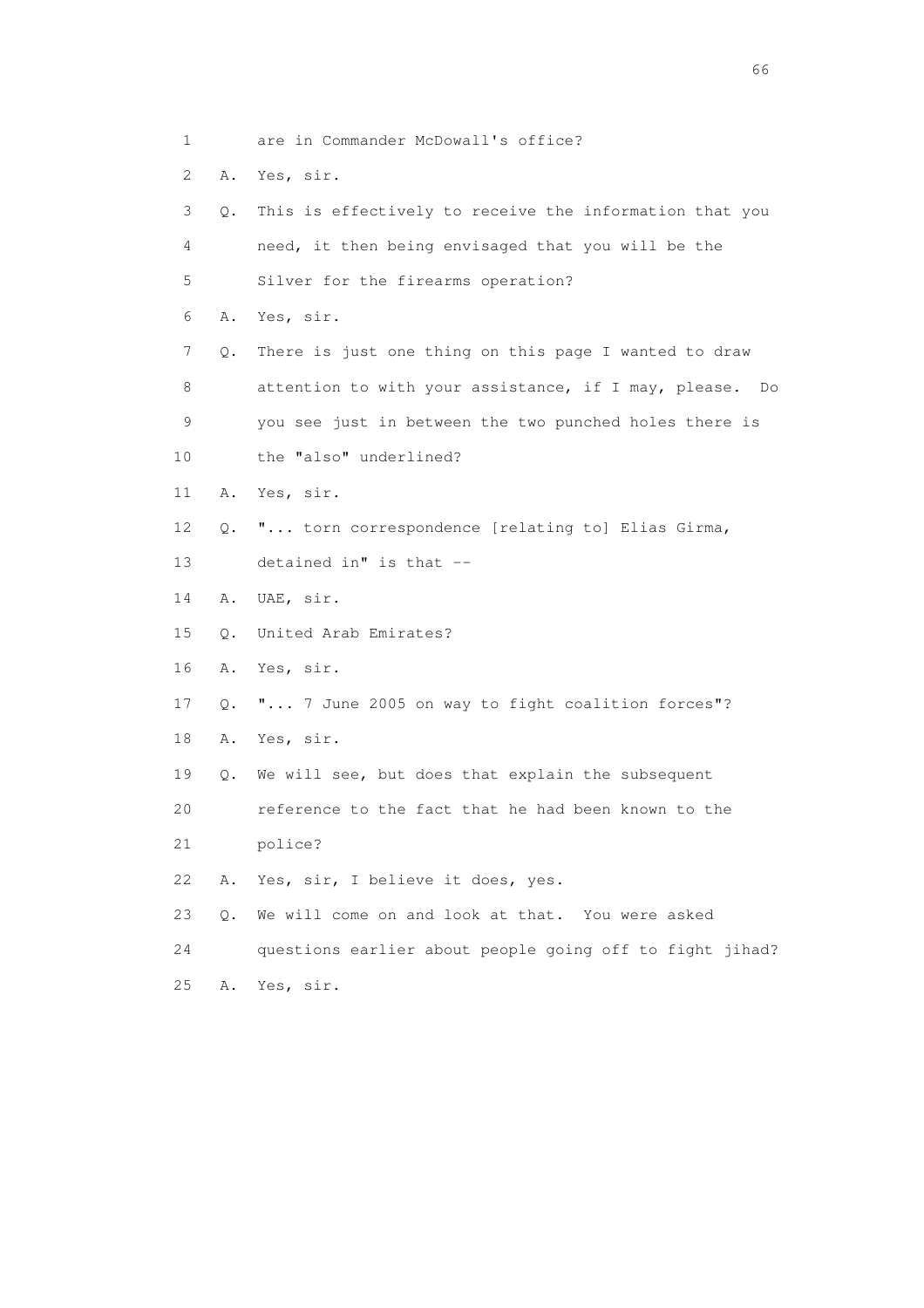- 1 Q. So we understand that, jihad, some people believe it to 2 be holy war?
- 3 A. That's correct, sir, yes.
- 4 Q. Depending upon how you define war as a spiritual
- 5 struggle or a military struggle?
- 6 A. Indeed, yes, sir.
- 7 Q. So detained going on way to fight coalition forces,
- 8 coalition forces there that would be forces of the

9 United Kingdom, United Kingdom forces or --

- 10 A. And possibly American as well, sir.
- 11 Q. But certainly allied forces?
- 12 A. Yes, sir.
- 13 Q. Then if we see this, just how it develops, you have
- 14 already been asked about this, and I am trying to put 15 certain things in context, but the 0540, you have told
- 16 us that this meeting is, just so we get a picture of it,
- 17 it's a sort of rolling meeting?
- 18 A. Very much so, sir.
- 19 Q. People coming in, giving information, people leaving? 20 A. Yes, sir.
- 21 Q. If we go over the page, 7723, the 0545 entry, there is 22 the latest address coming on by 5.45, 61A Portnall?
- 23 A. Yes, sir.
- 24 Q. The significant point I want to ask you about this, 25 please, Mr Rose, is this: of course, this is still in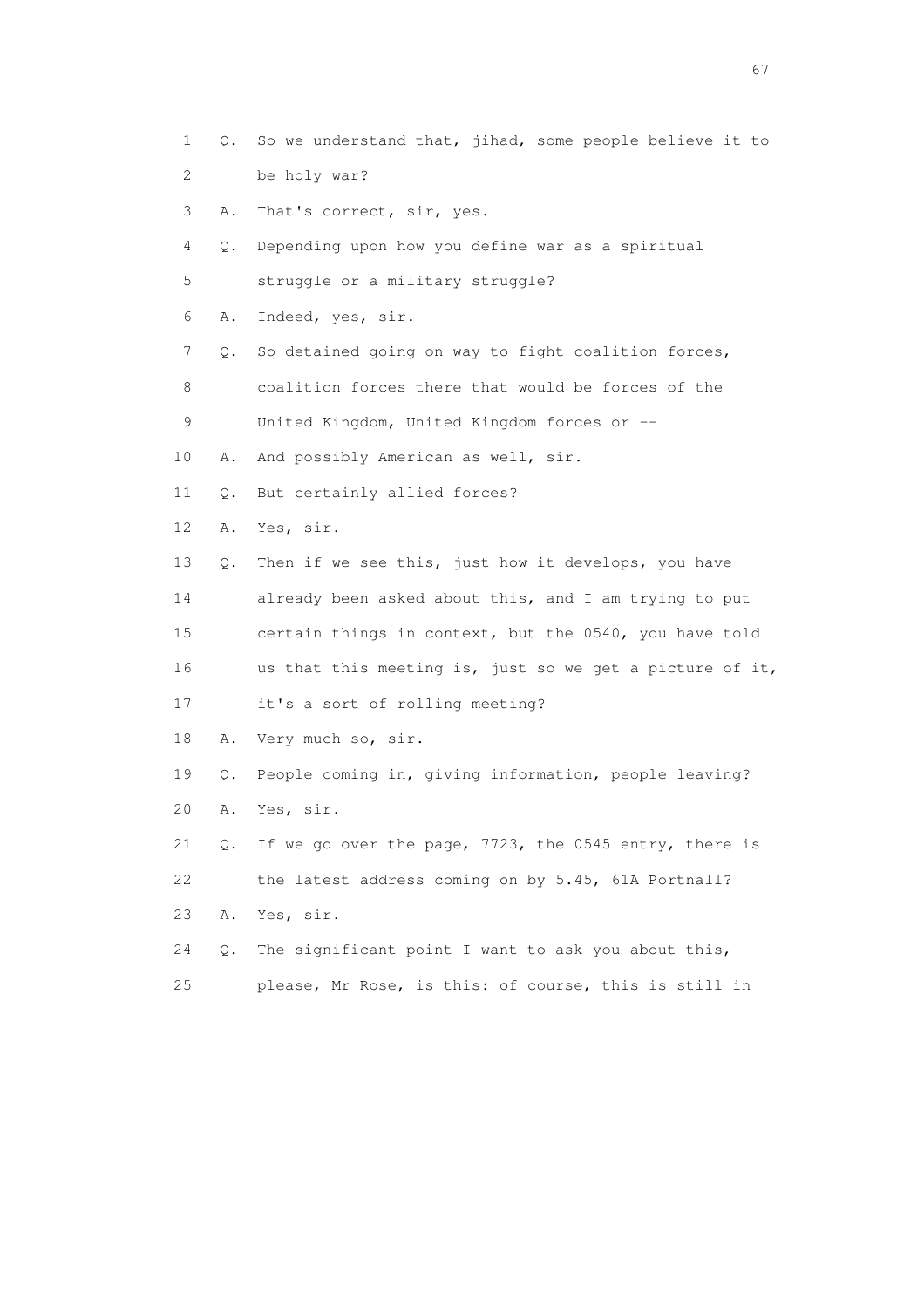1 Mr McDowall's office?

2 A. Indeed, yes, sir.

3 Q. With Mr McDowall present?

4 A. Yes, sir.

 5 Q. And we see that in Mr McDowall's office with Mr McDowall 6 present there are the meetings involving the firearms 7 tactical advisers, not only Mr Esposito who is coming on 8 duty officially later that morning, but he is present at 9 5.45 or shortly thereafter, but also Andrew, and at 6.10

- 10 Inspector ZAJ?
- 11 A. Yes, sir.
- 12 Q. Then just dropping down that page, if I may, please, to 13 6.40, this is Chief Inspector Esposito:

 14 "Premises would not be entered given the information 15 regarding the suspects."

16 If we just complete it by dealing with the next

17 entry, is it four dead bombers?

18 A. That's ie, sir, my writing, I am afraid.

19 Q. Ie dead bombers -- is it bomber or bombers?

20 A. It's bombers I have got there, sir.

21 Q. "Ie dead bombers from 7/7 believed to be at Cumbria

22 camp"; is that right?

23 A. Yes, sir, that's right.

24 Q. Just to explain this, were it not for the fact that

25 these had been suicide bombers and there was the risk of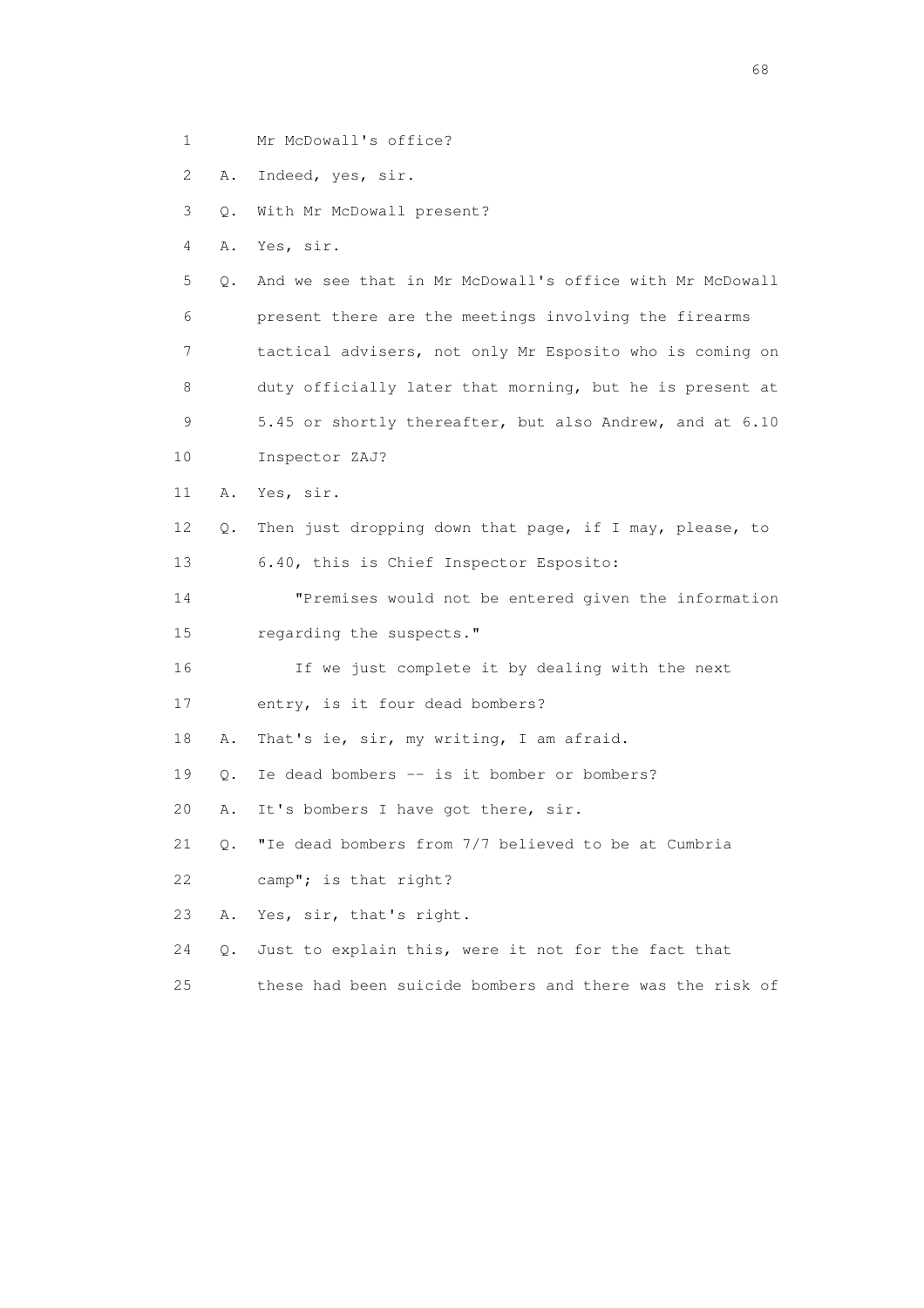1 finding explosives on premises, one of the 2 considerations would have been what we have heard 3 described as a dynamic entry, where police actually 4 force their way into premises; is that correct? 5 A. That would have been a tactical option as I understand 6 it, sir, yes. 7 Q. But that's effectively being dismissed at this stage, is 8 it, because of the background intelligence? 9 A. Very much so, sir, yes. 10 SIR MICHAEL WRIGHT: What he was talking about was that it 11 would be a very, very dangerous thing to do. 12 A. Absolutely, sir. 13 MR PERRY: Thank you very much, Mr Rose. If we just go over 14 to 7724, just to see, because, is it the position that 15 since your time coming in at 5.30, you have effectively 16 been absorbing the intelligence, you are at these 17 meetings and then we go into the 6.50 meeting which is 18 at the conference room. We have heard a lot about that. 19 A. Yes, sir. 20 Q. Then as you have told us, just in the lower third of 21 this page, the update address in relation to Mr Omar was 22 the 61A Portnall Road address, and then you have got, at 23 the bottom of that page, the 7.05 DI Rose orange and 24 Detective Constable Purser black? 25 A. Chief Inspector, sir.

entral de la construction de la construction de la construction de la construction de la construction de la co<br>1990 : la construction de la construction de la construction de la construction de la construction de la const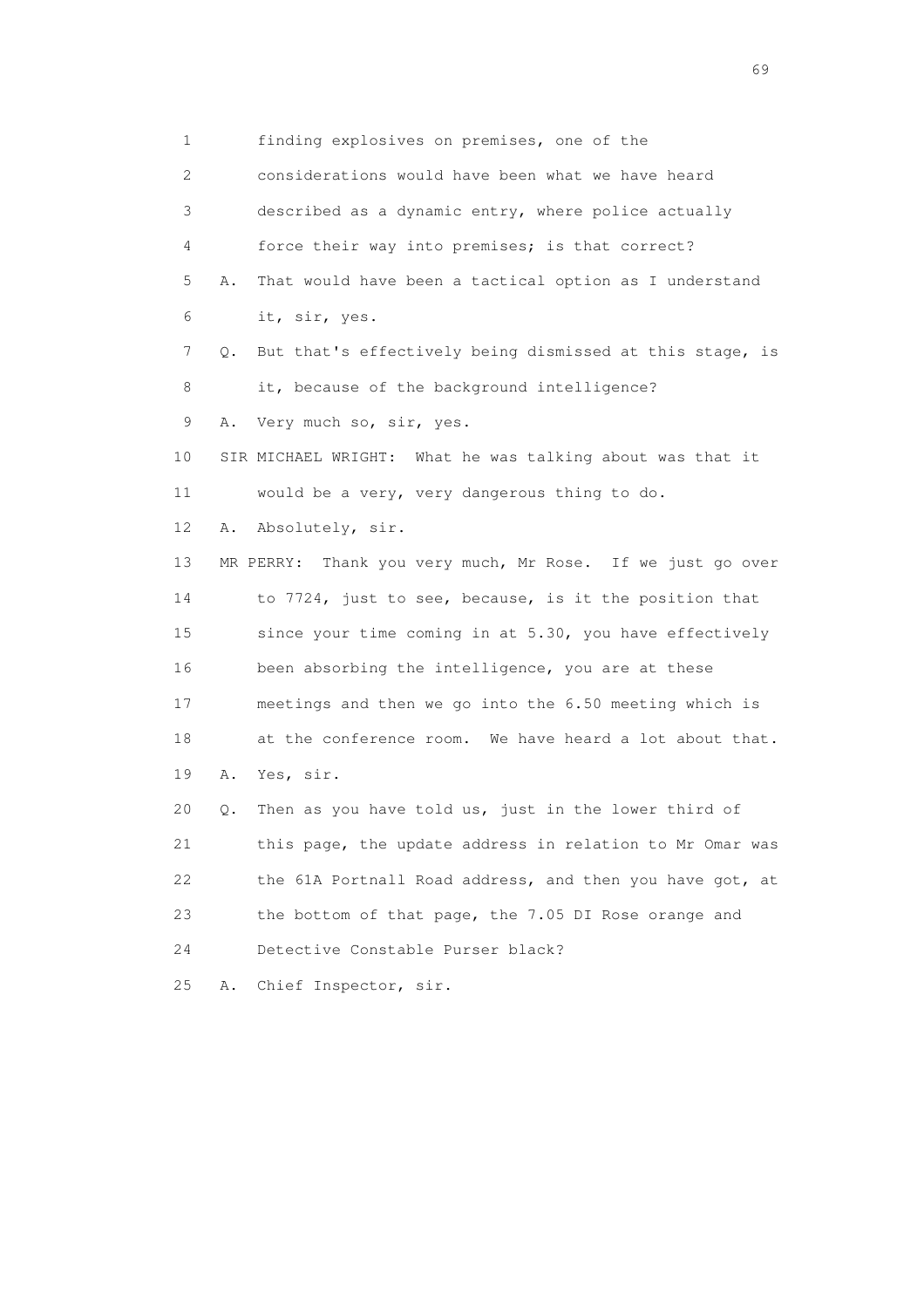1 Q. Sorry. What did I say?

2 A. You called him a constable, sir.

3 Q. He will never forgive me.

 4 So that's how it's developing, and then you have 5 told us that you and Mr Purser go off to his office for 6 the full intelligence briefing because Mr Purser wanted 7 to obtain more information including photographs of the 8 suspects?

9 A. Yes, he did, sir, that's right.

 10 Q. May I just ask you this: what Mr Purser was actually 11 doing was ensuring he, as the Silver on the ground, was 12 properly prepared?

13 A. Absolutely, sir, yes, quite right.

 14 Q. What he was doing at this stage was ensuring that if 15 there was intelligence that he was in possession of it

16 as well as photographs?

 17 A. Yes, sir, and by the same token he was ensuring that 18 I was as well.

 19 Q. Yes. Then, please, if we go on to the form 3605, which 20 is the armed operation record, and we know, you have 21 told us about filling this in. I just want to ask you 22 a couple of things about this, please. Page 7736, maybe 23 those pages aren't available, but it's page 10 using the 24 internal documentation.

25 You have been asked about the guidelines on the use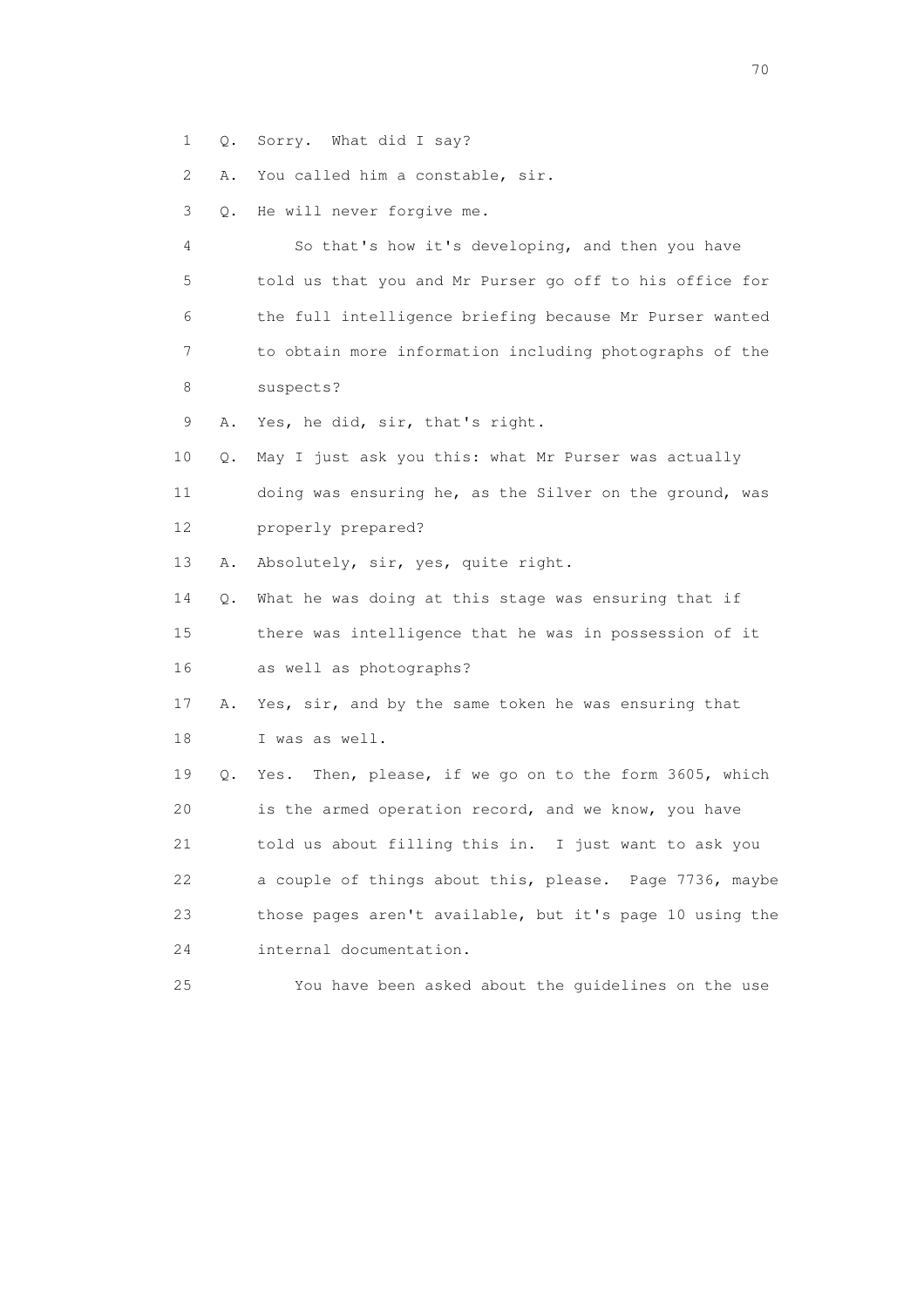1 of reasonable force. May I just ask you about the entry 2 at the top of the page?

3 A. Yes, sir.

 4 Q. Above that, because we have a section which is headed 5 "Briefing", briefing held at New Scotland Yard, 22nd, 6 0730, by Chief Inspector John Terry, rendezvous point 7 details, Harrow Road police station, location. What 8 does all that mean there?

 9 A. My recollection is, sir, that John Terry came with 10 Greg Purser, myself and Pat Mellody to Greg's office for 11 Greg primarily to get this intelligence update and of 12 course this was the first that John Terry had heard 13 about the operation as well. After about 20 minutes or 14 so, so around about 7.30, John Terry left the room to 15 literally find the firearms team that was coming with 16 us, the orange team, find out where they were and let 17 them know what was happening. So the word "briefing" at 18 the heading is probably a bit misleading, he was really 19 putting them in the picture I think, sir. 20 SIR MICHAEL WRIGHT: He is CO19, isn't he? 21 A. He is, sir, yes. 22 SIR MICHAEL WRIGHT: And he was your tactical adviser on

23 this?

24 A. On the ground, sir, yes, that day.

25 MR PERRY: So he, in your team, was the equivalent of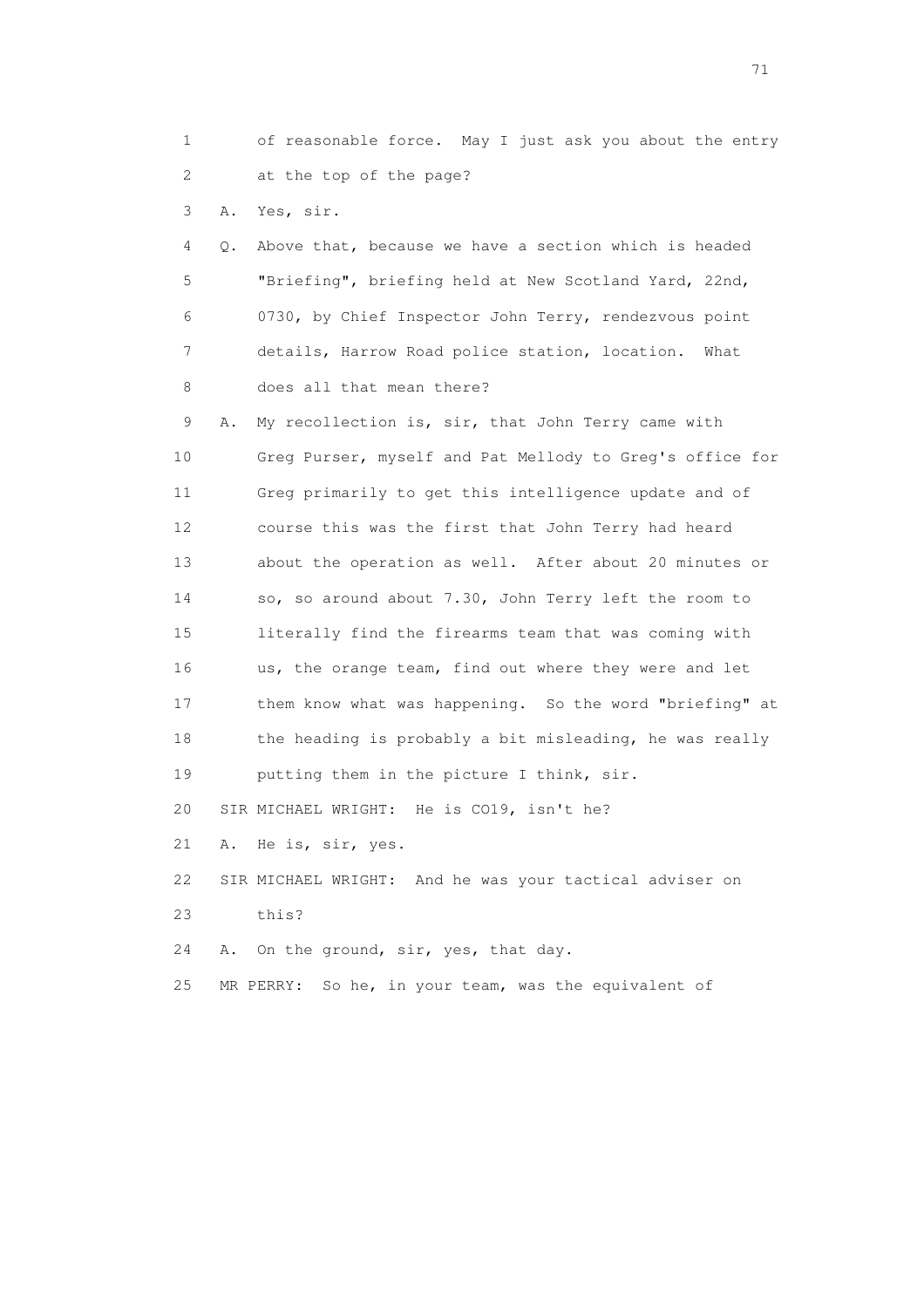- 1 Trojan 84 in the Scotia Road set-up?
- 2 A. That's right, sir, yes.

 3 Q. If we go to page 18, I'll try to use the numbering in 4 the middle of the pages, of this document, so we remind 5 ourselves what's happening. 6 Page 7744, there it is, thank you. 7 We see that you are leaving New Scotland Yard 8 actually with the orange team at 8.05 am? 9 A. That's correct, sir, yes. It was a very loose convoy, 10 so we didn't go up sort of one behind the other but we 11 all left at that time. 12 Q. About the same time? 13 A. Yes. 14 Q. You are in what's called I think the control car? 15 A. The command vehicle, yes, sir. 16 Q. Do you bring up the rear or are you in the vanguard? 17 A. We generally travel behind the gun cars, sir. 18 Q. You generally travel behind? 19 A. Yes, sir. 20 Q. So it would be normal for you to be at the rear of any 21 convoy? 22 A. Yes, sir. 23 Q. Of course you don't want to go in any formal type of 24 convoy for obvious reasons?

25 A. Correct, sir.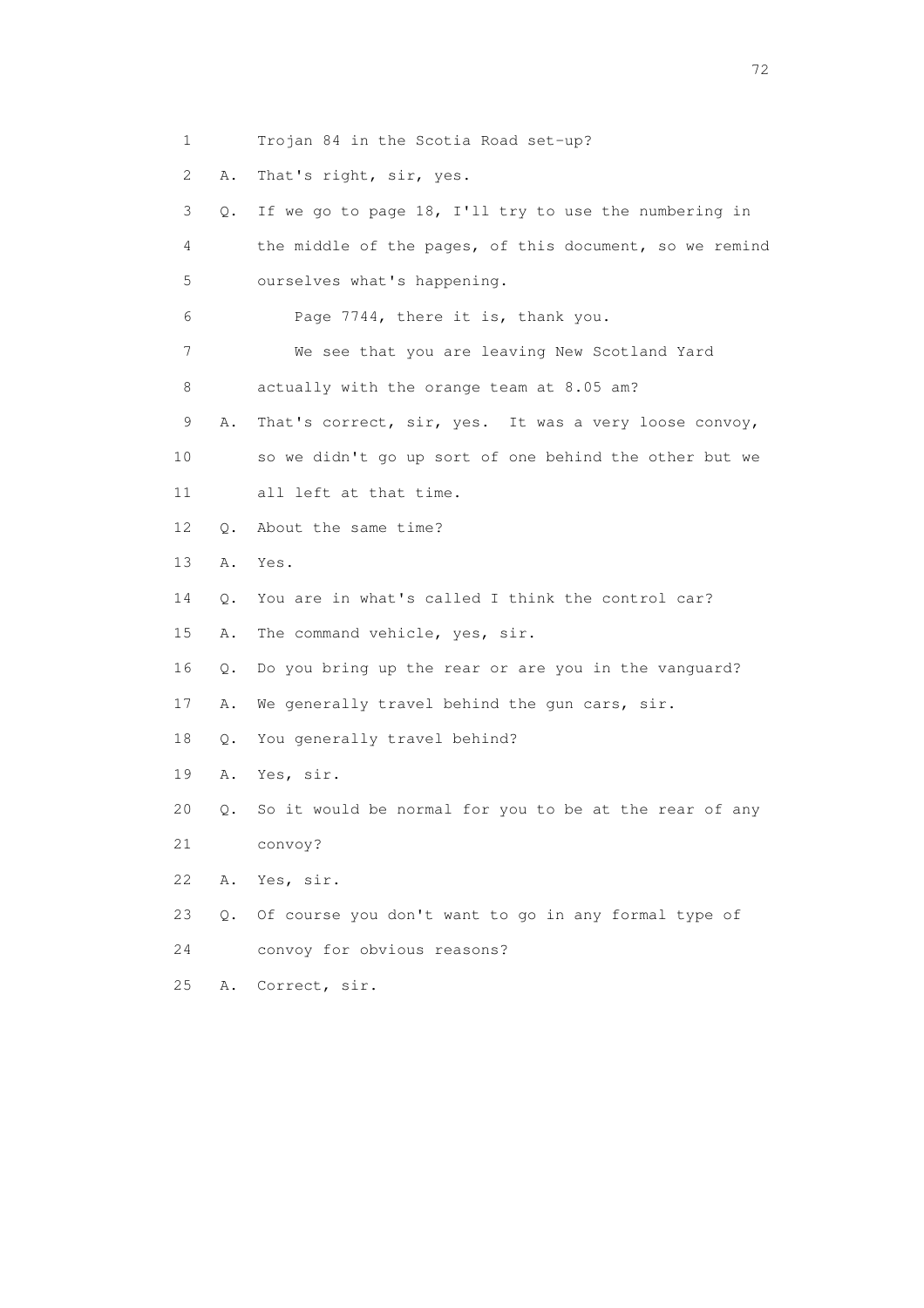1 Q. You are deploying to Harrow Road police station because 2 this was a covert operation?

- 3 A. Yes, sir.
- 4 Q. And you want to hold away from the address?
- 5 A. At a suitable location, sir, yes.

 6 Q. May I just go down to 0902, this is two minutes past 9, 7 and this is where you speak with Commander Dick and she 8 reiterates the policy. If we just go over the page, 9 where it's set out, I am not going to go through all 10 this but I just want to see whether this is what it 11 comes down to. First of all, Commander Dick was saying 12 that everyone that came from the address at 61A was to 13 be considered and those who were suspects were -- it was 14 for Commander Dick to authorise any deployment of 15 firearms?

- 16 A. Yes, sir.
- 17 Q. Then if a male came out with a rucksack but was not 18 a suspect, again Commander Dick was to authorise?
- 19 A. Yes, sir.
- 20 Q. But if they were, for example, females or children --
- 21 A. Yes, sir.

 22 Q. -- then you had operational discretion as to whether 23 they would be stopped and --

24 A. How they would be stopped.

25 Q. How they would be stopped?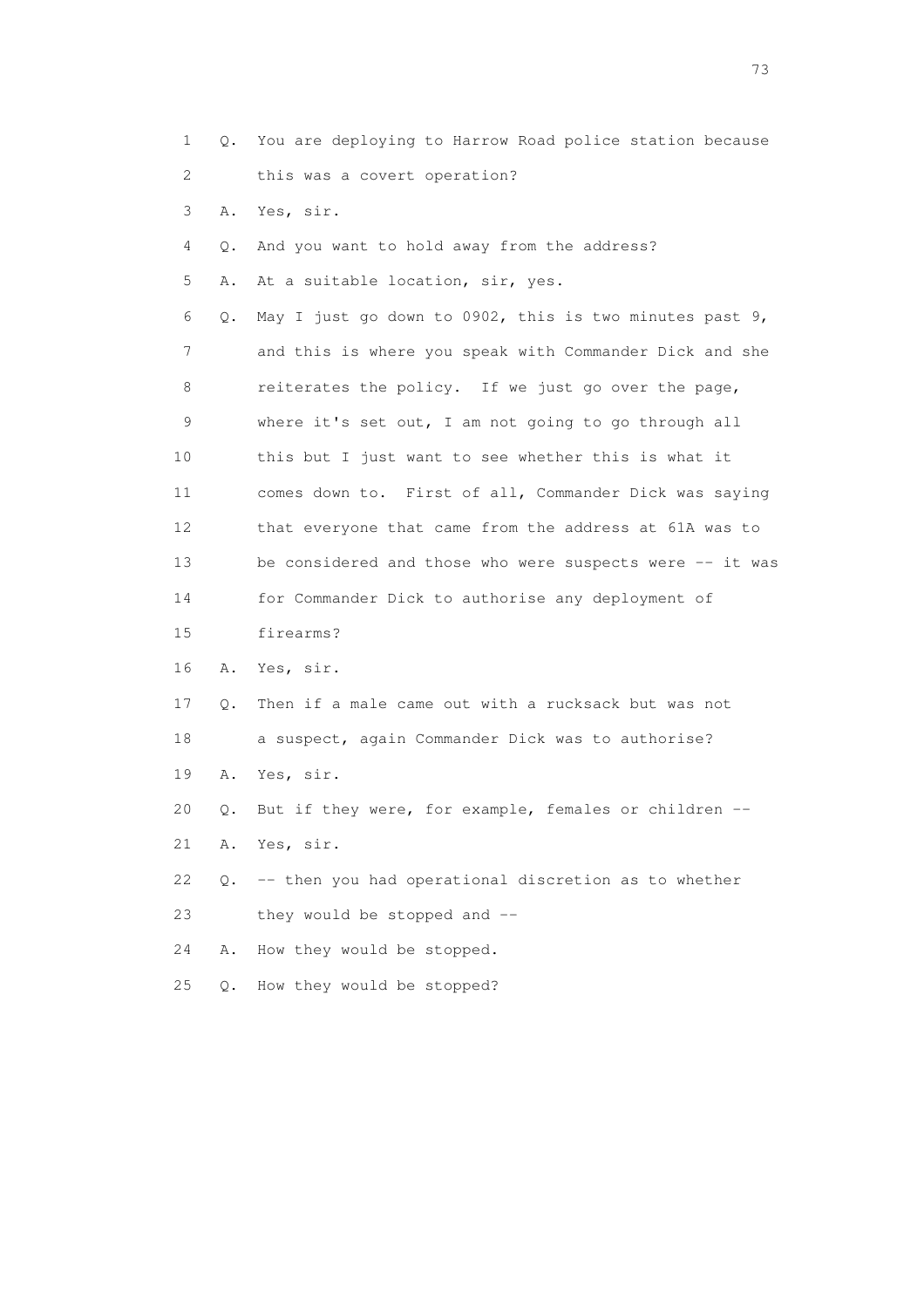1 A. Yes, sir.

| 2  | Q. | Because everyone was to be stopped in order to obtain      |
|----|----|------------------------------------------------------------|
| 3  |    | intelligence on the basis that everyone that came out of   |
| 4  |    | the 61A door was connected with the 61A address?           |
| 5  | Α. | Exactly, sir, yes.                                         |
| 6  |    | SIR MICHAEL WRIGHT: What we have not asked you: was 61A    |
| 7  |    | Portnall Road a single house?                              |
| 8  | Α. | No, sir, it was an old house that had been converted       |
| 9  |    | into flats, so we had the basement --                      |
| 10 |    | SIR MICHAEL WRIGHT: So there were a row of buttons on the  |
| 11 |    | front door.                                                |
| 12 | Α. | The basement was the door for the 61A and there was        |
| 13 |    | a ground floor --                                          |
| 14 |    | SIR MICHAEL WRIGHT: Ah, 61A was the basement, was it?      |
| 15 | Α. | Yes.                                                       |
| 16 |    | SIR MICHAEL WRIGHT: So that 61A was a single dwelling?     |
| 17 | Α. | A single premise. It was on two floors, it was basement    |
| 18 |    | and ground floor and then the others were above.           |
| 19 |    | SIR MICHAEL WRIGHT: Its all right, what I just wanted to   |
| 20 |    | establish, because this is the distinction between this    |
| 21 |    | and Scotia Road: Anybody who gave an address of 61A you    |
| 22 |    | would have expected to come out of one front door?         |
| 23 | Α. | Yes, sir, it had its own front door.                       |
| 24 |    | If we go to page 6 of the maps brochure, this<br>MR PERRY: |
| 25 |    | document (indicated). I think one will probably be         |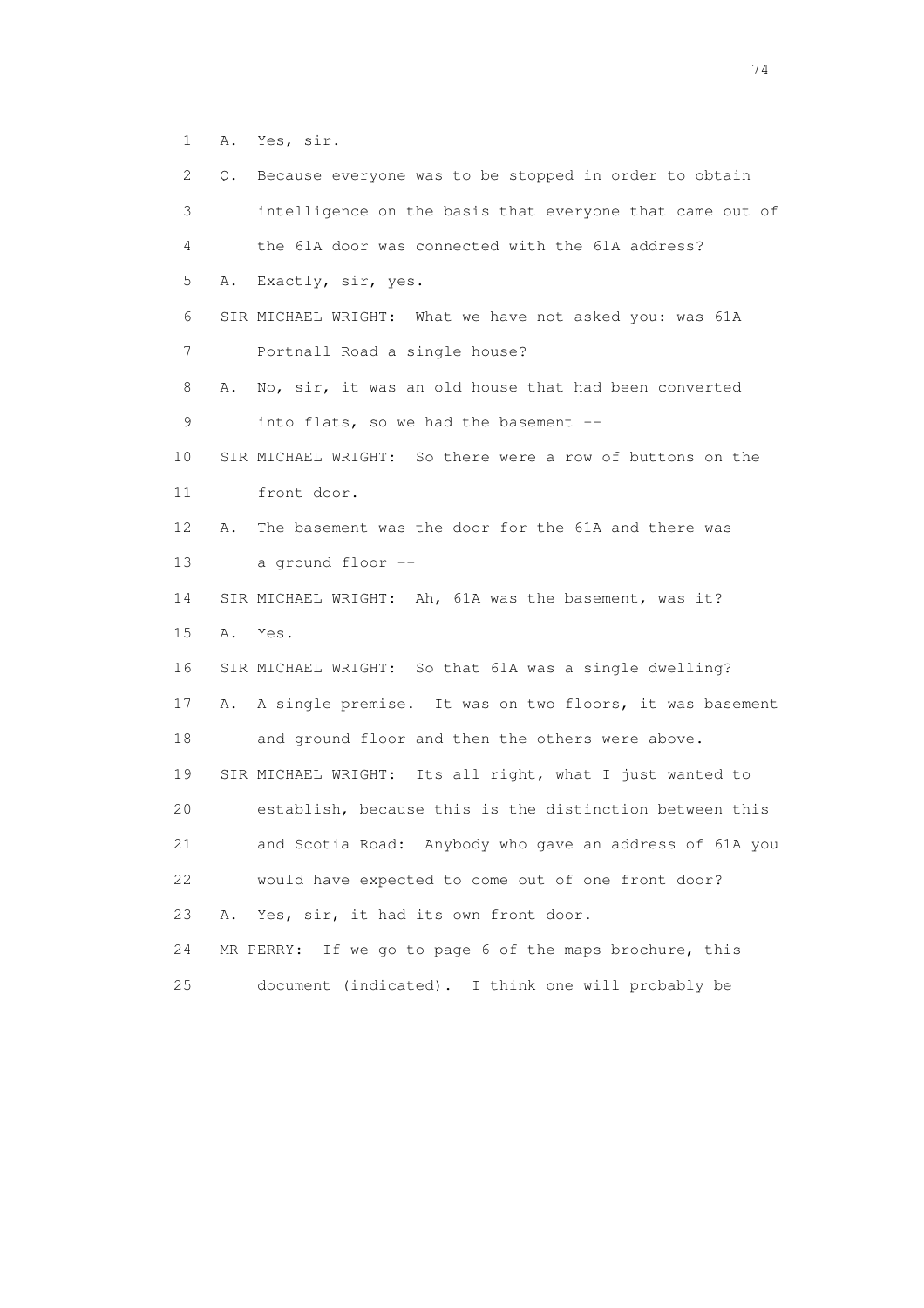1 provided to you, Mr Rose.

2 A. Thank you, sir.

 3 Q. If we look at page 6 we can actually see the address 4 here.

 5 SIR MICHAEL WRIGHT: Oh yes, that doesn't tell you the 6 answer, Mr Perry.

 7 MR PERRY: It may do, sir, because it may be that we can 8 actually see --

9 SIR MICHAEL WRIGHT: We have it from Inspector Rose.

10 MR PERRY: Yes.

 11 Mr Rose, we see there 61A Portnall. Was it the 12 basement door that we can see in that photograph there? 13 A. I think it is, sir, yes.

 14 SIR MICHAEL WRIGHT: So in that sense you didn't have the 15 problem that Scotia Road had?

16 A. Precisely, sir.

17 MR PERRY: Thank you very much.

18 I can go straight on now, because you have dealt 19 with most of the details that followed on. If I may 20 just follow this through. 7747, please, to 10.05. In 21 the log, we see "briefed by SO19 who covertly recced 61A 22 address", so is this a briefing to you by those officers 23 who had covertly carried out that reconnaissance of the 24 61A address?

25 A. Yes, sir, and indeed to their colleagues on the team,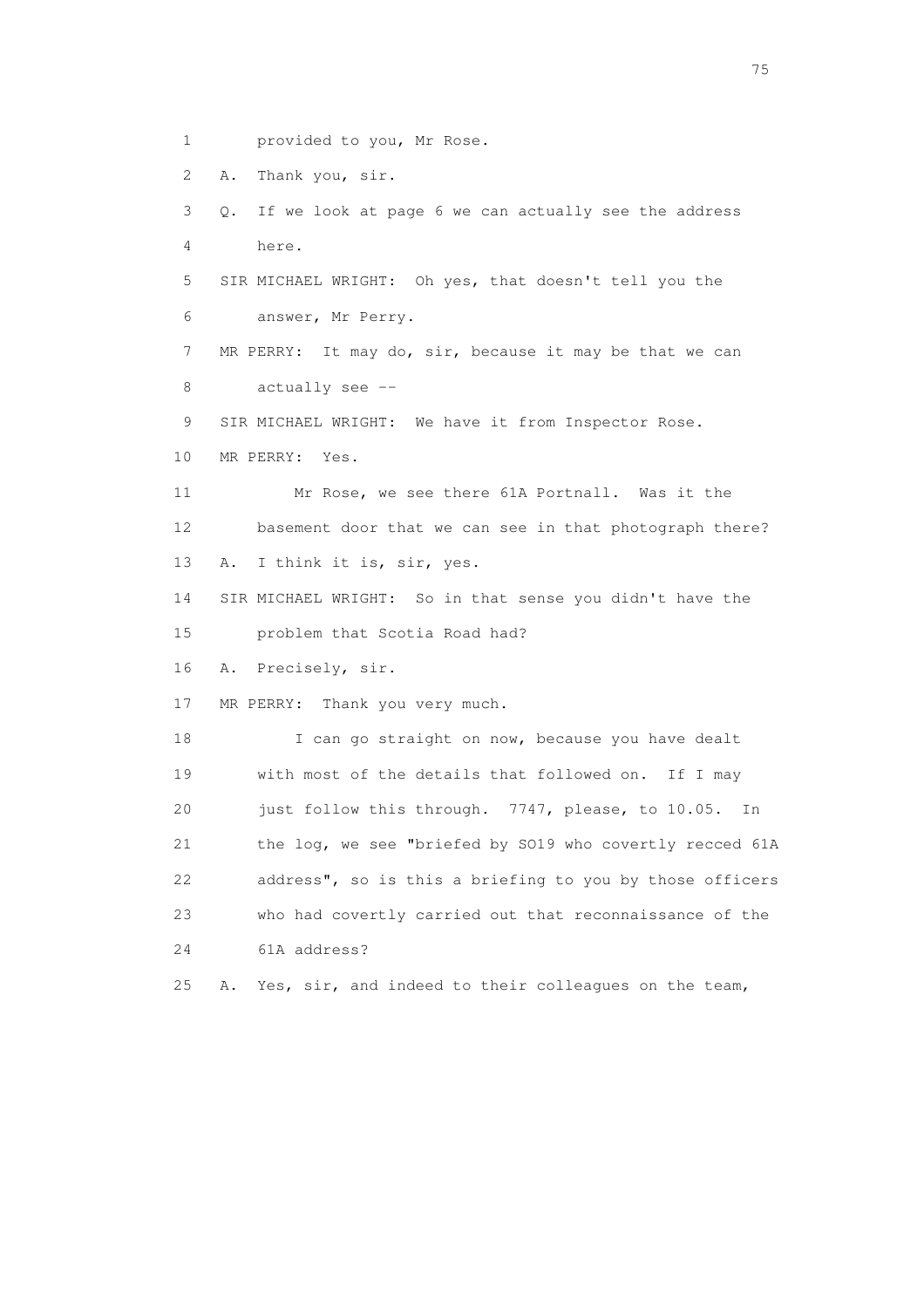| 1                         |       | because they didn't all go to do the recce, one or two   |
|---------------------------|-------|----------------------------------------------------------|
| $\mathbf{2}^{\mathsf{I}}$ |       | went in the car, as I recall and they came back and it   |
| 3                         |       | was a briefing to their team colleagues.                 |
| 4                         | Q.    | May I just ask you this: it appears as though this is    |
| 5                         |       | directed to the address rather than the surrounding      |
| 6                         |       | area; would that be fair to say?                         |
| 7                         | Α.    | Yes, sir, they wanted to have a look at possible OPs on  |
| 8                         |       | the address and that sort of thing.                      |
| 9                         | Q.    | We will see a bit of that in a moment, but I want to ask |
| 10                        |       | you: did it ever occur to you to telephone the           |
| 11                        |       | operations room to seek the suspension of any local bus  |
| 12 <sup>°</sup>           |       | stops or the diversion of any buses?                     |
| 13                        | Α.    | No, it didn't, sir.                                      |
| 14                        | Q.    | Then if we just follow this through, 10.30, is it 10.35  |
| 15                        |       | or 10.38?                                                |
| 16                        | Α.    | That would be 10.35, sir, sorry, again my writing.       |
| 17                        | Q.    | 10.35, "the tactical adviser", that's Mr Terry, is it?   |
| 18                        | Α.    | Yes, sir.                                                |
| 19                        | Q.    | " requests me to ask operations room to work out         |
| 20                        |       | a plan for the covert evacuation of adjoining properties |
| 21                        |       | and to research" is that any telephone numbers?          |
| 22                        | Α.    | Yes, sir.                                                |
| 23                        | $Q$ . | SO19 will -- is that protect?                            |
| 24                        | Α.    | Protect.                                                 |
| 25                        | Q.    | Do you want to just read on?                             |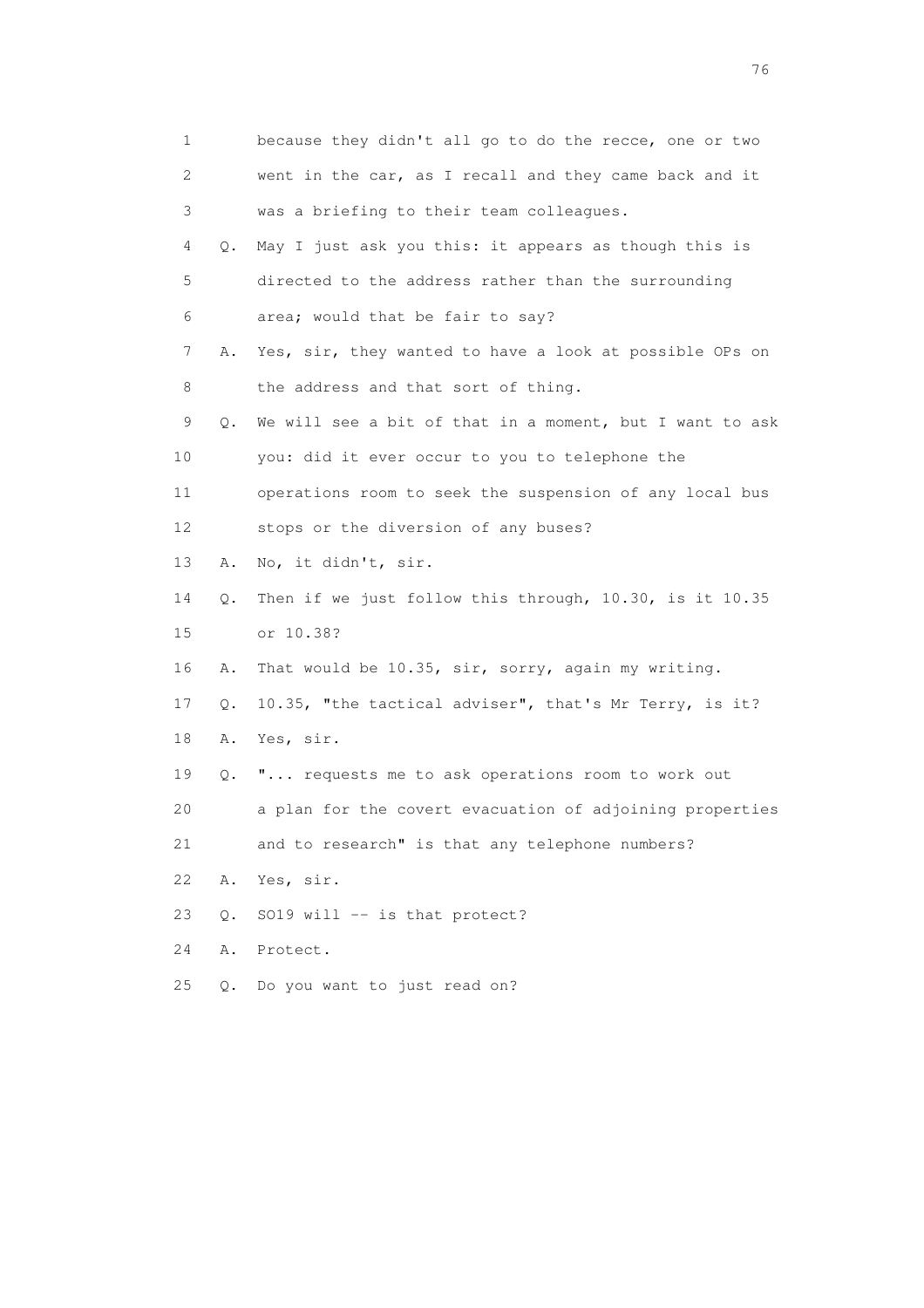1 A. Yes, sir:

| $\mathbf{2}^{\mathsf{I}}$ |    | "They will protect any evacuation process but not        |
|---------------------------|----|----------------------------------------------------------|
| 3                         |    | carry it out. I passed this request to the ops room who  |
| 4                         |    | will get back to me."                                    |
| 5                         | 0. | Just so we understand it, because we will see what       |
| 6                         |    | happens, because I think in fact in due course, as we    |
| 7                         |    | will see, some people did leave Portnall Road, they were |
| 8                         |    | detained, and then there was in fact a dynamic entry     |
| 9                         |    | using CS gas canisters and what's called a wheelbarrow;  |
| 10                        |    | is that a sort of battering ram?                         |
| 11                        | Α. | No, sir, that's the explosives officers' mini robot.     |
| 12                        |    | They call it a wheelbarrow. I don't know why, but they   |
| 13                        |    | do.                                                      |
| 14                        | О. | Perhaps you can explain that in a moment. What's been    |
| 15                        |    | considered at this stage is the covert evacuation of     |
| 16                        |    | adjoining properties. Is that, just so we understand,    |
| 17                        |    | because there was a fear that there might be             |
| 18                        |    | an explosion at 61A Portnall Road if the occupants       |
| 19                        |    | became aware of the police operation?                    |
| 20                        | Α. | That's absolutely right, sir, the dynamics had changed   |
| 21                        |    | at this point because of what had happened at            |
| 22                        |    | Scotia Road, we were now preparing to have to go and     |
| 23                        |    | clear our house, we thought that we wouldn't be able to  |
| 24                        |    | stand off and wait for someone to come out any more      |
| 25                        |    | because with the media, et cetera, it may be that people |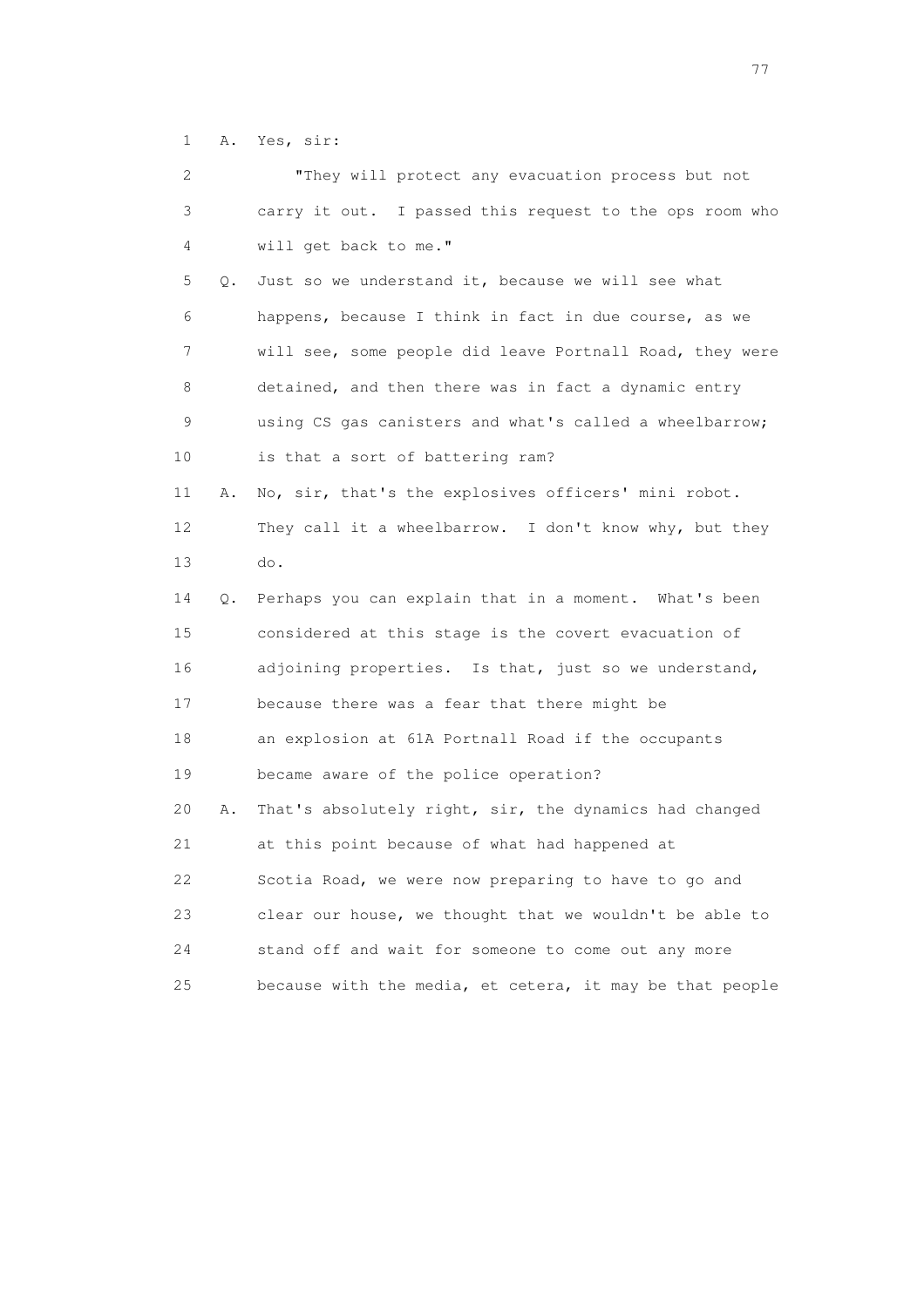1 inside got an idea of what was happening and so we may 2 well have to change our tactics and clear the house. 3 Q. If we go on to 7749, please, at 11.35 Mr Mellody, who we 4 saw on Friday, telephoned and you told him of the 5 reasons for the covert evacuation and the need for plain 6 clothes. Then at 11.40 there is a plan to use the 7 premises at the rear of 61A as OP, that's an observation 8 post or point? 9 A. That's right, sir. 10 Q. Then just dropping down to the final three lines on that 11 page, the tactical options are identified: 12 "Wait for opportunity to arrest away from the 13 premises." 14 Then going over the page: 15 "Enter premises to clear/arrest"? 16 A. Yes, "not safest option". 17 Q. "Not safest option for suspects or police. 18 A containment and call-out", that's where you are 19 surrounding the property and using a loudhailer or some 20 form of address system? 21 A. That's right, sir, yes. 22 Q. Then at 12.15, Commander Dick rang, you updated her with 23 the general plan, and then we go on, please, to 7761, 24 where at 12.45: 25 "DCI Mellody then Commander Dick told me not to

na na matsayang mga kasang mga kalendaryon ng mga kasang mga kasang mga kasang mga kasang mga kasang mga kasan<br>Mga kasang mga kasang mga kasang mga kasang mga kasang mga kasang mga kasang mga kasang mga kasang mga kasang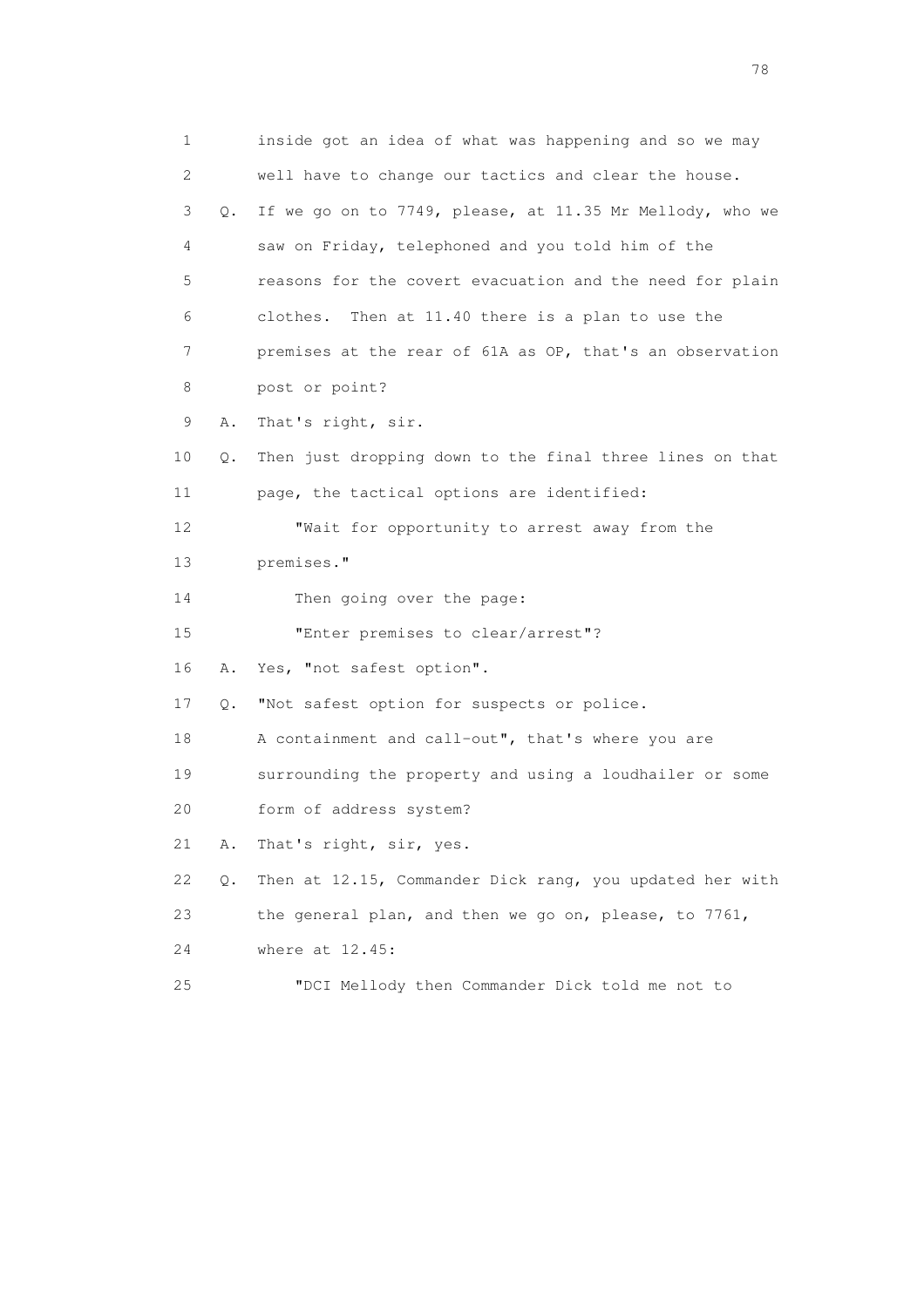1 attempt evacuation, it's too risky"?

2 A. Yes.

| 3  | $\circ$ . | So the concern was that this was going to be too risky   |
|----|-----------|----------------------------------------------------------|
| 4  |           | both for the surrounding neighbours or the people who    |
| 5  |           | lived locally, and also for the police?                  |
| 6  | Α.        | I think the thinking was to move people from addresses   |
| 7  |           | into the open where they could be vulnerable was a risk. |
| 8  |           | I had the other view that having spoken to the           |
| 9  |           | explosives officer who had said to me "if that flat is   |
| 10 |           | full of explosives, it could potentially wipe out        |
| 11 |           | 100 metres on either side if it was exploded". So        |
| 12 |           | I thought there was a number of people in premises       |
| 13 |           | adjoining 61a that we had a duty to try to protect and   |
| 14 |           | get out of that blast area or potential blast area.      |
| 15 |           | That was my thinking and that was the conversation I had |
| 16 |           | with Commander Dick.                                     |
| 17 | Q.        | We will just take this through to the end to see how it  |
| 18 |           | unfolds, very crisply, I hope, but 13.05 SO19 deployed   |
| 19 |           | from Harrow Road. This is 7762 of the book. We see       |
| 20 |           | 13.05 you are deploying from Harrow Road police station, |

21 so you are actually leaving Harrow Road police station

23 A. Yes, sir, we had been instructed to clear the house.

24 Q. So you were going to make an entry at this stage, and

25 then we can see that what actually happened was that

22 to go to the premises, are you?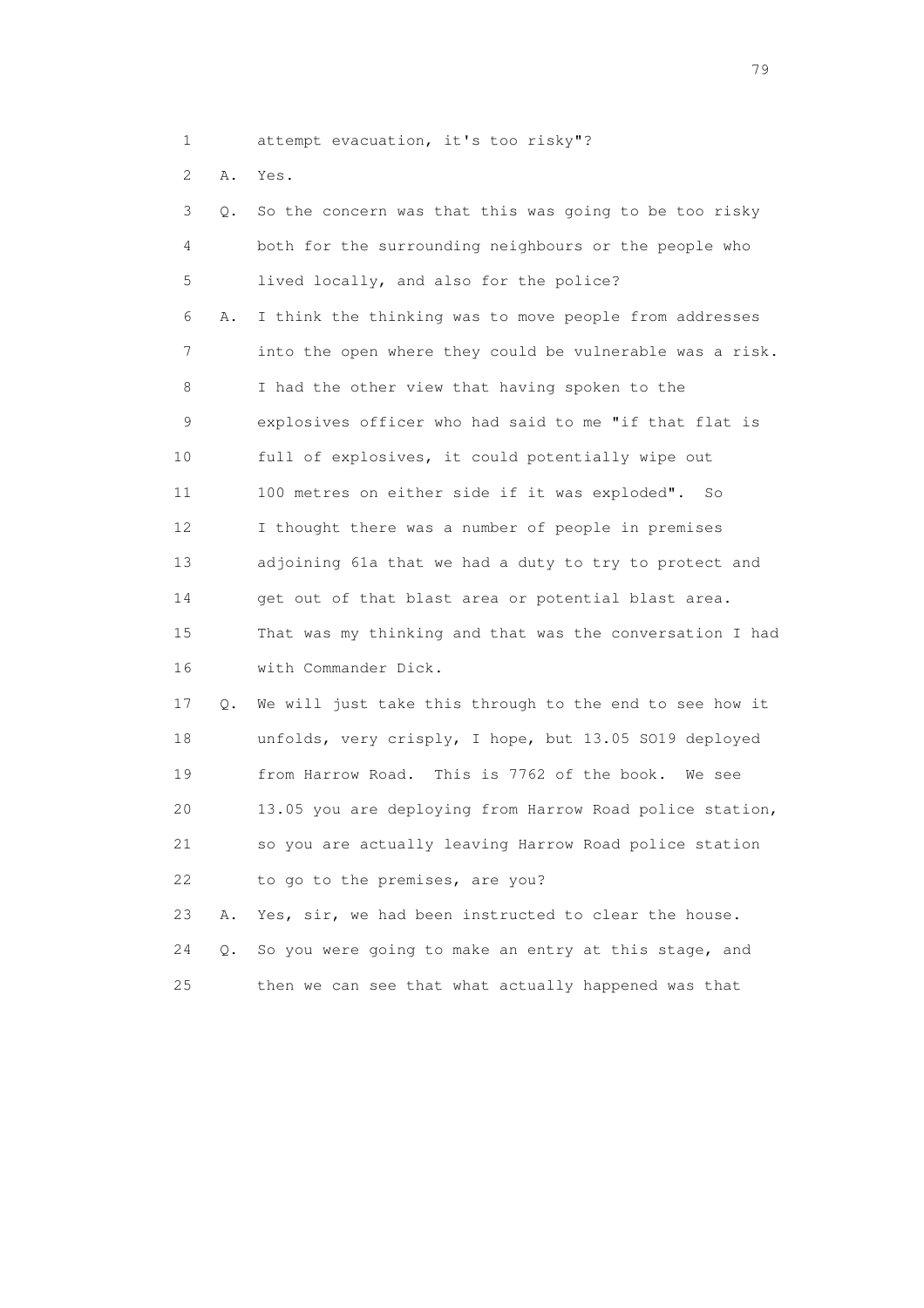1 there was then information from the surveillance team 2 that a teenage male and female had left the basement 3 flat, now three females towards Harrow Road at junction 4 with Harrow Road and you asked the tac adviser to detain 5 the subject. 6 Then you were informed at 13.10 that they had been 7 detained and an arrest team was called forward? 8 A. Yes, sir. 9 Q. Would the arrest team here be the equivalent of 10 Mr Dingemans at Scotia Road? 11 A. It would do, yes, sir. 12 SIR MICHAEL WRIGHT: SO13. 13 A. Yes. 14 MR PERRY: Then we have SO19 maintaining cordons, you remain 15 in the command vehicle, and then if we go over the page, 16 7763, if we just get that on the screen, so what's 17 happened is these people have been arrested -- 18 A. They have been detained, sir, not arrested. 19 Q. Thank you. They have been detained, and then at 13.25, 20 do you receive information that one of the detained 21 females is the estranged wife of Mr Omar? 22 A. Yes, sir. 23 Q. And she last saw him at the house about two weeks ago, 24 and she stated that the premises at 61A are now empty? 25 A. Yes, sir.

entration of the state of the state of the state of the state of the state of the state of the state of the state of the state of the state of the state of the state of the state of the state of the state of the state of t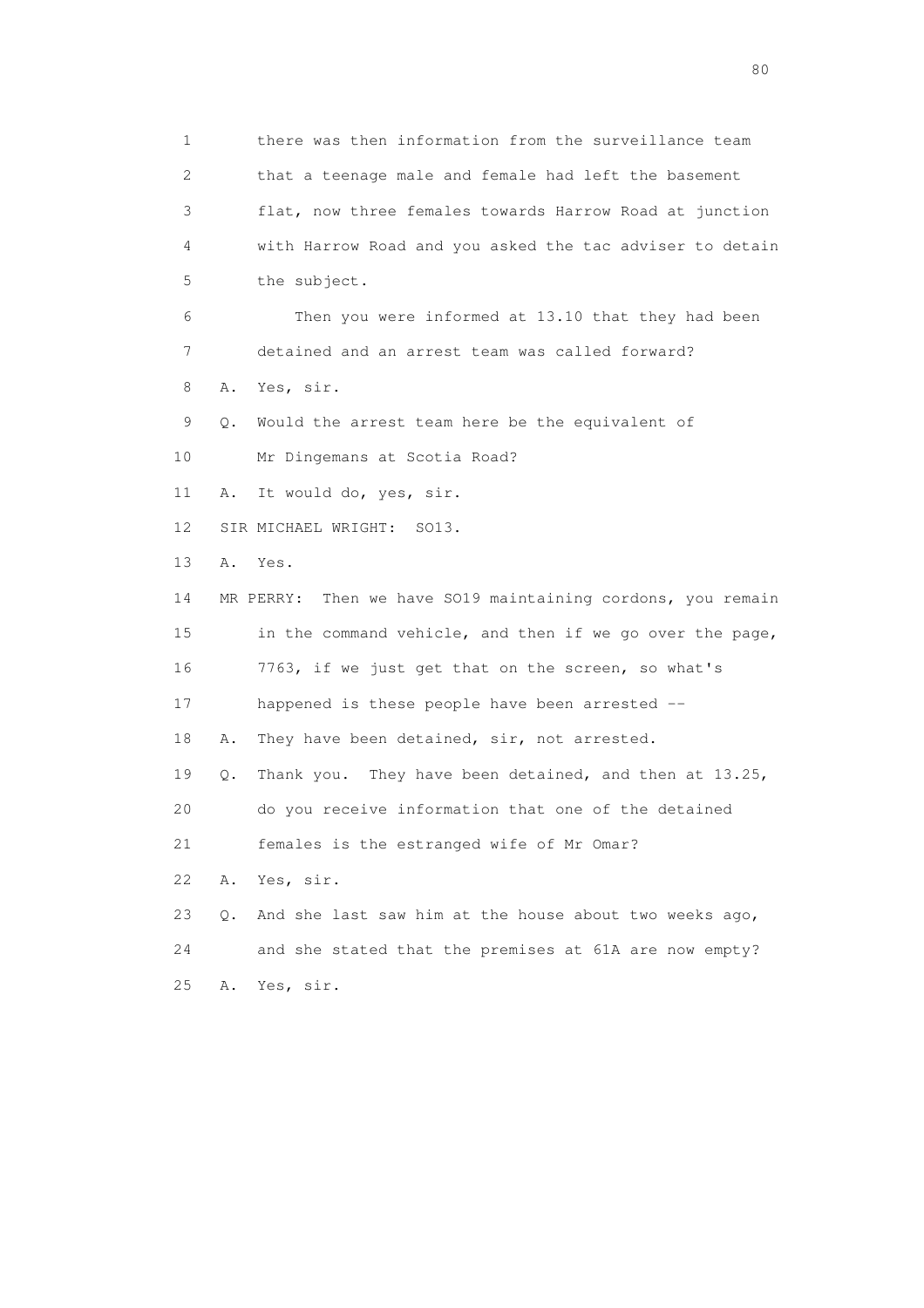1 Q. So the SO19 team returned to their vehicles. Then at 2 13.35, they move up to the premises, and just in case 3 there is anyone present they attempt to make contact 4 with the occupants via a PA system? 5 SIR MICHAEL WRIGHT: Loudhailer, presumably. 6 A. Yes, sir. 7 MR PERRY: And then 13.40 the feasibility of using the 8 wheelbarrow, which you have told us that's the little 9 robot. 10 A. Yes, sir. 11 Q. By effectively the bomb disposal man? 12 A. Yes, sir. 13 Q. And then you update the operations room, and then the 14 wheelbarrow was actually deployed, and CS gas was fired 15 into the premises? 16 A. Yes, sir. 17 Q. Then there was a standoff while the CS gas was allowed 18 to take effect if anyone was there, but we see at 15.05 19 when you in fact entered the premises were empty, and 20 the firearms teams left? 21 A. Correct, sir, yes. 22 Q. You make a note in the log, just going over the page, so 23 we are all clear, that there had been some damage to the 24 premises because of the use of the CS gas and the use of 25 the canisters, they had made some damage to the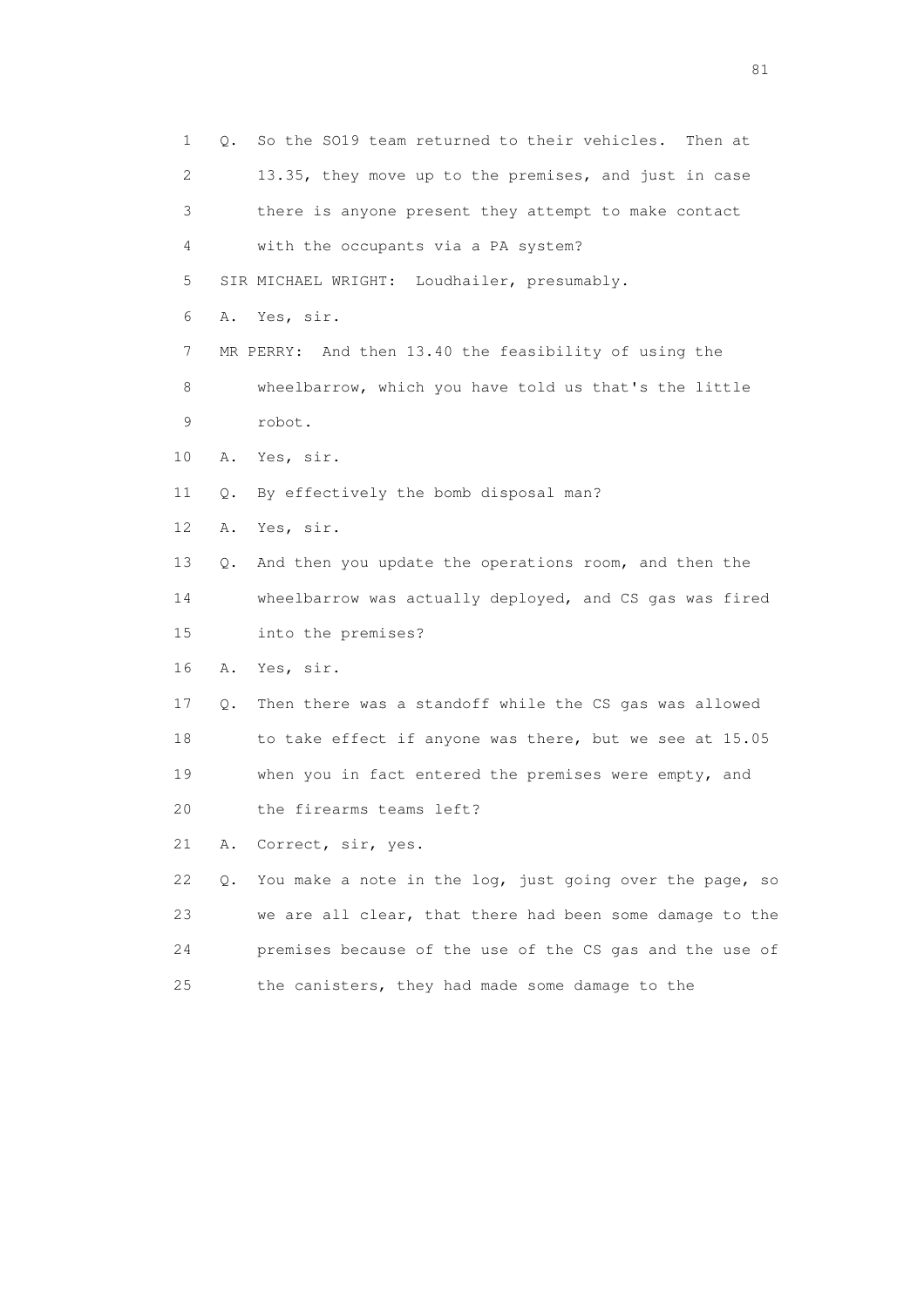## 1 woodwork?

 2 A. Yes, that was a verbal report to me. I didn't go into 3 the premises for forensic reasons, but that was what was 4 reported to me.

 5 Q. Thank you very much for that, Mr Rose, that was just to 6 see how it actually resolved itself, and I just want to 7 ask you now just a few final questions. You said that 8 you hadn't seen this situation before in London, and 9 there was a need for flexibility. May I just ask you 10 this: compared with your experience in earlier 11 operations, how difficult was this operation so far as 12 you perceived it to be?

 13 A. I found this very difficult, it was a very challenging 14 day, and I consider that I had the easier of the two 15 addresses as I had control of the actual door of my 16 venue, so I found it very challenging, very difficult, 17 things were fast-moving, one would sort out a list of 18 tactical options and then something would happen and you 19 would be told no, they need to be changed, the situation 20 has changed now, it's not a standoff, it's a clearing 21 operation. So it was a challenge, sir. 22 Q. Thank you. Then you were asked about Mr McDowall's

 23 strategy, and what you were told he had said. May 24 I just ask you this: we know that Mr McDowall was 25 setting a strategy at 4.55 am, and he was meeting tac

experience of the state of the state of the state of the state of the state of the state of the state of the s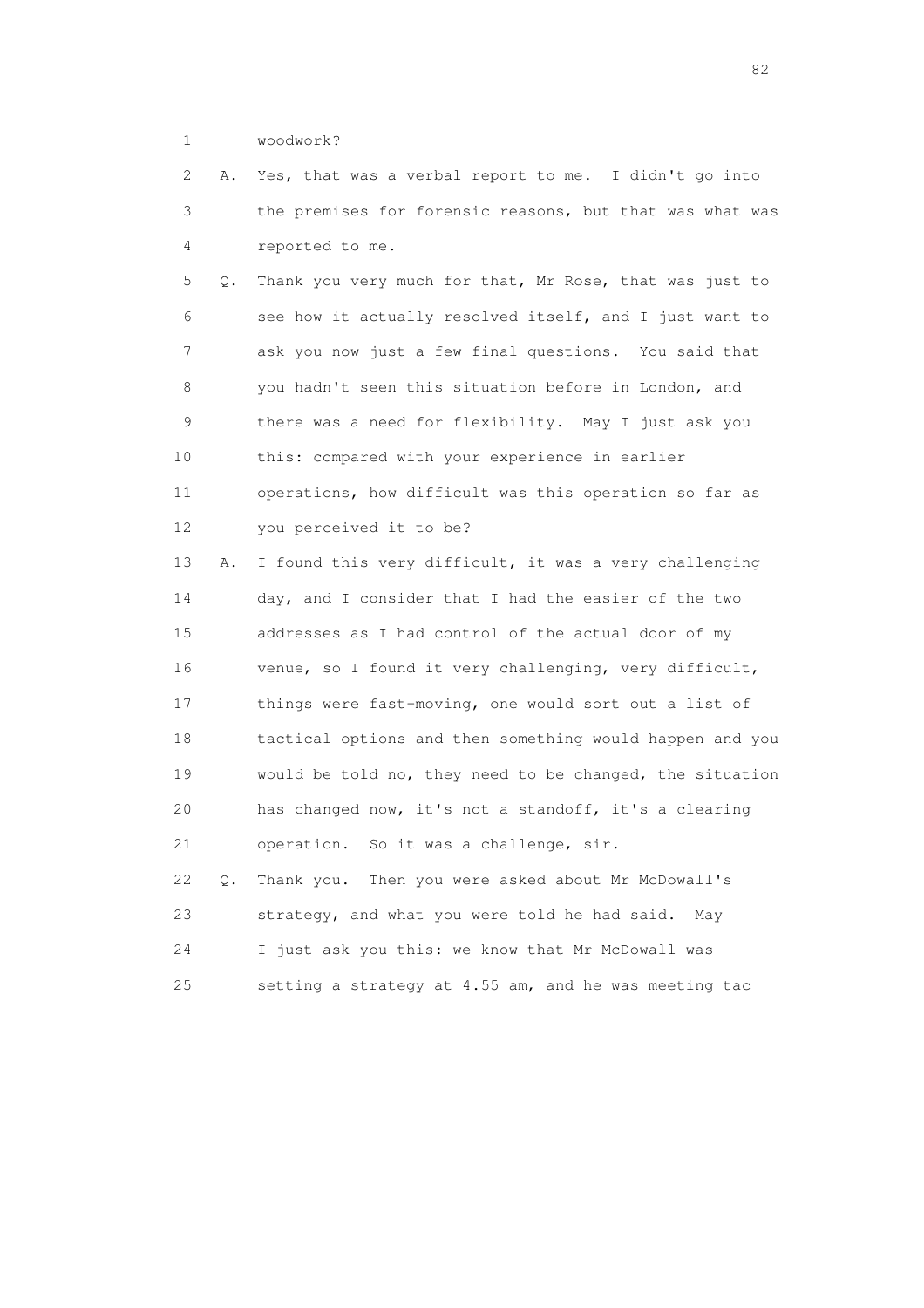| 1  |       | advisers later, and then you come in at 5.30. In the     |
|----|-------|----------------------------------------------------------|
| 2  |       | time that you were there, was the position that the      |
| 3  |       | intelligence was developing?                             |
| 4  | Α.    | Very much so, sir, yes, it was developing as we sat in   |
| 5  |       | that room with the added information around              |
| 6  |       | Portnall Road and the car and that sort of thing, yes,   |
| 7  |       | very much so.                                            |
| 8  | Q.    | Then it was put to you that Alan had asked for back-up,  |
| 9  |       | and it was put to you that he had telephoned             |
| 10 |       | Inspector ZAJ, as we know Alan said. Of course, the tac  |
| 11 |       | advisers, both Andrew and Inspector ZAJ, were meeting    |
| 12 |       | with Commander McDowall at the time when you were        |
| 13 |       | present?                                                 |
| 14 | Α.    | Yes, sir, they were in that office when I was there,     |
| 15 |       | yes.                                                     |
| 16 | Q.    | And Mr McDowall was receiving advice throughout this     |
| 17 |       | period from those who were present at the meetings,      |
| 18 |       | either intelligence or advice?                           |
| 19 | Α.    | Yes, sir.                                                |
| 20 | Q.    | It would have been obvious to Commander McDowall at the  |
| 21 |       | 6.50 meeting that the firearms teams had not yet been    |
| 22 |       | deployed because they couldn't deploy without the        |
| 23 |       | Silvers?                                                 |
| 24 | Α.    | Indeed, sir, that's right.                               |
| 25 | $Q$ . | Of course once you had two addresses, not one, it became |

experience of the contract of the contract of the contract of the contract of the contract of the contract of the contract of the contract of the contract of the contract of the contract of the contract of the contract of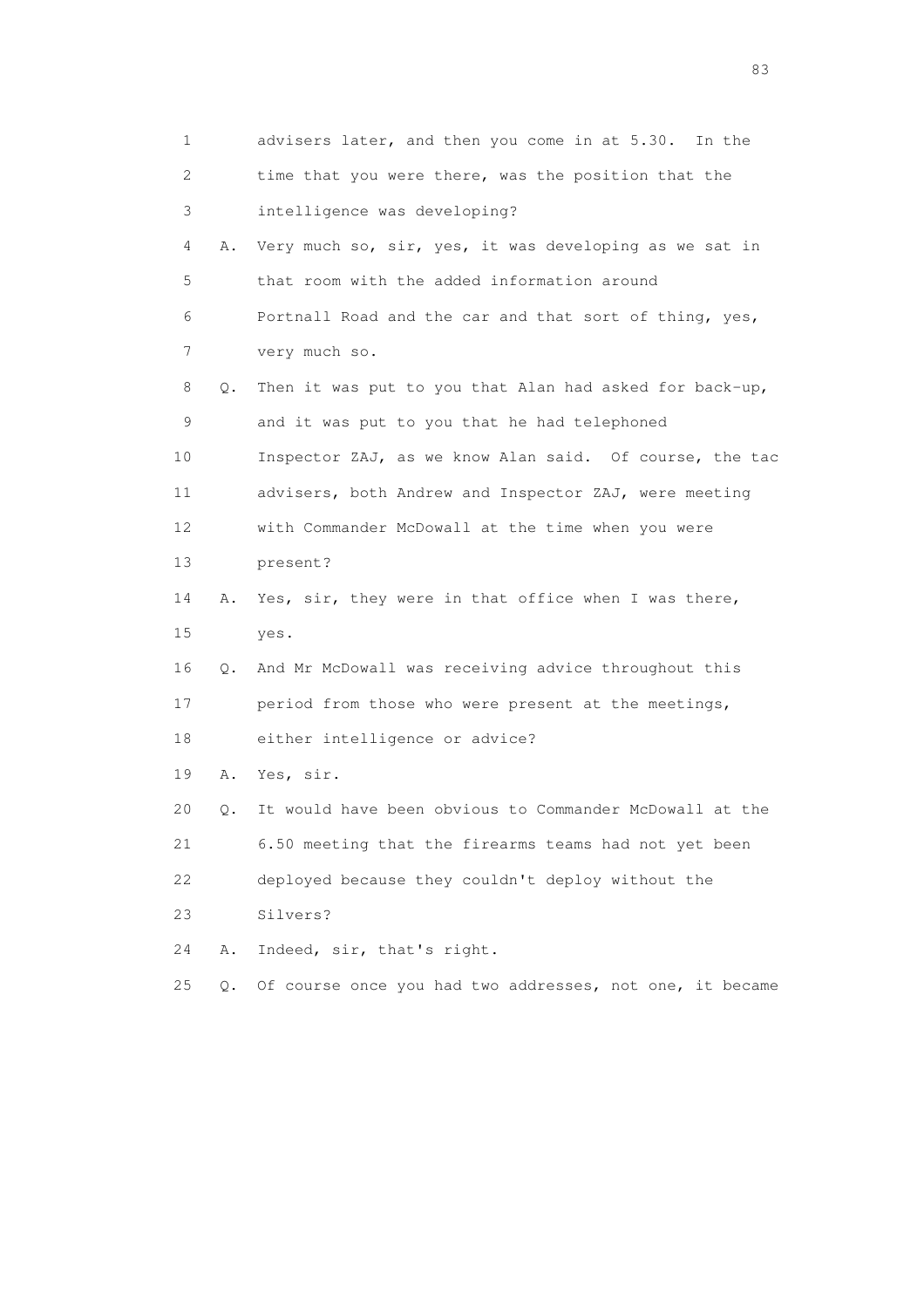- 1 much more difficult?
- 2 A. Yes, sir, very much so.
- 3 MR PERRY: Thank you very much, Mr Rose, that's all I have.
- 4 SIR MICHAEL WRIGHT: Mr King?
- 5 MR KING: No, thank you.
- 6 SIR MICHAEL WRIGHT: Yes, Mr Horwell.
- 7 Questions from MR HORWELL
- 8 MR HORWELL: My name is Richard Horwell, I appear on behalf 9 of the Commissioner, Mr Rose.
- 10 A. Good morning, sir.
- 11 Q. I only have a few questions for you. Just to follow 12 those questions you have been asked by Mr Perry, there 13 has been a suggestion that Mr McDowall didn't know what 14 was going on, and was making decisions in a vacuum. 15 That is not how it appeared to you that morning,
- 16 Mr Rose?
- 17 A. Certainly not, sir. Things were developing all the 18 time, of course, but the decisions and Mr McDowall's 19 persona suggested to me that he was very calm and fully 20 in control.
- 21 Q. The question that has been raised this morning as to why 22 you did not leave New Scotland Yard earlier that day: 23 and, as you have said, you left the last of the McDowall 24 meetings at about 7.10 that morning?
- 25 A. Yes, sir.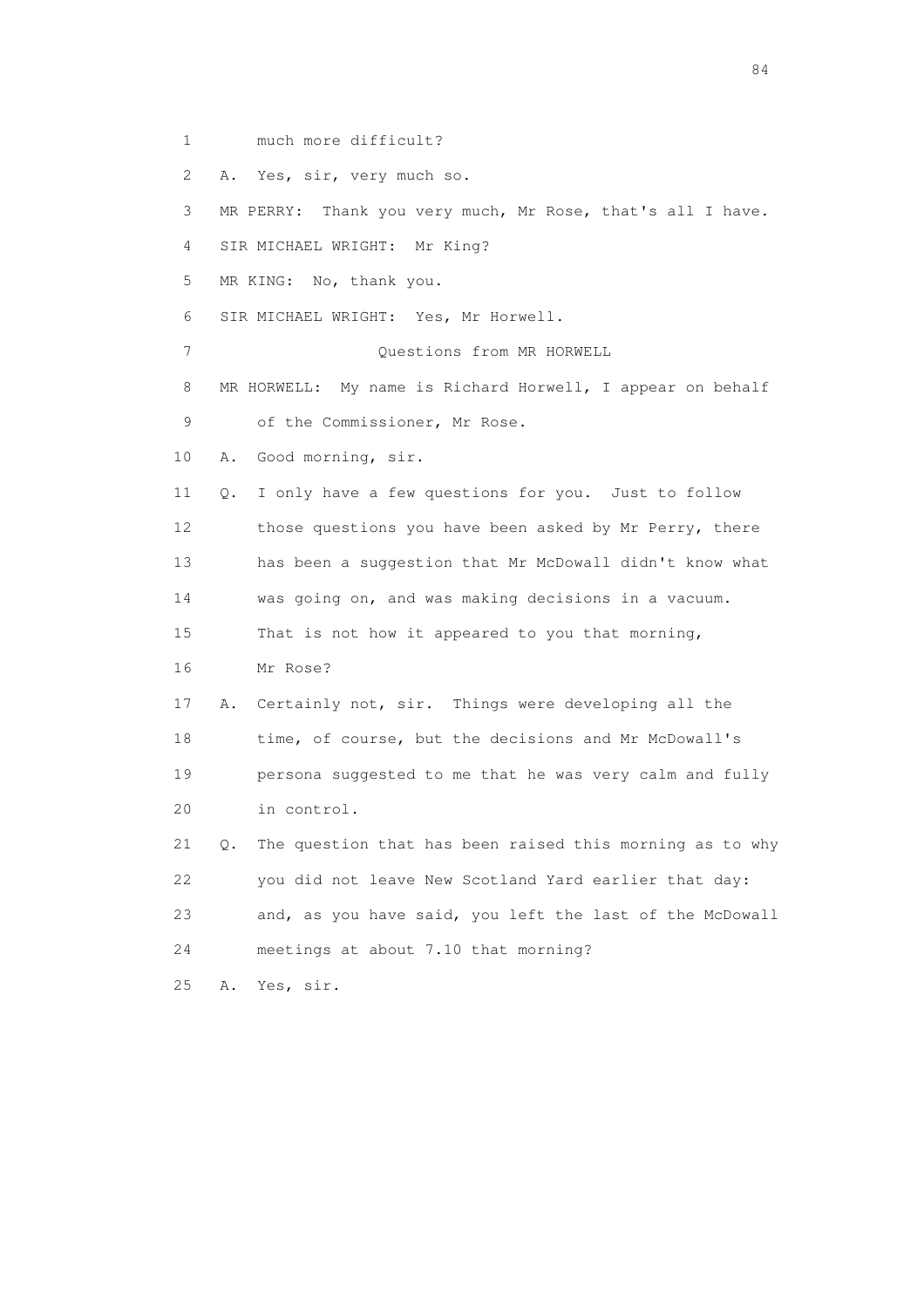- 1 Q. And you didn't actually leave New Scotland Yard until
- 2 8.05, nearly an hour later?
- 3 A. Yes, sir.
- 4 Q. Plainly a longer delay than you would have wanted in the 5 circumstances?
- 6 A. That's right, sir.

 7 Q. But as to the reason for that delay, this is what you 8 said in your second witness statement and I am simply 9 going to read one paragraph in full, Mr Rose.

10 A. Okay, sir, thank you.

11 Q. It's page 5 of 12 for anyone who wishes to follow:

 12 "We were told to deploy as soon as possible, however 13 myself, Purser and Mellody went to Greg's office. He, 14 Greg, was unaware that he was to be the Silver Commander 15 until the latter part of McDowall's briefing, and 16 therefore he needed a full intelligence brief from 17 Mellody, together with photographs of the subjects and 18 their associates. These were eventually provided in two 19 folders, one for each address."

 20 In demanding a full briefing, you are not suggesting 21 that Mr Purser was wrong in these circumstances,

22 Mr Rose?

 23 A. I am certainly not, sir, I go the opposite way and say 24 that he was absolutely right. He -- I was in danger of 25 going off, I think, unprepared, if it hadn't been for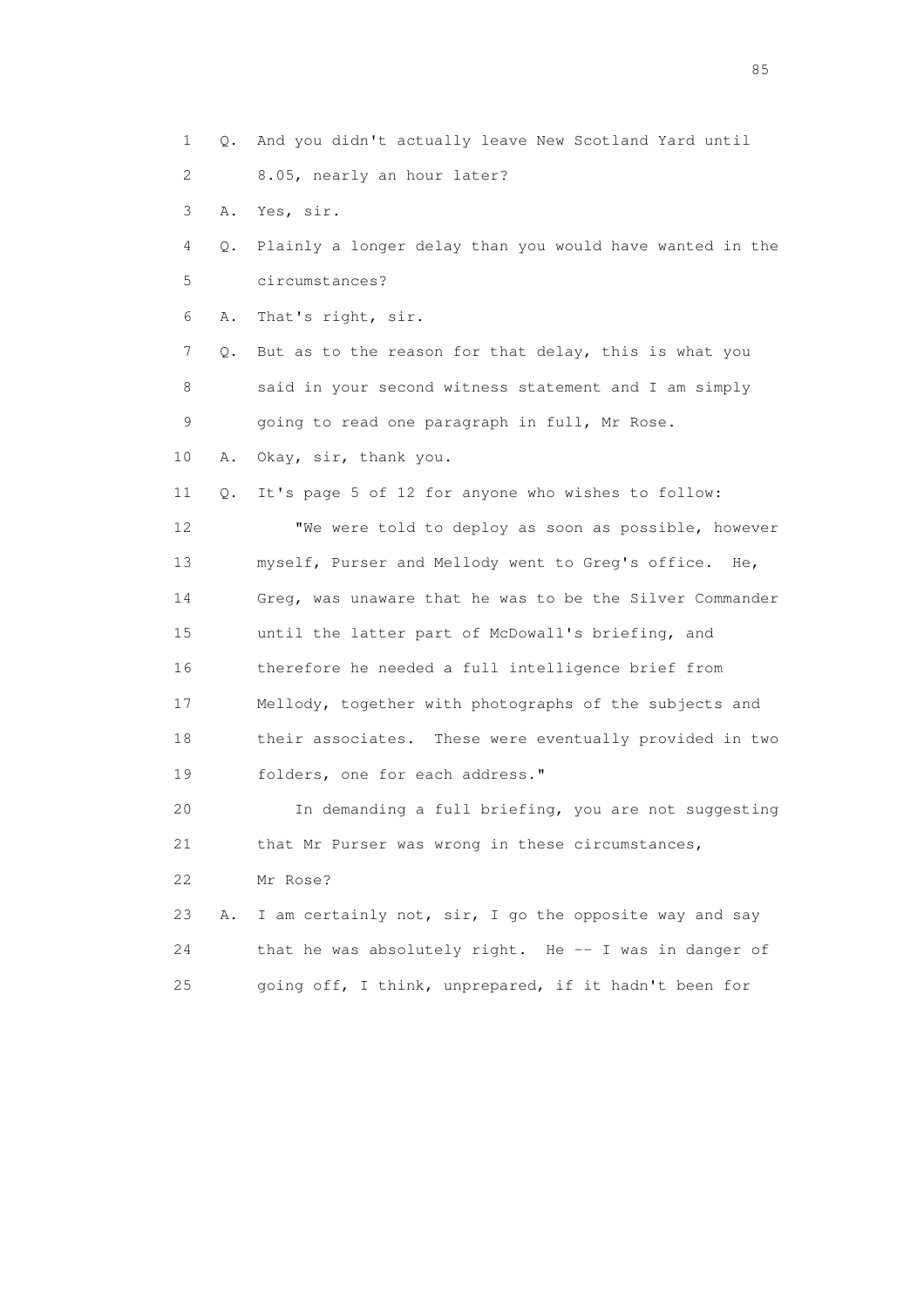| 1                         |       | Mr Purser, I would not have been as prepared as I should |
|---------------------------|-------|----------------------------------------------------------|
| $\mathbf{2}^{\mathsf{I}}$ |       | have been, I would have left earlier but unprepared.     |
| 3                         |       | Mr Purser I think was absolutely right to make those     |
| 4                         |       | demands.                                                 |
| 5                         | $Q$ . | This is the compromise that police officers must reach   |
| 6                         |       | every time they are in this position; they want to get   |
| 7                         |       | to the address as soon as possible for obvious reasons,  |
| 8                         |       | but to deploy without sufficient knowledge and without   |
| 9                         |       | a sufficient briefing, for them to give firearms         |
| 10                        |       | officers a sufficient briefing, is dangerous?            |
| 11                        | Α.    | Very much so, sir, yes.                                  |
| 12                        | О.    | In view of everything that happened that morning and     |
| 13                        |       | bearing in mind this actual operation, you are not       |
| 14                        |       | suggesting that this briefing took too long, are you?    |
| 15                        | Α.    | No, sir, I am not.                                       |
| 16                        | Q.    | The developing intelligence, we concentrate a lot for    |
| 17                        |       | obvious reasons on Scotia Road, but two addresses,       |
| 18                        |       | Scotia Road and Portnall Road, that featured that        |
| 19                        |       | morning?                                                 |
| 20                        | Α.    | Yes, sir.                                                |
| 21                        |       | Q. Each address had equal priority as far as you were    |
| 22                        |       | concerned?                                               |
| 23                        | Α.    | As far as I was aware, sir, yes.                         |
| 24                        | $Q$ . | You have been asked to identify the various differences  |
| 25                        |       | between your responsibilities and those of Mr Purser,    |

entration of the contract of the contract of the contract of the contract of the contract of the contract of the contract of the contract of the contract of the contract of the contract of the contract of the contract of t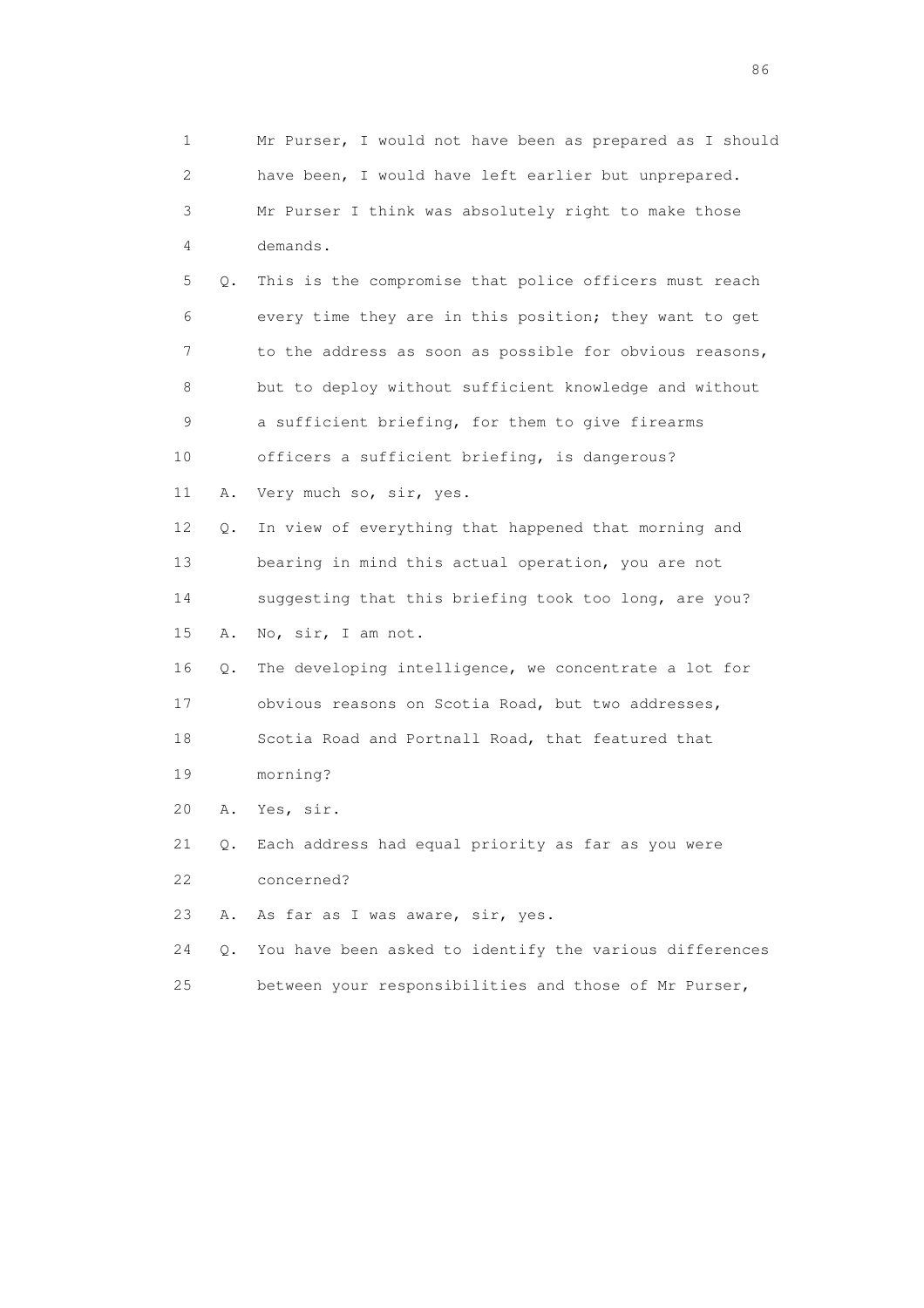| 1  |    | one you indicated only a few minutes ago, that you had   |
|----|----|----------------------------------------------------------|
| 2  |    | by far the easier location because you could control it? |
| 3  | Α. | Yes, sir.                                                |
| 4  | Q. | Only one door in and out of 61A, as far as you knew?     |
| 5  | Α. | Yes, sir.                                                |
| 6  | Q. | And another difference which must be borne in mind, when |
| 7  |    | anyone seeks to compare the two operations, you were     |
| 8  |    | able at an early stage to identify a location which      |
| 9  |    | would suffice for both briefing and waiting?             |
| 10 | Α. | Yes, sir, that was the case.                             |
| 11 | Q. | Which was Harrow Road police station?                    |
| 12 | Α. | Yes, sir.                                                |
| 13 | Q. | As we know, and as we will hear, that was not the case   |
| 14 |    | for the black team?                                      |
| 15 | Α. | So I understand, sir.                                    |
| 16 | Q. | Their briefing location was Nightingale Lane, and their  |
| 17 |    | waiting location was eventually identified as the        |
| 18 |    | TA Centre?                                               |
| 19 | Α. | That's as I understand it, sir, yes.                     |
| 20 | О. | So that is for what value it offers to those comparing   |
| 21 |    | the two operations, that is another difference?          |
| 22 | Α. | Indeed, sir, it is.                                      |
| 23 |    | MR HORWELL: Mr Rose, thank you.                          |
| 24 |    | SIR MICHAEL WRIGHT: Thank you, Mr Horwell. Mr Hilliard.  |
| 25 |    | Thank you very much.<br>MR HILLIARD:                     |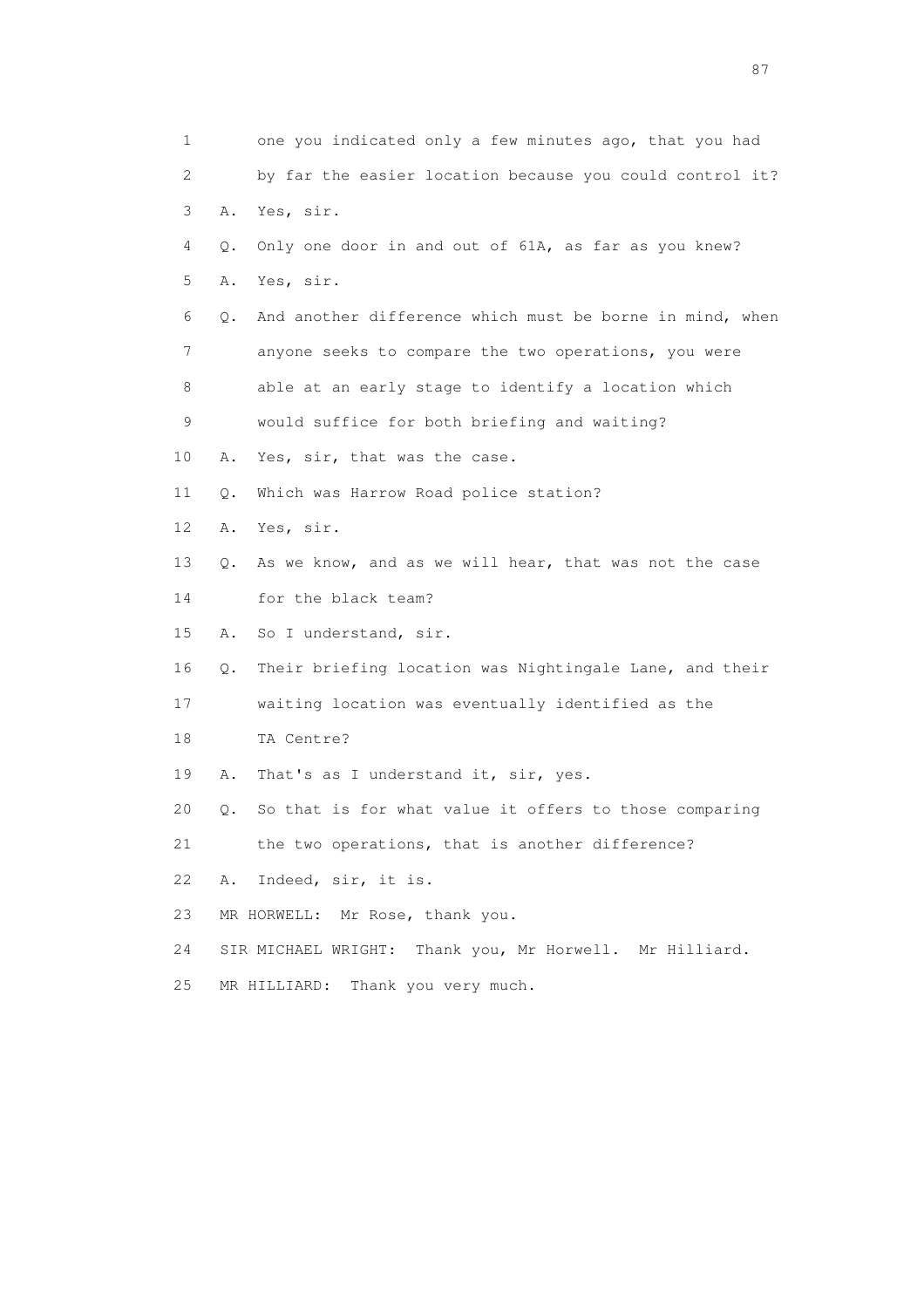1 SIR MICHAEL WRIGHT: Thank you very much, Mr Rose, you are 2 free to go. 3 A. Thank you, sir. 4 (The witness withdrew) 5 SIR MICHAEL WRIGHT: Ladies and gentlemen, we have to break 6 off for a minute to let the screens go back up. I have 7 asked for everybody to be ready and I hope it will not 8 take very long. We will let you know as soon as we are 9 ready to go on. 10 (12.15 pm) 11 (A short break) 12 (12.30 pm) 13 (In the absence of the jury) 14 SIR MICHAEL WRIGHT: Could everybody make the usual checks 15 that there is nobody unauthorised in the room. 16 MR HILLIARD: I think there may be concern that people who 17 have not hitherto been authorised may be in. 18 SIR MICHAEL WRIGHT: We had better deal with that first. Is 19 Mr Wormauld here. Do you have an application to make in 20 respect of the next witness? 21 MR WORMAULD: Yes, I do, sir, to the extent that I represent 22 his interests and advised him over the weekend to be 23 an interested party, just to the extent of his evidence 24 and to ask any questions of him, if it's appropriate to 25 do so.

en de la construction de la construction de la construction de la construction de la construction de la constr<br>1880 : le construction de la construction de la construction de la construction de la construction de la const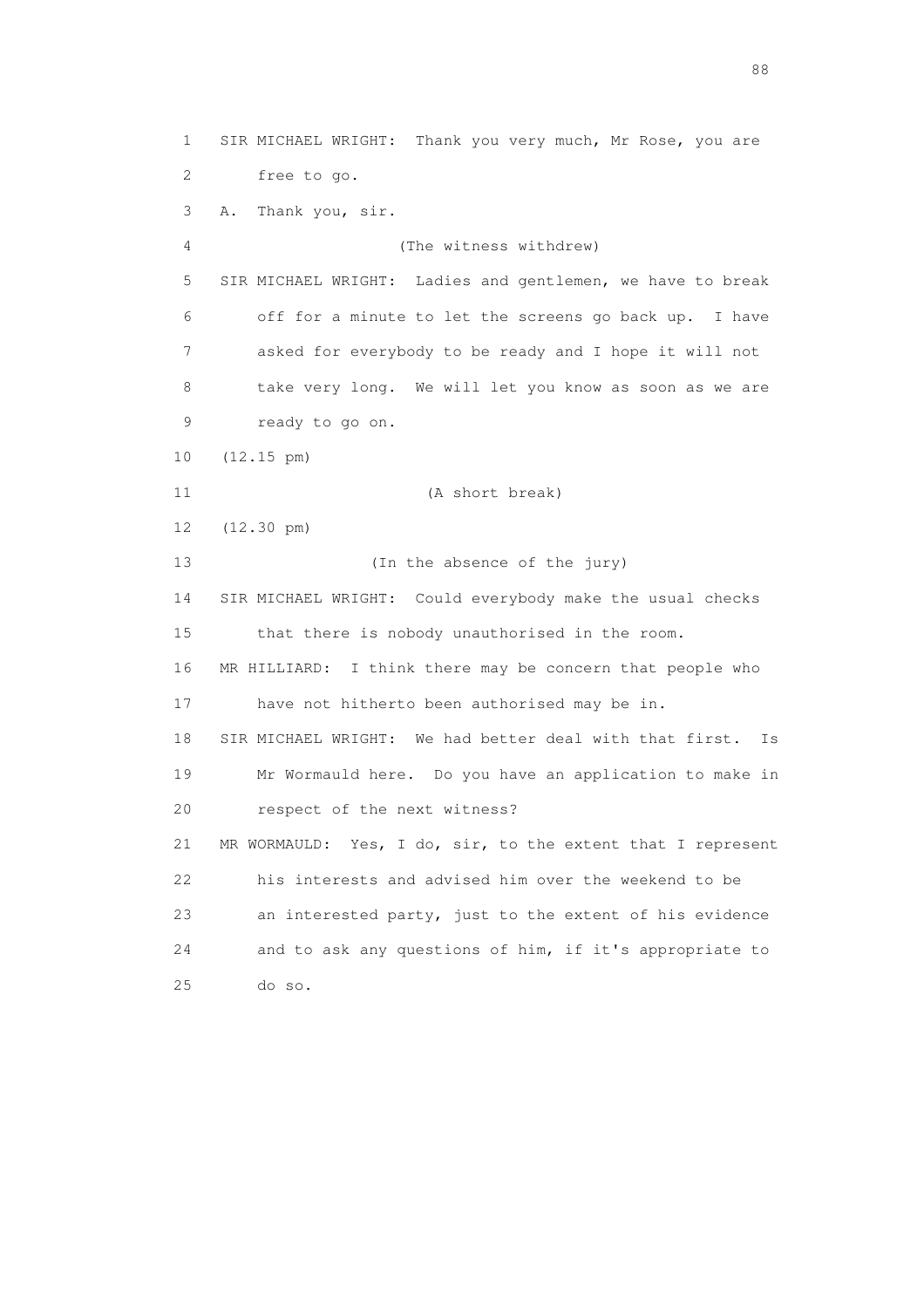1 SIR MICHAEL WRIGHT: I think it probably is. Does anybody 2 wish to make any representations on that aspect of the 3 matter? Very well, Mr Wormauld, I will grant the 4 witness Owen interested party status for the purposes of 5 and the duration of his evidence today. 6 MR WORMAULD: Thank you. And do I have the penultimate slot 7 before Mr Hilliard? 8 SIR MICHAEL WRIGHT: Yes. The other thing I need to ask 9 you, before the witness comes in or do you want to do it 10 when the witness is in? 11 MR HILLIARD: Yes, please. 12 SIR MICHAEL WRIGHT: Witness in, just one moment. (Pause). 13 CODENAME "OWEN" (called) 14 SIR MICHAEL WRIGHT: Good morning. There is no need to be 15 sworn just for the moment. First of all, could you 16 identify yourself in your codename? 17 A. My codename is Owen for the purpose of this, sir. 18 SIR MICHAEL WRIGHT: Mr Wormauld, I gather that you have 19 been instructed over the weekend. May I take it that 20 you have had the opportunity of advising Mr Owen on his 21 position? 22 MR WORMAULD: I have fully. 23 SIR MICHAEL WRIGHT: And on the privilege that he is 24 entitled to claim in certain circumstances? 25 MR WORMAULD: That's right.

en andere de la provincia de la provincia de la provincia de la provincia de la provincia de la provincia de l<br>En 1910, en la provincia de la provincia de la provincia de la provincia de la provincia de la provincia de la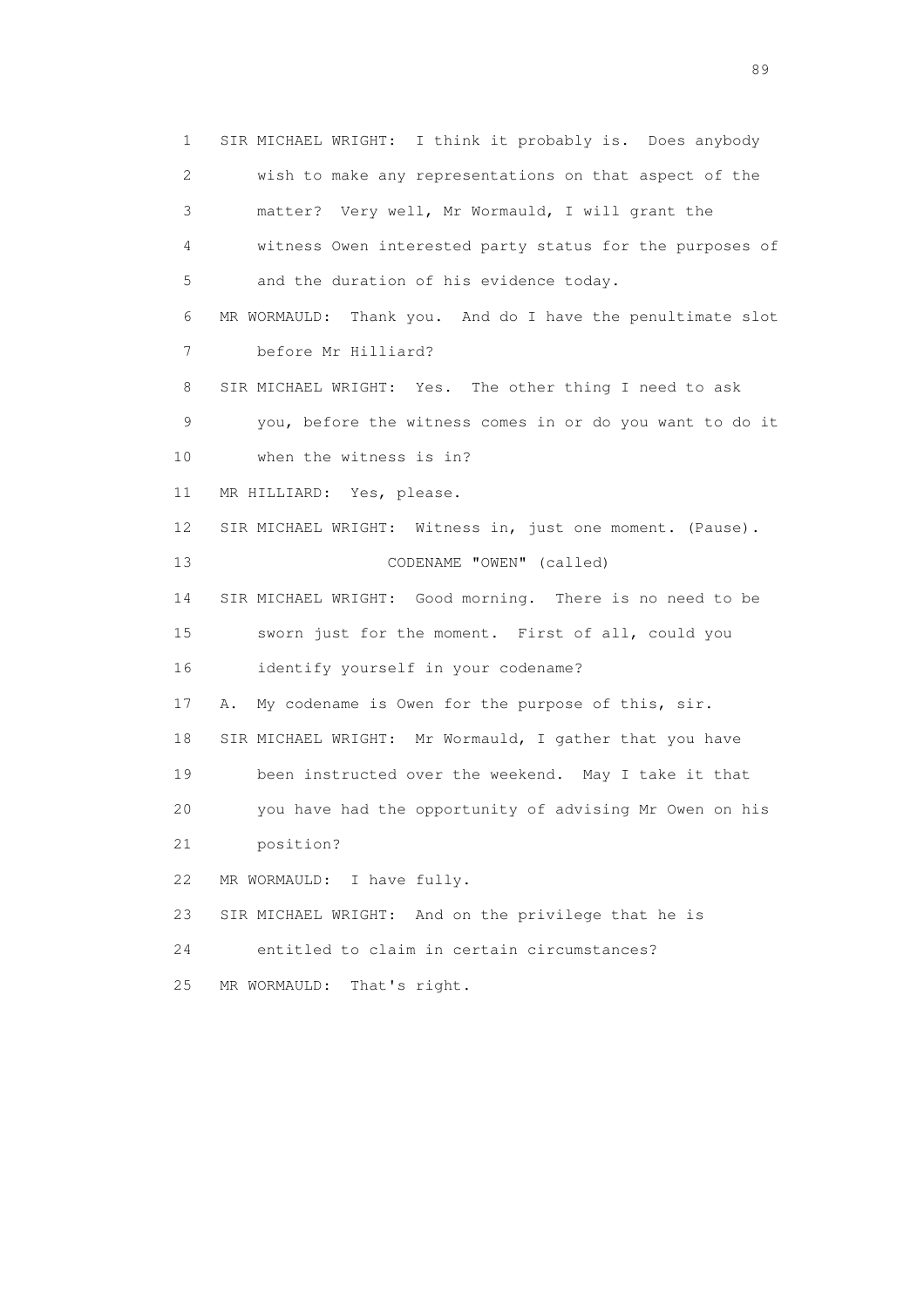1 SIR MICHAEL WRIGHT: Very well, thank you very much. You 2 can be sworn. We had better have the jury in. Sit down 3 for a moment, please, Owen. 4 A. Sir. 5 (12.35 pm) 6 (In the presence of the jury) 7 (Witness affirmed) 8 SIR MICHAEL WRIGHT: Yes, sit down, please. 9 A. Sir. 10 Questions from MR HILLIARD 11 MR HILLIARD: I think you are a Metropolitan police officer, 12 is this right, going to be known by the name of Owen? 13 A. Yes, that is correct, sir. 14 Q. I'm going to ask you some questions first of all on 15 behalf of the Coroner and then you will be asked 16 questions by others, all right? 17 A. Okay, sir. 18 Q. I am going to be asking you principally about events 19 that occurred on 22 July of 2005? 20 A. Sir. 21 Q. All right? 22 A. Yes. 23 Q. Do you have with you a copy of a witness statement that 24 you made on 7 November of that year? 25 A. I have, sir.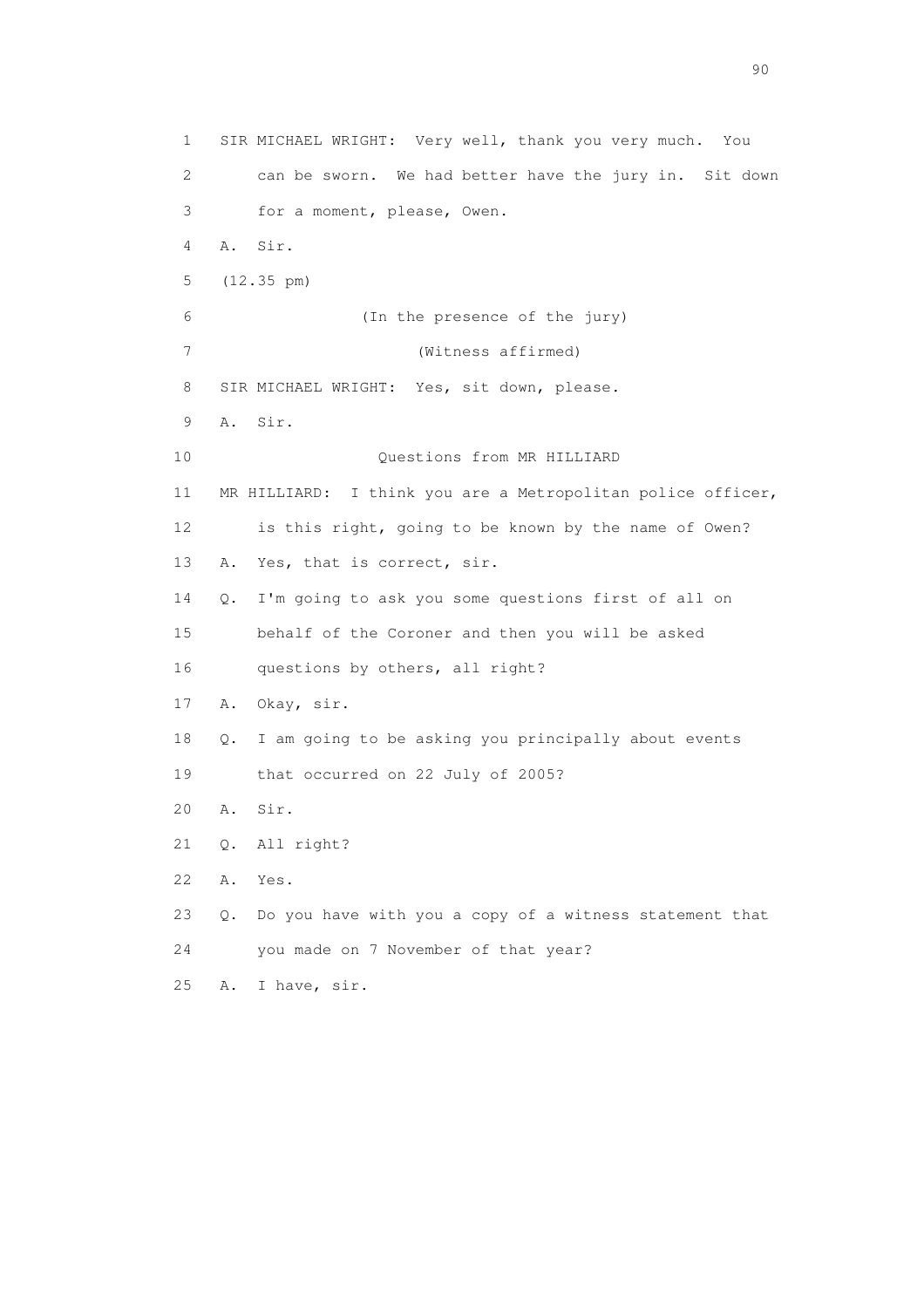1 Q. Subsequently, is this right, you gave evidence at the 2 Health and Safety trial? 3 A. That's correct, sir. 4 Q. Did you also make a note on your or the office computer? 5 A. What I made, sir, is an aide memoire some time 6 afterwards. 7 Q. Right. 8 A. On an office computer. 9 Q. You say "sometime after"; do you know when that was? 10 A. The two dates I can give you, sir, is first the 11 3 August, which came from when document last modified, 12 when I have had to get the document, and the second date 13 I can give you is 31 July, I believe it was 4.48 am, 14 that's actually come from some assistance a colleague 15 gave me to call up the document properties where it was 16 first created, and both of those are 2005, sir. 17 Q. The name of the colleague? 18 A. DS Chris Rickson, I believe. 19 Q. So we understand, he has gone back into the office 20 computer to see what time the document was created; is 21 that right? 22 A. Yes, I have called up my document, he has pressed 23 a couple of buttons and got the time for me and I have 24 read that off the screen, sir. 25 Q. On this, Owen, the two dates that you have given us were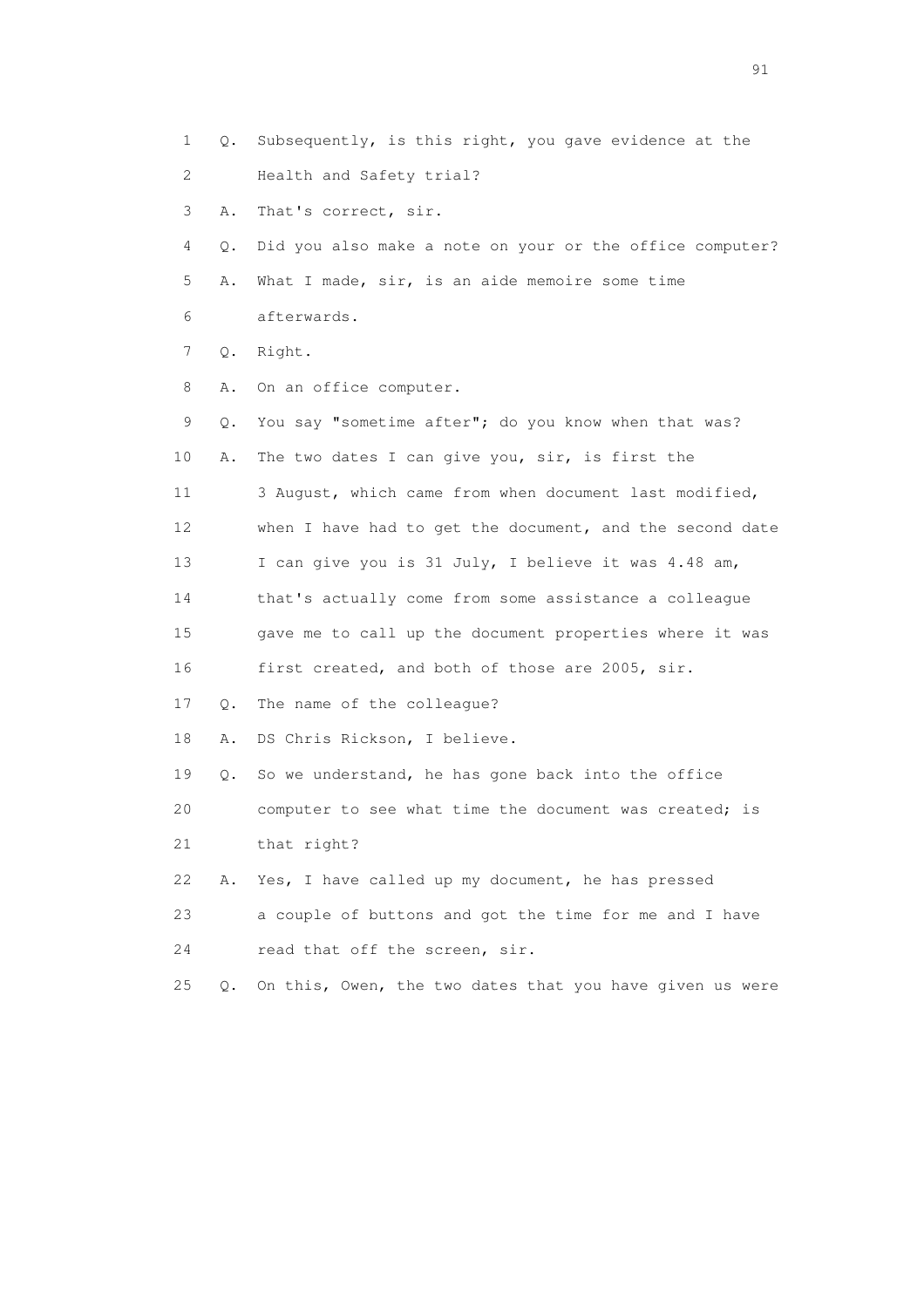- 1 31 July 2005?
- 2 A. Yes, sir.
- 3 Q. And 3 August 2005?
- 4 A. Yes, sir.
- 5 Q. I think according to the technical phrases, file
- 6 created, that's log of 22 July?
- 7 A. Sir.
- 8 Q. File created 31 July, 0449?
- 9 A. Yes, sir.
- 10 Q. And then I think it says "last" -- well, there is then
- 11 a "last" written, isn't there, 7 October 2008?
- 12 A. There will be now, sir.
- 13 Q. We will come on to that. There is also a 3 August 2005
- 14 date you told us about?
- 15 A. Yes.
- 16 Q. In between. So can you help us, what's happened on
- 17 31 July and 3 August 2005?
- 18 A. From my recollection, sir, obviously the events of the 19 22nd, where Jean Charles de Menezes was shot, I was 20 present in the ops room. We will obviously go through
- 21 my evidence of that.
- 22 Q. Yes.
- 23 A. In the interim period, there was no request for any 24 notes or any requests for any statements at that stage, 25 and I believe that to be -- obviously we have got four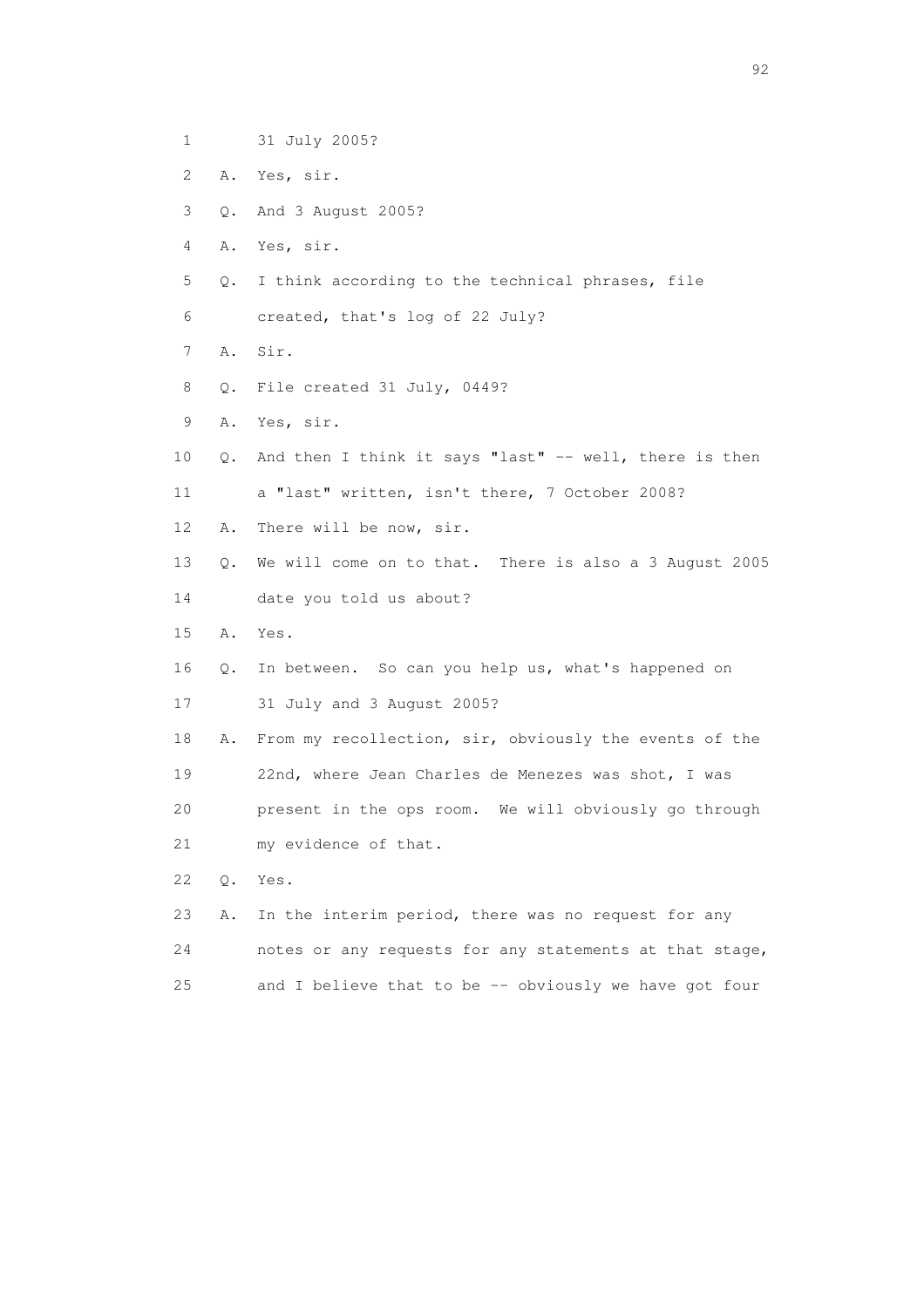| 1                         |       | and subsequently five outstanding suspects. I have         |
|---------------------------|-------|------------------------------------------------------------|
| $\mathbf{2}^{\mathsf{I}}$ |       | continued working a lot of hours. I had been working       |
| 3                         |       | a lot of hours even prior to 7 July, at least 12 hours     |
| 4                         |       | a day I would imagine from my recollection, it was         |
| 5                         |       | a very busy period, and it's come to the point that        |
| 6                         |       | I have realised I will need to do something in order to    |
| 7                         |       | jog my memory if I should be asked from a statement at     |
| 8                         |       | a later date.                                              |
| 9                         | Q.    | This is about the events on the 22nd?                      |
| 10                        | Α.    | That's correct, sir, yes.                                  |
| 11                        | Q.    | So is it 31 July that you first do something about that;   |
| 12                        |       | is that what you are saying?                               |
| 13                        | Α.    | Yes. As I say, that information is off the computer,       |
| 14                        |       | I can't -- I do not have a recollection of sitting<br>sir. |
| 15                        |       | there on that date, that's off the computer.               |
| 16                        | Q.    | What do you think, amending it or finalising it, so we     |
| 17                        |       | understand, on 3 August?                                   |
| 18                        | Α.    | It was a work in progress, I would describe it.            |
| 19                        | $Q$ . | Yes.                                                       |
| 20                        | Α.    | When I have sat down I am obviously tired, so the format   |
| 21                        |       | I have used is, as you see, bullet points, work in         |
| 22                        |       | progress, right, I'll put down what I have at the moment   |
| 23                        |       | and I'll continue working on it. Again 3 August, that's    |
| 24                        |       | off the computer, that's the last time I made any          |
| 25                        |       | What I did exactly when, I am sorry, sir, it's<br>changes. |

experience of the contract of the contract of the contract of the contract of the contract of the contract of the contract of the contract of the contract of the contract of the contract of the contract of the contract of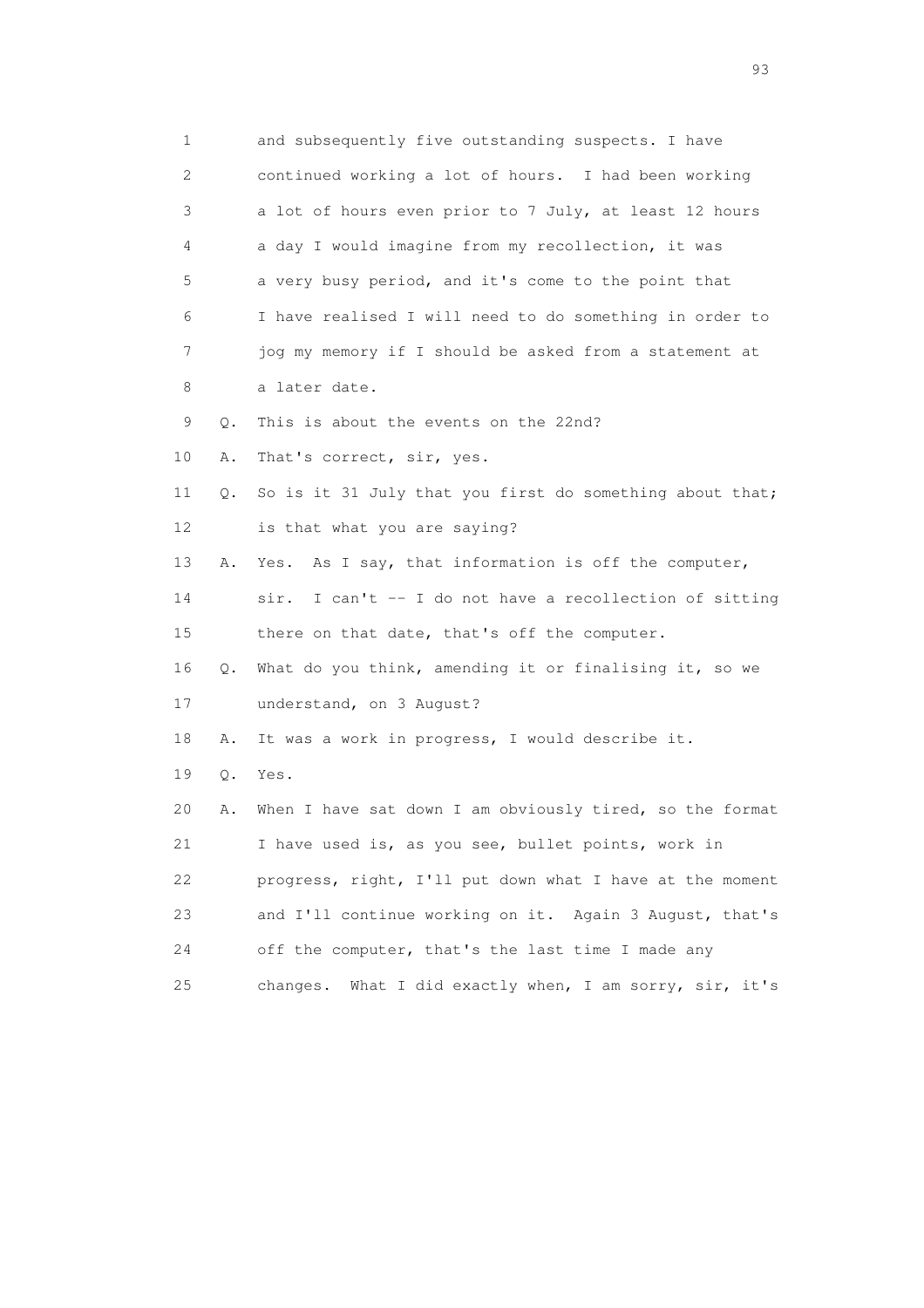1 too long ago. 2 Q. All right, that gets us to 3 August, we will come to 3 later after that. 4 A. Sir. 5 Q. So we know, the time 0449 on the 31 July of 2005, for 6 file created? 7 A. Yes, sir. 8 SIR MICHAEL WRIGHT: Does that mean 10 to 5 in the morning? 9 A. Yes, sir. 10 MR HILLIARD: Is that because there is something the matter 11 with the clock or do you think, could it have been at 12 about 10 to 5 in the morning that you were starting the 13 exercise? 14 A. I am pretty certain I was on night duty sometime during 15 that period, so obviously once night duty has calmed 16 down I have a few moments, so I think that's towards the 17 end of the night duty on that night. 18 Q. Then as I say, somebody can identify, is this right, 19 a "last written" in respect of this document of 20 7 October this year? 21 A. Yes, sir. 22 Q. We will come on in due course and talk about what's 23 happened there. 24 I am just going to ask that we distribute, please, 25 a version of the note, and it's going to go, I think the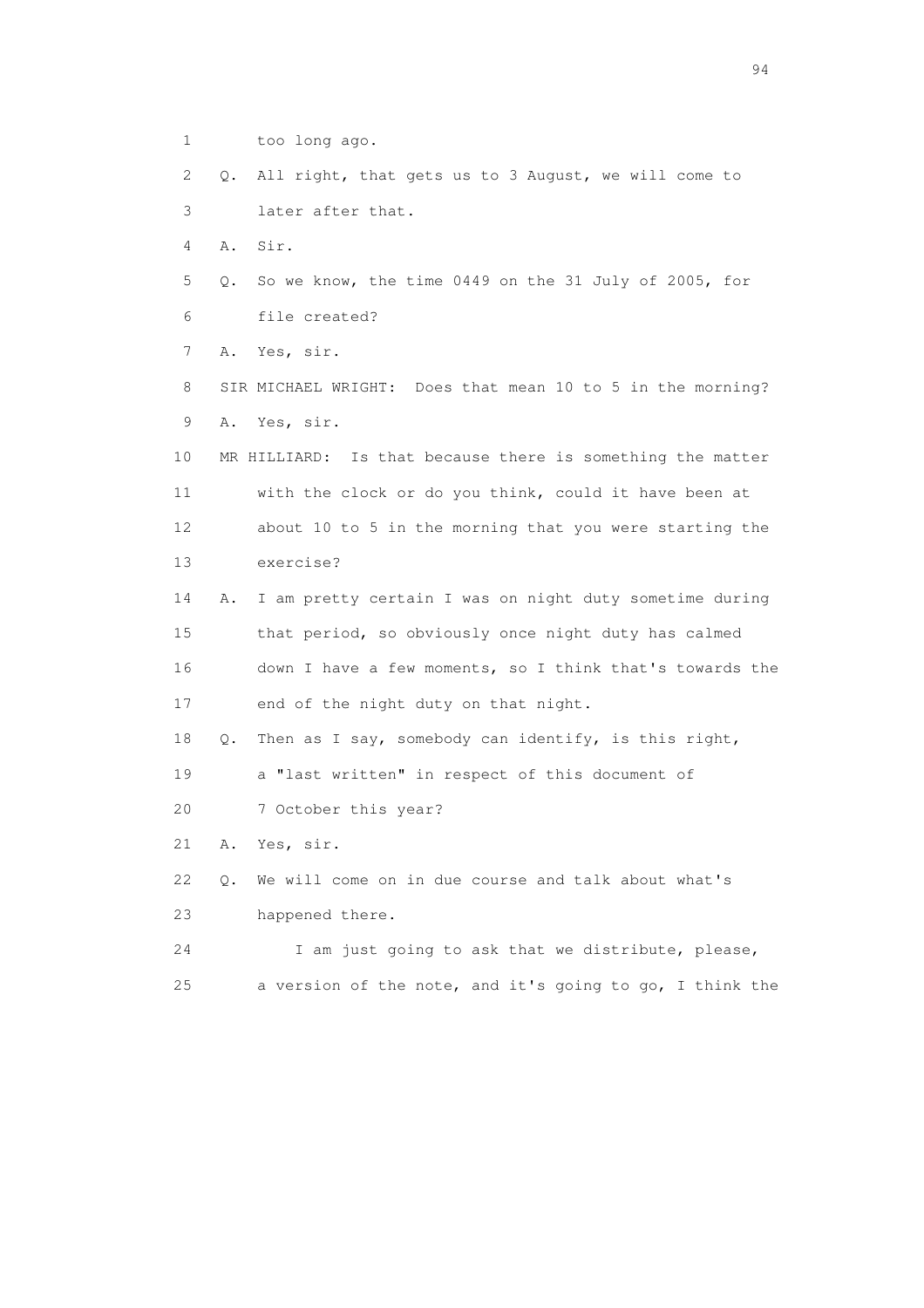1 next divider is 55. I'm going to give you one too so 2 you know what we are looking at. (Handed). 3 A. I do have it. (indicated). 4 MR HILLIARD: I do remember this now, Mr Mansfield just said 5 that he asked for it to go in on Friday afternoon. 6 SIR MICHAEL WRIGHT: I don't think it did. It is 7 divider 55? 8 MR HILLIARD: It is. Just so we can identify the version we 9 have here, I am just going to say this so that it goes 10 on the note. This has in handwriting at the top, hasn't 11 it "produced on computer on 3 August" and that's 12 underlined. 13 A. Correct. 14 Q. Did you write that? 15 A. That's my handwriting. 16 Q. Then top right, "C1855"? 17 A. That's a central number I was using at the time that 18 identified my original statement, sir. 19 Q. Again that's your writing? 20 A. That's correct, as is the bottom. 21 Q. As is the bottom, which says: "modified to use codenames 22 instead of initials" and then "5 October 08"? 23 A. That's correct. 24 Q. Right. We will come to the handwriting in due course. 25 Now, on 22 July of 2005 were you acting as something

experience of the contract of the contract of the contract of the contract of the contract of the contract of the contract of the contract of the contract of the contract of the contract of the contract of the contract of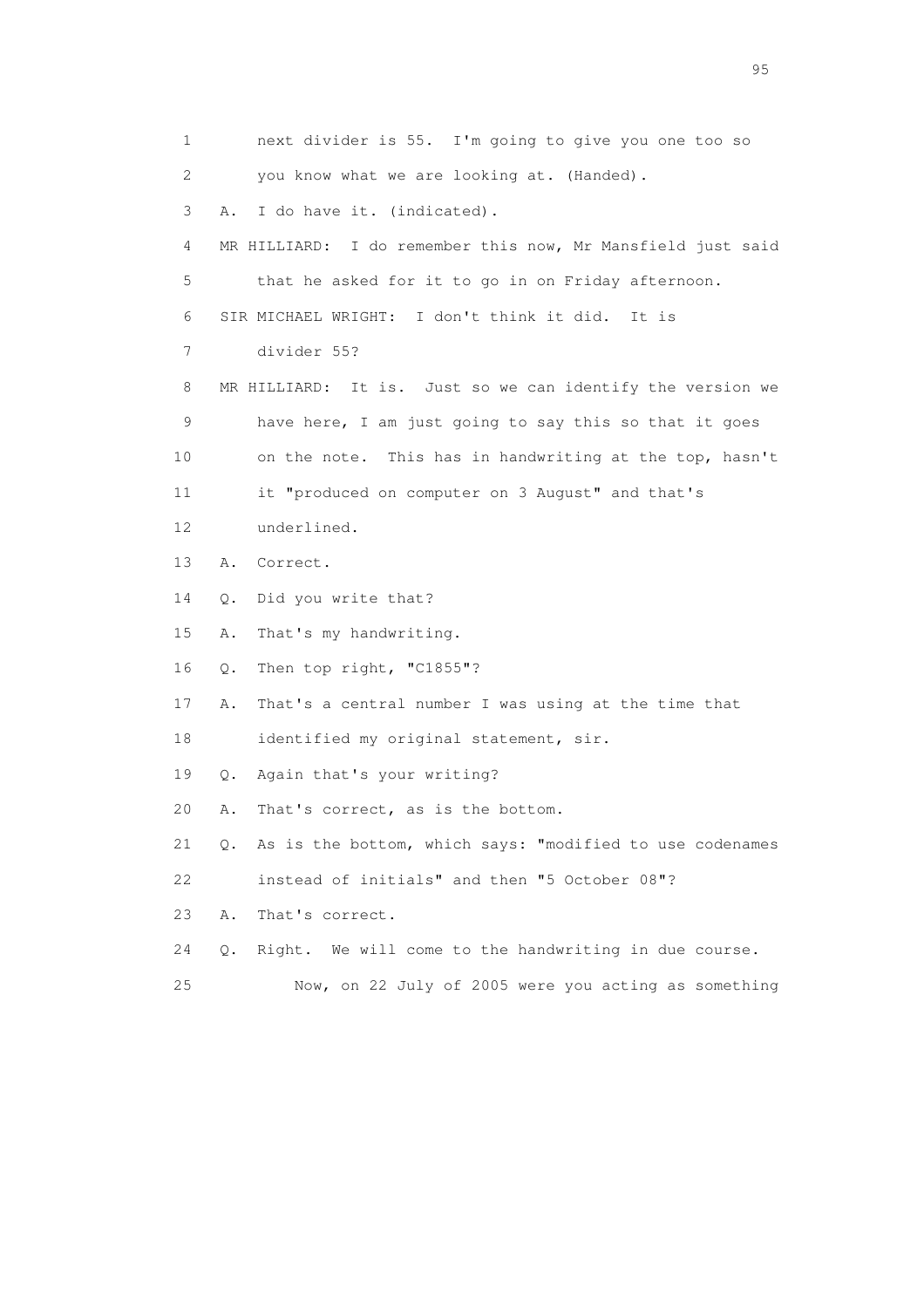| $\mathbf 1$ |           | called deputy surveillance co-ordinator?                  |
|-------------|-----------|-----------------------------------------------------------|
| 2           | Α.        | That's correct, sir, may I refer to my statement for      |
| 3           |           | this?                                                     |
| 4           | О.        | Of course, you can use all these documents as we go       |
| 5           |           | along, no difficulty about that.                          |
| 6           | Α.        | Yes, I was, assisting Detective Inspector Whiddett.       |
| 7           | Q.        | When I say deputy surveillance co-ordinator, you were     |
| 8           |           | his deputy?                                               |
| 9           | Α.        | That's correct, sir.                                      |
| 10          | Q.        | Were you working in the operations room on the            |
| 11          |           | 16th floor at New Scotland Yard?                          |
| 12          | Α.        | Correct, sir.                                             |
| 13          | $\circ$ . | Did you start duty at about 8 o'clock in the morning?     |
| 14          | Α.        | About 8 o'clock, sir, yes.                                |
| 15          | 0.        | If we look at your note, we can see, can't we, "Log of    |
| 16          |           | 22 July. In at 8 am."                                     |
| 17          |           | Do you see that?                                          |
| 18          | Α.        | I see that on the aide memoire, yes, sir.                 |
| 19          | Q.        | "Got briefed by DI Whiddett."                             |
| 20          |           | Is that right?                                            |
| 21          | Α.        | Correct, sir.                                             |
| 22          | $Q$ .     | In very short order, what was he telling you?             |
| 23          | Α.        | He just gave me an outline of the operation. Obviously    |
| 24          |           | I was aware of the incidents of the day before, three     |
| 25          |           | tube trains were attacked and one bus was attacked.<br>He |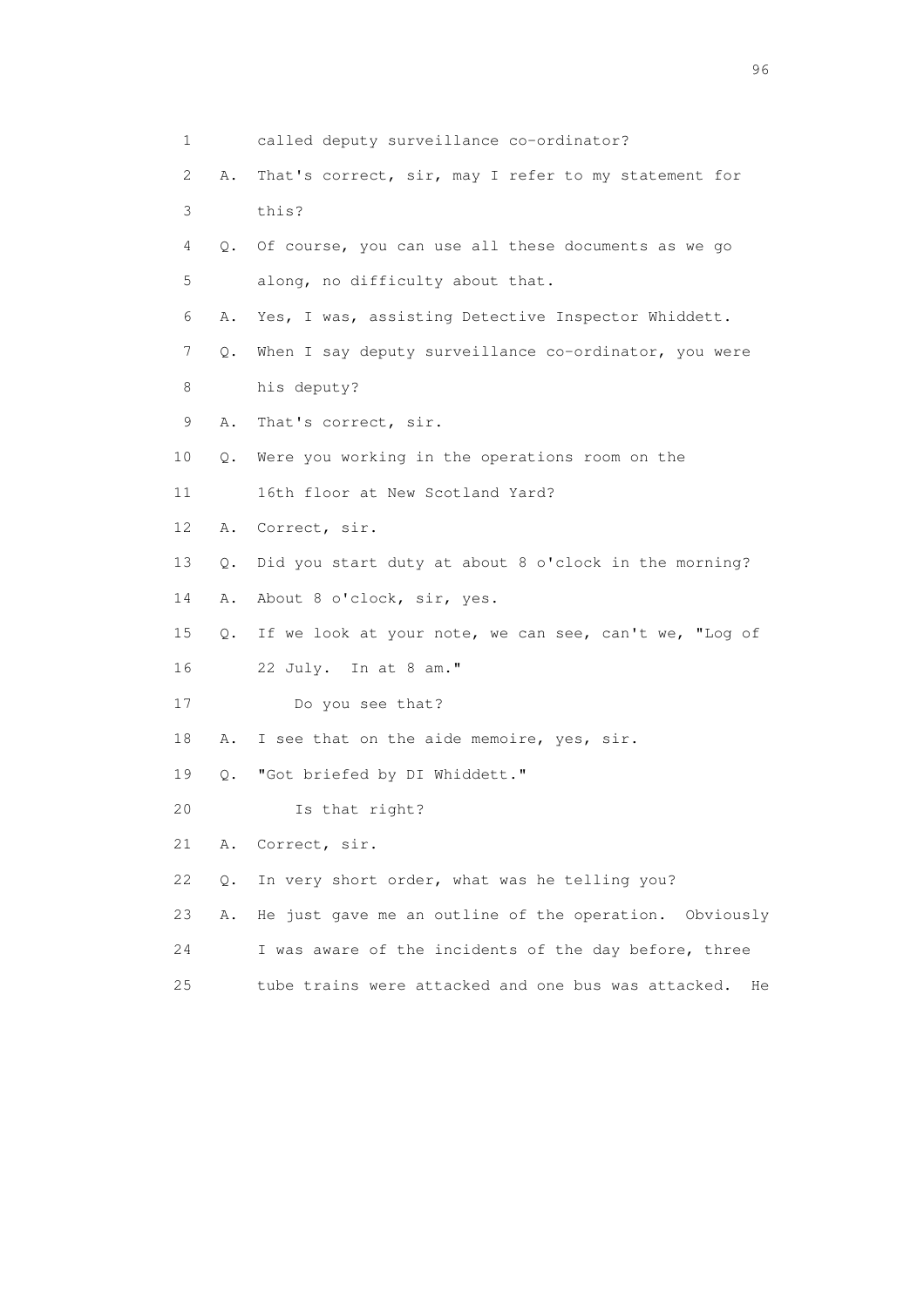1 basically gave me the board: right, this is what we have 2 got so far, and that's all I recall. Very brief 3 briefing. 4 Q. Right. Where did he give you that briefing? 5 A. I believe it would have been in the ops room, but I am 6 not sure. 7 Q. Right. Was that a room that you were familiar with? 8 A. Yes, sir. 9 SIR MICHAEL WRIGHT: I don't think you have told us, which 10 is your department? 11 A. At the time I was Special Branch SO12 surveillance unit. 12 SIR MICHAEL WRIGHT: Thank you. 13 A. And I still am, sir. 14 MR HILLIARD: Were you familiar with it because of the 15 branch you were attached to or not, for some other 16 reason? 17 A. No, it's because it was the branch I was attached to. 18 I was more familiar from my previous employment in 19 Special Branch, but yes. 20 Q. Did you familiarise yourself with the room? 21 A. The layout and the staffing I have recalled, sir. There 22 was at the time a standard counter-terrorist operations 23 model that was in force. This was different, it wasn't 24 our normal proactive operation where Special Branch and 25 the security service would take the lead. It was

experience of the contract of the contract of the contract of the contract of the contract of the contract of the contract of the contract of the contract of the contract of the contract of the contract of the contract of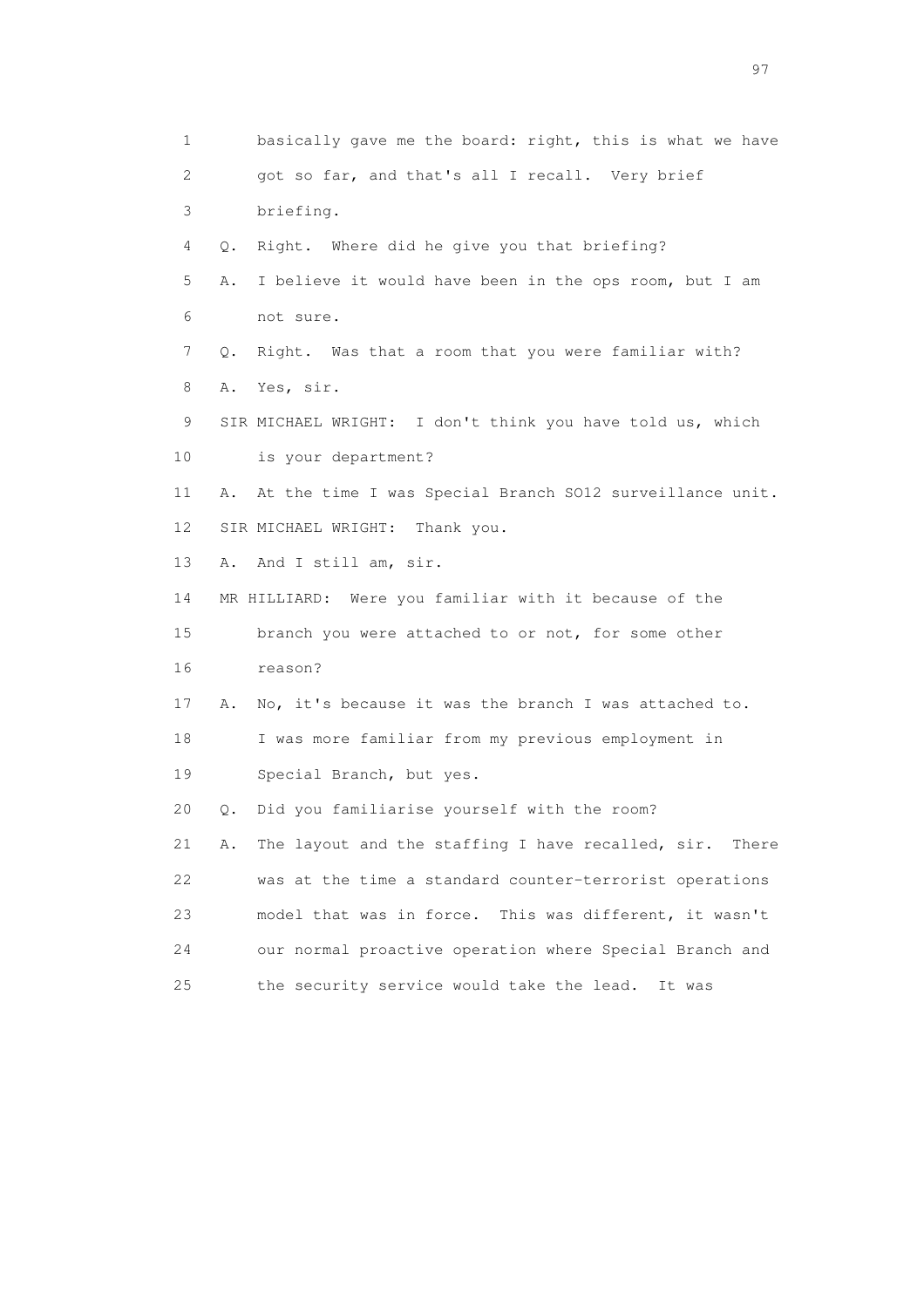| 1  |    | a different situation. I familiarised myself with what   |
|----|----|----------------------------------------------------------|
| 2  |    | was actually going on.                                   |
| 3  | Q. | Can you give us some idea, about how many people were    |
| 4  |    | there in the room when you went there?                   |
| 5  | Α. | I recall 20 to 30 people, sir.                           |
| 6  | Q. | Roughly whereabouts in the room were they?               |
| 7  | Α. | All round. There is a number of positions and $I$ -- and |
| 8  |    | I saw at the Health and Safety trial pictures of the     |
| 9  |    | There is a number of positions right around the<br>room. |
| 10 |    | room and also there was a knot of people, around six to  |
| 11 |    | eight people in a group that included Commander Dick,    |
| 12 |    | sir.                                                     |
| 13 | Q. | Looking in your statement, in that group, were who, you  |
| 14 |    | just help us?                                            |
| 15 | Α. | I have recognised Mr Boutcher, I have recognised         |
| 16 |    | Mr Mellody from SO13, in my statement it refers to       |
| 17 |    | Trojan 80 of CO19. I know he is not --                   |
| 18 | Q. | We know him as Mr Esposito.                              |
| 19 | Α. | He is Mr Esposito and there is a number of people I have |
| 20 |    | never seen before who were in plain clothes.             |
| 21 | Q. | Who were in the little knot of six to eight or so people |
| 22 |    | around Commander Dick?                                   |
| 23 | Α. | Yes, sir.                                                |
| 24 | Q. | If we just put up, I think it's divider 21, could we     |
| 25 |    | just put up the plan on the screen, 20, I am grateful.   |

en 1988 en 1989 en 1989 en 1989 en 1989 en 1989 en 1989 en 1989 en 1989 en 1989 en 1989 en 1989 en 1989 en 19<br>De grote en 1989 en 1989 en 1989 en 1989 en 1989 en 1989 en 1989 en 1989 en 1989 en 1989 en 1989 en 1989 en 19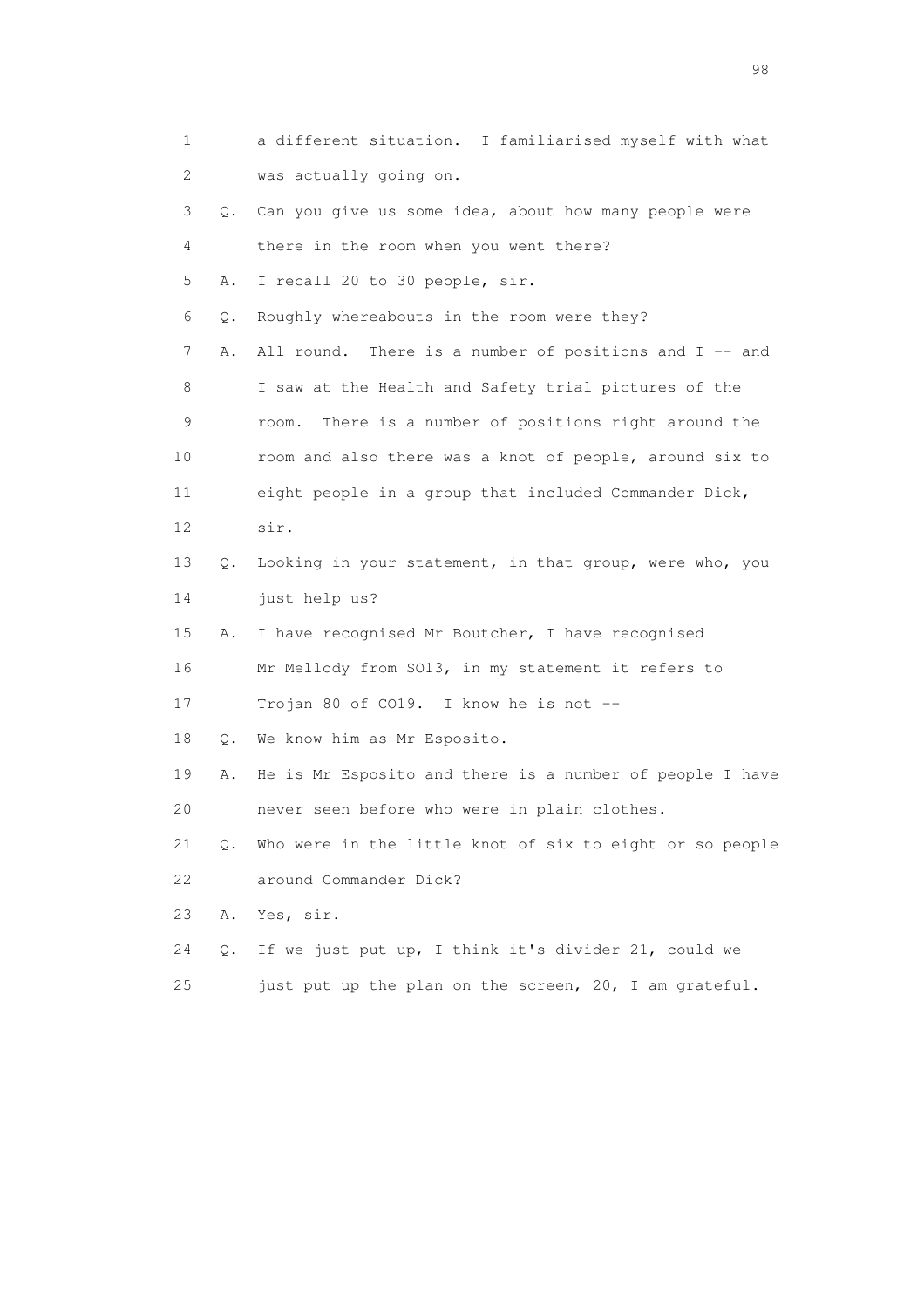1 If you take a moment to familiarise yourself with the 2 plan. Do you see of the right, it is not any more but 3 it was the forward intelligence cell? 4 A. I do, sir, yes. 5 Q. Can you help us where the little group of people with 6 Commander Dick in it was? 7 A. I am not really sure, sir, but somewhere between S4, A4, 8 C2, I think. 9 SIR MICHAEL WRIGHT: Over towards the right-hand end? 10 A. Over towards the right-hand end. They did move around 11 various times, sir, but that's I think where they were 12 most of the time. 13 MR HILLIARD: Right. 14 There was a board, is this right, that showed 15 current targets? 16 A. That's correct, sir, yes. 17 Q. Whereabouts was that? 18 A. You will see the blanked out area that is just below the 19 11. If you come left of that, it does show two boards 20 and that's basically the target boards. It's "sliding 21 whiteboards required to run along width of office". 22 Q. We will put a picture up now which will be in 21. 23 A. Right, from where I am standing, you see a white, it's 24 not actually a white board, I think it's a drop-down 25 screen, actually. To the right of that there is three

en de la construction de la construction de la construction de la construction de la construction de la constr<br>1990 : la construction de la construction de la construction de la construction de la construction de la const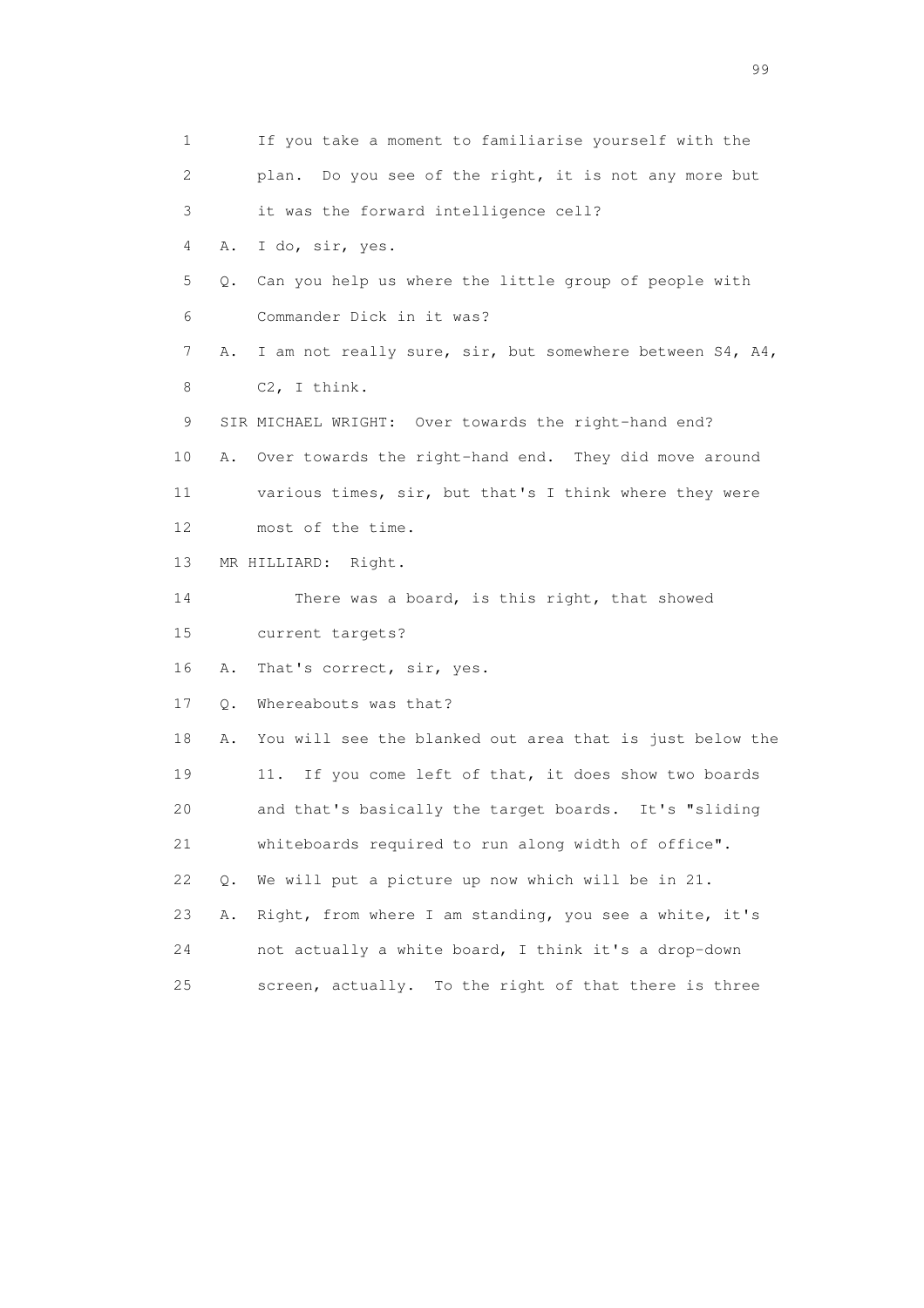1 boards, on and around those boards generally. 2 Q. If we look at this, as we are looking at it, it's the 3 far right-hand corner of the room? 4 A. And down the right-hand side, yes. 5 Q. And then down the right-hand side? 6 SIR MICHAEL WRIGHT: Where the light is showing up white? 7 A. Yes, sir, that's it. 8 MR HILLIARD: Right. 9 On the board, is this right, I am looking at your 10 statement, there was a photograph of a subject known as 11 Nettle Tip, Hussain Osman? 12 A. That's correct, sir. 13 Q. And the photograph of a male believed to be Elias Girma; 14 is that right? 15 A. Yes, sir. 16 Q. Did you introduce yourself to the representatives from 17 SO13, the Anti-Terrorist Branch, in the room? 18 A. At a later date, sir, I did. Sorry, at a later time. 19 I did. 20 Q. How much later was that? 21 A. I don't know, not that long, sir. 22 Q. But a little bit later on? 23 A. After I have gone through the board and seen what's 24 what, yes, sir. 25 Q. Did you do anything about the provision of photographs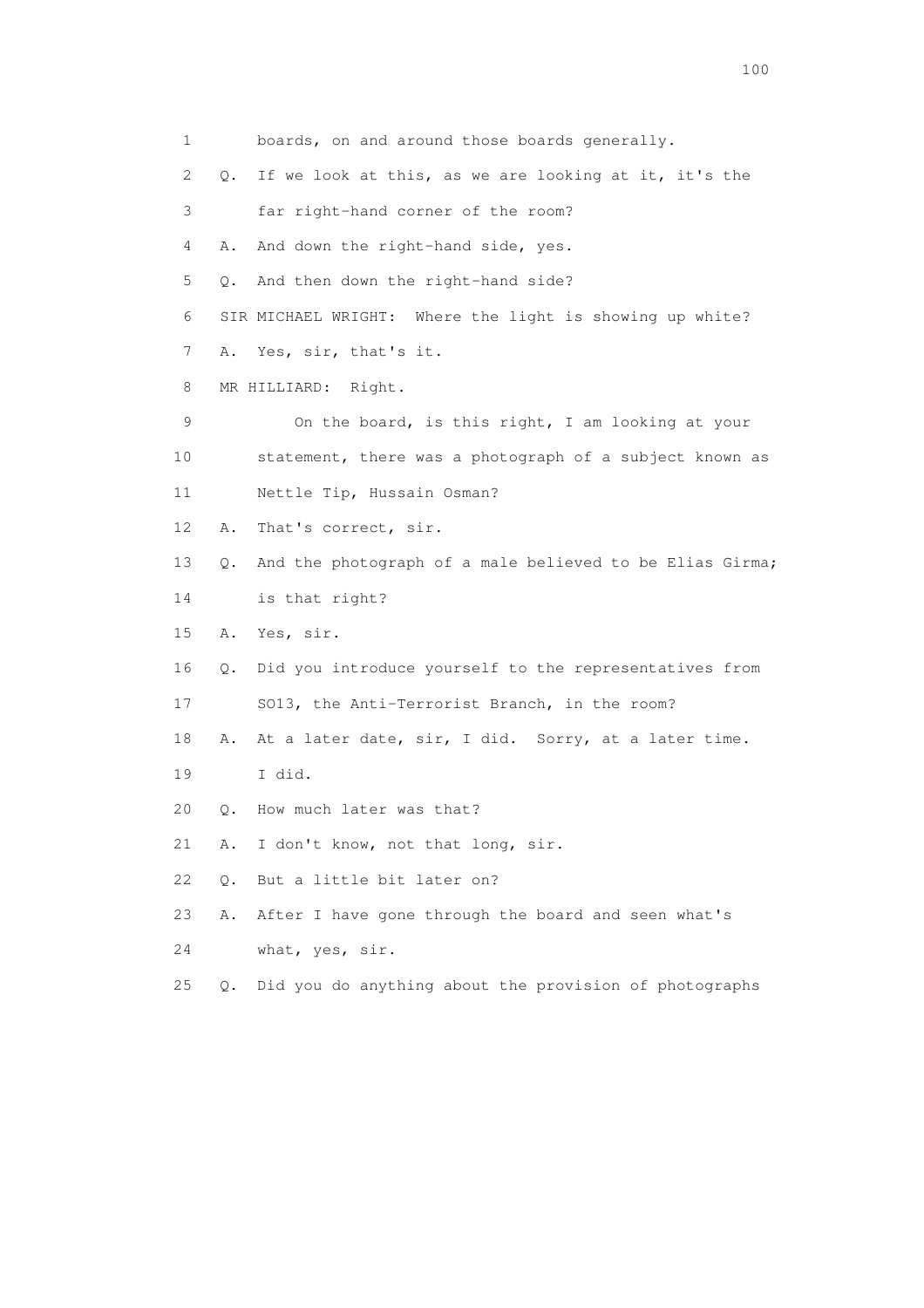1 to surveillance teams?

| 2  | Α. | That's correct, sir. I saw what was available and it     |
|----|----|----------------------------------------------------------|
| 3  |    | was limited. There were largely because there was no     |
| 4  |    | provenance, there was no date on the pictures --         |
| 5  | О. | This would be from what you were seeing on the wall; is  |
| 6  |    | that right?                                              |
| 7  | Α. | Yes, that's what we have at the moment. I remember       |
| 8  |    | looking at the photo for Hussain Osman, Nettle Tip, and  |
| 9  |    | that caught my attention because it had been -- I was    |
| 10 |    | aware from the board it was sourced from a gym           |
| 11 |    | membership that has been found, I believe it was found   |
| 12 |    | in the rucksack and subsequently produced that.<br>That  |
| 13 |    | was a picture that I would describe as compressed in     |
| 14 |    | that, if you get an official photograph, quite often you |
| 15 |    | are shown as fatter faced than you are, and particularly |
| 16 |    | I could tell that the face was whited out to a degree    |
| 17 |    | because of flash, I believed.                            |
| 18 | Q. | So what did you do about that?                           |
| 19 | Α. | Because of the differences that I was dealing with that  |
| 20 |    | day is the intelligence was provided both by SO13, I am  |
| 21 |    | aware in my statement it's redacted but I know SCD7 have |
| 22 |    | been mentioned in this context.                          |
| 23 | 0. | Yes, they have.                                          |
| 24 | Α. | That's the redacted bit, basically. They were providing  |
| 25 |    | the intelligence so I have gone to them and said: can we |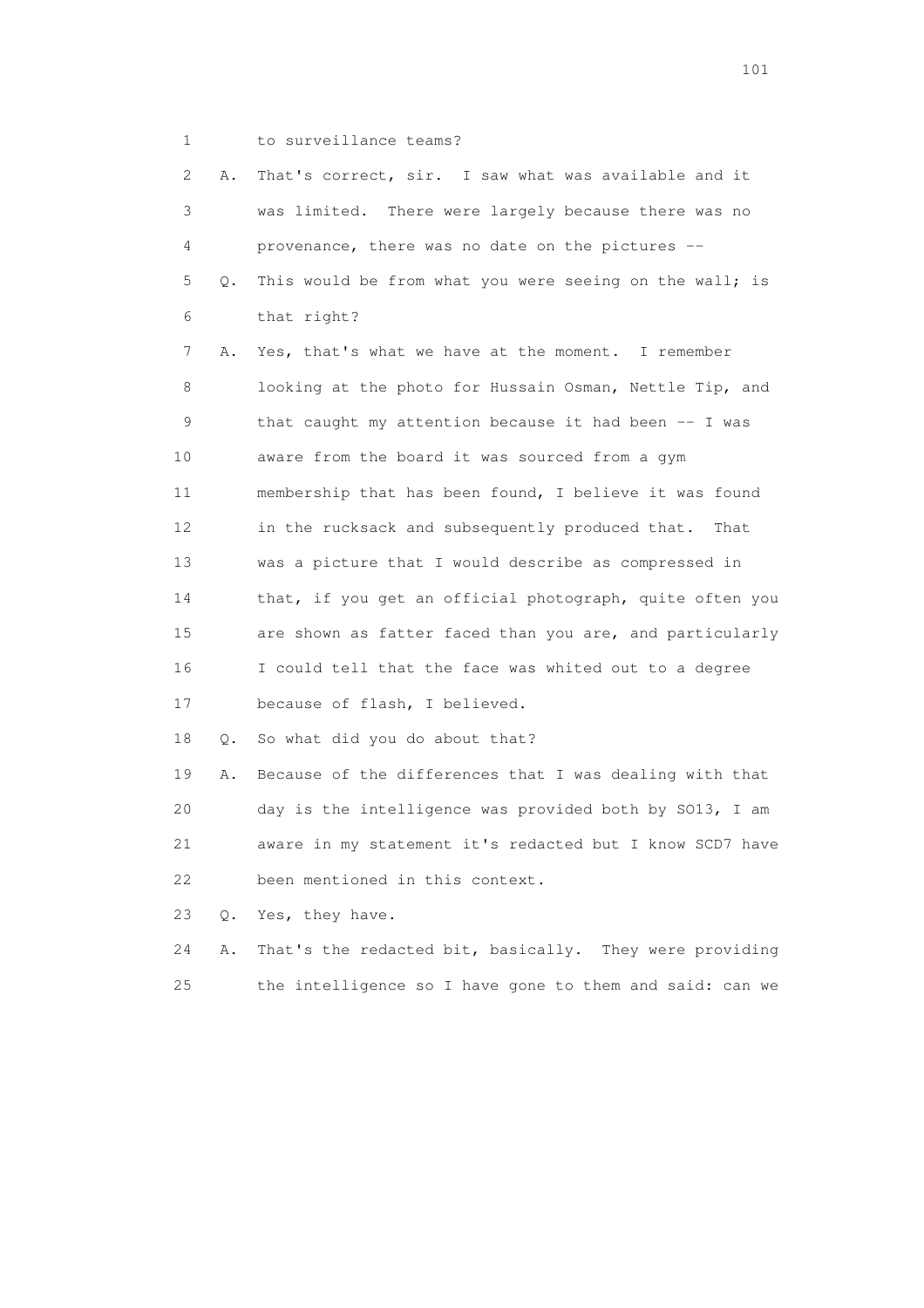1 get better identification of photos, or what have we 2 got, basically. 3 Q. Who were those going to be for? 4 A. Surveillance teams, sir. 5 Q. How soon did you want those provided? 6 A. Always as soon as possible because you didn't know 7 whether subject is going to come out two minutes time or 8 two days time. I made a request for them to see what 9 they could get. 10 Q. If we just look at your note, it will come on the 11 screen, about the end of that first paragraph, is this 12 the note that refers to that: "Check photos, spoke to 13 SO13 rep and C3000 reps", is that SCD7? 14 A. I am now aware it's SCD7, sir, yes. 15 Q. To establish better briefing photos and then "nothing 16 know available". What does that mean, the last bit? 17 A. Negative response. If it had been a positive response, 18 obviously I would have actioned it. 19 Q. All right. I'm going back to your statement but we will 20 keep an eye on the note when we need to. Whilst you 21 were there, can you say anything about the level of 22 noise or the volume of it in the room? 23 A. It was a very noisy room, sir, some people did have to 24 shout to be heard. 25 Q. Noisier than you have known it before on other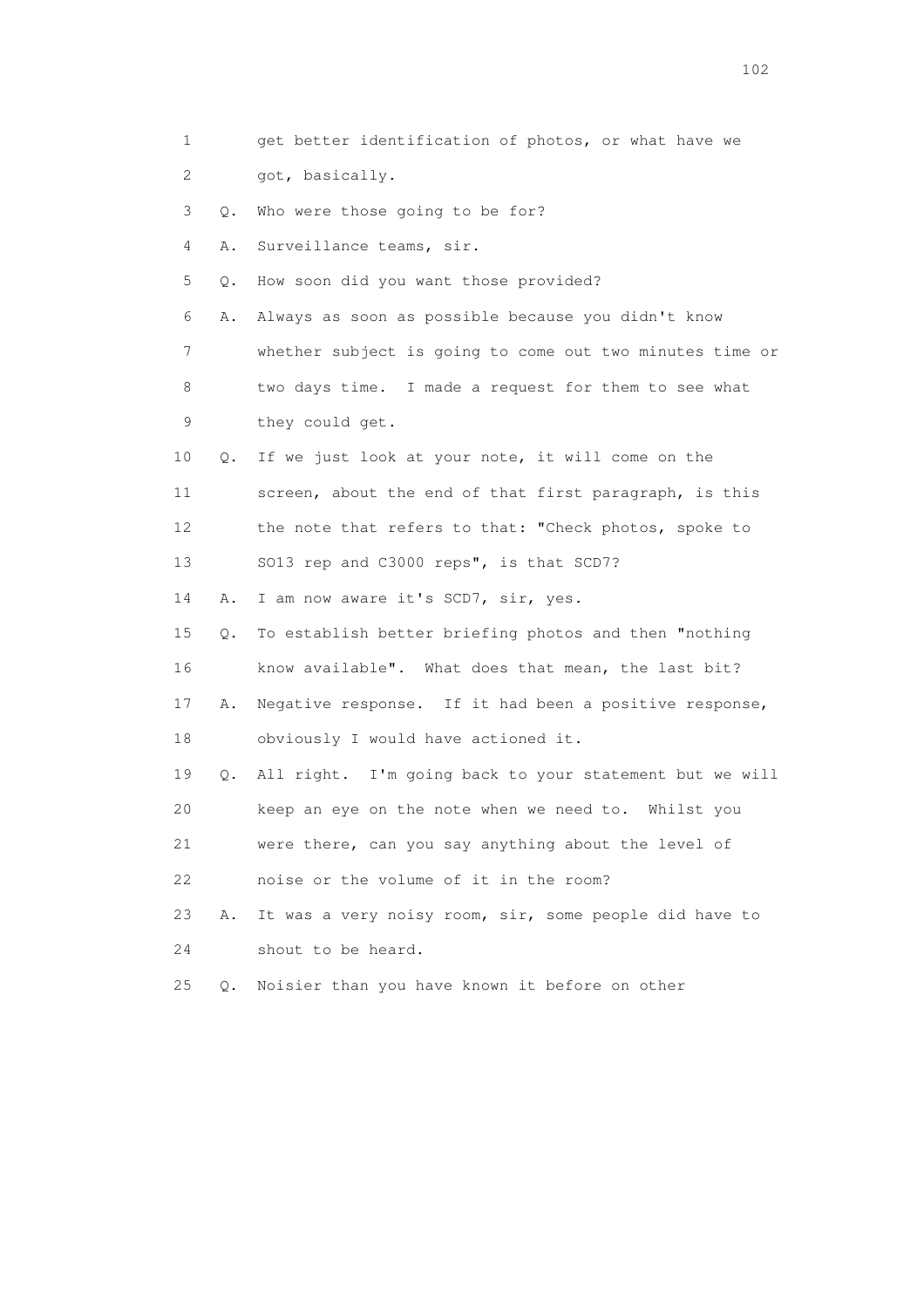1 occasions?

2 A. Yes, sir.

 3 Q. Had you ever been there when there were 20 to 30 people 4 there or not before?

 5 A. Certainly close on 20. I had been there -- I had worked 6 in operations for five years. A lot of our jobs were 7 quite slow time. Some were massive. Operation Crevice, 8 which has gone to court, was a bigger operation than 9 this in terms of number of surveillance teams. It was 10 noisier than I have known on Crevice and any of the 11 Algerian operations with multiple arrests going in, 12 multiple subjects being followed at any one time. 13 Q. Were any of those as fast-moving as this one was? 14 A. No. In terms of circumstances this was unique, sir. 15 Q. All right, that gives us the picture. Then did you 16 undertake a task about checking the channels of the 17 various teams on the ground, the communication channels? 18 A. I did, sir, yes. 19 Q. What did that involve, please?

 20 A. If you would like to call back up the picture on the ops 21 room. You have four desks at the front. As I recall 22 there was only two surveillance deployments at the time, 23 so you go S1 to S4. Each of those, I think it shows 24 a phone, it's got a Cougar radio channel, it's got a -- 25 I forget what its, the exact term, but it's got a box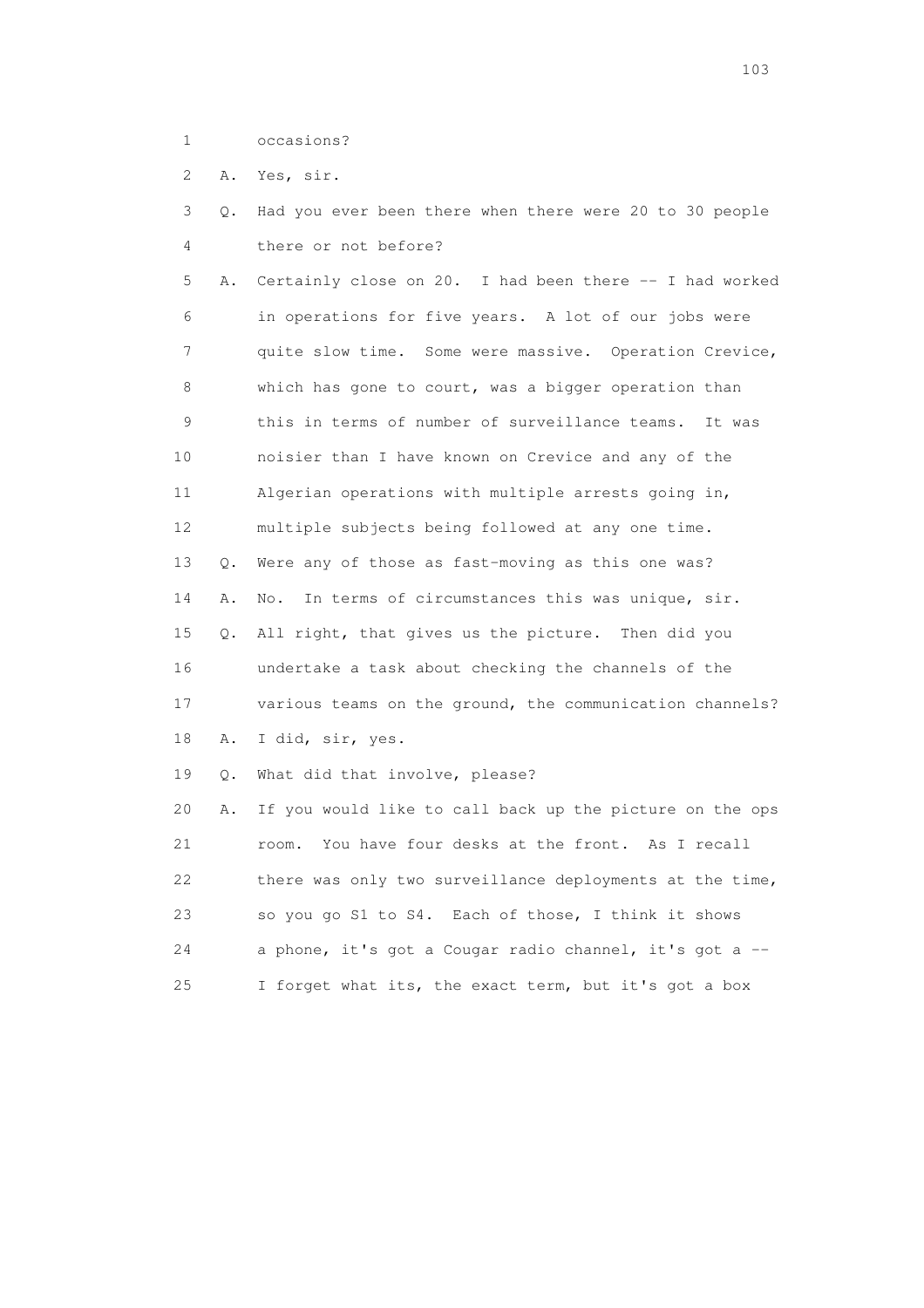2 There were -- 3 Q. Because just imagine you have a number of teams, could 4 they all be using Cougar radio? 5 A. They all would and should be using Cougar radio. 6 Q. Will they each be switched to a different channel, the 7 same channel per team but a different channel from the 8 next team? 9 A. Yes and no, sir. Each subject would get one channel. 10 So for example in the Scotia Road plot we had two teams, 11 so potentially I believe there were two subjects there. 12 Whilst they were sitting with a static plot they would 13 be on one channel. Should there be movement from the 14 single team you can't run two surveillance follows on 15 one channel, so there has to be a second channel to put 16 the team on that remains. Is that clear? 17 Q. It's as clear probably as it needs to be. 18 A. Sir. 19 Q. All right. So what checking though, did you do?

20 A. I have gone round make sure everybody is on the right

21 channel which is only two. Because there were people

22 unfamiliar with the room, the number shown on the dial

24 surveillance team will be on. Now, the reason for that,

23 doesn't necessarily correlate to the number the

25 and I am happy to talk about this, because this is

1 that tells you which channel it's on.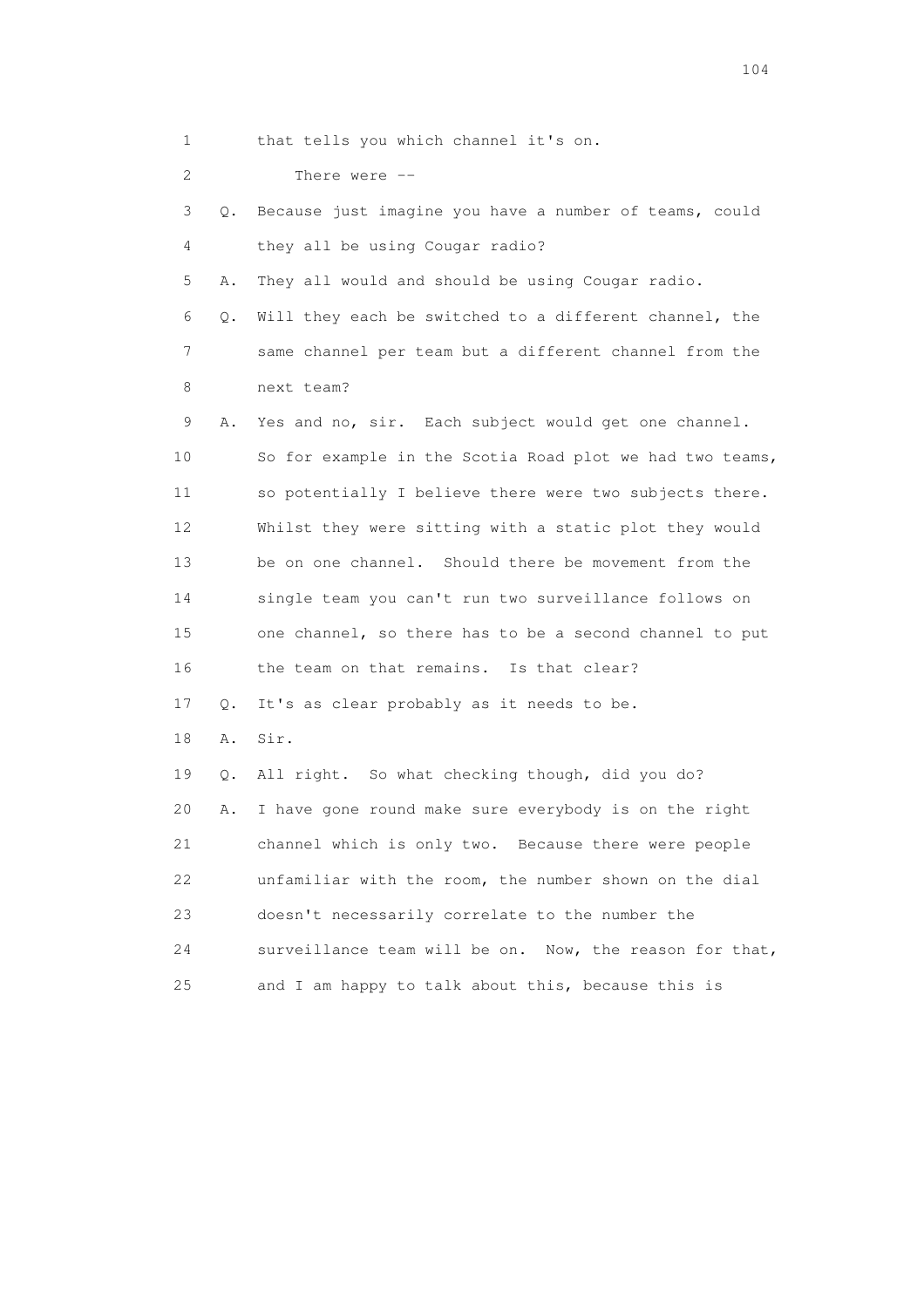1 an obsolete system, is there was a booster in force. 2 Q. We probably don't need the detail but I could imagine it 3 could be very confusing, it might be showing it's a 4 channel but they might be on a different numbered one? 5 A. So the team could be talking "we are on zero" but what 6 should be on, it could be either on zero or three for 7 the ops room, so you have to understand what you're 8 doing. There is potential for confusion and that's what 9 I eliminated. 10 Q. Did you also do some checking of CO19 communications, we 11 probably don't need the detail of what but did you do 12 some checking there too? 13 A. I just made sure they had the sufficient fill guns so 14 that they could sort themselves out. 15 SIR MICHAEL WRIGHT: That's the encryption codes? 16 A. Yes, sir. 17 MR HILLIARD: Right. If we go back to your note, we can see 18 for us we have it third line down: 19 "Derek. Problem with bus stop OS address. Will 20 call BTP. Done from ops room to divert buses. Positive 21 response by BTP". 22 Can you help us with what that's about, please? 23 A. That's a summary from Derek who was the team leader on 24 the reds who were dealing with Scotia Road, I was aware 25 of various requests, that refers to one request which is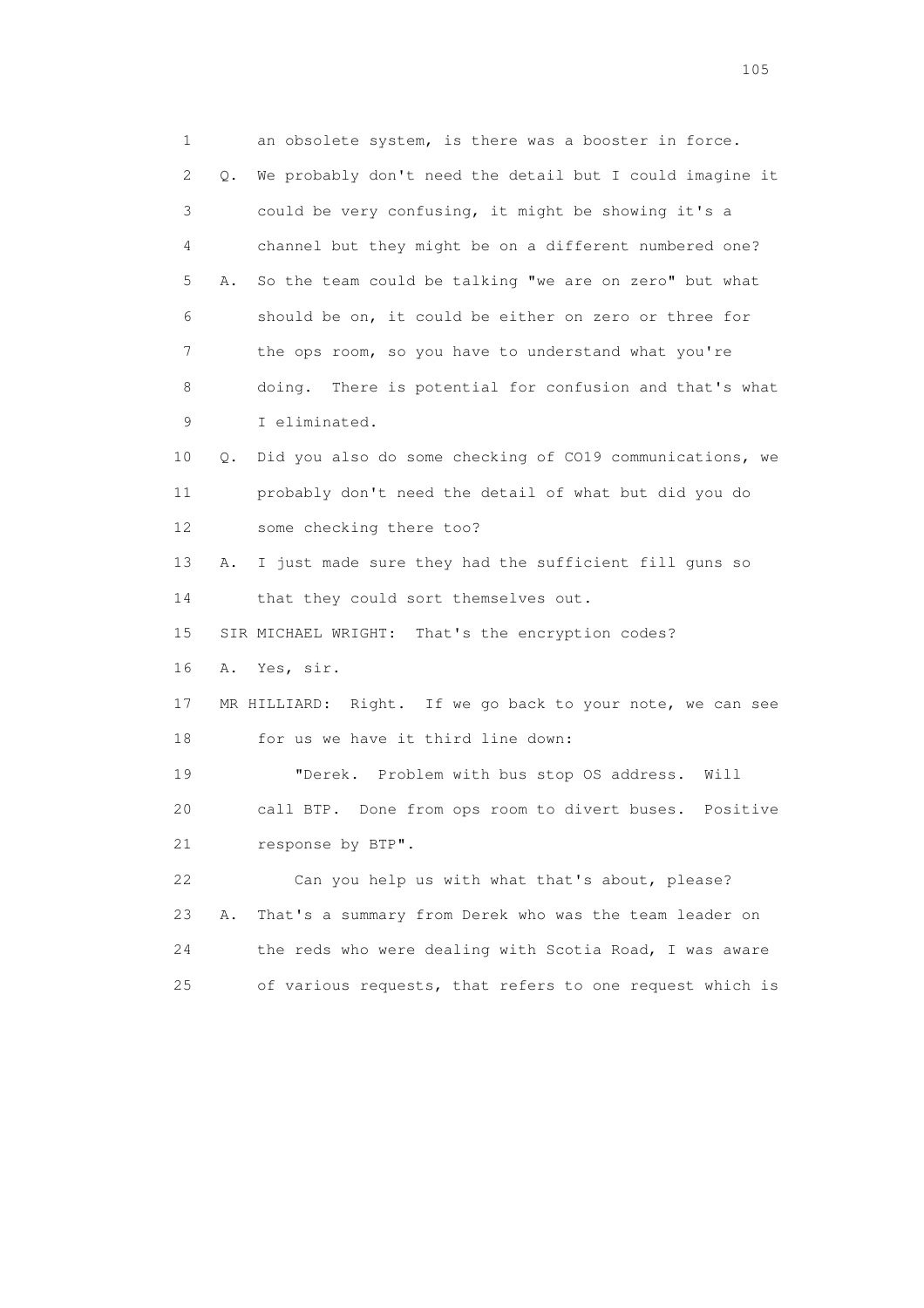1 he is reporting the presence of a bus stop right outside 2 the subject premises, any subject could get straight on 3 to the bus, there is no opportunity for him to be 4 stopped if he did that, and bear in mind the public 5 transport system was the targets of the day before. 6 That's what those two lines refer to. 7 Q. So that's what that's about. Derek had come on about 8 that problem, had he? 9 A. Not directly to me, I believe that was to Pat. 10 Q. He had got on to Pat, who was the surveillance monitor, 11 is that right? 12 A. That's the natural route, yes. 13 Q. Then what happened about that? 14 A. I was aware of Pat contacting the bus company regarding 15 diverting buses from this stop. 16 Q. The note says "will call BTP"? 17 A. Exactly, the aide memoire I produced was in bullet 18 points, throw down what I need to speak about, the 19 statement was made in full reflection and corroboration 20 with others where needed. 21 Q. That's what you wrote on 31 July or whenever the date 22 was, or 3 August, one of those two? 23 A. That's correct. 24 Q. Are you saying to us that that's wrong, you think it's 25 bus company rather than BTP, British Transport Police?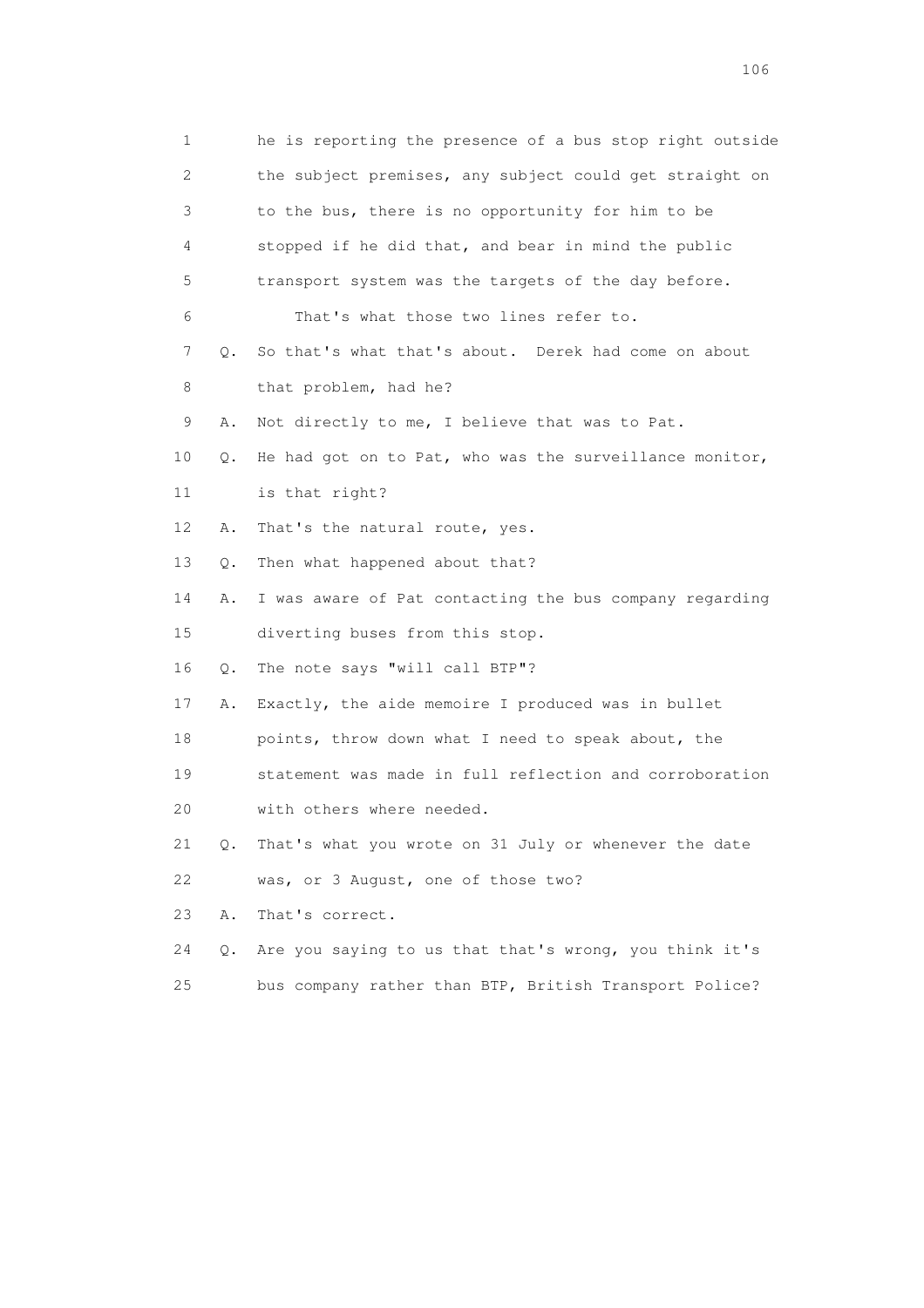- 1 A. Yeah, I am saying that's wrong.
- 2 Q. You think that should be bus company?
- 3 A. Yes.
- 4 Q. Right. Then where it says "positive response by BTP"
- 5 again should that be positive response by bus company?
- 6 A. Yes.
- 7 Q. Do you see what I mean?
- 8 A. Yes, yes.
- 9 Q. So what did you understand that Pat was doing about it? 10 So we understand Derek has come in with the problem, 11 what was your understanding that Pat was doing? 12 A. Fulfilling the request. 13 Q. Right. What did you think the result of it was? 14 A. I understand that they were positive in their response. 15 Q. Who did you get that information from? 16 A. I must have got it from Pat. 17 Q. Right. 18 SIR MICHAEL WRIGHT: Positive response, so that means you 19 thought they were going to do something about it? 20 A. That's what I believe, sir, yes. 21 MR HILLIARD: Perhaps we can just deal with this before we 22 break off for lunch. You say that you were aware of 23 various requests, I think you said, from Derek and this 24 is one of them. 25 A. Yes, sir.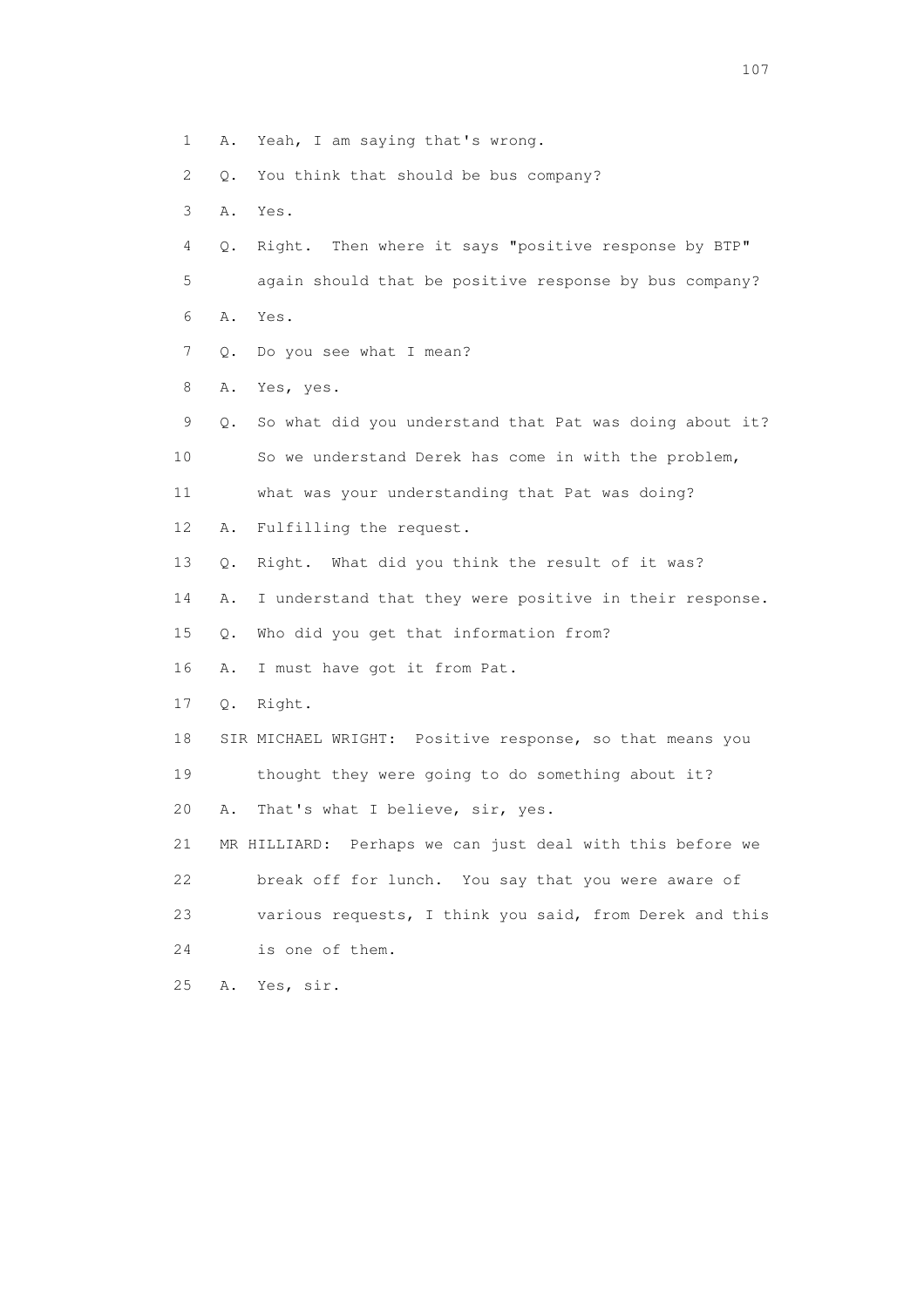1 Q. Can you remember now what the others were even in 2 general terms or any of them? 3 A. Yes, as I have made a statement referring to the 4 statement Derek wished the CO19 team to forward locate 5 to the TA Centre near the plot. 6 Q. Who did he say that to? 7 A. I have got no direct recollection of who he said it to, 8 but his link into the ops room was Pat. 9 Q. So for the CO19 team to forward locate to the TA Centre 10 near their plot? 11 A. Yes, from what I understood from that, he had some 12 concerns about the time it may take to get CO19 to deal 13 with any suspects. 14 Q. Right. What was he saying or what was being said about 15 the TA Centre? 16 A. Referring to my statement. (Pause). At this stage 17 I didn't record anything, so I can't recall. 18 Q. Beyond what, he was asking for the team to forward 19 locate to the Territorial Army Centre which was near 20 their plot? 21 A. Yes. 22 Q. Beyond that you can't help us now? 23 A. No, sorry, sir. 24 SIR MICHAEL WRIGHT: Convenient moment? 25 MR HILLIARD: Please.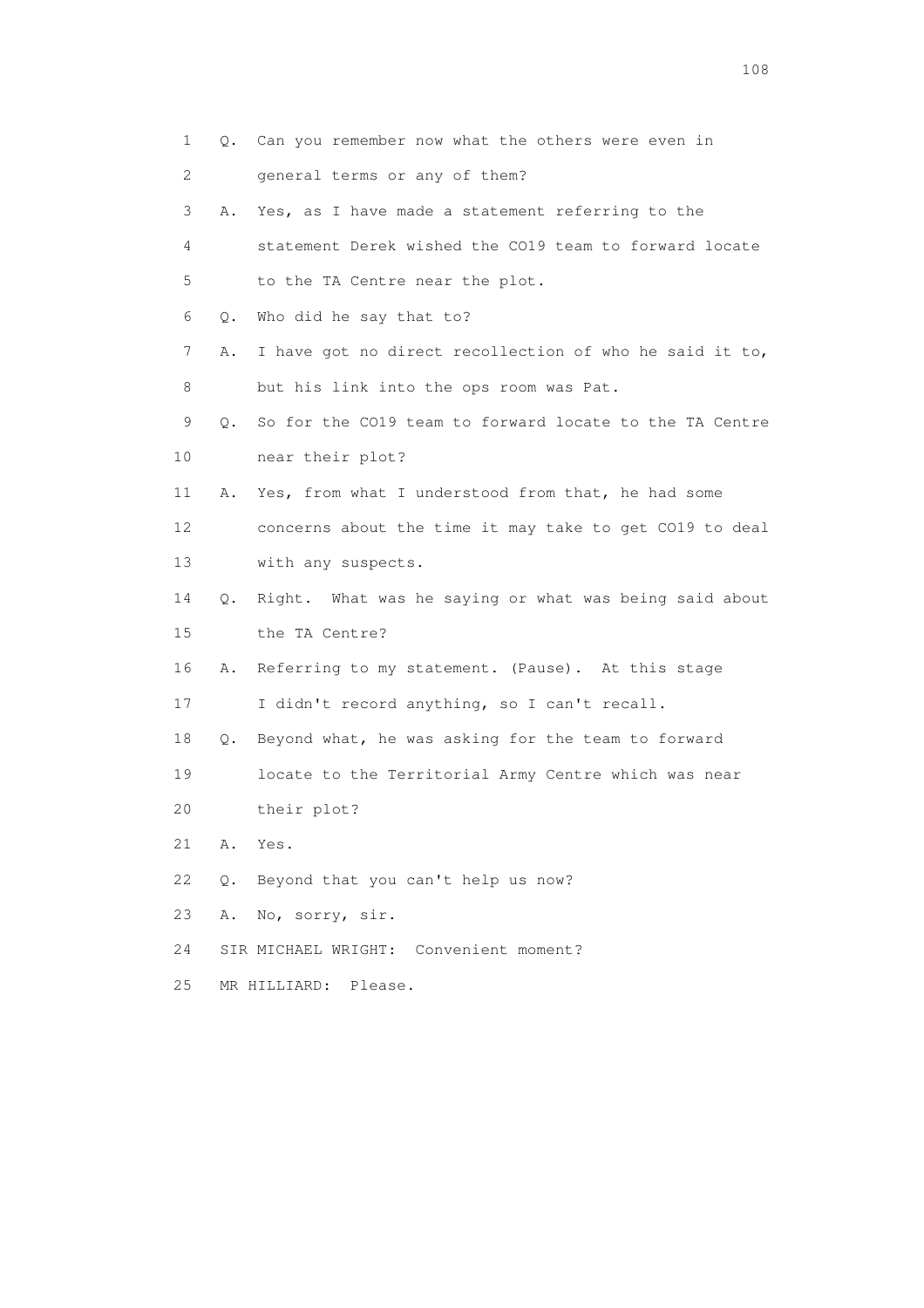1 SIR MICHAEL WRIGHT: 2 o'clock.

2 (1.00 pm)

 3 (The short adjournment) 4 (2.00 pm) 5 (In the presence of the jury) 6 SIR MICHAEL WRIGHT: Can I make it plain that I am very 7 anxious to avoid the time lost each time we have to set 8 up and strike the screens at the back, and for that 9 reason, otherwise we will lose half an hour tomorrow, 10 I intend to finish this witness tonight. Yes, 11 Mr Hilliard. 12 MR HILLIARD: If we have your note, we have looked at that 13 first paragraph before we broke off. 14 A. Yes, sir. 15 Q. The next paragraph begins, do you see: 16  $"U/I$  movement". 17 A. Yes, sir. 18 O. What does that stand for? 19 A. Unidentified movement, that's all it says. 20 Q. What's that, the movement of an unidentified person? 21 A. Yes. 22 Q. What does this relate to, please? 23 A. It will relate to the movement of Jean Charles 24 de Menezes from the block that contains 21 Scotia Road. 25 Q. How did you know that he was moving or the person who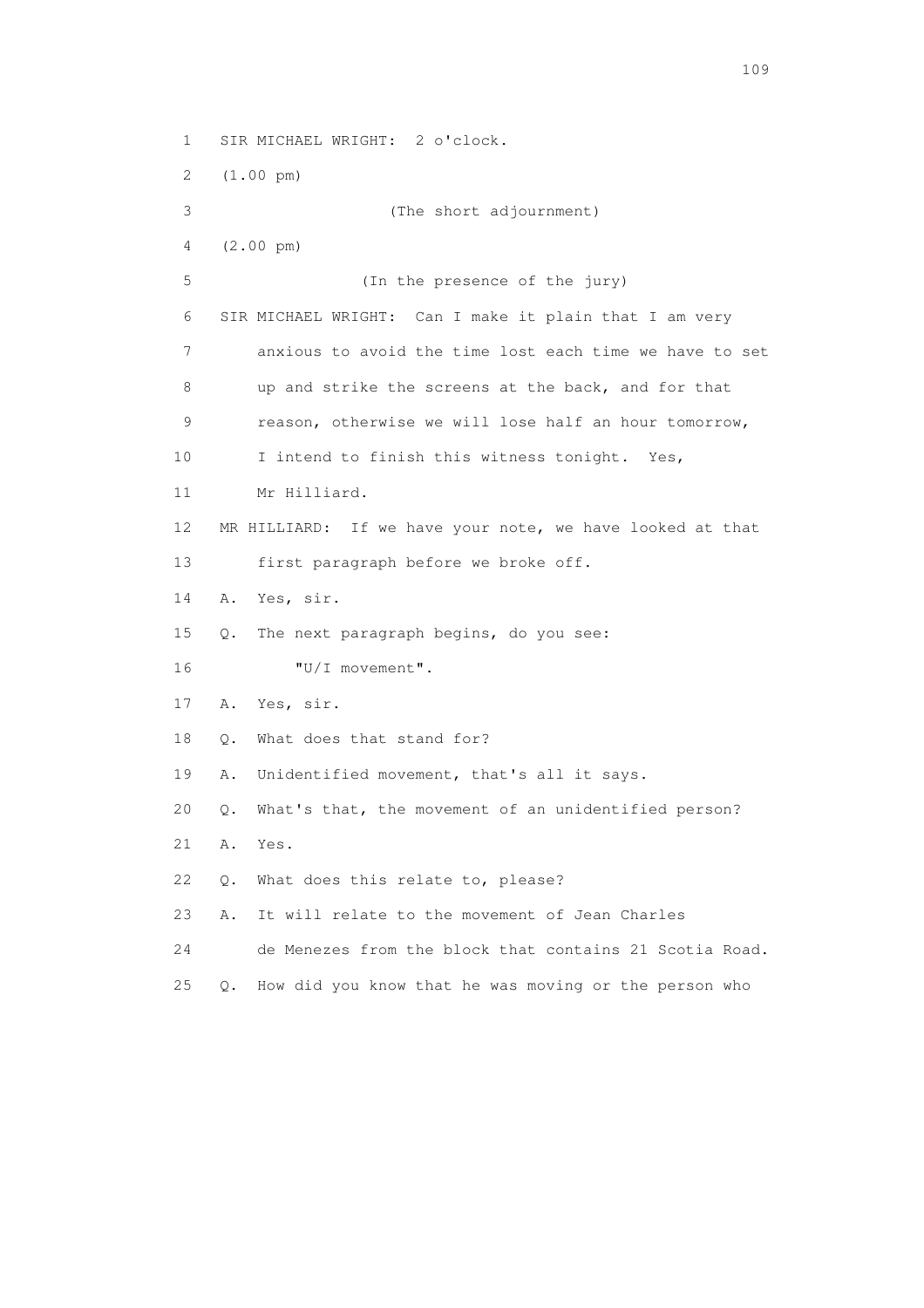| 1              |    | was him was moving? Who did you learn that from?         |
|----------------|----|----------------------------------------------------------|
| $\overline{2}$ | Α. | It would have been from Pat. It's either come across     |
| 3              |    | the radio audibly, or I have picked it up off the        |
| 4              |    | computer screens.                                        |
| 5              | Q. | When you say "come off the radio audibly", whose radio?  |
| 6              | Α. | It would be the radio channel monitored by Pat, that the |
| 7              |    | red and grey teams are on.                               |
| 8              | Q. | How are you able to hear that?                           |
| 9              | Α. | I don't know that I did hear it, I am saying the two     |
| 10             |    | options are either I have seen it come on the screen or  |
| 11             |    | I have heard it.                                         |
| 12             | Q. | When the running log is going up?                        |
| 13             | Α. | That's correct, sir.                                     |
| 14             | Q. | Or if it's coming out of a speaker you have heard it?    |
| 15             | Α. | Yes, I can't recall but I know I have become aware of    |
| 16             |    | it, sir.                                                 |
| 17             | Q. | What did you do once you were aware of that?             |
| 18             | Α. | Once I was aware of something, referring to my           |
| 19             |    | statement, because the statement is the evidence I am    |
| 20             |    | giving, I have gone over to Pat, checked the             |
| 21             |    | surveillance entry, which is about three lines, that's   |
| 22             |    | included U/I IC2 or 6 male, chubby face, stubble, jeans  |
| 23             |    | from the address, which refers to Scotia Road.           |
| 24             | Q. | Pause a moment. That's what you saw, is it?              |
| 25             | Α. | Yes.                                                     |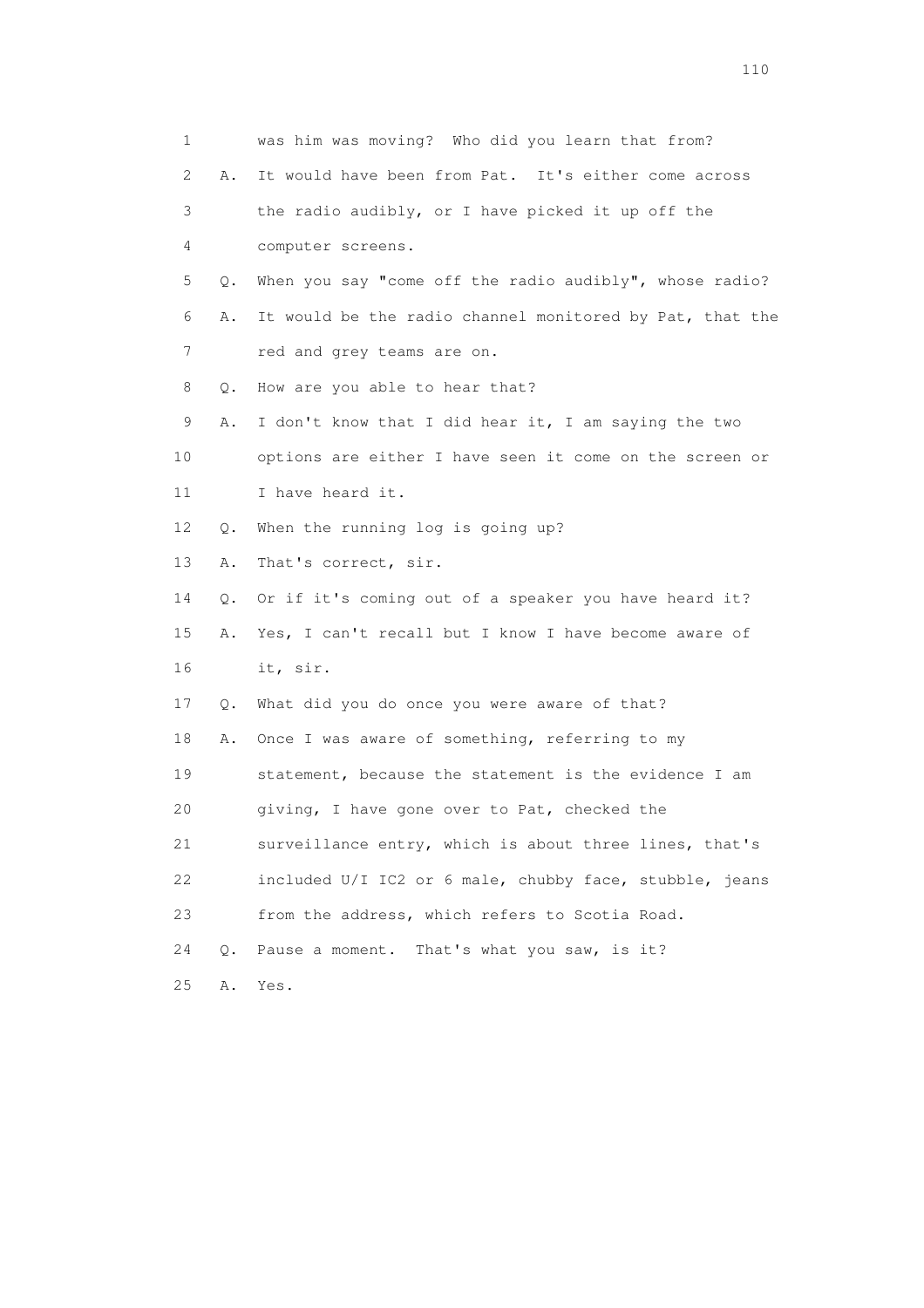| 1                         | Q. | So U/I, unidentified, then we have heard about the rest  |
|---------------------------|----|----------------------------------------------------------|
| $\mathbf{2}^{\mathsf{I}}$ |    | already, but IC, does that stand for identity code or    |
| 3                         |    | something like that?                                     |
| 4                         | Α. | It does stand for identity code.                         |
| 5                         | Q. | All right. So you have seen that?                        |
| 6                         | Α. | I have seen or heard it, yes, sir.                       |
| 7                         | Q. | What did you do then?                                    |
| 8                         | Α. | I have gone to $-$ well, the address is believed         |
| 9                         |    | associated to Nettle Tip, which I have got from the ops  |
| 10                        |    | board, so I have attracted the attention of              |
| 11                        |    | Commander Dick who was in discussion with a number of    |
| 12                        |    | senior officers, and I have informed her of the          |
| 13                        |    | situation.                                               |
| 14                        | Q. | How did you attract her attention?                       |
| 15                        | Α. | I don't know, tapped on her, waved at her.               |
| 16                        | Q. | Did you go over is what I mean rather than $-$           |
| 17                        | Α. | I don't know, it's not very far.                         |
| 18                        | Q. | In some way or other, you get her attention and what do  |
| 19                        |    | you say to her, as best you remember it: "Someone's just |
| 20                        |    | come out of Scotia Road" or what?                        |
| 21                        | Α. | Movement from the address, just along those lines,       |
| 22                        |    | basically the limited information that's up there.       |
| 23                        |    | I can't recall the exact words, but it will be very      |
| 24                        |    | brief.                                                   |
| 25                        | Q. | What was her response to that, can you remember?         |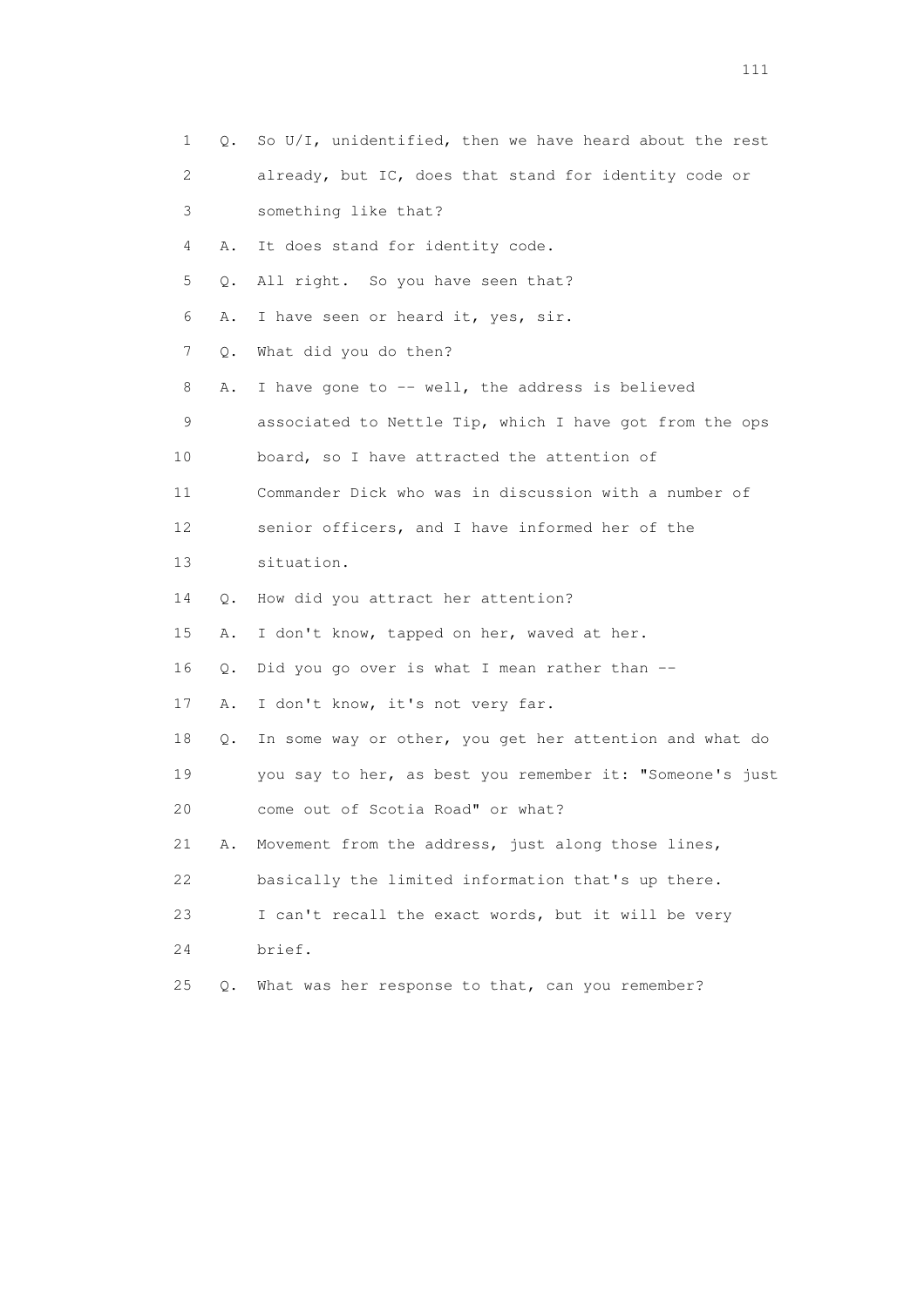- 1 A. She took some notice.
- 2 Q. Did she do anything?
- 3 A. I don't recall the exact sequence of what happened.
- 4 Q. What's the next thing you heard?
- 5 A. The next thing I recall it's been reported that the 6 subject's on a bus and I am aware that the grey team 7 have taken over the follow. At this point it's not 8 confirmed whether the subject is ident Nettle Tip or 9 not.
- 10 Q. Pause a moment. We have a reference to that in your 11 note, is this right: "Onto bus almost immediately"? 12 A. Yes, I have, it is, sir.
- 13 Q. At this stage, you say it was not confirmed whether the 14 person was Nettle Tip?
- 15 A. That's right, sir, remains U/I.
- 16 Q. Right. So does that mean, what, not clear one way or 17 the other, just so we understand, could be him, might
- 18 not be him?
- 19 A. So to briefly explain, U/I means it could be Nettle Tip, 20 but U/I obviously will refer to completely unidents, as 21 well. In this case it's a U/I that still may be 22 Nettle Tip because they have gone to the steps of
- 23 carrying on to follow.
- 24 Q. As it were, no more certain than a "could be"? 25 A. That's right.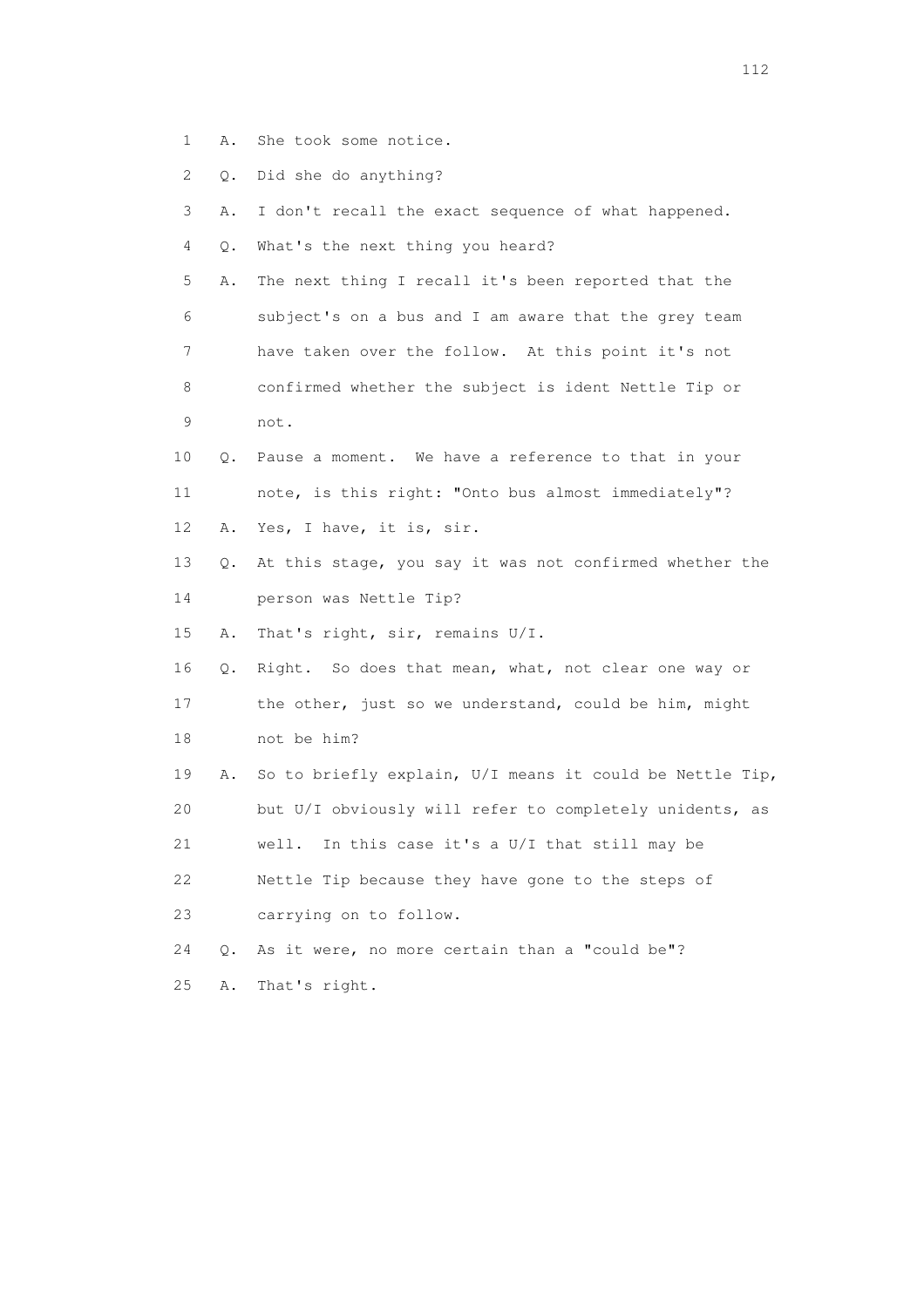1 Q. If we look at your note, we have:

 2 "Management Q, how come he got on bus? Pat, made 3 about six calls to BTP. Told being diverted but some 4 buses coming anyway."

 5 Can you just explain that little sequence in your 6 notes for us?

 7 A. Yes, my aide memoire says that, I have flagged that up, 8 in recollection the guy is on the bus, one of the 9 members of the management group has asked how he's able 10 to get on the bus, I couldn't recall at the time who, 11 and I still can't, and Pat's replied with words to the 12 effect of we made six calls regarding this. The ops 13 room has been told that buses were being diverted, but 14 some buses were coming through anyway. I subsequently 15 know that it was a different bus stand.

16 Q. A different?

 17 A. I subsequently learned here that it was a different bus 18 stand he got on.

19 Q. Who did you learn that from?

20 A. I have learned it through the duration of this.

21 Q. Right. So which bus stop was Pat talking about then?

22 A. I don't know. There wasn't a detailed map available.

 23 The map I remember is the Geographia which is a street 24 map, we won't go to that detail, sir.

25 Q. I just want to know, how do you know that it's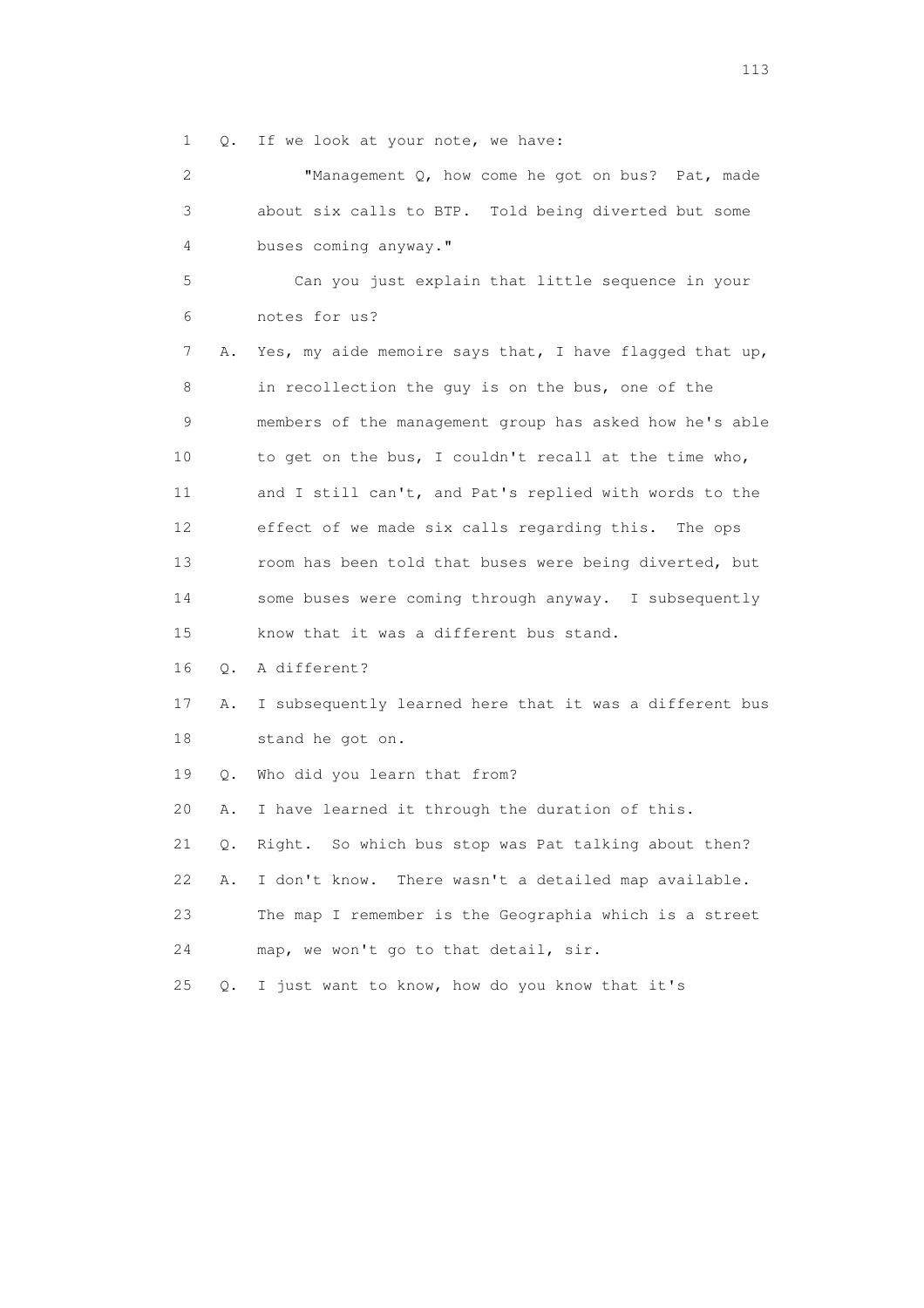1 a different bus stand?

| 2               | Α. | Just that evidence has been given in this inquiry, that  |
|-----------------|----|----------------------------------------------------------|
| 3               |    | there was about half a dozen bus stands all around this  |
| 4               |    | address.                                                 |
| 5               | Q. | Hang on, how do you know that it's a different one,      |
| 6               |    | though, if you don't know which one it is?               |
| 7               | Α. | I am sorry, I see what you mean. I understand from       |
| 8               |    | evidence that was given, it's not the one that was       |
| 9               |    | immediately flagged up. Is that clear, sir?              |
| 10              | Q. | No, it's not really clear to me. Because as you know,    |
| 11              |    | there is an issue about whether the buses were or        |
| 12 <sup>°</sup> |    | weren't stopped. Have you read about that as well?       |
| 13              | Α. | I have, sir, yes.                                        |
| 14              | Q. | Are you saying that the operations room were told that   |
| 15              |    | buses were being diverted?                               |
| 16              | Α. | That's what I heard Pat talk about at that occasion      |
| 17              |    | and $--$                                                 |
| 18              | Q. | Right, pause a moment. You are telling the jury that     |
| 19              |    | you heard the ops room being told that buses were being  |
| 20              |    | diverted?                                                |
| 21              | Α. | That's right, sir, yes.                                  |
| 22              | Q. | Who was telling the ops room that?                       |
| 23              | Α. | On that occasion that would have been Pat because Pat is |
| 24              |    | replying to the management question, sir.                |
| 25              | Q. | So that they were being diverted but that some<br>Right. |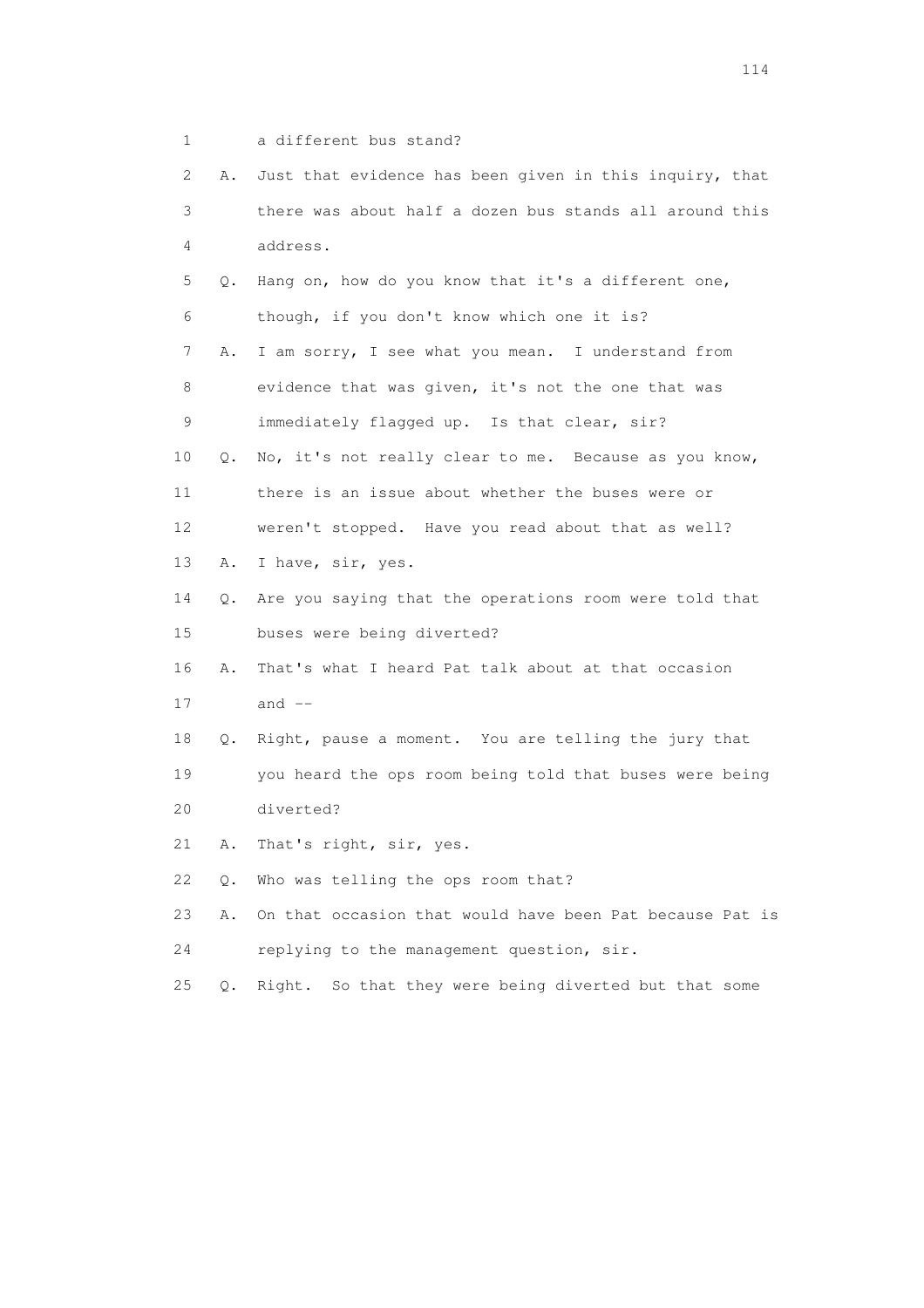- 1 were coming through anyway?
- 2 A. Yes.

 3 Q. Right. Did you know at that time what bus stop he was 4 talking about or not?

5 A. No, sir.

 6 Q. Then forgive me, the question I was asking you: so how 7 do you know that in the course of the trial anybody has 8 been talking about a different one if you don't know 9 which the original one was. Do you follow my question? 10 A. It's possibly assumption on my part, sir, but my 11 understanding is that there were a number of bus stands 12 and I can't be sure.

13 Q. All right. Then if we go to your note:

 14 "CD to greys. Telephone. Don't think it's him." 15 A. Sir.

 16 Q. Can you help us about that bit of your note, please? 17 A. All I am referring to in my aide memoire there is that 18 Commander Dick, Cressida Dick as I have noted it, was on 19 the telephone, information comes across that they 20 don't -- that someone doesn't think it's him. Obviously 21 that's telephone. When I have looked at that to make my 22 statement, I can't say who Commander Dick is on the 23 phone to. So that's an element, as I say, unreliable 24 aide memoire, I have used it to jog my memory, but when 25 I have sat down and thought about it, I am able to say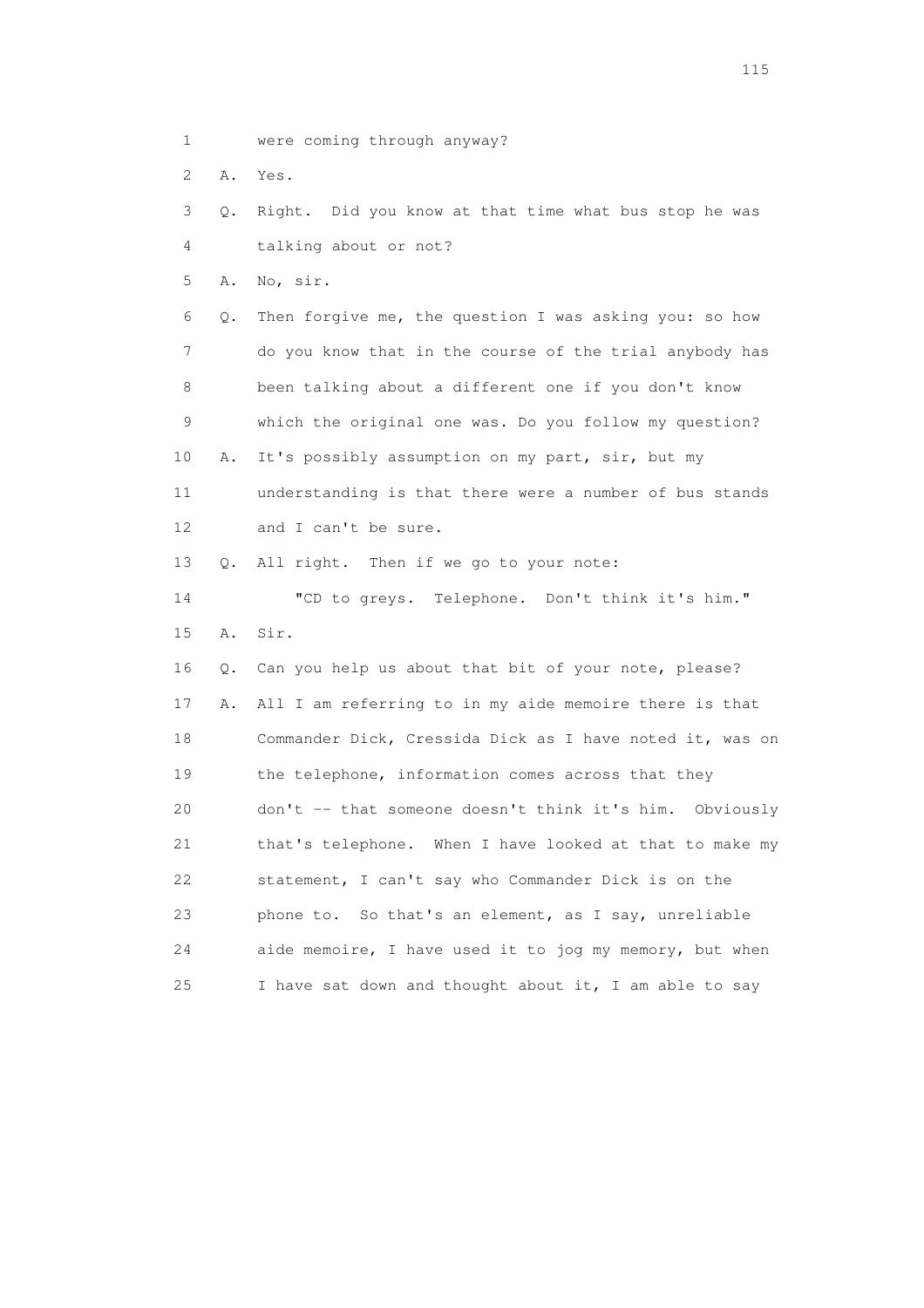1 that Commander Dick and the management group established 2 it wasn't believed to be Nettle Tip. 3 Q. Right, so that's a positive, as it were, in one 4 direction; it's positively not him? 5 A. That's the information that came to the management 6 group, yes. 7 Q. Then do you see: 8 "Three or four minutes of follow. CD: Q why still 9 following. Call to team leader to establish". 10 A. I do see that, sir. 11 Q. Can you explain that part for us, please? 12 A. The full situation is that because the management group 13 at this stage believe it's not Nettle Tip, there is 14 a conversation between her and the rest of the group 15 about having the subject stopped and spoken to by SO13 16 Anti-Terrorist Branch officers, and that's an attempt to 17 establish intelligence regarding the block of flats that 18 contain the Scotia Road address. 19 It's quite apparent there is still radio traffic or 20 entries, whatever, so after three or four minutes of 21 follow, Commander Dick has asked why the U/I male is 22 still being followed, and in accordance with her belief, 23 despite it not being Nettle Tip. I saw someone make 24 attempts by phone to establish the veracity of this 25 information, but he remained an unidentified male at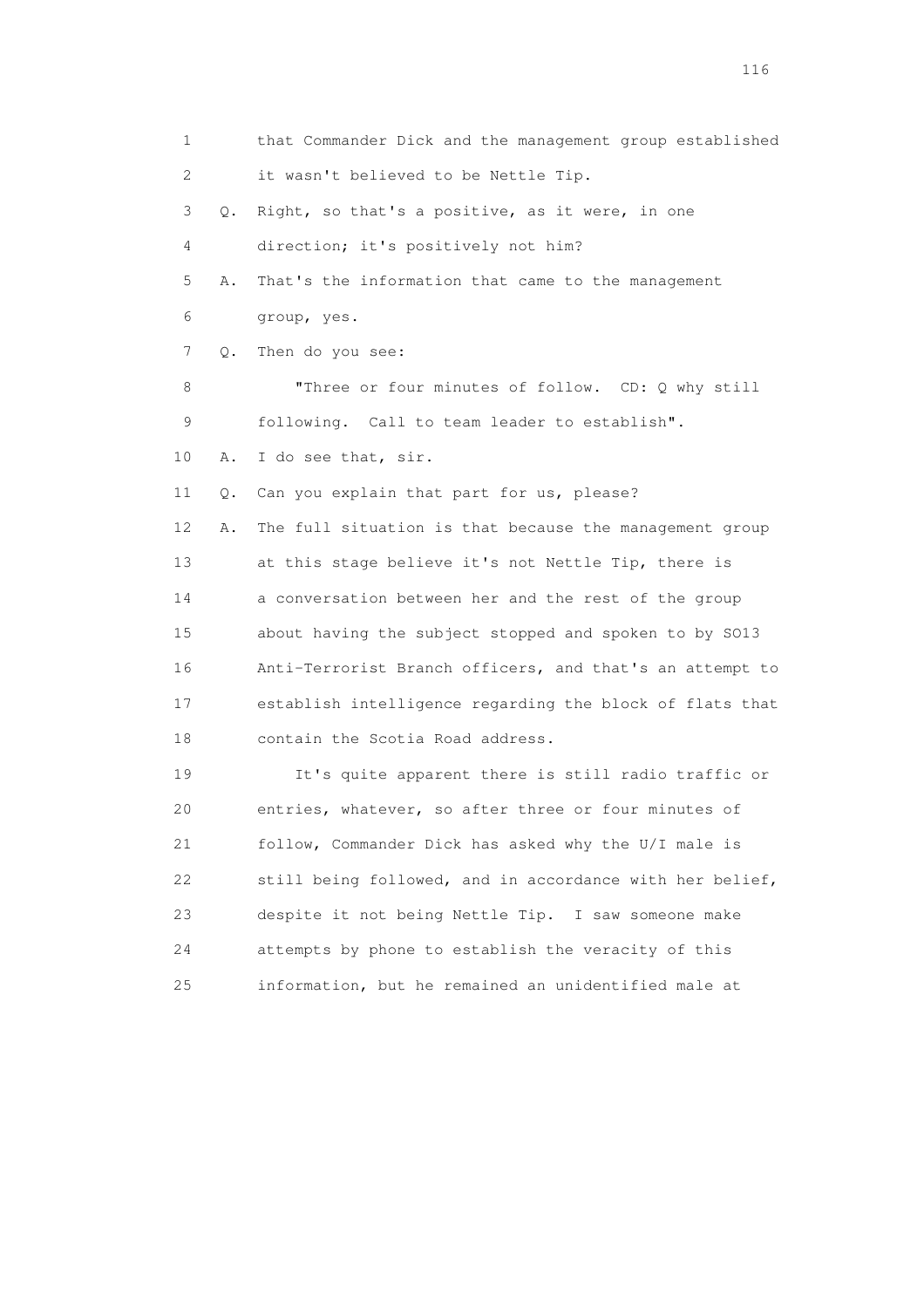1 that point.

| 2              | Q.    | Somebody is making attempts, so we follow, to establish  |
|----------------|-------|----------------------------------------------------------|
| 3              |       | the veracity of what information?                        |
| $\overline{4}$ | Α.    | That it wasn't him.                                      |
| 5              | Q.    | Do you remember who it was who was trying to make those  |
| 6              |       | efforts?                                                 |
| 7              | Α.    | No, I couldn't see, but the natural person to call on    |
| 8              |       | that is the team leader saying: what's going on.         |
| 9              | Q.    | What, there was no response or no, as it were, clear     |
| 10             |       | answer one way or the other, can you remember which it   |
| 11             |       | was?                                                     |
| 12             | Α.    | I have referred to no clear response as to the identity. |
| 13             | $Q$ . | Then the note:                                           |
| 14             |       | "Off bus.<br>Texts -- me to Inte cell to BSS with        |
| 15             |       | info."                                                   |
| 16             |       | We will come back to that in a moment.<br>Then "on       |
| 17             |       | bus"?                                                    |
| 18             | Α.    | Yes.                                                     |
| 19             | Q.    | Was it reported that the person was now off the bus?     |
| 20             | Α.    | Yes, sir.                                                |
| 21             | Q.    | And that the person was or appeared to be using a mobile |
| 22             |       | telephone to send a text message?                        |
| 23             | Α.    | That's what my note would say.                           |
| 24             | Q.    | Right.                                                   |
| 25             | Α.    | That would be the natural -- but as I said, having       |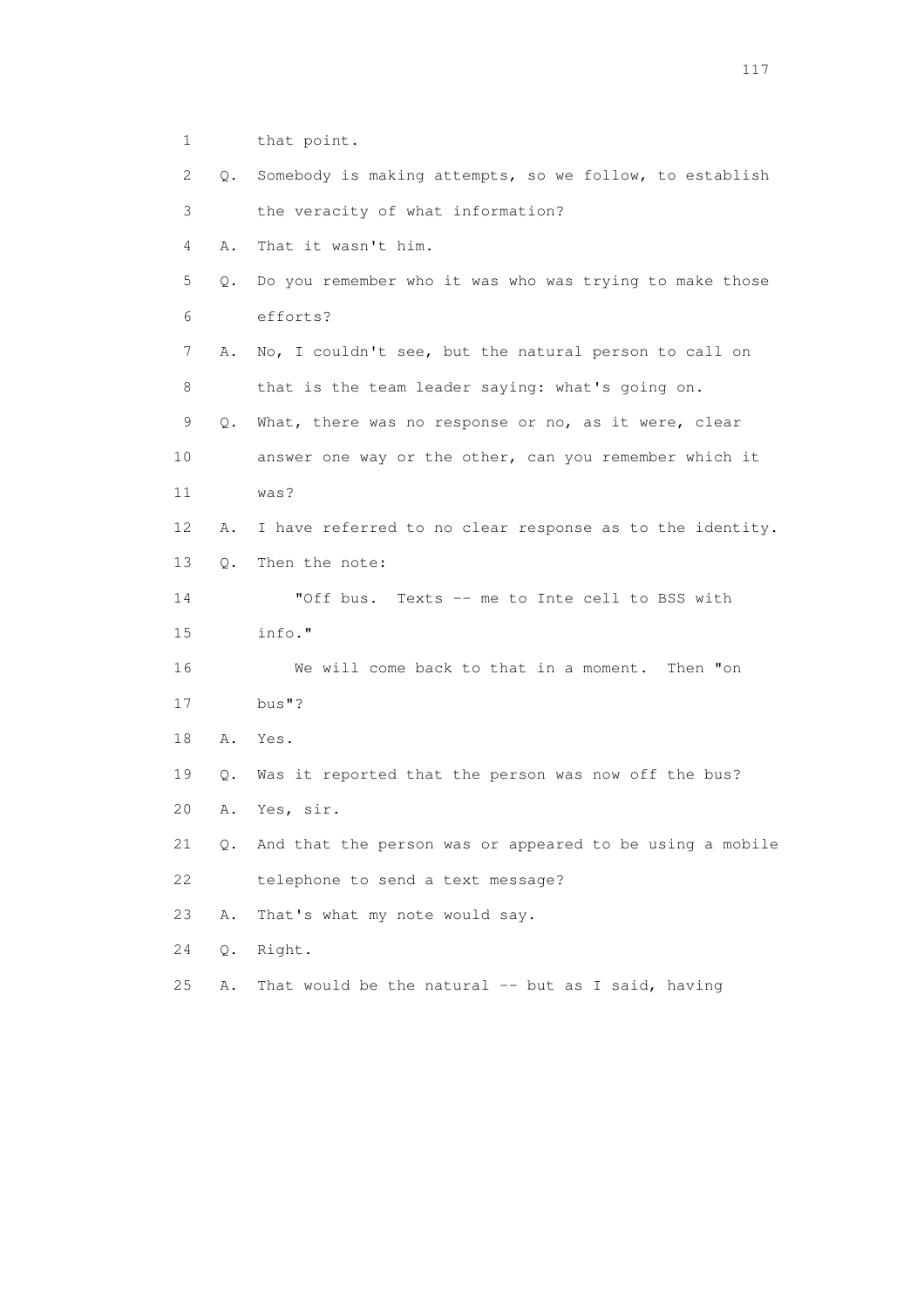1 looked at what actually happened, the texts or the 2 believed texts were actually after he got on the bus 3 again. 4 Q. There is then a reference you into the intelligence 5 cell; is that right? 6 A. That's right, sir, yes. 7 Q. Is that the forward intelligence cell, the little room 8 that's off the operations room? 9 A. Yes, sir. 10 Q. And what you said at the trial, all right, so I am just 11 looking at what you have said about this already, just 12 to explain what you were doing, you said that if 13 somebody is apparently in contact with someone else in 14 that way, sending a text message, that that gives you 15 an opportunity from a number of means to see whether the 16 person is in fact one of your subjects? 17 A. That is correct, sir, that's completely correct. That 18 wasn't actually my job to do that, but obviously it was 19 busy and I identified an opportunity to get a positive 20 ident at this point. 21 Q. But you had gone in to ask that someone try and see if 22 that was happening; is that right? 23 A. That's correct, sir, yes. 24 Transcript redacted 25 Q. That was another means of trying to confirm identity,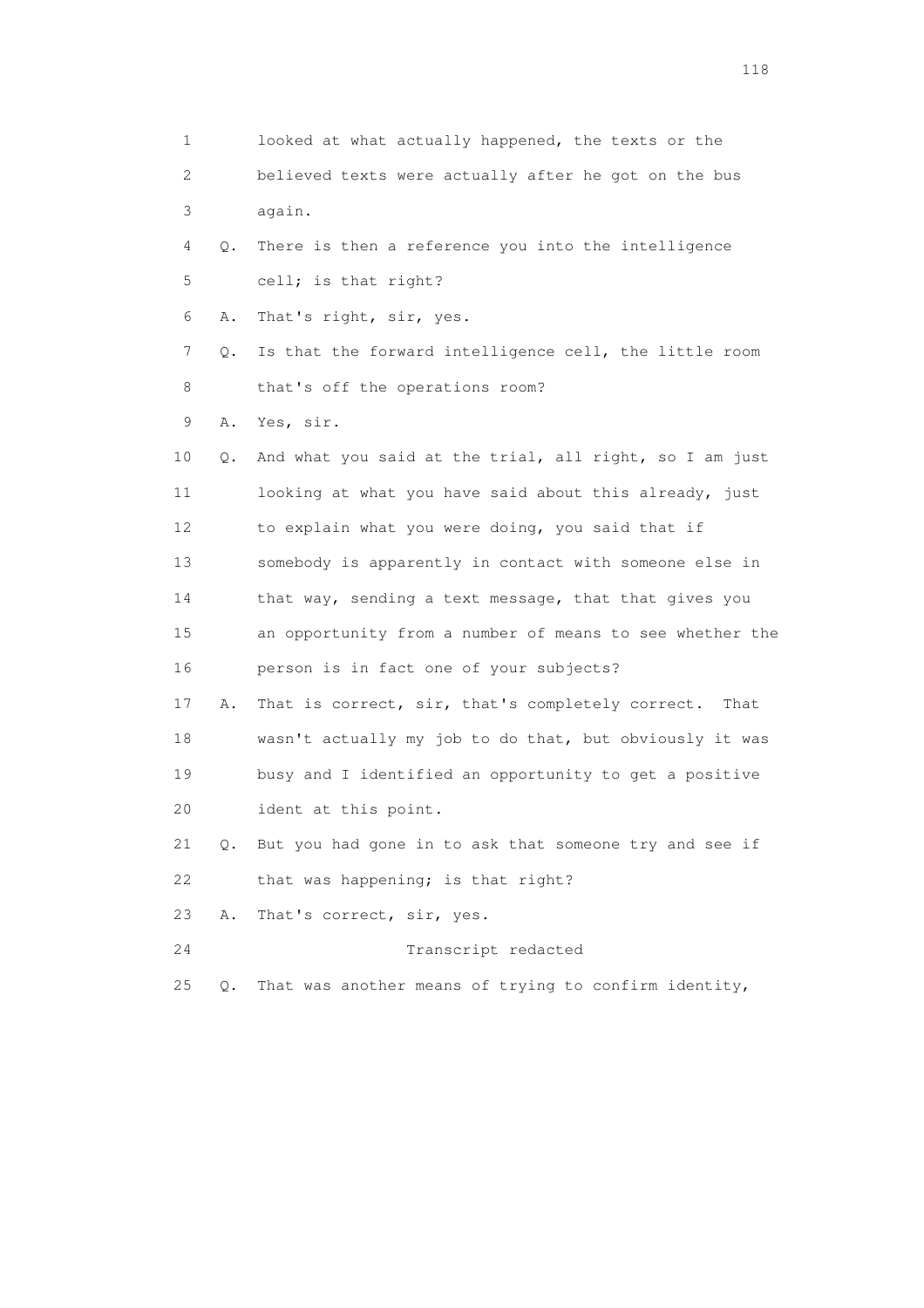- 1 but that confirmation didn't come?
- 2 A. That's correct, sir, yes.
- 3 Q. Then you hear, is this right, that a person is on the 4 bus?
- 5 A. Yes, sir.
- 6 Q. And you think, is this right, from what you have said 7 just now, that in fact your note is wrong and that the 8 texting is when the person is on the bus?
- 9 A. I believe so, sir, I believe that's what the
- 10 surveillance running log in the ops room will show.
- 11 Q. Then you have a note "attempting to get alongside".
- 12 A. Surveillance talk.
- 13 Q. Can you help us with what that's about?
- 14 A. Someone is looking to try and drive past the bus and get 15 another look at this man.
- 16 Q. Again, was that with a view to taking the identification
- 17 process either further forward or backwards, but one way 18 or the other?
- 19 A. That's exactly correct, sir, yes.
- 20 Q. As you understood it, did that happen or not?
- 21 A. I couldn't -- the only thing I recollect is someone
- 22 saying "attempting to get alongside", I don't recollect 23 any information coming for it or even that he could do
- 24 it.
- 25 Q. Then: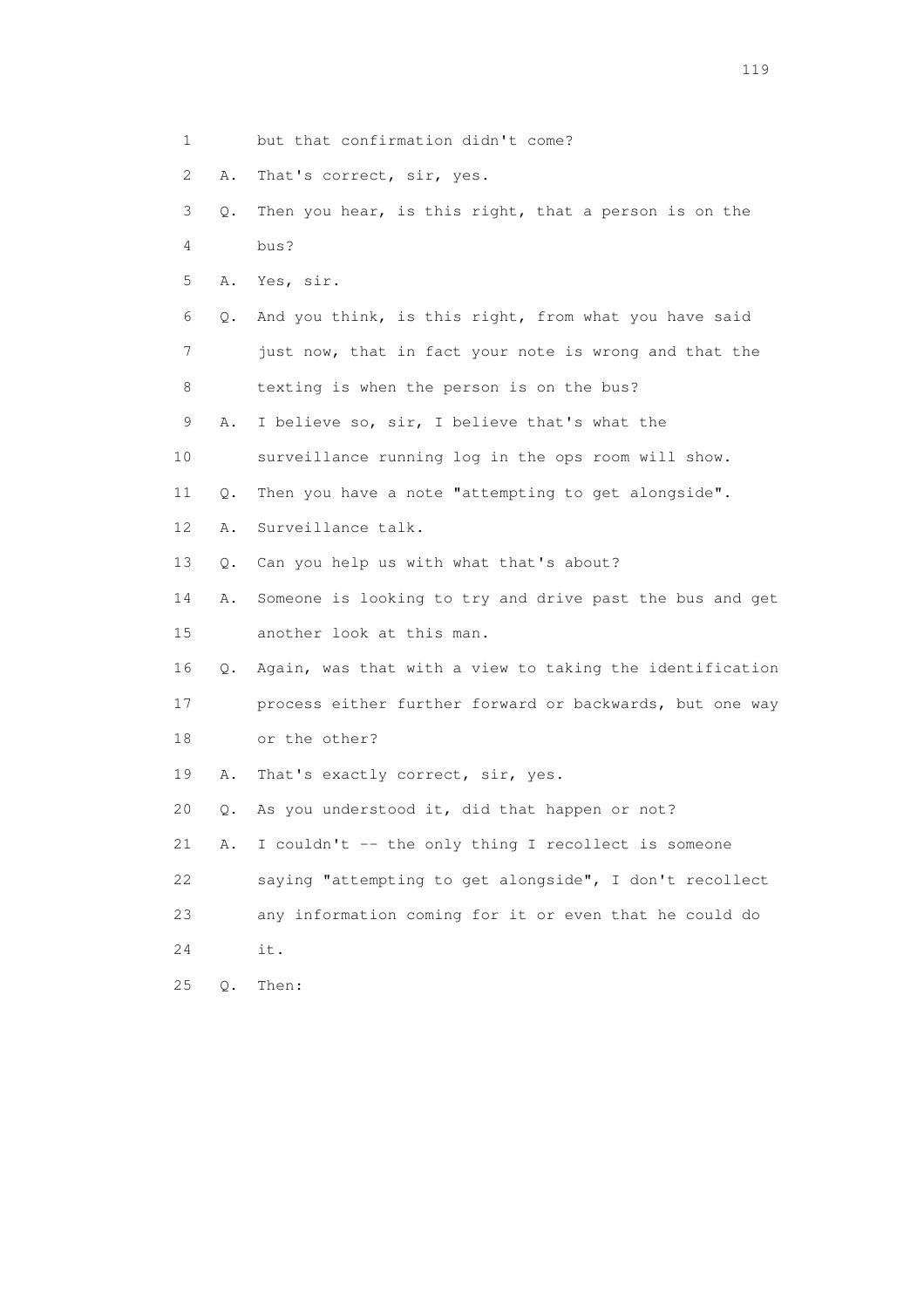1 "VE." Mr Esposito, Trojan 80, "why no comms? Me. 2 Should be able to talk to each other (confirmed when 3 Trojan Bravo asked permission) not answered." 4 Can you explain that little section for us? 5 A. Mr Esposito is -- I understood it to be -- asking why 6 CO19 can't hear them. 7 Q. Why CO19 can't hear who? 8 A. The surveillance. 9 Q. How did you know that CO19 couldn't hear? 10 A. As I say, I presumed, because that's why he is asking me 11 and he is from CO19. 12 Q. Right, right. 13 A. My response, obviously, I have got all the fill guns, in 14 plenty of time I have established -- I established 15 earlier in the operation that they have been able to put 16 them on the right encryption. I don't understand why 17 there shouldn't be comms apart from a range issue, 18 that's the only issue as I know how the system works, 19 and during the operation I heard Trojan Bravo come up 20 and ask for permission. 21 SIR MICHAEL WRIGHT: Who is Trojan Bravo, please? 22 A. It's the firearms team leader, sir. 23 MR HILLIARD: You heard him come up and ask for permission, 24 what does that signify to you? 25 A. When you are carrying out the surveillance follow, if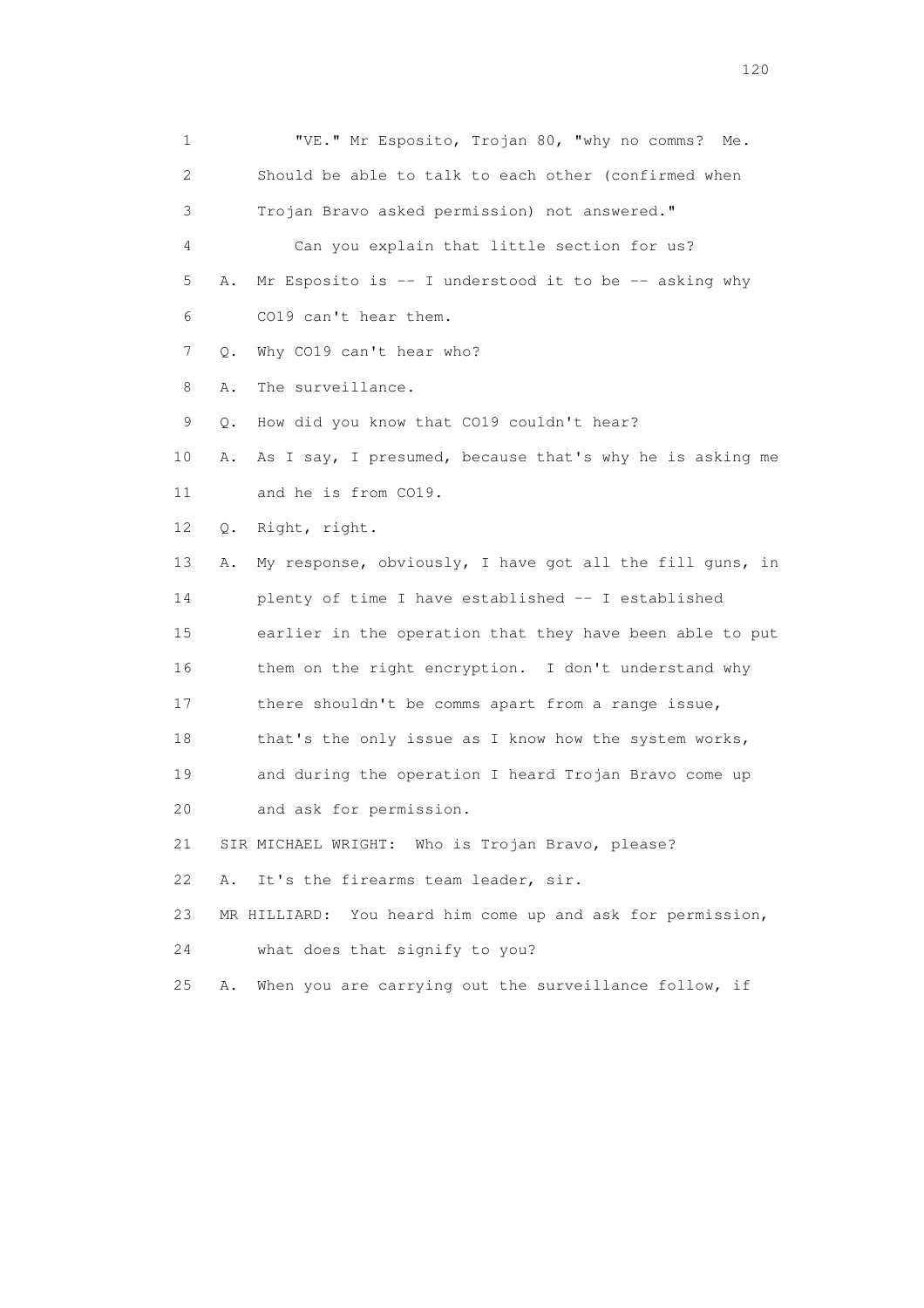1 you are the subject and I am watching you, I have 2 primacy over the radio because what you do is most 3 important. If the Coroner would want to ask me 4 a question, or ask anyone a question, he would have to 5 ask my permission, which says, is it convenient for me 6 to come in on the radio. 7 Q. And if something is very important that's going on, we 8 tell him to be quiet. 9 A. Wait til he has done his round about, sir. 10 Q. Right. As you understood it, is this right, Mr Esposito 11 was saying that the firearms team couldn't hear the 12 surveillance communications, that's what you thought was 13 prompting the request? 14 A. Yes, he asked me why there was no communications or why 15 they couldn't hear or words to that effect, and the only 16 inference I could have drawn is he is saying CO19 can't 17 hear. 18 Q. Then going down: 19 "James called by Pat. CD 'what percentage'." 20 Can you help us about that section, please? 21 A. James is the team leader of the grey team, Pat obviously 22 is the surveillance monitor. CD for Cressida Dick, and 23 referring in there what percentage is a jog of memory 24 about the question that was asked. 25 Q. What was the question asked?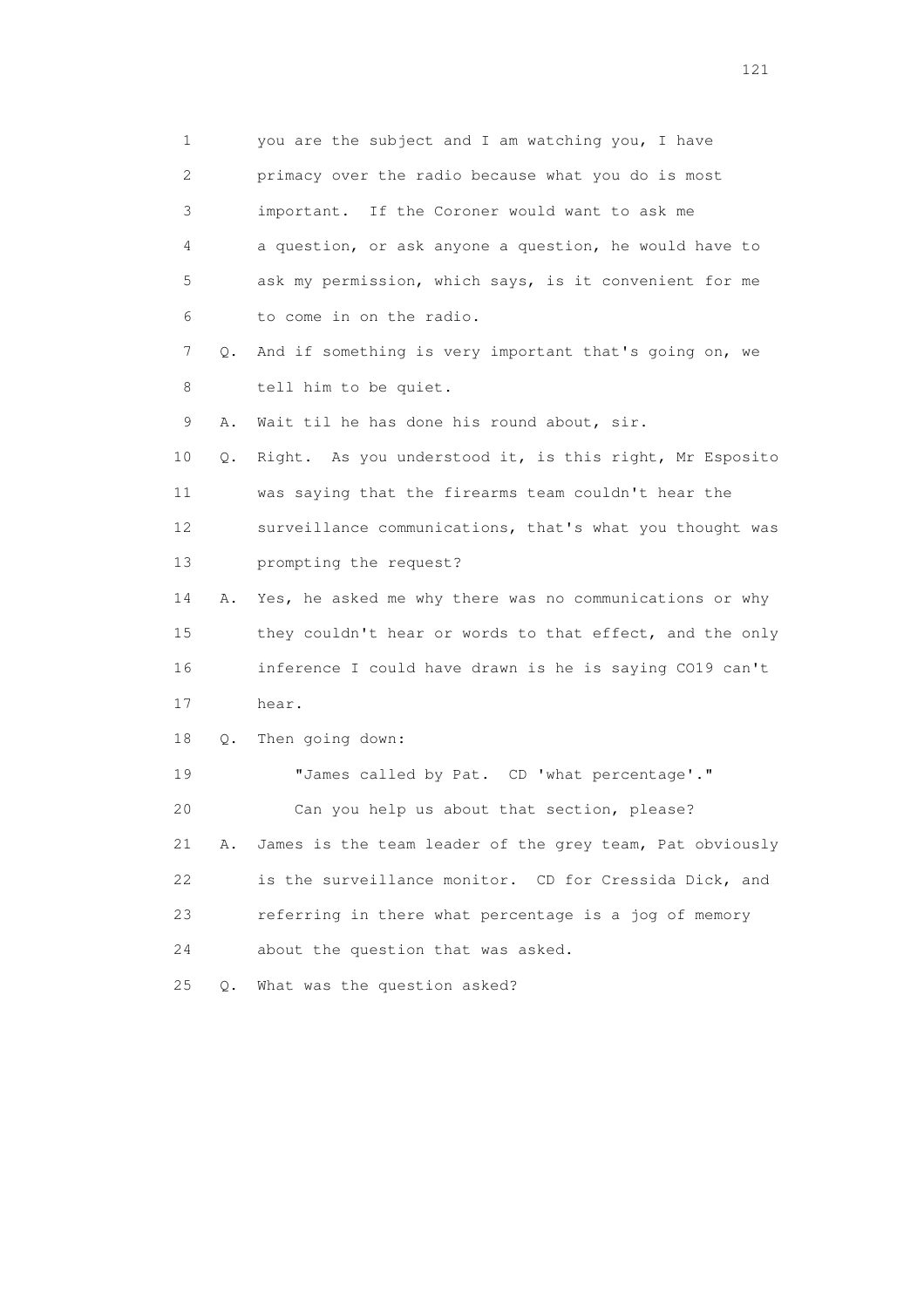| 1              | Α.        | When I refreshed my memory writing the statement, it was |
|----------------|-----------|----------------------------------------------------------|
| $\overline{c}$ |           | actually Mr Boutcher requesting a percentage             |
| 3              |           | identification of the U/I being Nettle Tip.              |
| 4              | Q.        | Right, and is it Pat who is relaying that question to    |
| 5              |           | James?                                                   |
| 6              | Α.        | Yes, they are talking -- well, they are talking on the   |
| 7              |           | phone, sir.                                              |
| 8              | Q.        | There is an answer, is that right?                       |
| 9              | Α.        | My recollection is Pat said: "They can't give            |
| 10             |           | a percentage but they think it's him".                   |
| 11             | Q.        | Then the note says:                                      |
| 12             |           | "Subject towards Stockwell tube recognised in ops        |
| 13             |           | room"?                                                   |
| 14             | Α.        | Yes, it does, sir. I believe it would have been          |
| 15             |           | reported over the radio that he's -- I think it's        |
| 16             |           | Stockwell Road, towards Stockwell tube, and the          |
| 17             |           | operations room has picked up on this.                   |
| 18             | Q.        | What, and thought that he may be going to Stockwell      |
| 19             |           | tube?                                                    |
| 20             | Α.        | Yes, it's a possibility that he's going to Stockwell     |
| 21             |           | tube.                                                    |
| 22             | $\circ$ . | Now, I am just going to hand it out on a separate sheet  |
| 23             |           | and a copy for you, Owen. On the 2005 note, there is     |
| 24             |           | a passage, isn't there, that appears after this          |
| 25             |           | reference to ops room?                                   |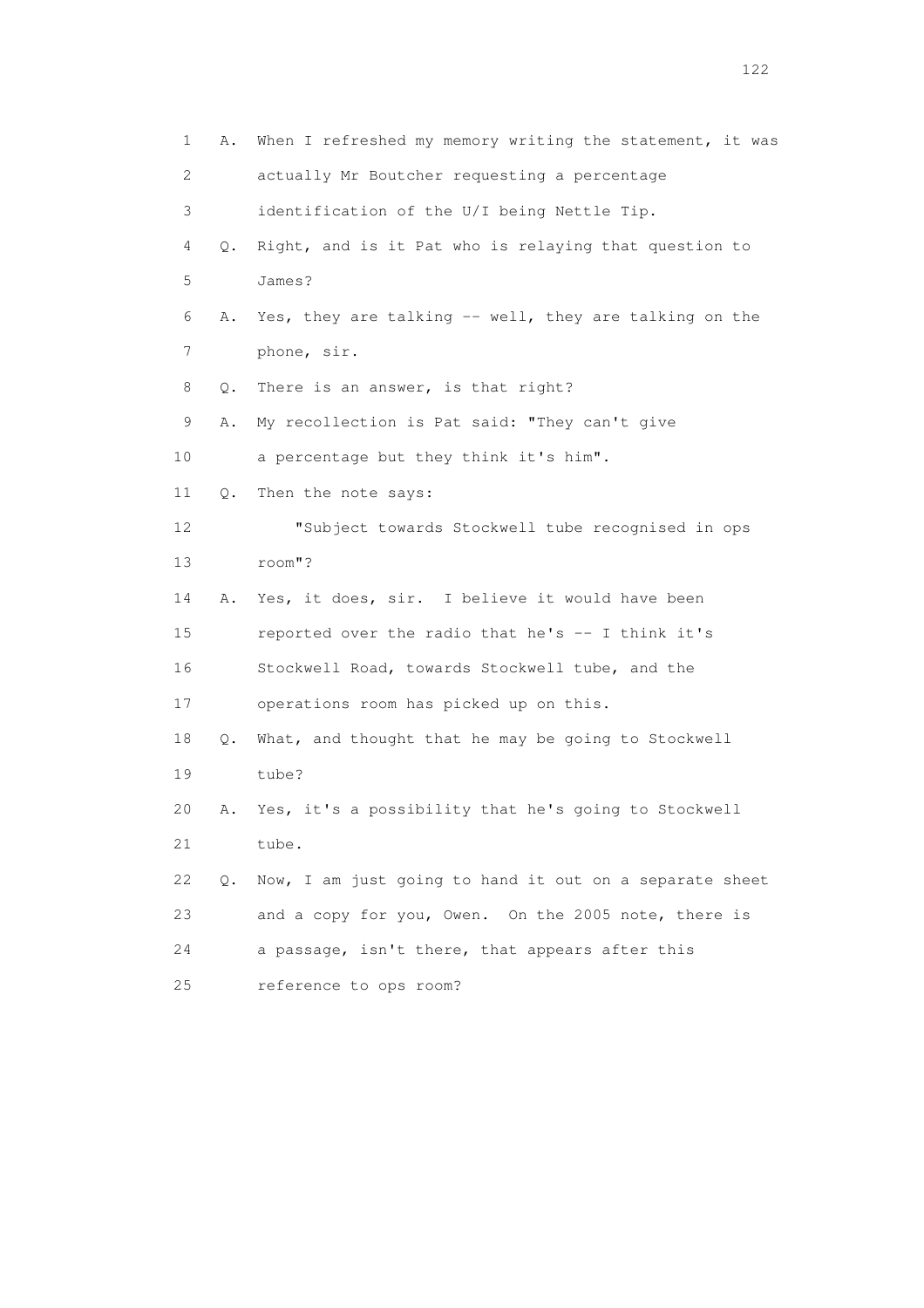1 A. Yes, sir. 2 Q. I'll give you a copy too, I hope we have enough 3 (Handed). 4 A. I believe I can do without it, sir. 5 Q. Good, because we haven't. If these can go in, please, 6 also in divider 55, behind the note that we have 7 already. (Pause). You say that's a reference to the 8 fact that he might be going towards Stockwell tube, 9 that's the last bit we have in the note we have just 10 been looking at? 11 A. Yes, sir. 12  $Q$ . But then in the 2005 note  $-$ - the  $-$  13 SIR MICHAEL WRIGHT: The first one, isn't it? 14 MR HILLIARD: I don't know why it's the 31 July or August, 15 that's why I say the 2005 note. 16 This then appears, is this right, Owen: 17 "Management discussion, CD: can run onto tube as not 18 carrying anything. Persuaded by U/I male amongst 19 management"; is that right? 20 A. That appears in the aide memoire, yes, sir. 21 Q. What's that about? 22 A. There is a discussion in the management as to what 23 course of action, or management group, what course of 24 action to take in response to him being towards 25 Stockwell tube .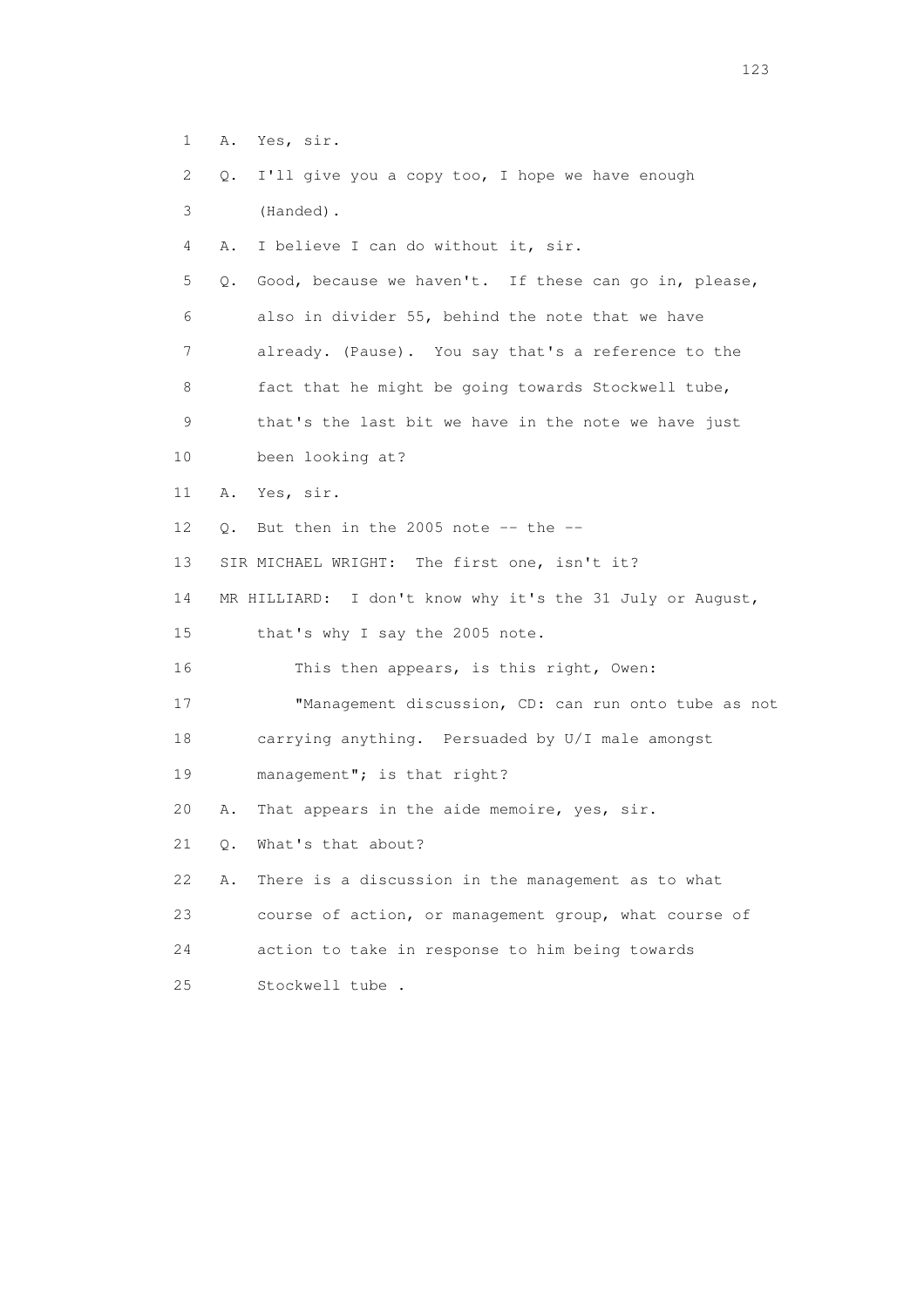1 Q. Pause a moment. By the management group, do you 2 remember you told us earlier that Commander Dick as she 3 then was, was in a little group and you showed us where 4 on the map with some people round her. Is that what you 5 mean by the management group, the senior officers round 6 her, her and the senior officers? 7 A. They may or may not be all exactly the same people, 8 because people were coming and going but in generic 9 terms, yes, sir. 10 Q. That's the sort of thing you're talking about. So 11 discussion, you say. Now, what about the next bit: 12 "CD: can run onto tube as not carrying anything." 13 What's that about? 14 A. In hindsight, well, sorry, in reflection as to wrote my 15 statement, I looked at that and thought, as I have done 16 in several points amongst this aide memoire, I can't 17 actually say that. All I can say is one of the options 18 was about letting him run because he is not carrying 19 anything, and that there was a disagreement from -- and 20 when it says U/I member of the management, that doesn't 21 mean it's a member of the management I don't know, it 22 means I don't know who. 23 Q. Right, got that. So it's a member of management who you 24 may or may not have known but you can't remember who it

25 was one way or the other?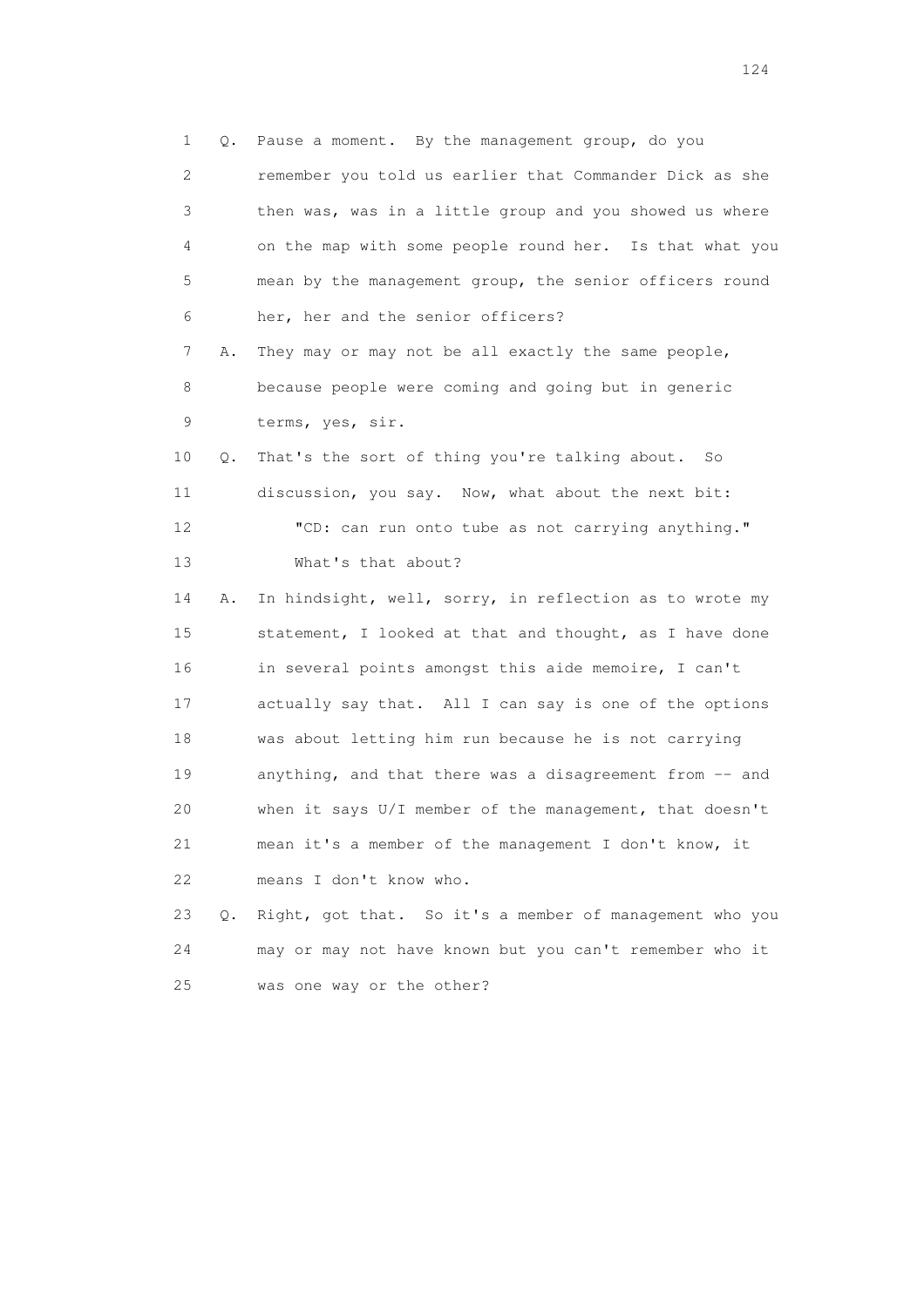1 A. Obviously I couldn't see everything, I couldn't hear 2 everything, and that is part -- that is a snapshot of 3 the management discussion as to what to do next. 4 Q. Right. If we look at the note, there is a management 5 discussion; is that right? 6 A. There is, sir, yes. 7 Q. So that's correct. Is this right, you are saying 8 somebody said that the person could run on to the tube 9 as he wasn't carrying anything, are you saying that was 10 part of the discussion? 11 A. That was part of the discussion. 12 Q. Right. 13 A. I believe it was the commander, but when I reflected, 14 I couldn't be sure whether she was saying: this is what 15 we are going to do or: this is one of the options. 16 Q. Right, whether saying: he's definitely to be allowed to 17 run or: an option is that he can run? 18 A. Exactly, I couldn't tell, I wasn't monitoring the 19 conversation. 20 Q. We may get a bit of a clue by the way the note goes on, 21 because it says "persuaded otherwise"; that rather 22 suggests it was her view, doesn't it, and that somebody 23 persuaded her to a different one? 24 A. That's exactly why it isn't in my statement because 25 I couldn't swear that this is the case. As I said to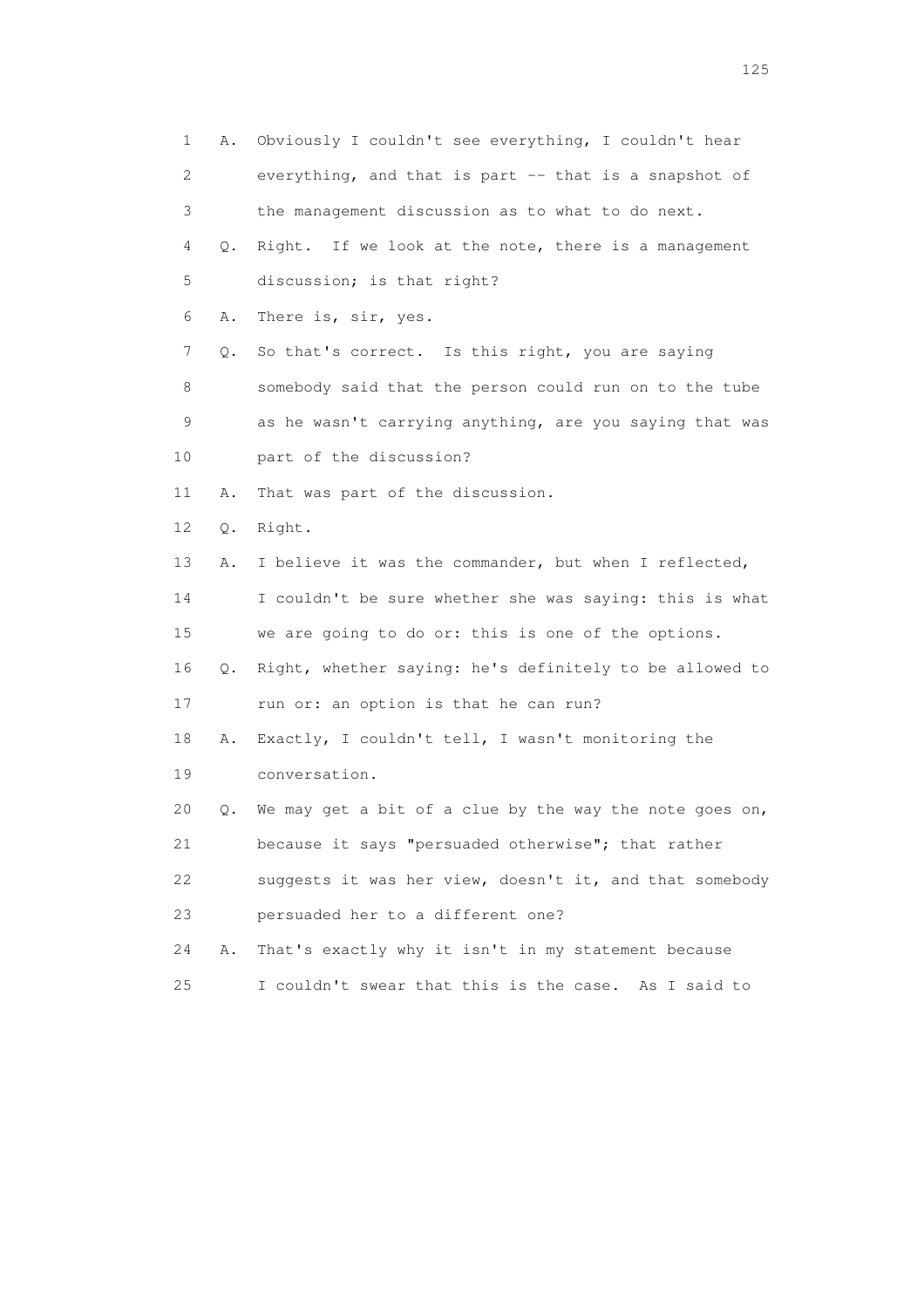1 you, all I could say is that ops was talked about 2 I believe by her. Someone expressed a differing view. 3 Q. Obviously when you made the note you thought it was her, 4 end of July or 3 August 2005? 5 A. I still think she was talking about it to the best of my 6 knowledge and belief, but on reflection that was just 7 a snapshot. That didn't accurately reflect what was 8 going on. 9 SIR MICHAEL WRIGHT: Was it a woman's voice? 10 A. Yes, sir. Well, to my best recollection, yes. 11 SIR MICHAEL WRIGHT: As far as you can remember? 12 A. Sir. 13 SIR MICHAEL WRIGHT: Was there any other woman there apart 14 from Detective Chief Inspector Scott? 15 A. I don't actually recall DCI Scott being there at all, 16 sir, so ... 17 MR HILLIARD: All right. Then: 18 "Persuaded otherwise by U/I male amongst 19 management". 20 A. That's what it says, sir, yes. 21 Q. If you have expressed yourself at the end of 22 July/beginning of August of 2005 that whoever it was who 23 said that was persuaded otherwise by someone else, does 24 that not rather suggest that it was a view someone had 25 expressed rather than an option, do you see, if they had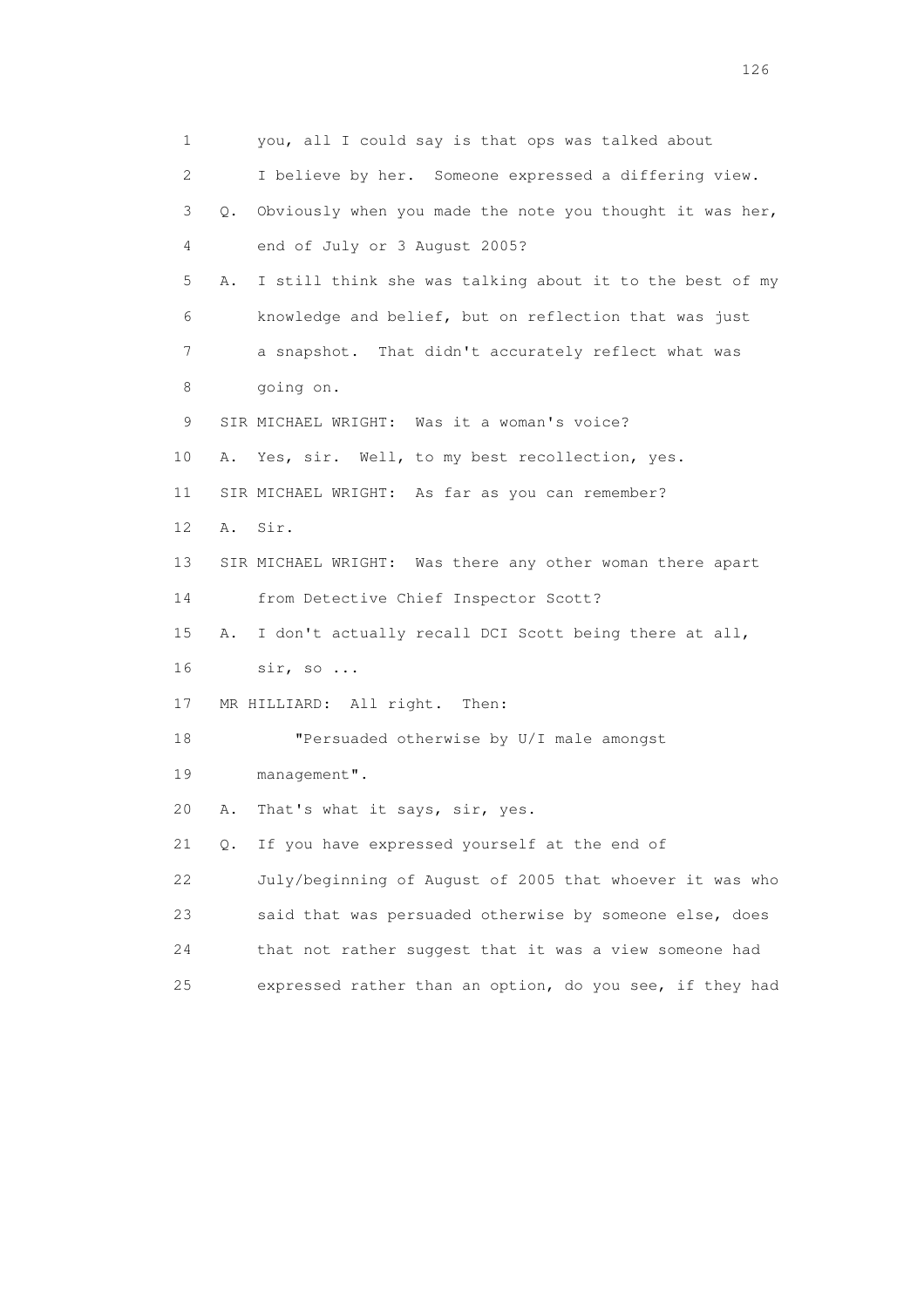1 to be persuaded otherwise?

| 2               | Α. | Well, that's exactly it, I wasn't sure what was going    |
|-----------------|----|----------------------------------------------------------|
| 3               |    | on, sir. I have looked at that and that's exactly what   |
| 4               |    | it implies, but that's exactly why, when I gave my       |
| 5               |    | statement, I can swear that a management discussion took |
| 6               |    | place. The idea that the commander said: this is what    |
| 7               |    | we will do and was persuaded otherwise, that doesn't     |
| 8               |    | reflect my recollection of events, sir.                  |
| 9               | Q. | What you said in your statement, the one you made in     |
| 10              |    | November 2005, was this:                                 |
| 11              |    | "It was recognised that the U/I at this stage was        |
| 12 <sup>°</sup> |    | towards Stockwell Underground station and there was      |
| 13              |    | a management discussion as to the appropriate course of  |
| 14              |    | action and then Commander Dick requested SFO             |
| 15              |    | intervention."                                           |
| 16              | Α. | That accurately summarises my recollection, sir.         |
| 17              | Q. | If we look at the note, that says:                       |
| 18              |    | "CD SFO to intervene" doesn't it?                        |
| 19              |    | A. VE on phone, yes, sir.                                |
| 20              | Q. | VE on the phone and was that what he was on the phone    |
| 21              |    | about?                                                   |
| 22              | Α. | Well, I wouldn't say that I could hear the phone call    |
| 23              |    | but the logical implication is yes, sir.                 |
| 24              | Q. | All right. In your statement you referred to the person  |
| 25              |    | again at this stage as U/I?                              |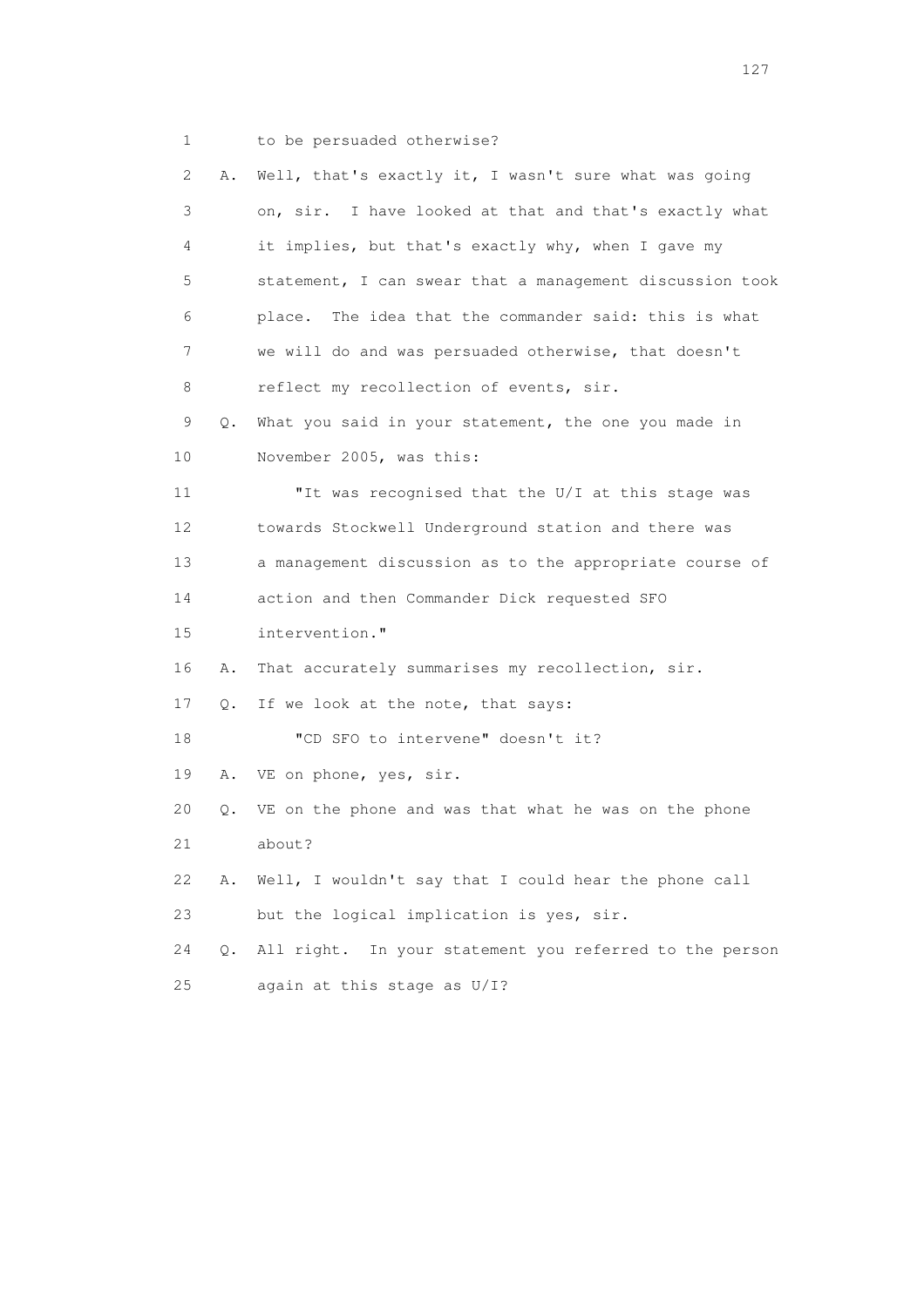1 A. Yes, sir.

 2 Q. In that passage we have just read, although it comes 3 after Pat saying: "They can't give a percentage but they 4 think it's him"? 5 A. Yes, sir. 6 Q. As far as you were concerned, the passage I read from 7 your statement, if that accurately reflects your 8 understanding, even after Pat had given that report, as 9 far as you were concerned, was the person still 10 unidentified? 11 A. Oh yes, sir, they think it could be him, but that is not 12 a positive identification. 13 Q. Right. Then: 14 "Nearing tube. Greys offered to do intervention. 15 Initially refused. Greys held on line." 16 All right, can you help us with that passage, that 17 first section? 18 A. Obviously the subject is towards the tube. 19 Q. Yes. 20 A. James, it's just that I referred to him as Tango 5, 21 James is on the phone to Pat. I am aware that Pat is 22 saying that the greys are offering to do the 23 intervention but the commander is refusing this because 24 she's wanted SO19 to do it. 25 Q. That refusal, I think, changed; is that right?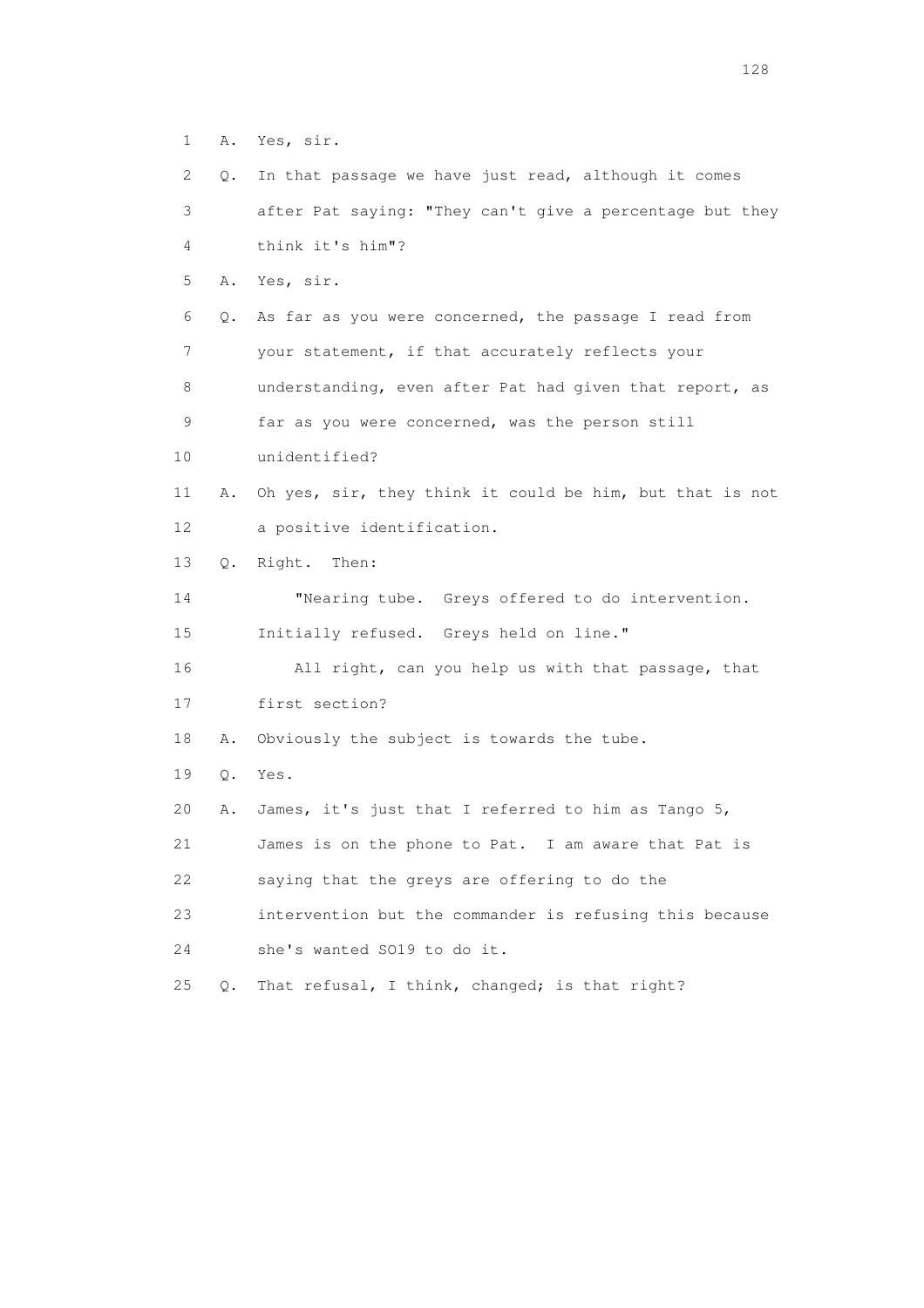1 A. That's correct, sir, yes.

2 Q. If we look at the next note:

| 3               |    | "CD yes to greys as subject through barriers.            |
|-----------------|----|----------------------------------------------------------|
| 4               |    | Running for train."                                      |
| 5               | Α. | Yes, sir, it says that.                                  |
| 6               | О. | Can you just amplify that note for us, please?           |
| 7               | Α. | Throughout this you have obviously got Pat on the phone  |
| 8               |    | to James, you have also got Mr Esposito on the phone,    |
| 9               |    | and I'm presuming to the firearms team or to Silver,     |
| 10              |    | definitely that. My recollection is after a couple of    |
| 11              |    | minutes, Mr Esposito has said the SFO are not in         |
| 12 <sup>°</sup> |    | a position to intervene before he's entered the          |
| 13              |    | underground, and Commander Dick's then requested that    |
| 14              |    | the grey team carry out a stop.                          |
| 15              | Q. | Just at that point, when she's saying yes to the greys,  |
| 16              |    | where, as you understood it, was what we will now call   |
| 17              |    | Mr de Menezes because it was him, where was he as you    |
| 18              |    | understood it at that point?                             |
| 19              | Α. | Roughly simultaneously it's been reported over the radio |
| 20              |    | that he's through the barriers and then that he's        |
| 21              |    | running for the train. So --                             |
| 22              |    | SIR MICHAEL WRIGHT: Roughly simultaneously to what?      |
| 23              | Α. | To Commander Dick, now DAC Dick, requesting the greys to |
| 24              |    | intervene.<br>$So$ $--$                                  |
| 25              |    | SIR MICHAEL WRIGHT: Having been told by Mr Esposito that |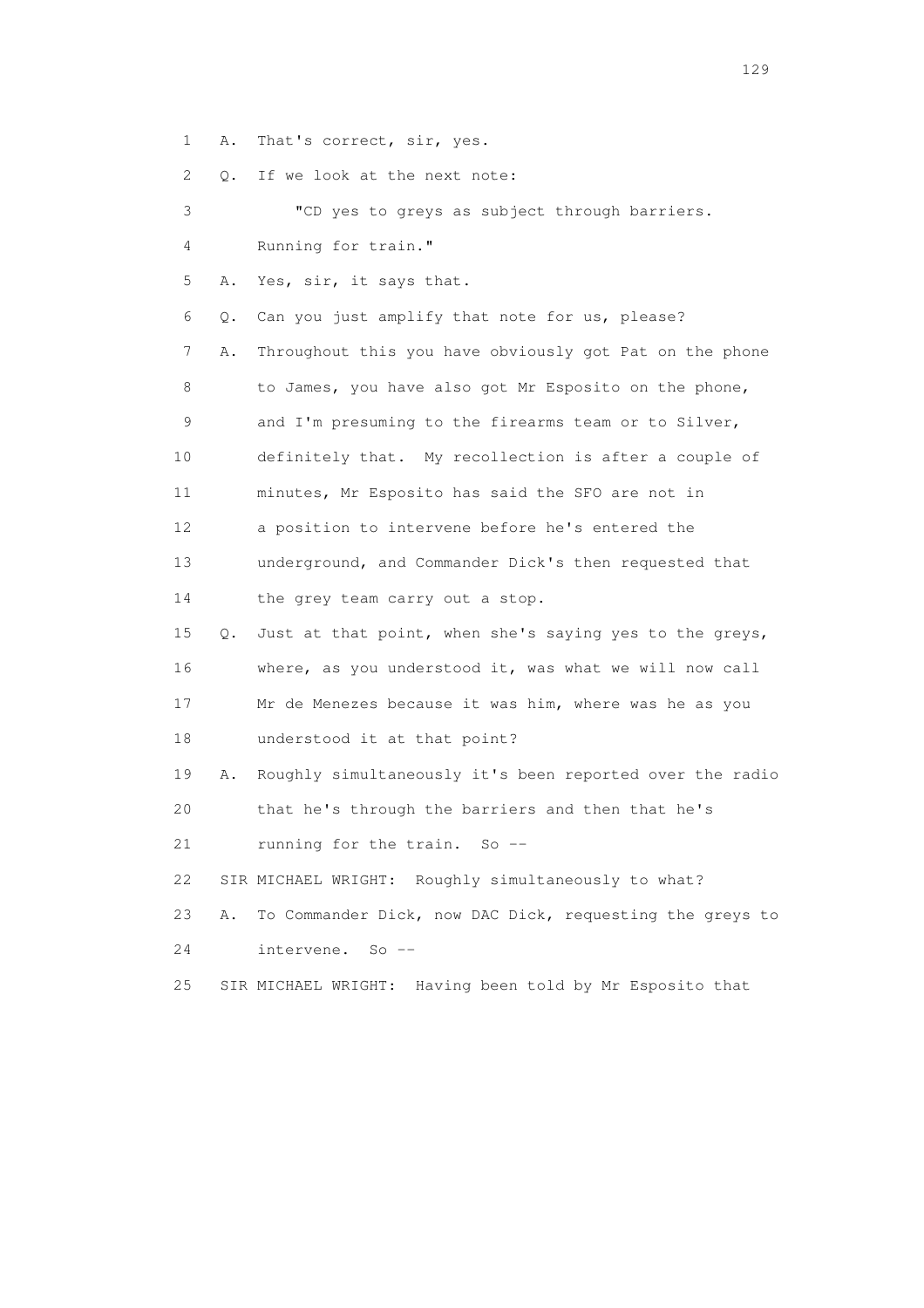1 CO19 were not in a position to do it? 2 A. Correct, sir. 3 MR HILLIARD: The way this reads, do you see: 4 "CD yes to greys as subject through barriers". 5 A. Yes. 6 Q. Is that a timing "as", do you see what I mean: CD yes to 7 greys as he is going through the barriers, or is it: CD 8 yes to greys because he is through the barriers, do you 9 see what I mean? 10 A. Yes, I see what you mean. 11 Q. Or can you not now say? 12 A. No, I can say, as far as I was able to understand at the 13 time, it's timing as. 14 Q. So she is saying yes to the greys as the subject is 15 going through the barriers running for a train? 16 A. Yes. Yes, sir. 17 Q. Do you know where information that he was running for 18 a train came from? 19 A. I can only presume it was from the radio, sir. 20 Q. So as he's going through the barriers, the order is 21 given, is this what you are telling the jury, for the 22 greys to do the stop? 23 A. Yes, sir. 24 Q. Then the note goes on: 25 "SO19 to red"?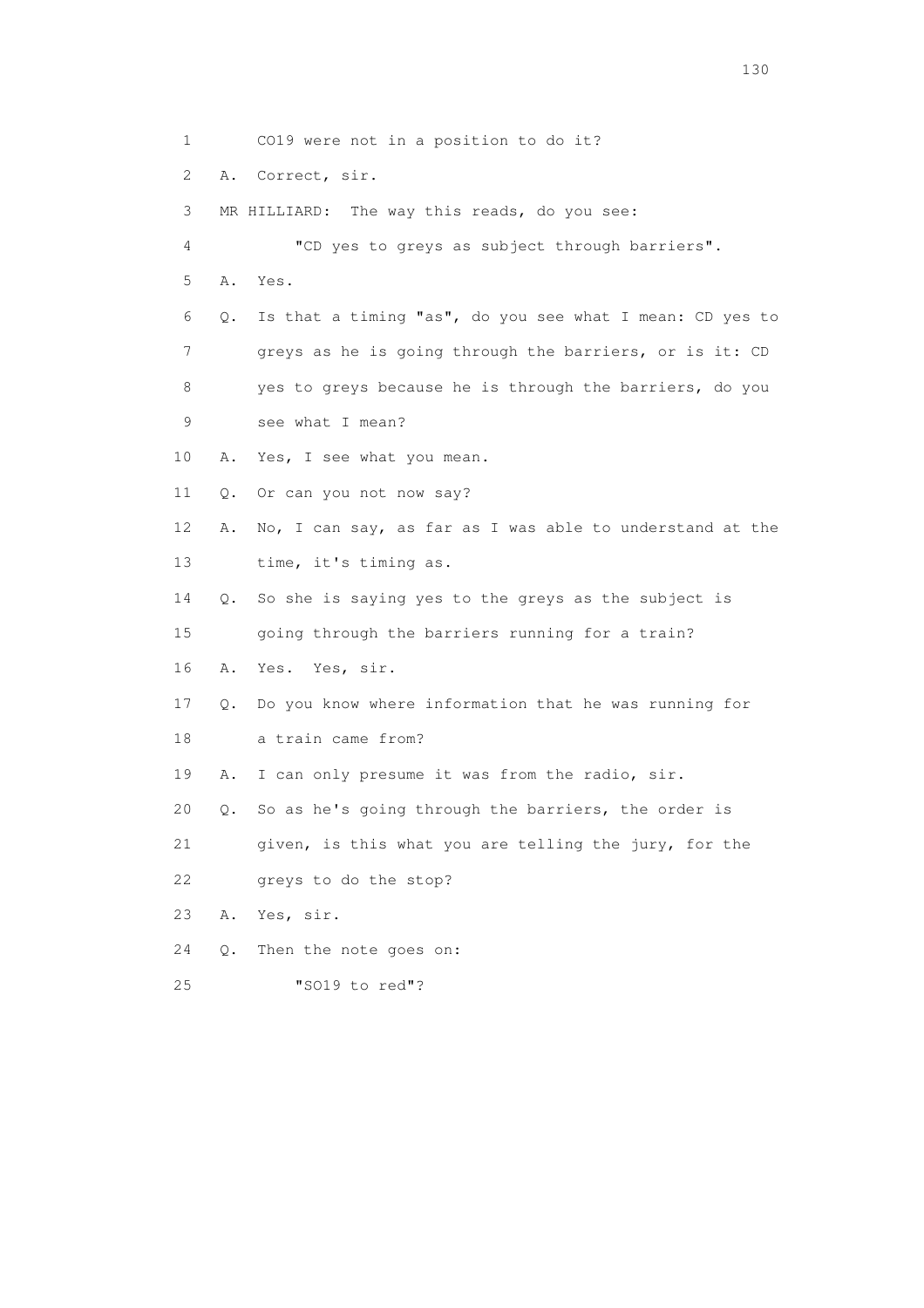1 A. There is actually something that happened before that, 2 sir.

3 Q. Right, you tell us about that.

 4 A. Commander Dick's then requested that SO19 carry a hard 5 stop on the subject and she states that he was not to 6 travel. Shortly after this, Trojan Bravo, the firearms 7 team leader went to state red, and that's been relayed 8 by James over the radio to make sure everybody's heard 9 it. As my statement said, both of these transmissions 10 come across the radio. Shortly after it, the radio's 11 become silent and as far as I was aware in the ops room, 12 it's not clear whether the subject is under control or 13 not.

 14 Q. Right. If we go back, this information about running 15 for the train, you have told us about that. Then you 16 say that Commander Dick asked SO19 to carry out a hard 17 stop?

18 A. Yes, sir.

 19 Q. What did you understand by a hard stop? 20 A. A hard stop is an aggressive stop. It's not 21 a recognised -- it's not a recognised term in -- sorry, 22 it is recognised by officers but it is not an official 23 term, if that's clear, but it is an aggressive stop. 24 Q. Can you just help us: so far as SO19 are concerned, do 25 they do anything other than a hard stop? I appreciate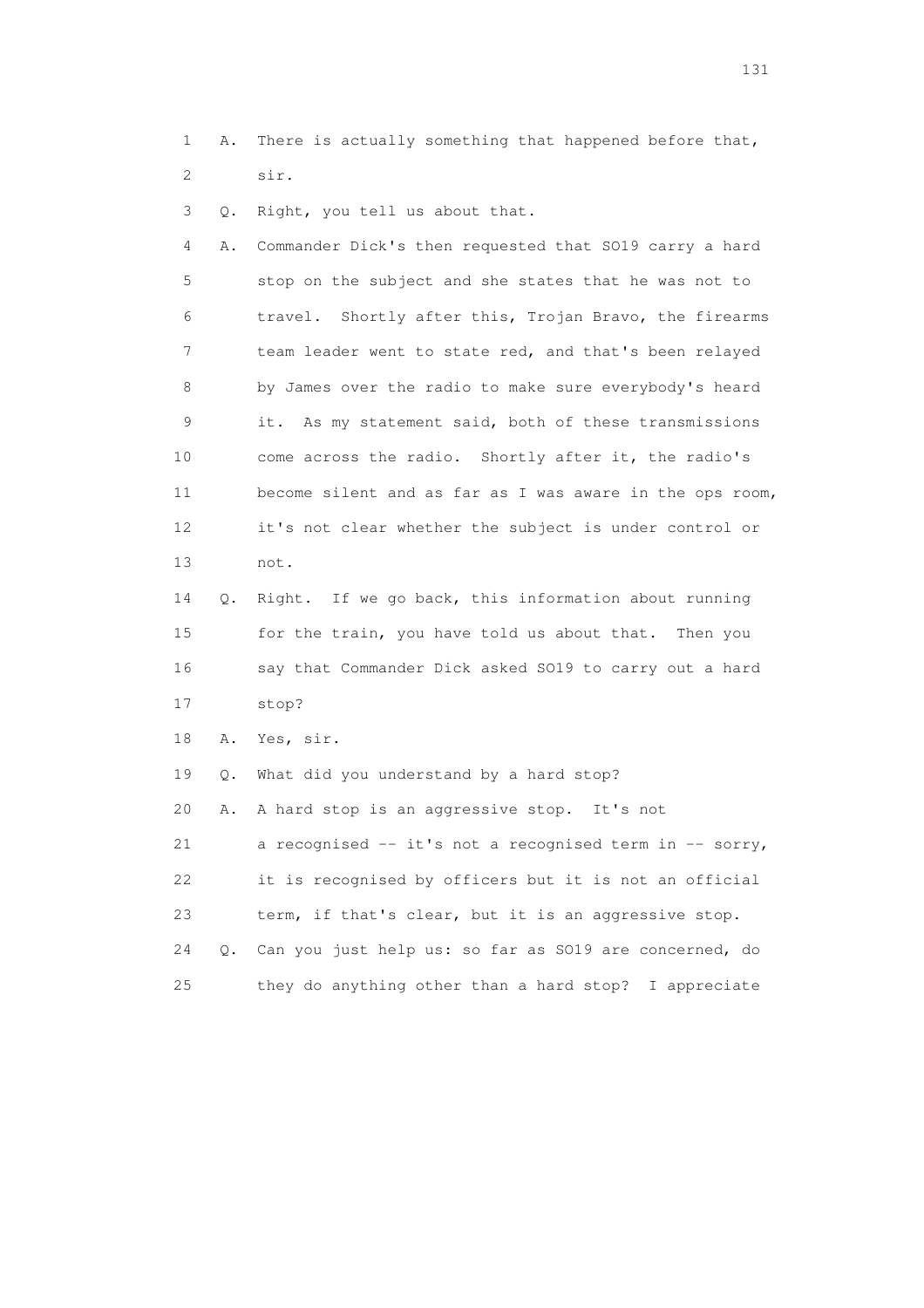1 if they are doing a stop, is it always going to be 2 a hard stop? Obviously a challenge may be different but 3 if it is an aggressive stop or does this add something 4 to an ordinary SO19 stop? Do you see what I am getting 5 at? 6 A. I understand what you are getting at, sir. Obviously 7 I haven't worked with SO19 but their standard practice 8 when they work for us, it will be a hard stop. That is 9 why a firearms team is there. 10 SIR MICHAEL WRIGHT: Mr Hilliard, I think we are going to 11 have to have a short break. 12 MR HILLIARD: Certainly. 13 SIR MICHAEL WRIGHT: Let me know when you are ready. 14 (2.40 pm) 15 (A short break) 16 (2.55 pm) 17 (In the presence of the jury) 18 SIR MICHAEL WRIGHT: I hope all is well. I do not want, 19 please, any inappropriate heroics. If anybody is really 20 feeling they can't go on, please say so; I would far 21 rather we had to have you back tomorrow than laid up, 22 and if you feel you can't concentrate, please say so. 23 That doesn't apply to counsel. 24 MR HILLIARD: Right. Now, if we could just go to the next 25 part of the note: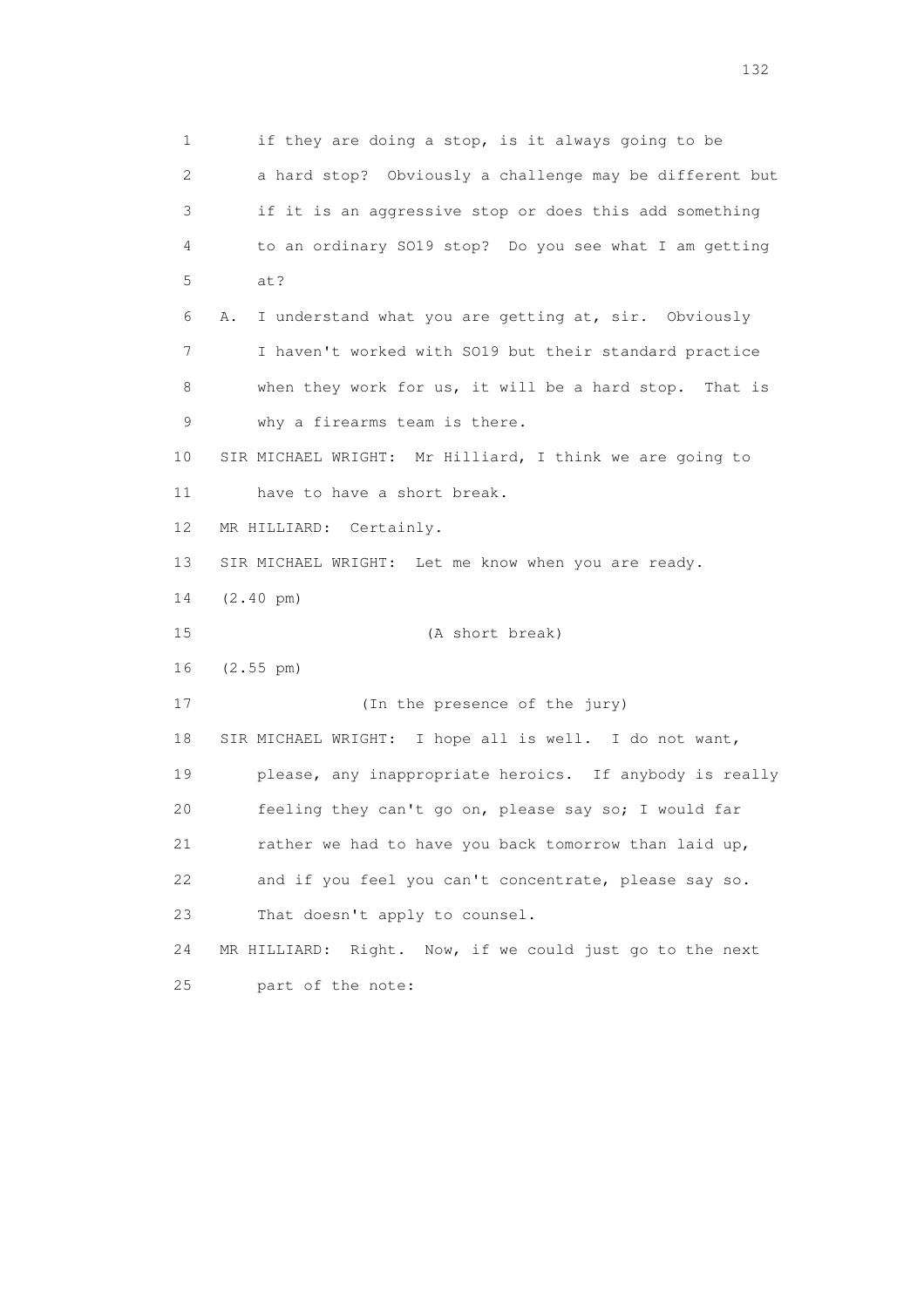| 1                         |       | "SO19 to red, relayed by James. Not clear if with        |
|---------------------------|-------|----------------------------------------------------------|
| $\mathbf{2}^{\mathsf{I}}$ |       | subject."                                                |
| 3                         |       | Do you see that?                                         |
| 4                         | Α.    | I see it, sir.                                           |
| 5                         |       | Can you help us about that?                              |
|                           | Q.    |                                                          |
| 6                         | Α.    | As I said in my statement shortly afterwards, SO19 has   |
| 7                         |       | been Trojan Bravo to go to red, James has relayed it,    |
| 8                         |       | and it's not clear whether the subject is under control. |
| 9                         | Q.    | Sorry, not clear?                                        |
| 10                        | Α.    | If the subject's under control.                          |
| 11                        | Q.    | So this is after Commander Dick has asked SO19 to carry  |
| 12                        |       | out the hard stop and said that he's not to travel on    |
| 13                        |       | the tube; yes?                                           |
| 14                        | Α.    | Yes.                                                     |
| 15                        | Q.    | You then hear that SO19 have gone to state red; is that  |
| 16                        |       | right?                                                   |
| 17                        | Α.    | That's correct, sir.                                     |
| 18                        | Q.    | I just want to understand this. Are you saying that      |
| 19                        |       | SO19 say it first of all, that they are going to state   |
| 20                        |       | red, and then James repeats it?                          |
| 21                        | Α.    | That's right, sir.                                       |
| 22                        | $Q$ . | Do you see what I mean?                                  |
| 23                        | Α.    | Yes.                                                     |
| 24                        | Q.    | Then: "Not clear if with subject", tell us again, you    |
| 25                        |       | mean it wasn't clear if SO19 had control of him?         |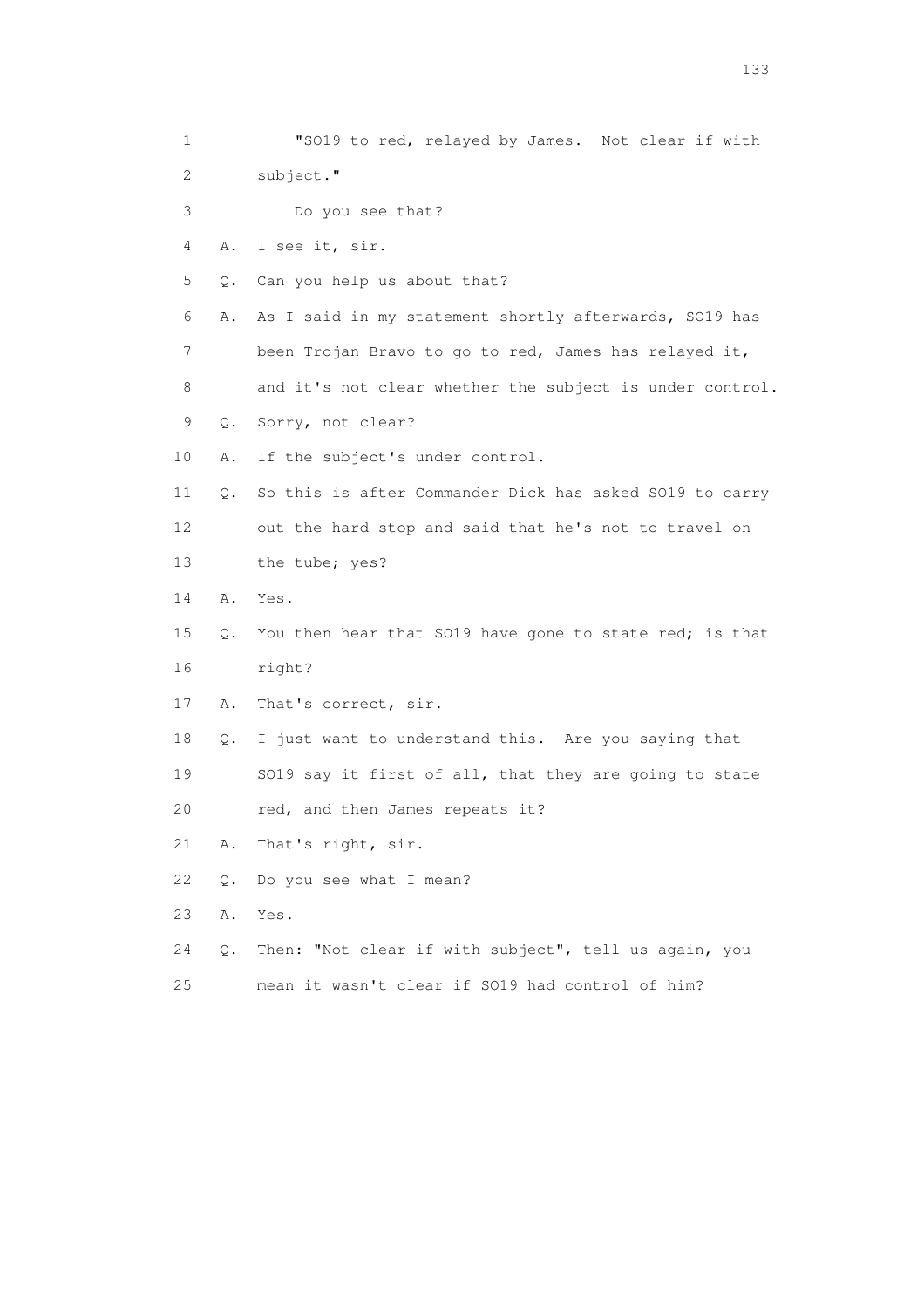- 1 A. I don't know, sir.
- 2 Q. I know you don't know, I just want to understand what
- 3 "not clear if with subject" means?
- 4 A. No, it's more generic, it's more we don't know if he's 5 under control or not.
- 6 Q. By anybody?
- 7 A. There is no comment whether that's SO19 or the
- 8 surveillance teams.
- 9 Q. Right, so not clear if under any sort of control at all?
- 10 A. That's right, sir, yes.
- 11 Q. All right. Then some time after that, Mr Esposito says
- 12 that the subject has been shot; is that right?
- 13 A. That's right, sir.
- 14 Q. Then the note says:
- 15 "Nothing until debrief later."
- 16 What does that mean?
- 17 A. I don't know, sir.
- 18 Q. Just can't remember what that's about?
- 19 A. Can't remember what that's about, sir.
- 20 Q. Then just to complete it, because we have it so we had
- 21 better know what its about:
- 22 "1330" so is that later on, on the 22nd?
- 23 A. It is, sir.
- 24 Q. "Saw picture of bus bomber (Royal Song) on news. Not
- 25 known to AW", is that Mr Whiddett?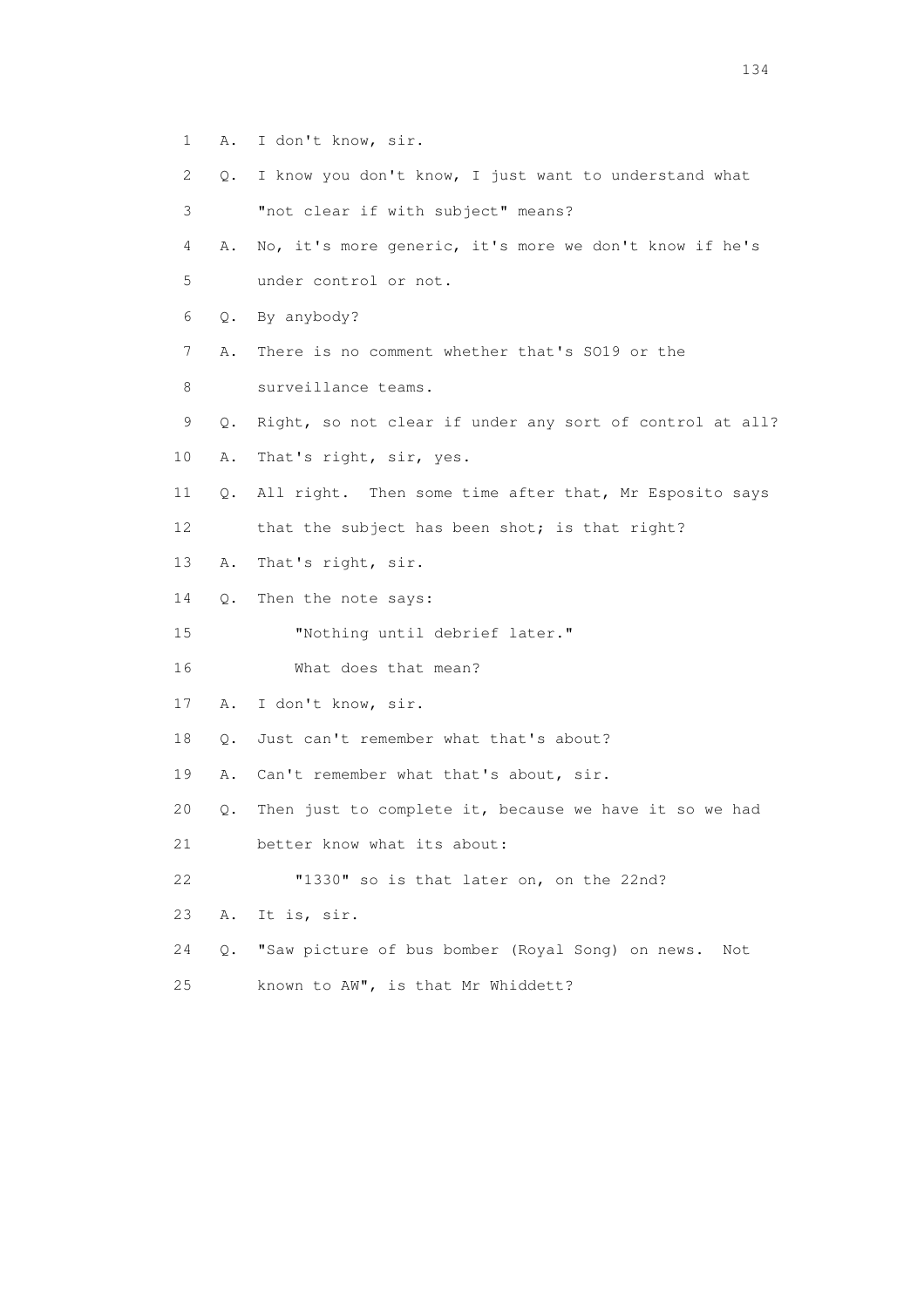1 A. That is, sir.

2 Q. Or yourself.

 3 Just the reason that Mr Whiddett or yourself might 4 have recognised a picture, what, because of the work you 5 do? 6 A. No, no, it's not that. Obviously there was a decision 7 to go, I now know there was a decision to go overt. 8 Q. So that's putting pictures out to the media and then to 9 the public? 10 A. That's right, sir. 11 Q. And saying: have you seen this man or whatever? 12 A. Yes. 13 Q. Right. You mean that decision wasn't known to either of 14 you that that was going to happen? 15 A. No. 16 Q. You say. 17 A. All that is, and that is something again when I wrote my 18 statement I decided was totally irrelevant, all that is 19 is it refers to a different picture, we were talking 20 about pictures throughout the day: do I need to ask 21 a question about that? And obviously the answer on 22 reflection in my statement, no. Royal Song didn't 23 concern us. 24 Q. What does "not known" to the two of you mean, that's 25 what I am asking?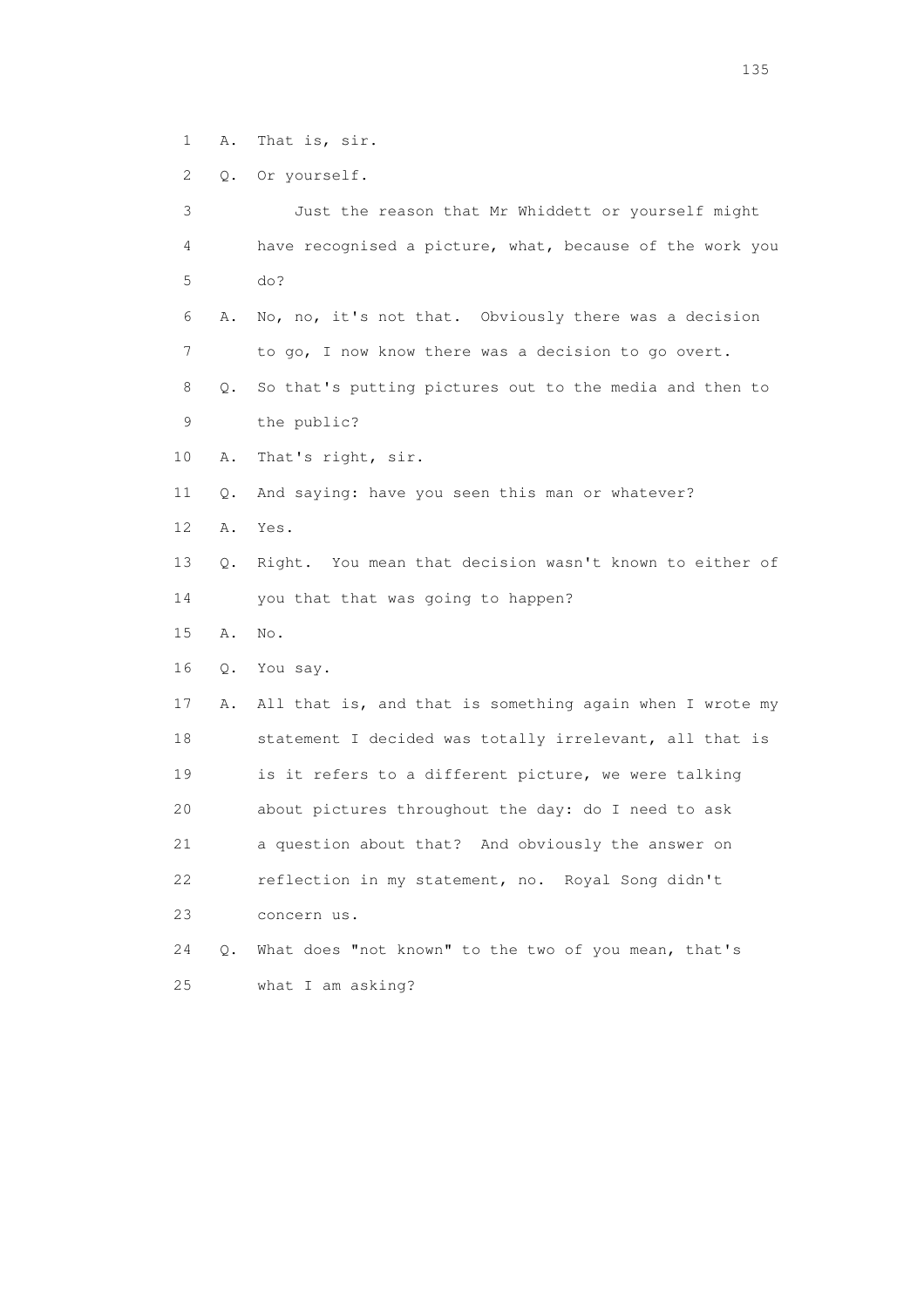1 A. We didn't know him, and looking back on that, I believe 2 it's: we haven't seen the picture before. 3 Q. Then: 4 "Saw picture of Nettle Tip on sheet in possession of 5 JB" -- is that Mr Boutcher? 6 A. It is, sir, yes. 7 Q. At about 1 to 2? 8 A. Yes, sir. 9 Q. Was that a DVLA so a Driver and Vehicle Licensing 10 Agency picture of him? 11 A. That's correct, sir, yes. 12 Q. Between 1 and 2, and you explain the source, and then 13 you say: 14 "Showed him as light-skinned IC3." 15 Identity code 3, what's -- 16 A. Black, sir. 17 Q. Light-skinned? 18 A. A light-skinned black male is my description of it. 19 Q. "Tried to obtain for teams", is that for surveillance 20 teams? 21 A. That's right, sir. 22 Q. Speaking to SO13, that's the Anti-Terrorist Branch? 23 A. Yes, sir. 24 Q. And ops manager, is that the ops room manager? 25 A. Yes, sir.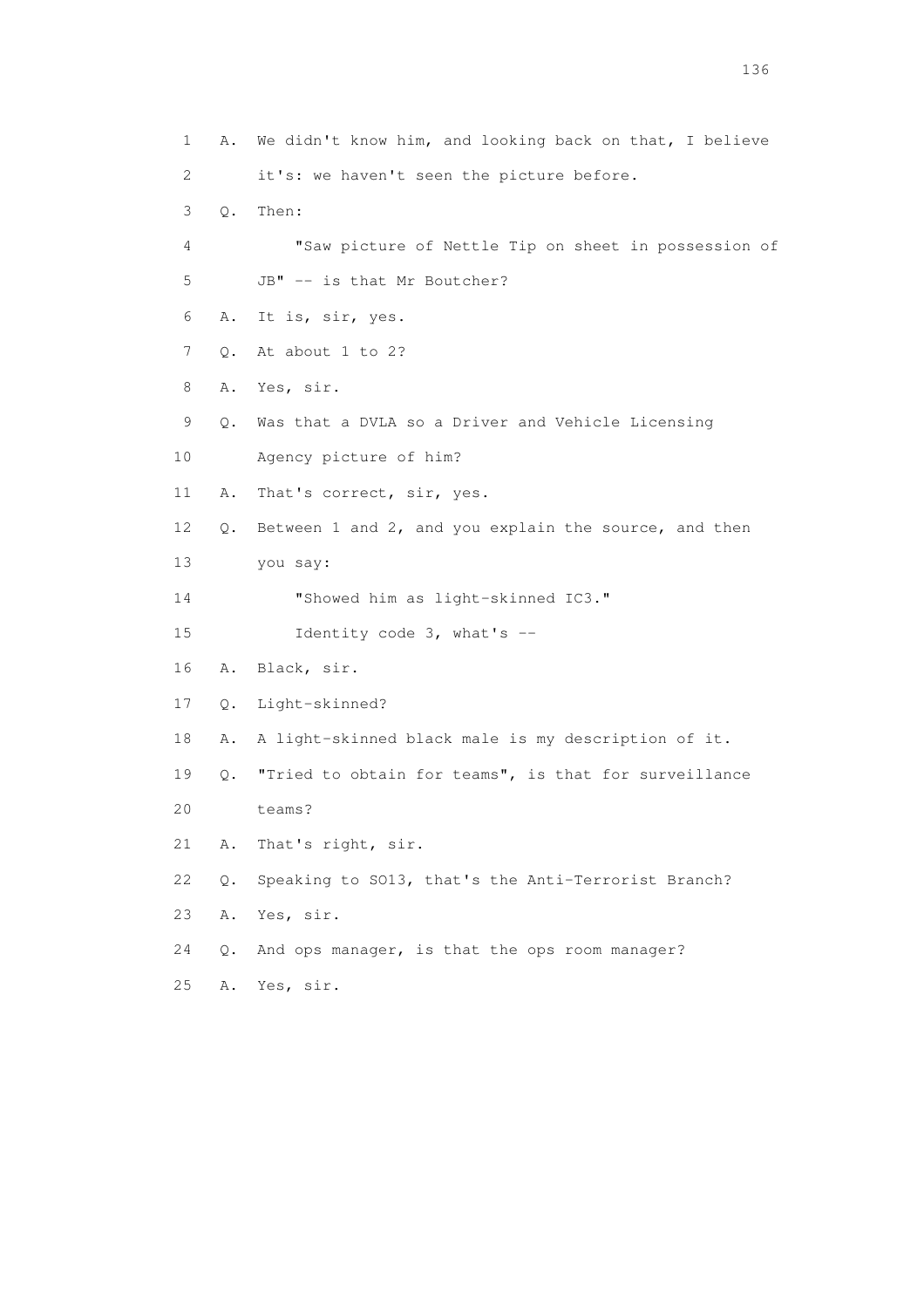- 1 Q. To get briefing officer aware?
- 2 A. Yes, sir.

| 3  | Q. | Is that anybody who might be briefing the surveillance     |
|----|----|------------------------------------------------------------|
| 4  |    | teams to tell them there is a better picture available?    |
| 5  | Α. | Yes, sir. Obviously, sorry, in the statement, the way      |
| 6  |    | I have worded it is slightly different, I have stayed in   |
| 7  |    | the ops room and I have tried to get some better quality   |
| 8  |    | images for the teams and that has included a picture of    |
| 9  |    | Nettle Tip and I have mentioned I first became aware of    |
| 10 |    | it in the afternoon.                                       |
| 11 | Q. | Then I just want to ask you about some telephone calls,    |
| 12 |    | all right?                                                 |
| 13 | Α. | Sir.                                                       |
| 14 | Q. | I have a statement of yours dated 19 September 2005.<br>Do |
| 15 |    | you have that there?                                       |
| 16 | Α. | I don't. I think it's three calls or something.            |
| 17 | Q. | That's it. You explain in that statement that on           |
| 18 |    | 22 July 2005 in the operations room you had used           |
| 19 |    | a mobile telephone issued to you by SO12, so               |
| 20 |    | Special Branch?                                            |
| 21 | Α. | Yes, sir.                                                  |
| 22 | Q. | You say to make the following calls?                       |
| 23 | Α. | Sir.                                                       |
| 24 | Q. | And you would have got these from records, would you?      |
|    |    |                                                            |

25 A. They would have been provided to me, sir.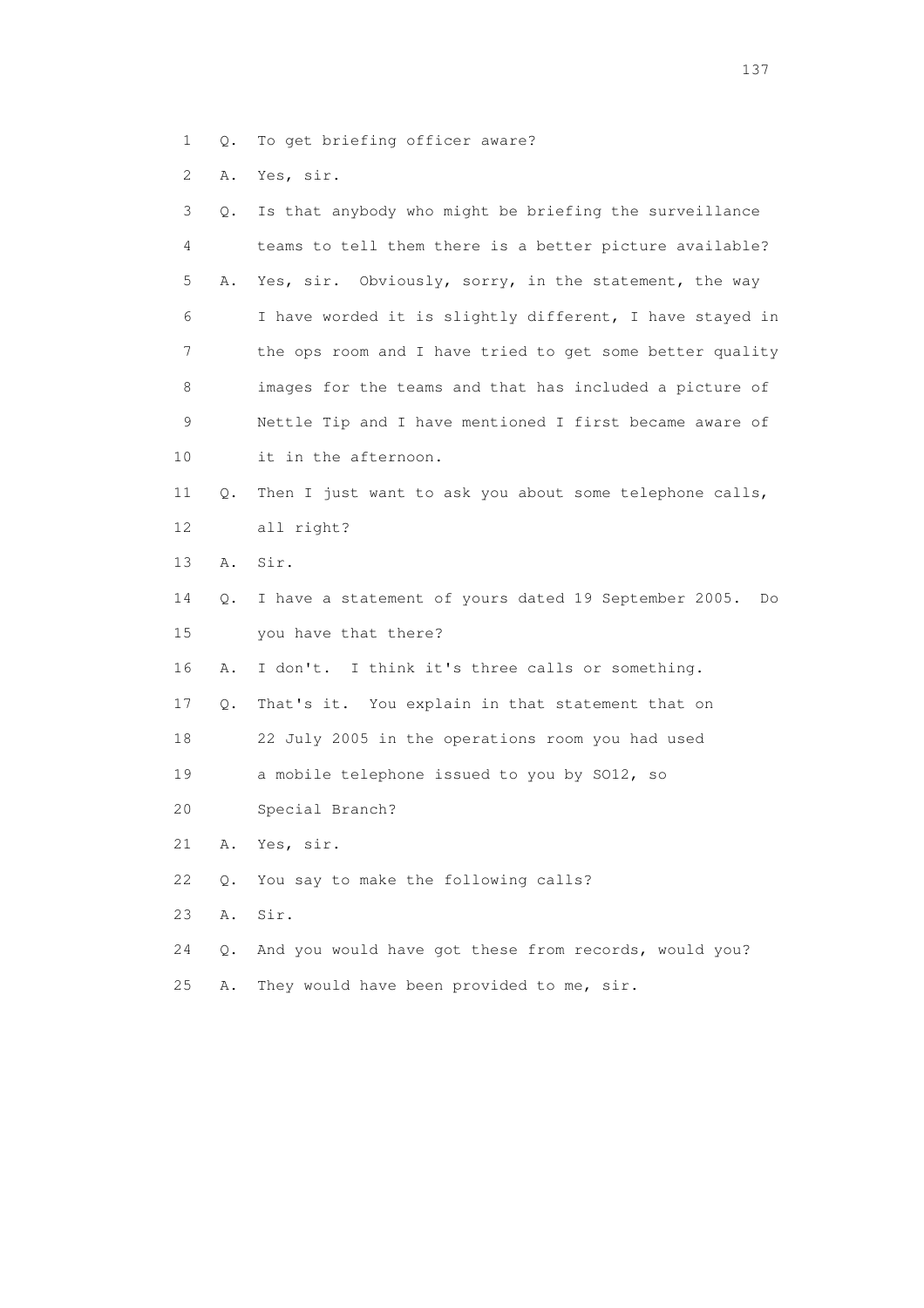| 1                         | Q.    | "0926 I called DI Andrew Whiddett, SO12 surveillance     |
|---------------------------|-------|----------------------------------------------------------|
| $\mathbf{2}^{\mathsf{I}}$ |       | co-ordinator for a call that lasts two minutes 39        |
| 3                         |       | seconds", and we know you were his deputy?               |
| 4                         | Α.    | That's right, sir.                                       |
| 5                         | Q.    | Can you remember what that was about or not?             |
| 6                         | Α.    | No, sir.                                                 |
| 7                         | Q.    | One of you had left the room for some reason and you are |
| 8                         |       | then in touch with each other?                           |
| 9                         | Α.    | Yes, sir.                                                |
| 10                        | Q.    | "0937, I called Derek for a call that lasted 23          |
| 11                        |       | seconds"?                                                |
| 12                        | Α.    | Sir.                                                     |
| 13                        | Q.    | Any idea now what that was about?                        |
| 14                        | Α.    | I can't recall the content of that call, sir.            |
| 15                        | Q.    | Then a call that needn't trouble us, 10.17 a call to     |
| 16                        |       | Mr Whiddett again for a minute and 43 seconds?           |
| 17                        | Α.    | I imagine they are just updates "this is going on", sir. |
| 18                        | Q.    | I just want to come back finally, please, to the         |
| 19                        |       | question of your note, all right? The page that we have  |
| 20                        |       | got with the handwritten at the top and the bottom, can  |
| 21                        |       | you see?                                                 |
| 22                        | Α.    | Yes, it's on screen.                                     |
| 23                        | $Q$ . | Was there a time recently when you were asked whether    |
| 24                        |       | you had got any original notes that related to these     |
| 25                        |       | events?                                                  |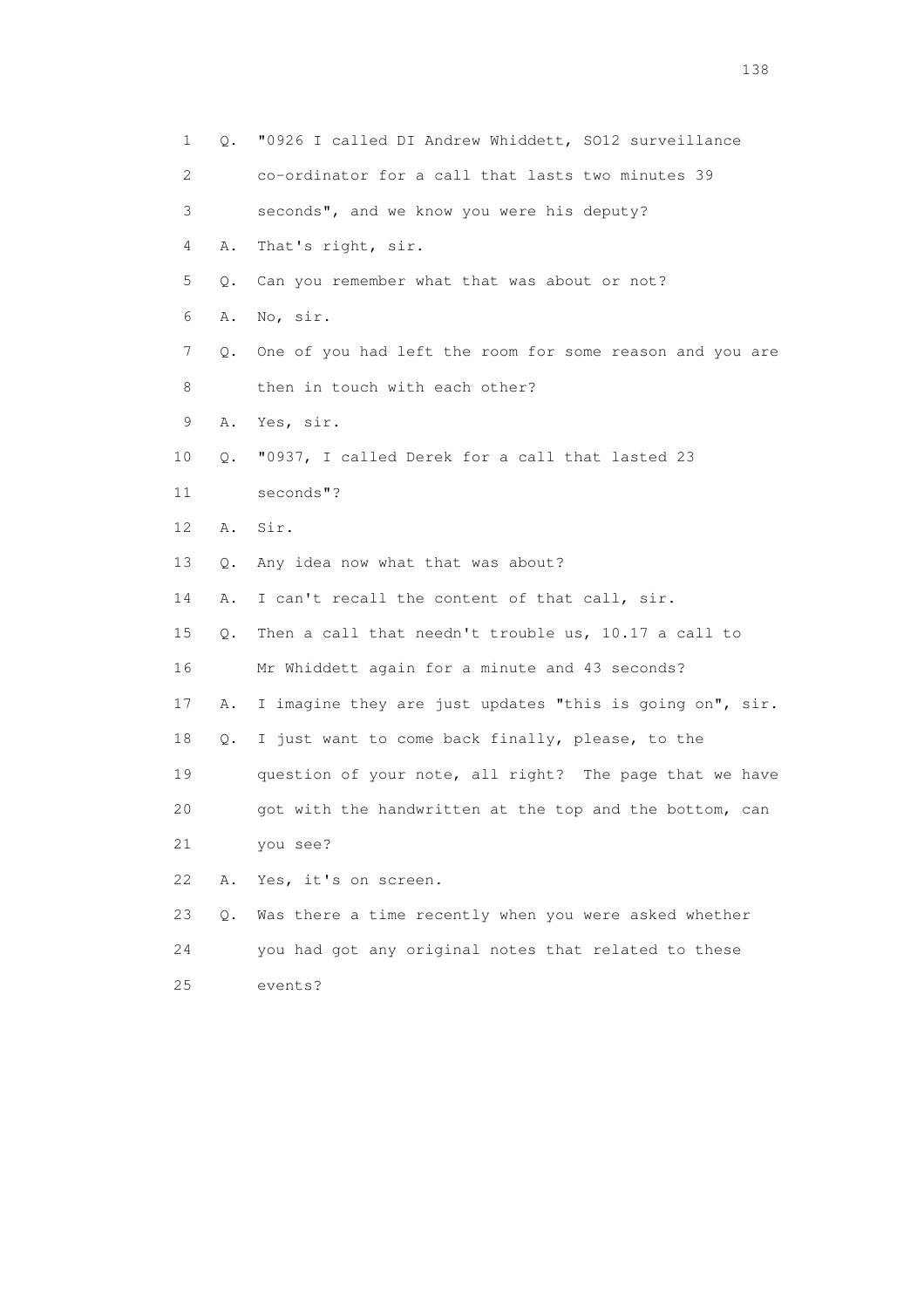| 1  | Α. | I was asked if I had any documents or any material        |
|----|----|-----------------------------------------------------------|
| 2  |    | relating to it, sir, more than just original notes.       |
| 3  | Q. | You had not referred, is this right, to this note in      |
| 4  |    | your witness statement in either of them?                 |
| 5  | Α. | Either witness statement? Sorry, can you repeat the       |
| 6  |    | question.                                                 |
| 7  | 0. | Unless there is another witness statement, but maybe      |
| 8  |    | there is.                                                 |
| 9  | Α. | Sorry, in those.                                          |
| 10 | Q. | Yes, is there another one in which you dealt with the     |
| 11 |    | production of this note?                                  |
| 12 | Α. | No.                                                       |
| 13 | Q. | So you had not dealt with this note in either of the      |
| 14 |    | witness statements, had you?                              |
| 15 | Α. | No, I see what you mean.<br>No.                           |
| 16 |    | Q. You didn't mention it, I think, when you gave evidence |
| 17 |    | at the Health and Safety trial?                           |
| 18 | Α. | There were no requests regarding documents or anything.   |
| 19 | Q. | That may obviously depend upon whether you were asked?    |
| 20 | Α. | I wasn't asked.                                           |
| 21 | Q. | All right. Then you say you were asked more recently      |
| 22 |    | whether you had any original documents relating to this?  |
| 23 | Α. | Sir.                                                      |
| 24 | Q. | Did you remember then that you had this note on the       |
| 25 |    | computer?                                                 |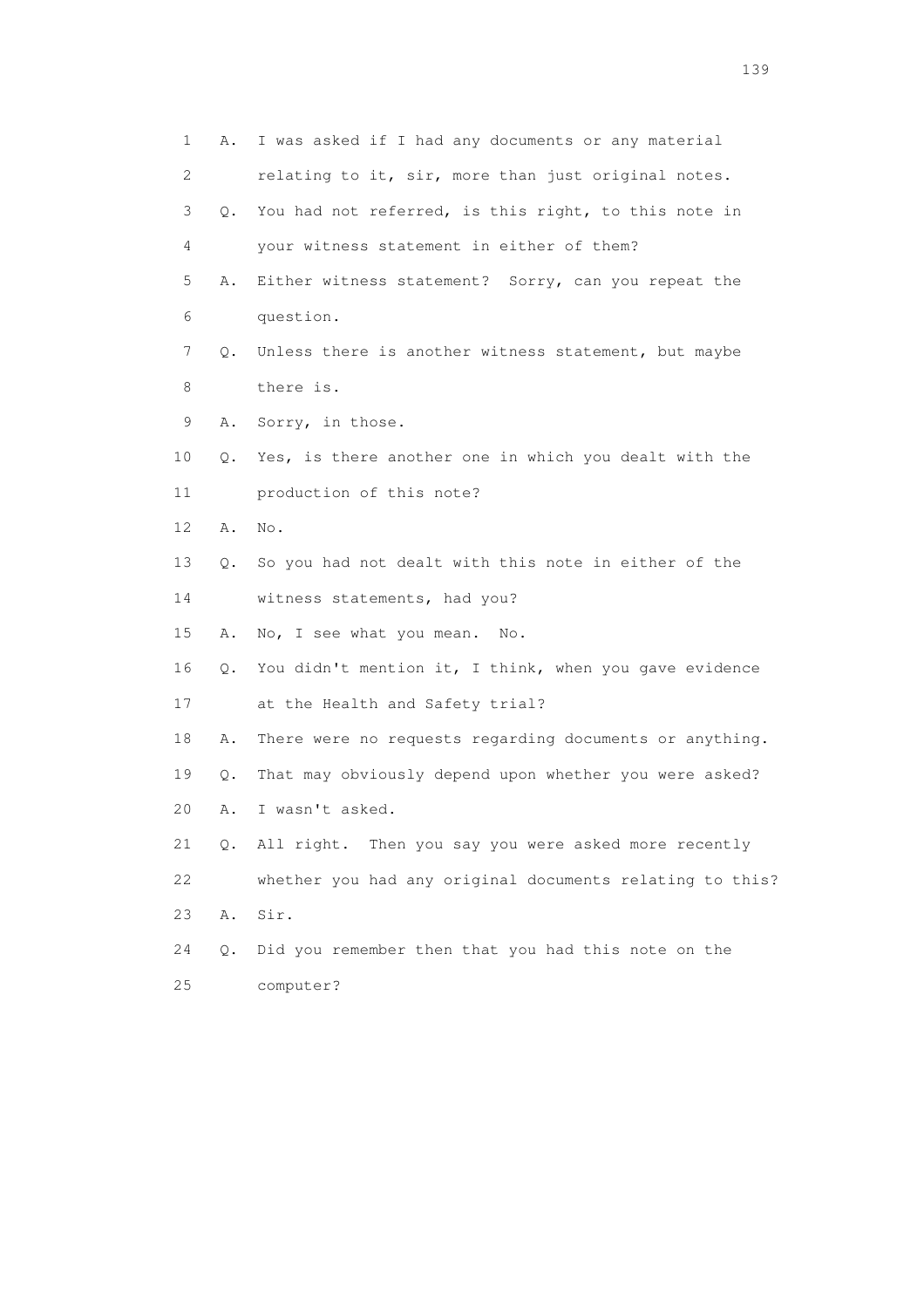- 1 A. Yes.
- 2 Q. What did you do about it?

| 3   | Α.    | I have remembered there is something on the computer.   |
|-----|-------|---------------------------------------------------------|
| 4   |       | It's on a system, it's on an up to secret system that   |
| 5   |       | I don't use, this is because I am now surveillance team |
| 6   |       | leader, so I don't really use that.                     |
| 7   | $Q$ . | When you say up to secret, do you mean it's a computer  |
| 8   |       | that will handle things up to certain levels including  |
| 9   |       | secret documents?                                       |
| 10  | Α.    | That's right, sir, yes.                                 |
| 11  | Q.    | Right.                                                  |
| 12  | Α.    | For a long time we didn't actually have that at         |
| 13  |       | Tintagel House, now we do, but I don't use it because   |
| 14  |       | I don't find a need for it. Obviously I have to recover |
| 15  |       | that document, it's late on, on Tuesday, I can't        |
| 16  |       | remember the date.                                      |
| 17  | Q.    | Tuesday of the week just gone by?                       |
| 18  | Α.    | Is that the 6th?                                        |
| 19  | Q.    | I am helpfully told it was the 7th.                     |
| 20  | Α.    | Thank you. I think it was Tuesday, I have whacked       |
| 21  |       | out -- I have had to phone up and get a password re-set |
| 22  |       | to print out that document.                             |
| 23  | Q.    | So if we just look at the bottom of this page, it says  |
| 24  |       | "modified to use codenames instead of initials", that   |
| 2.5 |       | says 5 October?                                         |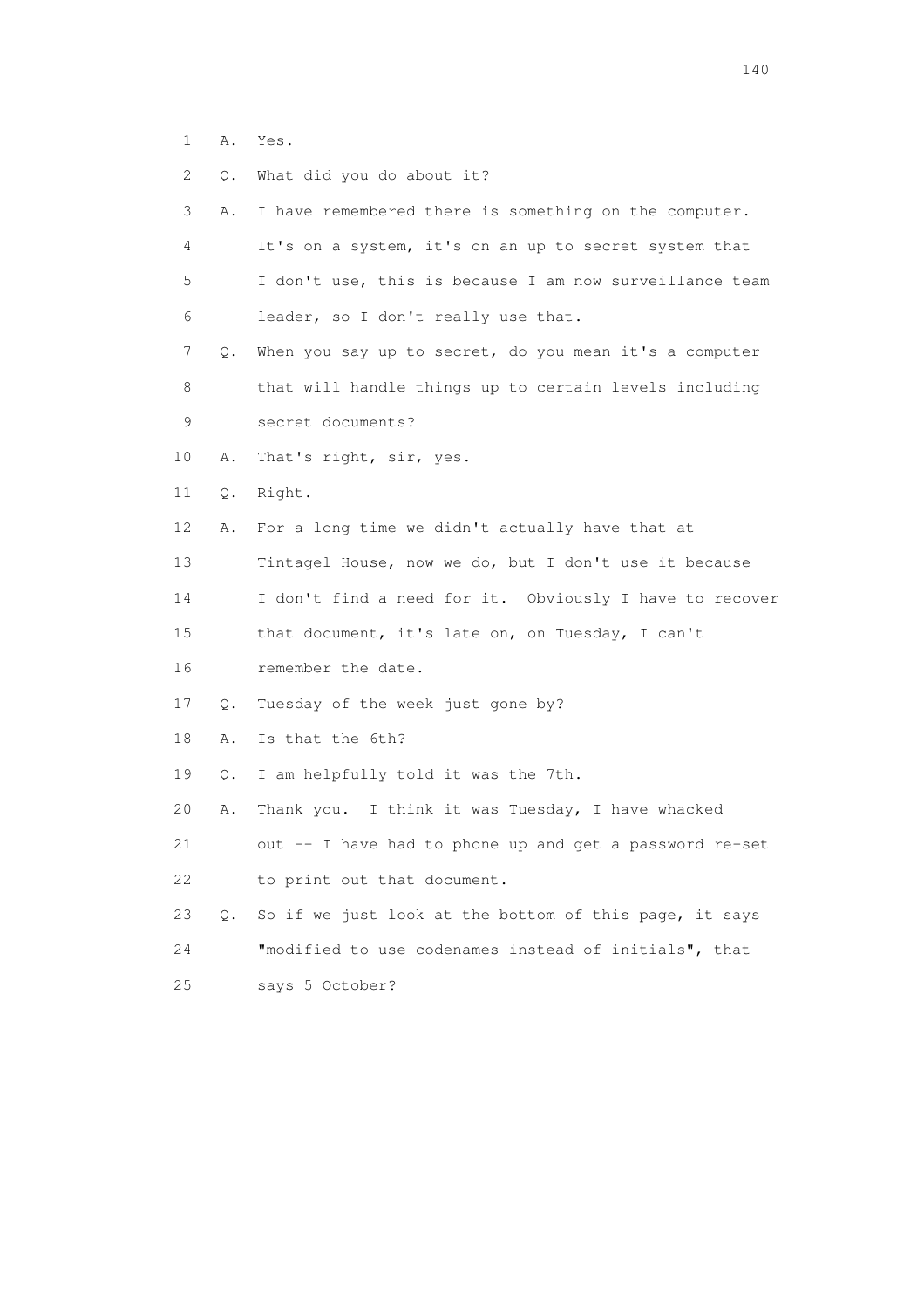| $\mathbf 1$               | Α.    | Right, sir. I can only explain that was a mistake.       |
|---------------------------|-------|----------------------------------------------------------|
| $\mathbf{2}^{\mathsf{I}}$ | Q.    | So you think actually it's the 7th that you do anything  |
| 3                         |       | about the document; is that right?                       |
| 4                         | Α.    | Yes, I believe it's the Tuesday.                         |
| 5                         | О.    | Sorry, the 5th would have been Sunday?                   |
| 6                         | Α.    | Yes.                                                     |
| 7                         | $Q$ . | If it's Tuesday, it's the 7th we are told?               |
| 8                         | Α.    | Right.                                                   |
| 9                         | Q.    | Anyway, you think it's the Tuesday?                      |
| 10                        | Α.    | Yeah, it's definitely Tuesday.                           |
| 11                        | Q.    | The 7th. All right. So what is it you do, you get        |
| 12                        |       | a password, get access to the computer?                  |
| 13                        | Α.    | I looked at that, yeah, I have looked at the form, it's  |
| 14                        |       | not suitable for court, I have flicked through it, there |
| 15                        |       | is obviously quite a few mistakes, but one of the things |
| 16                        |       | I have done is change initials where relevant to the     |
| 17                        |       | pseudonyms.                                              |
| 18                        | Q.    | Right, so if we just look at this for obvious reasons    |
| 19                        |       | I'm not going to say what they were, but third line down |
| 20                        |       | Derek?                                                   |
| 21                        | Α.    | Derek will have been changed.                            |
| 22                        | Q.    | Imagine Derek is called John Smith, all right, it would  |
| 23                        |       | have said, would it, JS?                                 |
| 24                        | Α.    | Yeah.                                                    |
| 25                        | Q.    | So what you have done is gone through and, as you say    |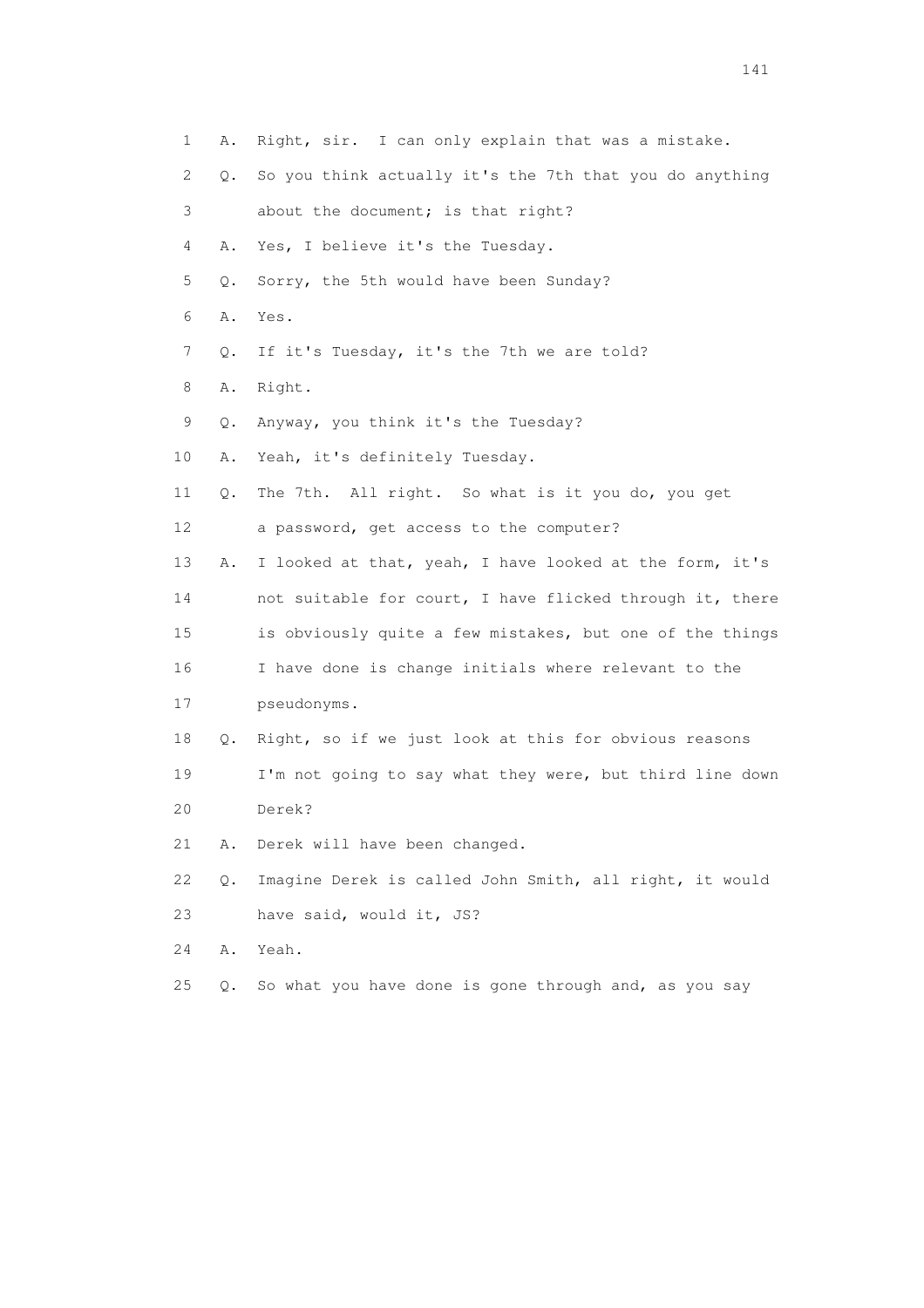| 1  |    | here, modified to use codenames instead of initials.     |
|----|----|----------------------------------------------------------|
| 2  |    | Where you had put people's real initials, quite          |
| 3  |    | properly, what you have done is change them to use the   |
| 4  |    | pseudonyms we are using in the trial?                    |
| 5  | Α. | That's right, sir. The other thing I did at the time is  |
| 6  |    | delete the line I had identified as wrong and misleading |
| 7  |    | when I did my statement, which is the one regarding the  |
| 8  |    | management discussion about allowed to run on the tube.  |
| 9  | Q. | Just pausing a moment, that wasn't the only thing, was   |
| 10 |    | it, that you have told us is wrong with this note?       |
| 11 | Α. | No, it is not the only thing that is wrong.              |
| 12 | Q. | "BTP" you say should be bus company?                     |
| 13 | Α. | Yes.                                                     |
| 14 | Q. | Did you change anything like that in the note?           |
| 15 | Α. | No.                                                      |
| 16 | Q. | Help the jury, why did you take out the particular       |
| 17 |    | section "management discussion CD can run onto tube as   |
| 18 |    | not carrying anything persuaded" and on it goes?<br>Why  |
| 19 |    | did you choose only that section to take out?            |
| 20 | Α. | Because of the detailed changes don't materially affect  |
| 21 |    | the statement, affect the sense of the note.<br>That     |
| 22 |    | particular line, if you like, I identified as totally    |
| 23 |    | wrong.                                                   |
| 24 | Q. | Hold on, the first bit is right, isn't it: "CD can run   |
| 25 |    | onto tube as not carrying anything", I thought it's just |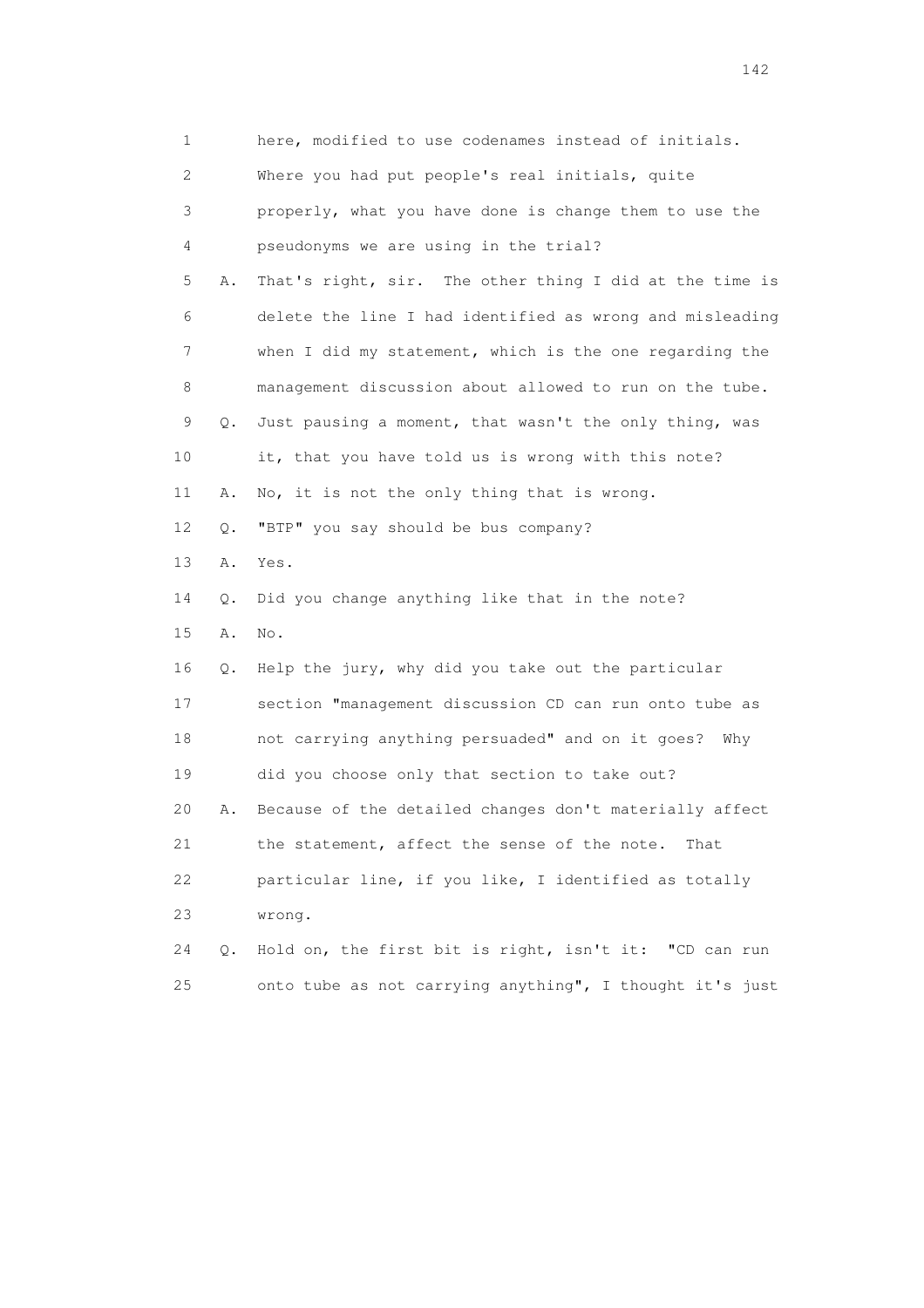| 1  |    | the "persuaded otherwise" that you were telling the jury |
|----|----|----------------------------------------------------------|
| 2  |    | gives the wrong impression?                              |
| 3  | Α. | Yes, it is the "persuaded otherwise".                    |
| 4  | Q. | Forgive me, can you explain why has the whole section    |
| 5  |    | come out?                                                |
| 6  | Α. | I don't know, I just rapidly deleted it. I took it as    |
| 7  |    | one line, if you see what I mean. I have also as you     |
| 8  |    | can see taken out "management discussion" by mistake,    |
| 9  |    | totally by mistake.                                      |
| 10 | Q. | Where you have said at the bottom, do you see, "modified |
| 11 |    | to use codenames instead of initials" what you haven't   |
| 12 |    | put there is modified to use codenames instead of        |
| 13 |    | initials and taken out one inaccurate or whatever it is, |
| 14 |    | two inaccurate, three inaccurate sentences?              |
| 15 | Α. | I'm in a rush to go out the door, so what's -- because   |
| 16 |    | I have got an appointment, basically, so without thought |
| 17 |    | I have produced it, I have given it to Chris Rickson,    |
| 18 |    | I have said -- I don't think I have photocopied at that  |
| 19 |    | stage, but write "produced on a computer 3 August,       |
| 20 |    | Central 1855", copied it, gave him a copy and then       |
| 21 |    | thought: oh, better modify it, and you can see I had     |
| 22 |    | better refer to that it's modified and you can see that  |
| 23 |    | I have the date wrong and scrawled something, so I have  |
| 24 |    | a handwritten copy, he has a photocopy of one that says  |
| 25 |    | "produced on computer", and then I have had to hand      |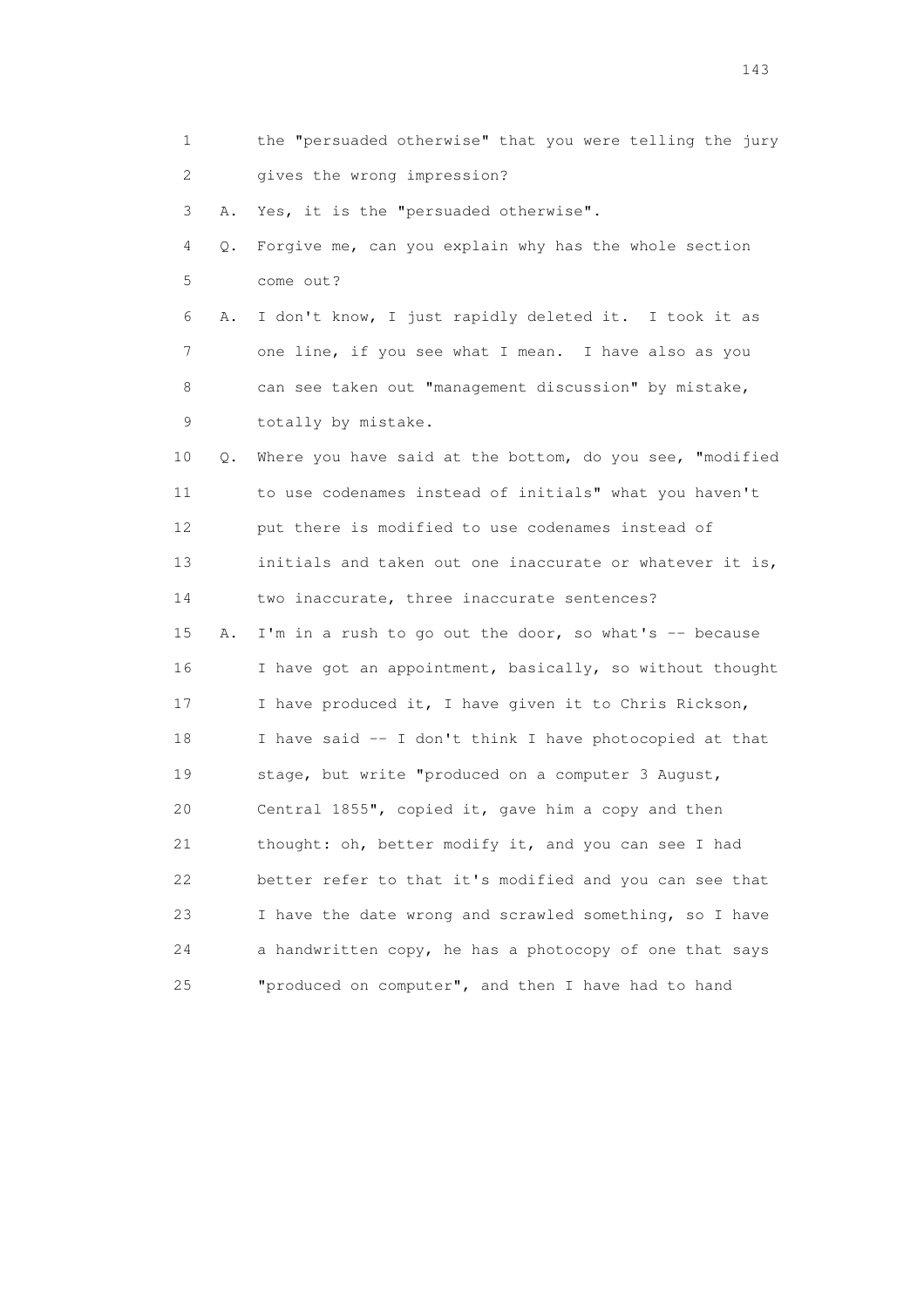| 1  |    | write "modified" on both. Basically it's an error        |
|----|----|----------------------------------------------------------|
| 2  |    | because I'm in a rush, I am afraid, Sir.                 |
| 3  | Q. | Did you say to him that you had also taken out           |
| 4  |    | a passage?                                               |
| 5  | Α. | I can't remember, sir.                                   |
| 6  | Q. | I think you have told us that you realised that this was |
| 7  |    | a document that was required for court?                  |
| 8  | Α. | Sir.                                                     |
| 9  | Q. | Correct?                                                 |
| 10 | Α. | Yes, sir.                                                |
| 11 | Q. | But did you not realise that where court documents are   |
| 12 |    | concerned, that to take passages out at all or, if you   |
| 13 |    | have done it, not explain on the face of the document    |
| 14 |    | that that's what you have done that potentially that's   |
| 15 |    | a very serious matter?                                   |
| 16 | Α. | I realised it the next day, sir, without it being        |
| 17 |    | brought to my attention, you can say I have done that in |
| 18 |    | a rush and I have done that in error but I have removed  |
| 19 |    | a line that I thought was completely wrong and gave      |
| 20 |    | a false impression and as I say, I have an appointment   |
| 21 |    | at home which I need to get to, causing some concern.    |
| 22 |    | The next day I was due at a debrief for our final        |
| 23 |    | exercise on our surveillance course, which is running    |
| 24 |    | with CO19, it's running with a DSO, et cetera,           |
| 25 |    | et cetera, I have obviously got some very valid learning |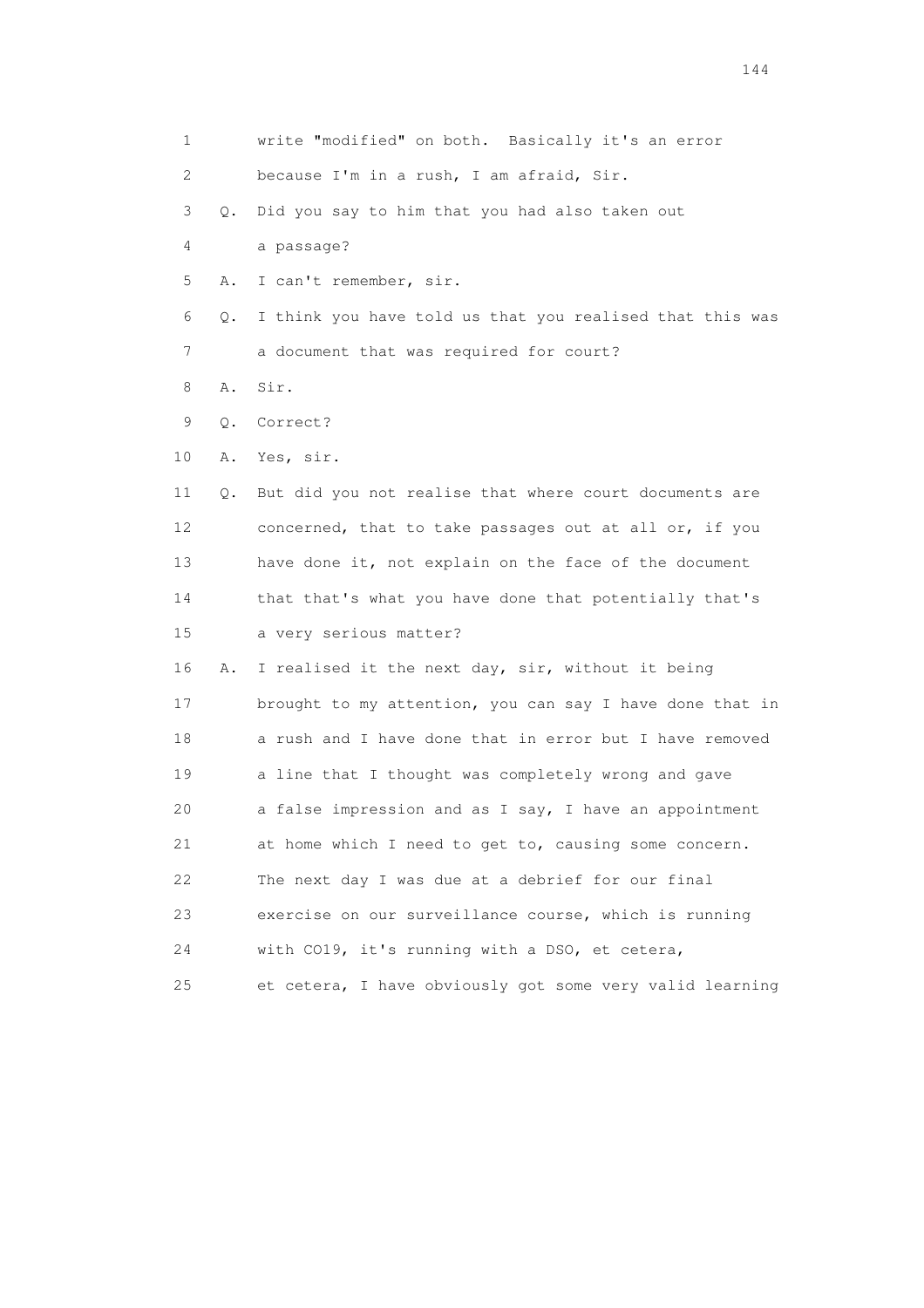| 1                         |       | points as team leader, so my mind is focused on that.    |
|---------------------------|-------|----------------------------------------------------------|
| $\mathbf{2}^{\mathsf{I}}$ |       | When questions -- when I have got an request for         |
| 3                         |       | a statement the next day, at that point I have thought:  |
| 4                         |       | right, I need to make everybody aware of that, I need to |
| 5                         |       | give the court the full information.                     |
| 6                         | Q.    | So did you put that into the statement?                  |
| 7                         | Α.    | I never actually completed that statement.               |
| 8                         | Q.    | Did you start it?                                        |
| 9                         | Α.    | I did.                                                   |
| 10                        | Q.    | Do you have, please, what you started?                   |
| 11                        | Α.    | No.                                                      |
| 12                        | Q.    | Where is that now?                                       |
| 13                        | Α.    | It will be on the computer. I never completed it         |
| 14                        |       | because at the time I did it, I never $-$ at the time    |
| 15                        |       | I stopped writing it, if you see what I mean, I hadn't   |
| 16                        |       | spoken to Directorate of Legal Services.                 |
| 17                        | Q.    | Can we access, please, what you have started of the      |
| 18                        |       | statement? That presumably is available?                 |
| 19                        | Α.    | I am sure I could on the where, but it's nowhere near    |
| 20                        |       | finished.                                                |
| 21                        | Q.    | No, but what you have written, at least the start, the   |
| 22                        |       | first bits you have put in explaining what you have done |
| 23                        |       | will be on the computer still?                           |
| 24                        | Α.    | It will be, sir.                                         |
| 25                        | $Q$ . | And you have no objection to us getting hold of that?    |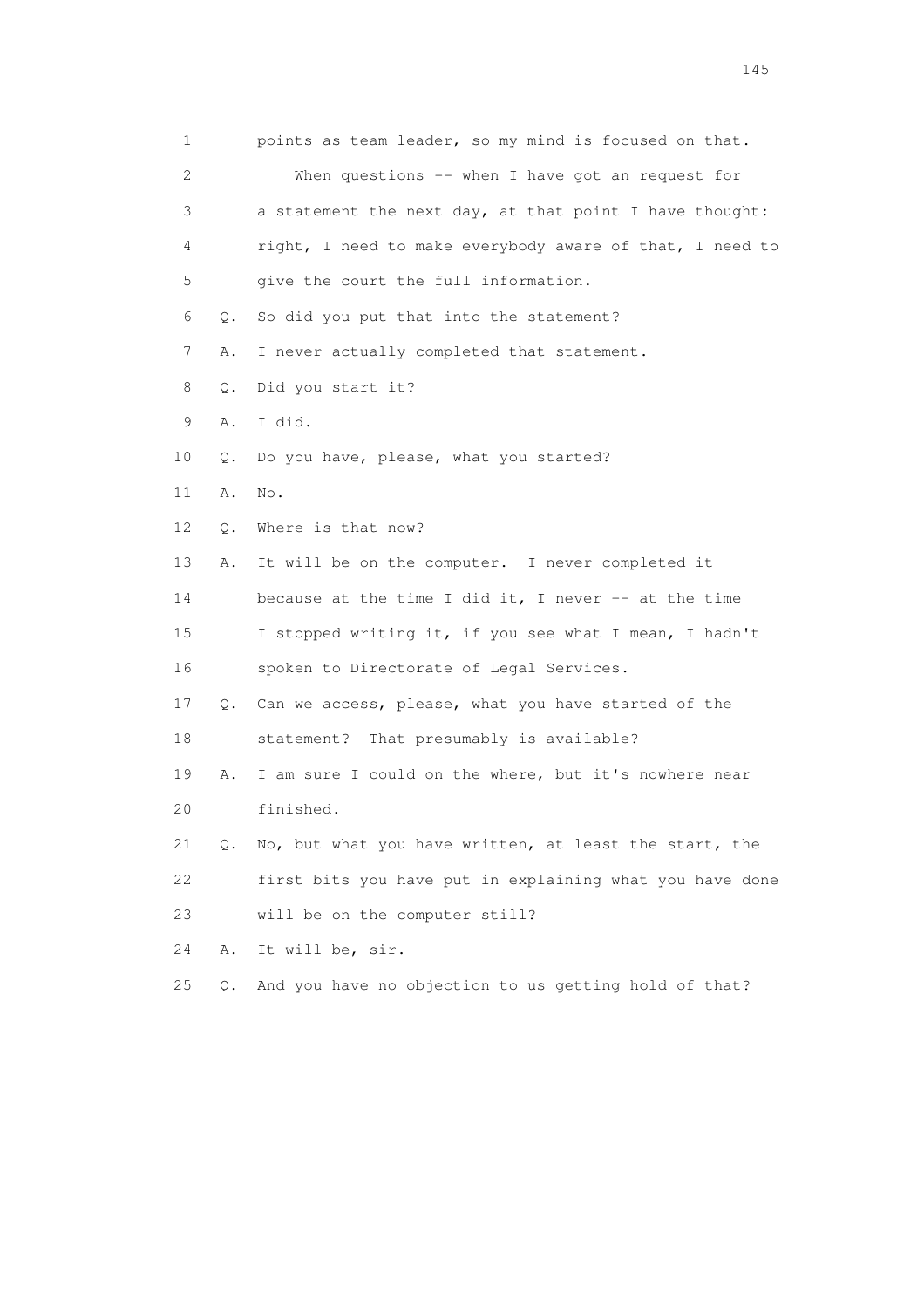1 A. No.

| 2  | Q. | You told us, do you remember, about what you heard about |
|----|----|----------------------------------------------------------|
| 3  |    | in the trial, and no criticism of that at all, indeed    |
| 4  |    | it's been made plain that if officers want to know or    |
| 5  |    | follow the transcript of what's happening in the trial,  |
| 6  |    | they are at liberty to do so, so there is no difficulty? |
| 7  | Α. | Sir.                                                     |
| 8  | Q. | Had you been following transcripts of the trial?         |
| 9  | Α. | For the first couple of weeks I read some, I read quite  |
| 10 |    | a lot, because I was at home, work being done, so I had  |
| 11 |    | plenty of time. The following week I followed some.      |
| 12 |    | I wouldn't say I am totally up to date, but quite a bit. |
| 13 | Q. | Did you know whether or not there was an issue about     |
| 14 |    | whether or not the man, whoever he was, should be        |
| 15 |    | allowed to run or not?                                   |
| 16 | Α. | No.                                                      |
| 17 | Q. | Did you know that questions had been asked about that,   |
| 18 |    | the very topic that you had taken the sentence out       |
| 19 |    | about?<br>Just think.                                    |
| 20 | Α. | I don't know at the time, I think I have seen parts of   |
| 21 |    | that cross-examination, but whether it's -- when I knew  |
| 22 |    | it, I don't know.                                        |
| 23 | Q. | Was it after you took that sentence out or was it before |
| 24 |    | you took it out that you knew it related to a subject of |
| 25 |    | dispute in the inquest?                                  |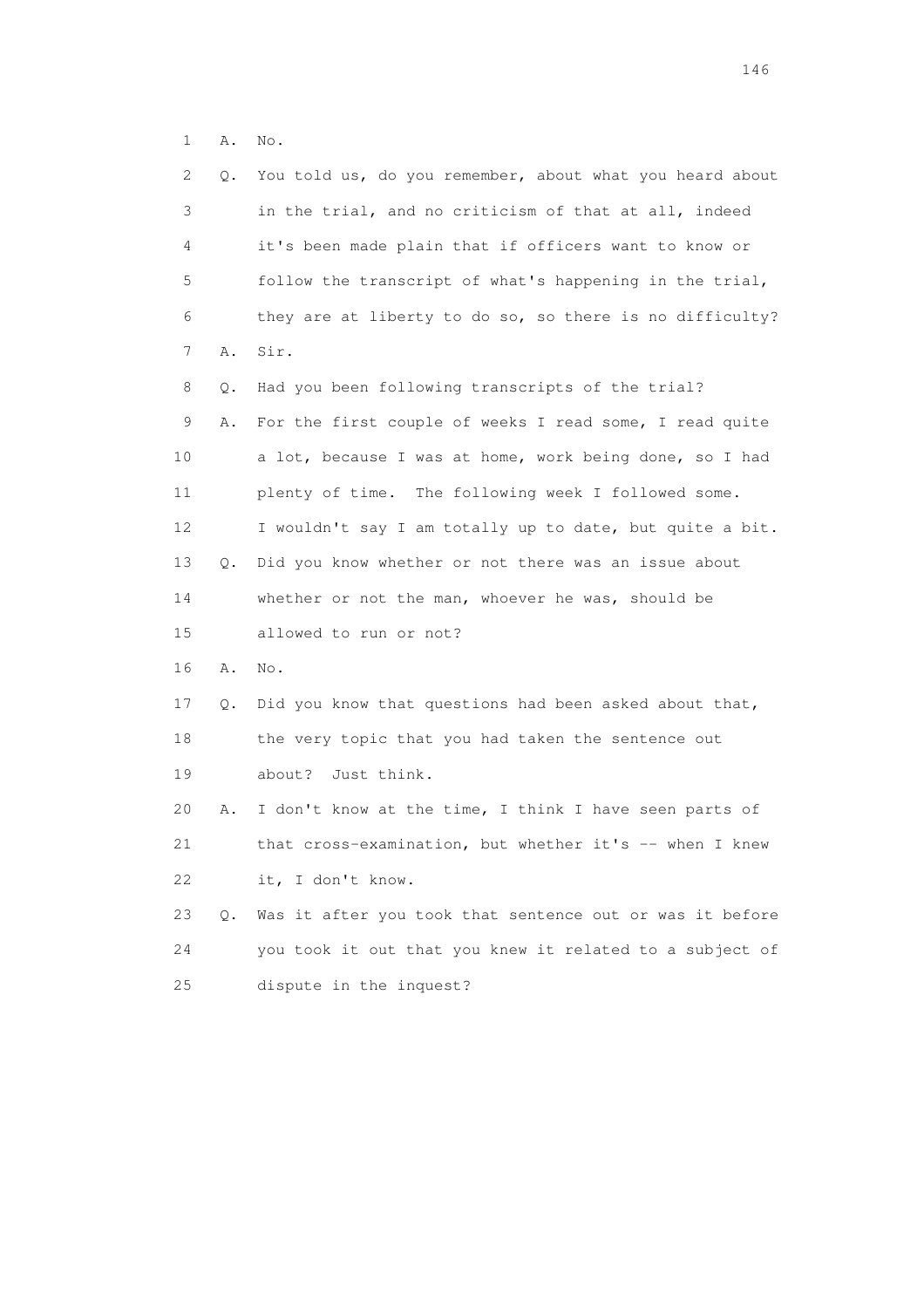| 1  | Α. | I didn't realise it was a subject of dispute. It's       |
|----|----|----------------------------------------------------------|
| 2  |    | a line that I identified two and a half years ago as     |
| 3  |    | wrong.                                                   |
| 4  | Q. | Just lastly, I just want to ask you about this, please:  |
| 5  |    | do you remember speaking to Mr Emery about this, who was |
| 6  |    | asking you about the notes and the handwritten           |
| 7  |    | amendments too, he is somebody who works for the         |
| 8  |    | Metropolitan Police solicitors; is that right?           |
| 9  | Α. | Yes.                                                     |
| 10 | Q. | Do you remember having a number of calls with him,       |
| 11 |    | I think on 8 October, and reception on the calls was     |
| 12 |    | poor; do you remember that?                              |
| 13 | Α. | I know, I think I lost the phone at one point and had to |
| 14 |    | phone each other back, so yeah. Yeah.                    |
| 15 | Q. | Did you ever say anything to him in any of those calls   |
| 16 |    | on the 8th to the effect that management had asked you   |
| 17 |    | to make that amendment?                                  |
| 18 | Α. | No.                                                      |
| 19 | Q. | Are you sure about that?                                 |
| 20 | Α. | Yeah, very sure, sir.                                    |
| 21 | О. | This is certainly right, isn't it, that in subsequent    |
| 22 |    | calls when he asked you about that, is this right, you   |
| 23 |    | made it plain to him that you had made those or this     |
| 24 |    | particular deletion that we are looking at --            |
| 25 | Α. | Yes, that's correct, sir, yes.                           |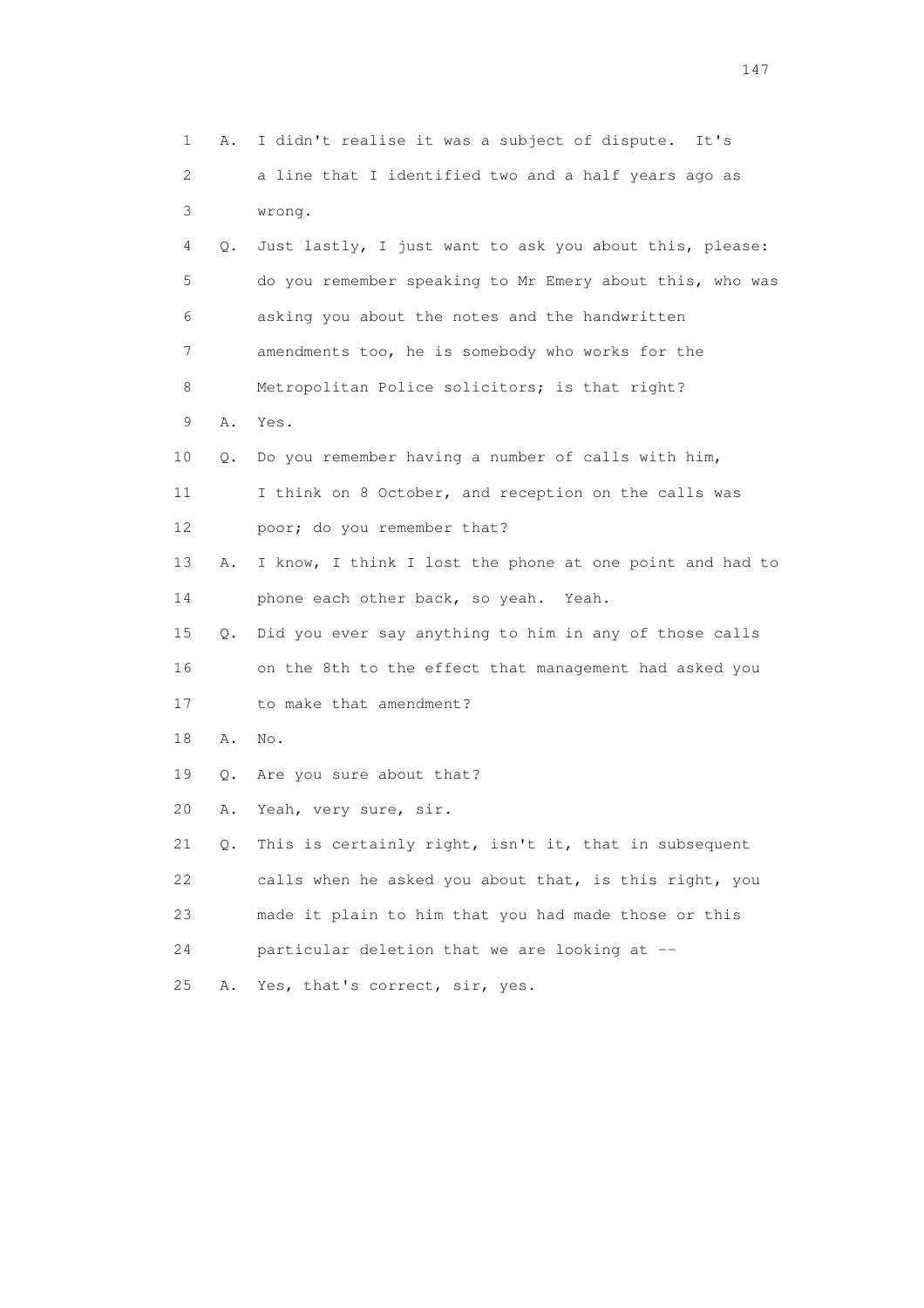1 Q. -- without any encouragement or interference from 2 anybody else? 3 A. Yes, he's obviously got hold of the wrong end of the 4 stick with the phone call with the man in the car, sir. 5 MR HILLIARD: Thank you very much. 6 SIR MICHAEL WRIGHT: Mr Mansfield. 7 Ouestions from MR MANSFIELD 8 MR MANSFIELD: Good afternoon, my name is Michael Mansfield, 9 I represent the family of Jean Charles de Menezes. 10 A. Sir. 11 Q. I am going to take things in chronological order, it's 12 easier for everybody to follow if we do that, in 13 particular obviously the function you had on that day 14 and could we have on screen, please, the note as you 15 produced it. That's it, with your code at the top 16 right-hand corner. 17 My first question is this: on the day itself, that 18 is on 22nd when you were in the ops room, did you keep 19 any record at all of what was going on? 20 A. No, sir. 21 Q. Nothing? 22 A. No, sir. 23 Q. We have heard about instant report books, red books, 24 blue books, all the rest of it that people used, was

25 that a particularly specific decision that you took, you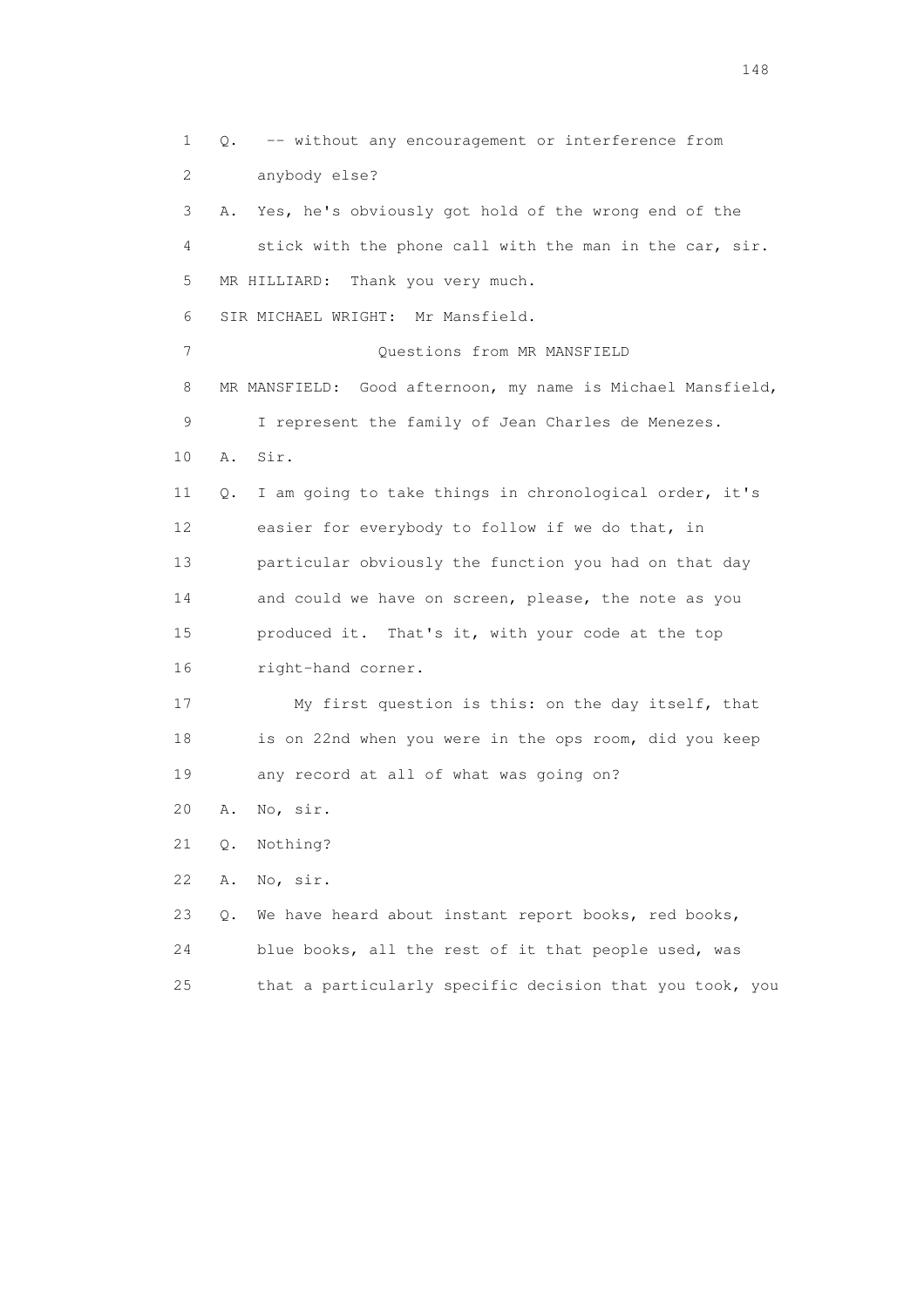1 weren't going to keep a note?

| 2  | Α.            | No it's simply the case that the role I was in as        |
|----|---------------|----------------------------------------------------------|
| 3  |               | a surveillance co-ordinator and a deputy surveillance    |
| 4  |               | co-ordinator, I wasn't a decision-maker, so I wasn't     |
| 5  |               | working on a red book, I wasn't a surveillance monitor   |
| 6  |               | who would be running a contemporaneous note on the       |
| 7  |               | computer. I wasn't an office manager who keeps a branch  |
| 8  |               | note updated, it's just not appropriate to that          |
| 9  |               | particular role, sir.                                    |
| 10 | Q.            | So just on that, then, what was your role as a deputy    |
| 11 |               | co-ordinator?                                            |
| 12 | Α.            | Literally that in regard to the surveillance, to keep    |
| 13 |               | an eye and to make sure that the surveillance unit can   |
| 14 |               | resource the operational objectives, sir.                |
| 15 | О.            | Yes, but could you put that in slightly plainer English, |
| 16 |               | please; what does that mean.                             |
| 17 | Α.            | Right, make sure that surveillance is tied to the ops    |
| 18 |               | room, get the resources to deal with as many subjects as |
| 19 |               | are required for the investigation, if we can't get the  |
| 20 |               | resources make it clear why we can't and the limitations |
| 21 |               | of what we can provide.                                  |
| 22 | $Q_{\bullet}$ | All right. I have asked a number of witnesses this,      |
| 23 |               | I want to ask you about maps and so on.<br>As            |
| 24 |               | a surveillance co-ordinator, one of the resources that   |
| 25 |               | might be rather useful in the ops room is having a map?  |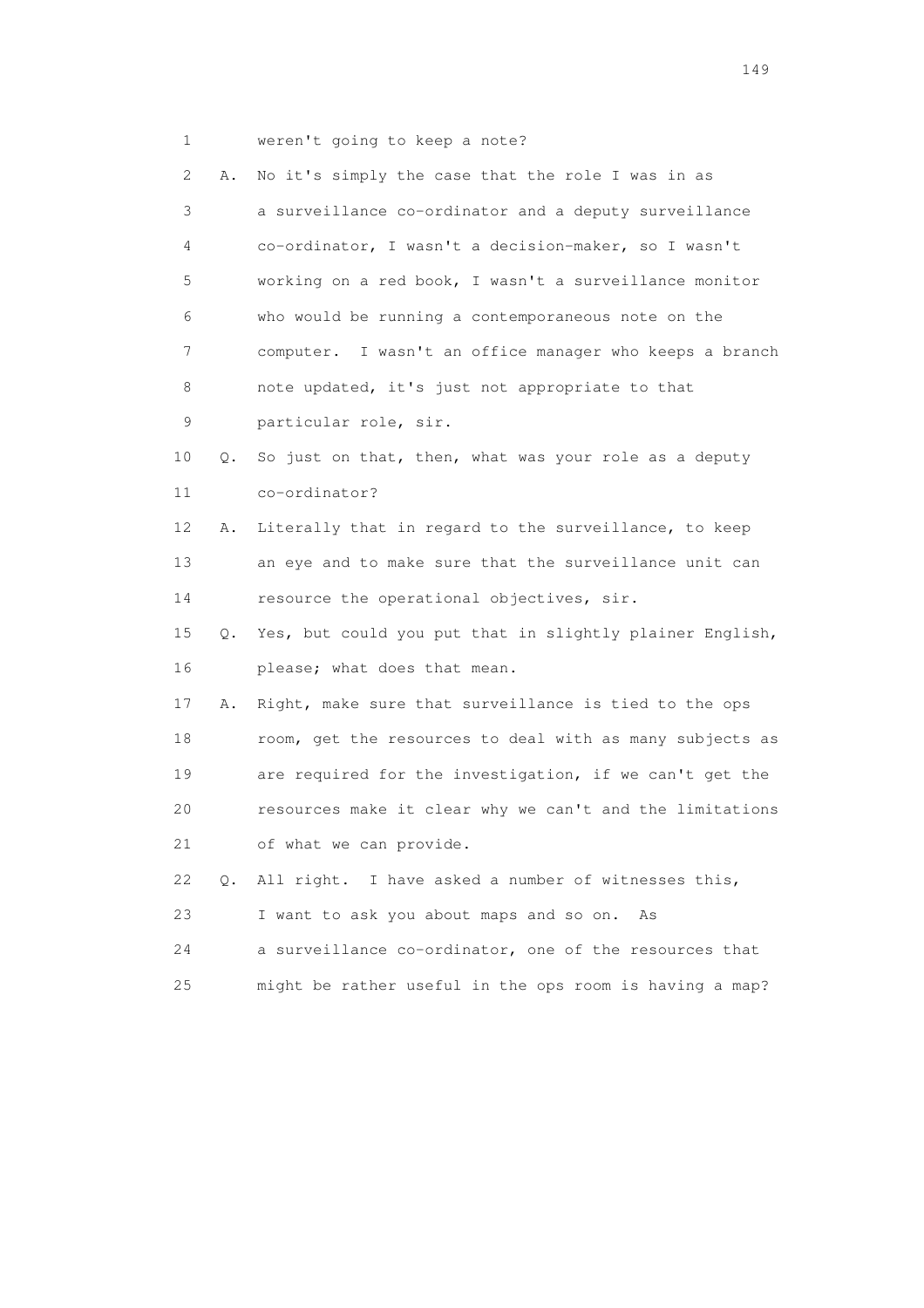- 1 A. Yes.
- 2 Q. Was there one?

| 3               | Α.        | There was a Geographia on the front desk, sir.             |
|-----------------|-----------|------------------------------------------------------------|
| 4               | Q.        | Okay. Did that show you where bus stops were?<br>Yes.      |
| 5               | Α.        | No, sir, not nearly detailed enough.                       |
| 6               | Q.        | As a co-ordinator, did you set about trying to get a map   |
| 7               |           | that would show the bus stops and so forth?                |
| 8               | Α.        | No, sir, because the situation down there is under         |
| 9               |           | control of the team leader. When I am running              |
| 10              |           | a surveillance team, the plot is my responsibility.<br>The |
| 11              |           | surveillance co-ordinator is all there, just to provide    |
| 12 <sup>°</sup> |           | the resources and keep the operation running, so in        |
| 13              |           | upshot, no, I have never done it, never needed to, sir.    |
| 14              | Q.        | I am talking about this particular day, plainly one of     |
| 15              |           | the big concerns was to prevent anybody who might be       |
| 16              |           | a bomber getting on to a bus, you knew that?               |
| 17              | Α.        | Yes, sir.                                                  |
| 18              | Q.        | I mean, that was a general objective that was known to     |
| 19              |           | everybody, was it?                                         |
| 20              | Α.        | As far as $I - I$ recall some of the strategy being        |
| 21              |           | written up on the white board, but it's implicit that      |
| 22              |           | that is the case, sir.                                     |
| 23              | $\circ$ . | One of the first things that you have got on your log of   |
| 24              |           | that day concerns discussion about buses?                  |
| 25              | Α.        | Yes, sir.                                                  |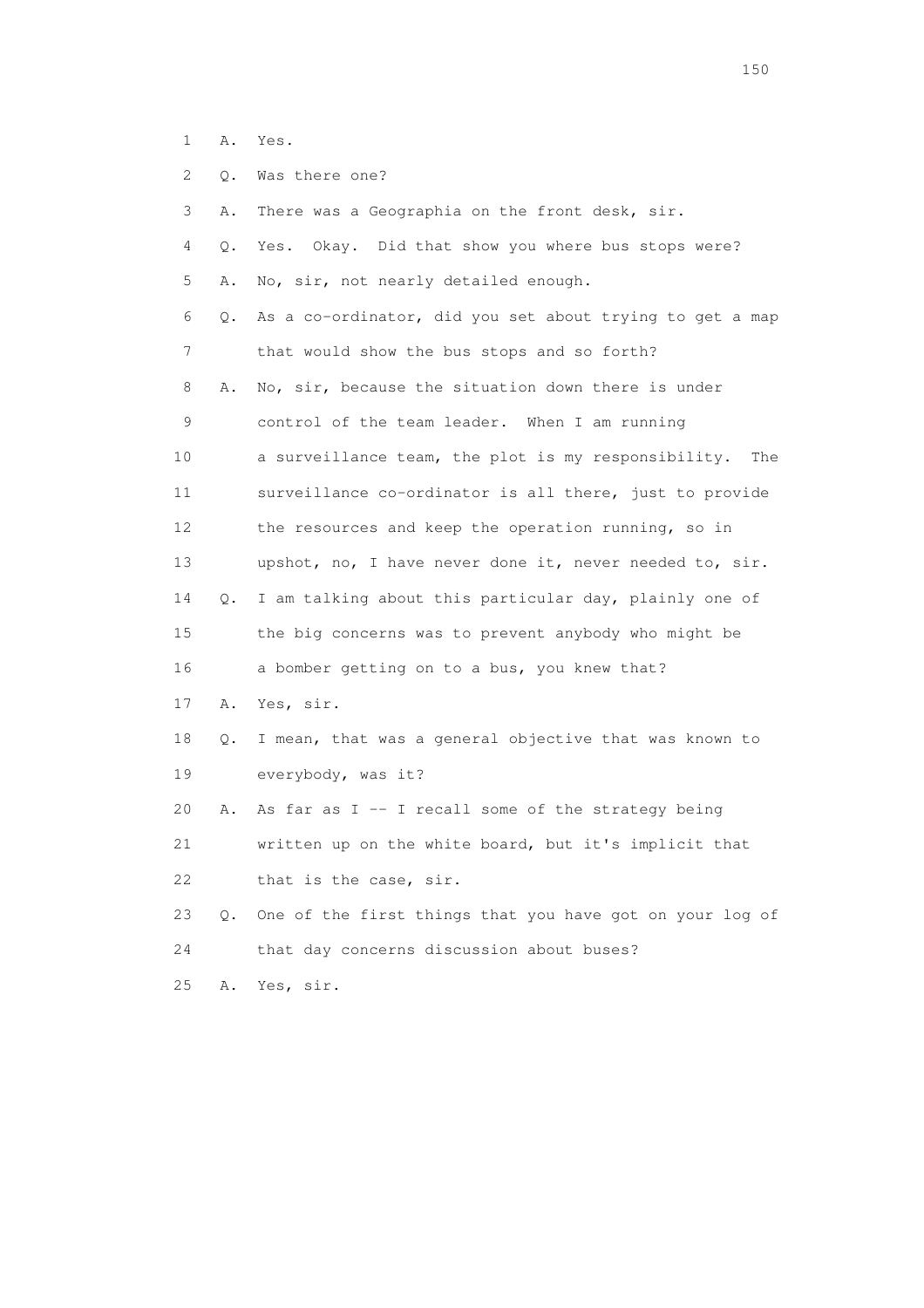1 Q. Were you at any time after 8 o'clock ever made aware 2 that Cressida Dick had made a decision that buses should 3 not be suspended, interrupted or anything because that 4 might compromise the whole operation; is that ever 5 communicated to you? 6 A. No, sir. 7 Q. Before I put it to you a minute ago, did you ever know 8 that that was a decision that she had taken? 9 A. The first time I was aware of that was at the results of 10 an MPA inquiry being published fairly recently. 11 Q. That's the first time? 12 A. Yes, sir. 13 Q. That's this year? 14 A. Yes, sir. 15 SIR MICHAEL WRIGHT: MPA meaning Metropolitan Police 16 Authority? 17 A. Yes, sir. 18 MR MANSFIELD: When you saw that, that must have surprised 19 you somewhat? 20 A. It did somewhat. 21 Q. Just if I may, moving again on, on the note, in relation 22 to that: were you reading a transcript last week, so 23 that you may be clear, of Cressida Dick giving evidence? 24 Did you read what she was saying? 25 A. I don't think I have read her transcript, no, sir.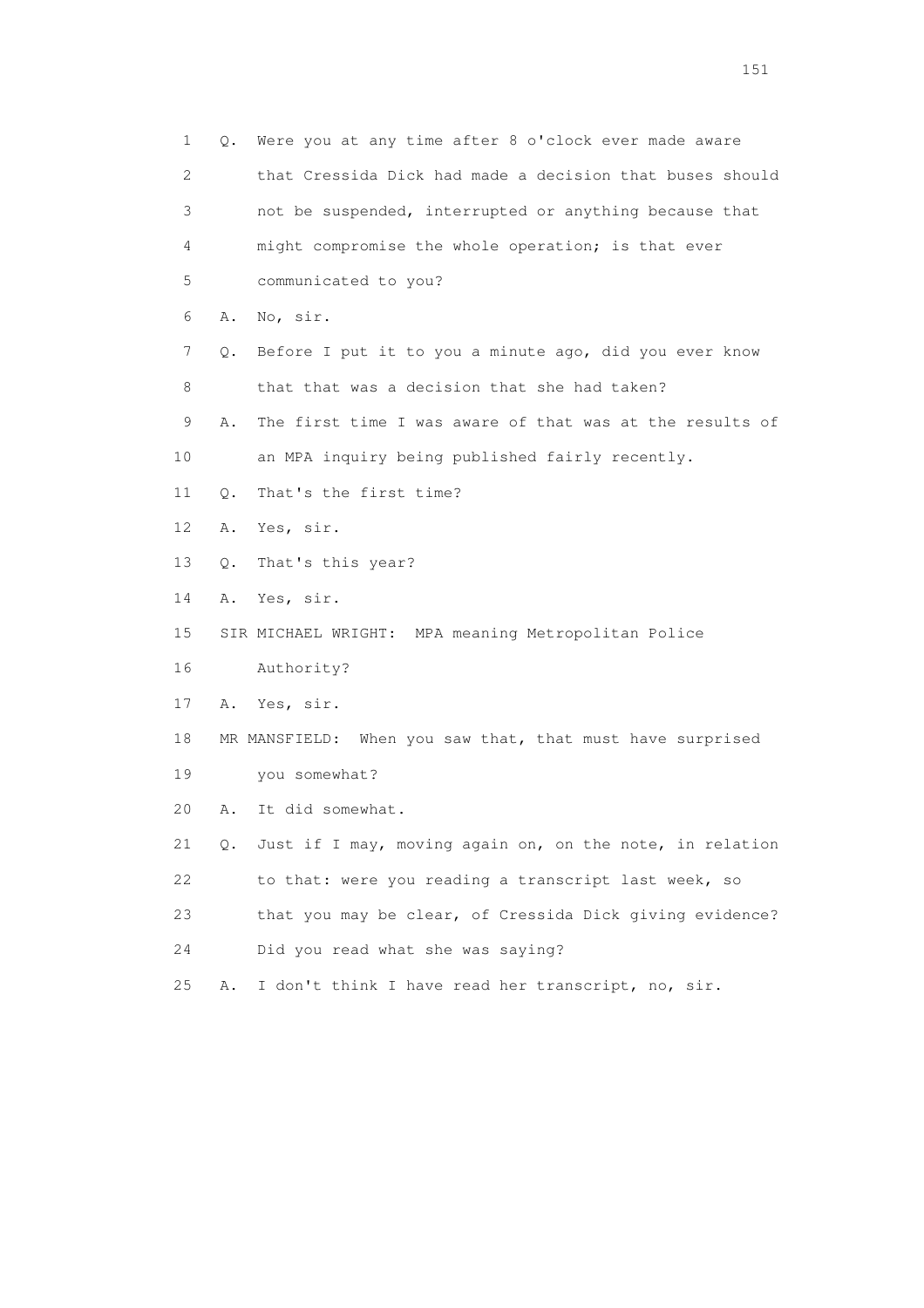1 Q. Did you read a synopsis of what she was saying?

2 A. No, I have seen some of your cross-examination, sir.

3 Q. Of Cressida Dick?

4 A. Yes.

 5 Q. Right. We know so the timeframe is clear, that she gave 6 evidence to my learned friends here for the Coroner on 7 Monday of last week, that was the 6th, and then 8 I cross-examined on the 7th. Now, did you follow the 9 cross-examination because somebody told you to or 10 because you thought it might be a good idea for 11 yourself? 12 A. No, it's just interesting. I was in the office doing 13 administration, and I have access and I have walked in. 14 Q. What, it was coming up on a laptop or something?

15 A. No, there is -- witnesses are allowed the link.

 16 Q. Yes, it's not a complaint, I just want to check how 17 this -- I am coming to obviously the deletion and so on?

18 A. Yes, sir.

 19 Q. How that's really come about. So on Monday of last 20 week, as I say, she gave her evidence to Mr Hilliard and 21 then on the Tuesday, I began cross-examining. Now, 22 which bits of the cross-examination were you looking at? 23 A. I have seen your reconstruction of Stockwell, 24 surveillance officers arriving at the tube, CO19 when

25 the cars come out.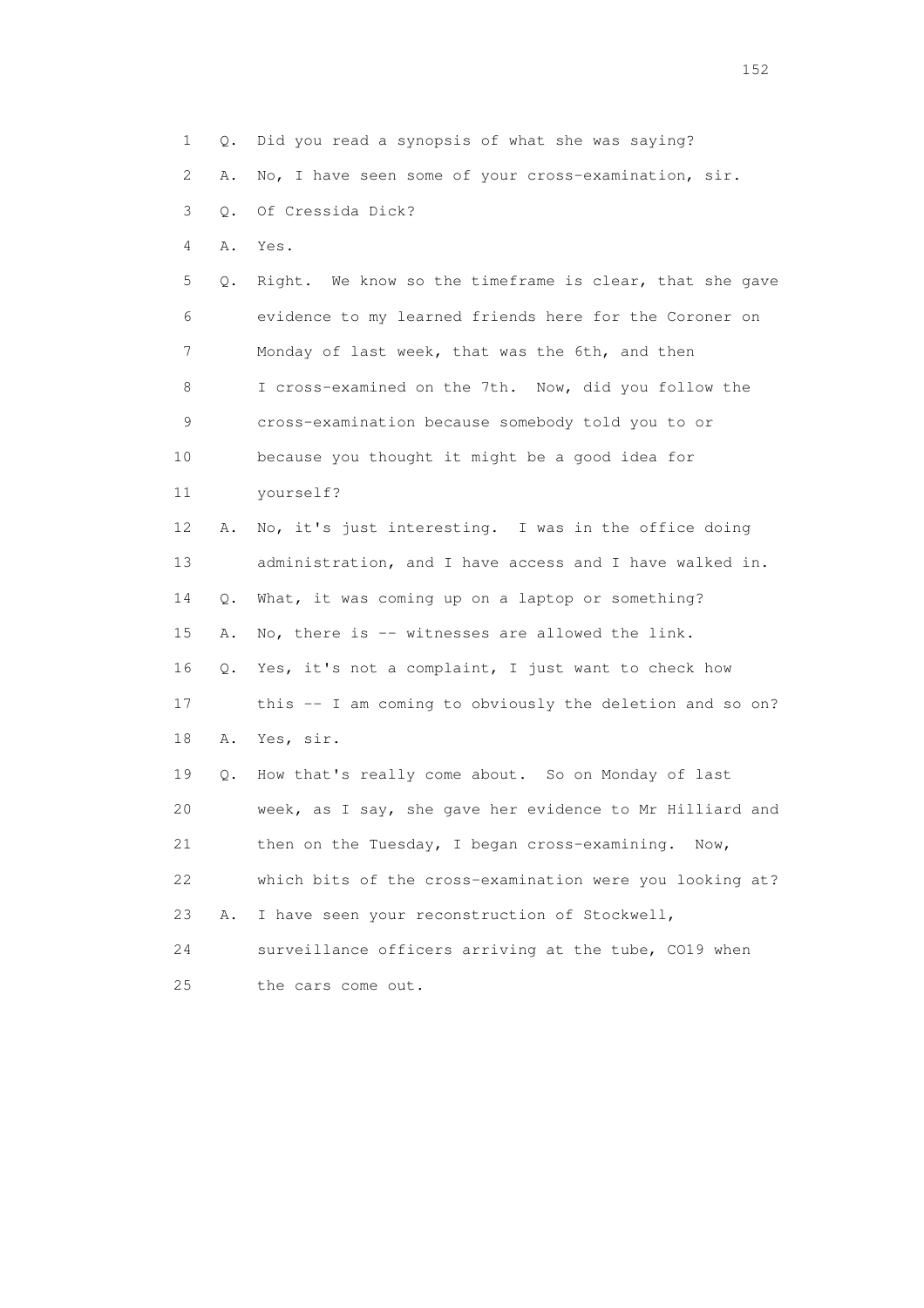- 1 Q. Yes, go on, sorry?
- 2 A. What else, and I have seen clips of a number of things 3 about decision logs.

 4 Q. Because the issue concerning whether somebody should be 5 allowed to run had certainly been canvassed in her 6 evidence for the first time on the Monday; do you 7 follow? That's when it had first been raised.

8 A. I understand that.

 9 Q. Just in case you may have read it, she told this jury 10 that she had a discussion relatively early on with 11 an officer called Prunty, do you know his name?

12 A. John Prunty, I do, sir.

 13 Q. She had a discussion with him, and there was a wry smile 14 on his face when it was put to her would it be possible 15 to let them run, and she had dismissed this possibility, 16 that it wasn't going to be within her plan at all. Did

17 you read that?

18 A. No, I didn't, sir.

 19 Q. All right. Well, then, certainly you have this question 20 of the buses raised, and it was an error about who it 21 is, and so on. I want to move on further down in 22 relation to what then happened. You were SO12 23 Special Branch then, and you were a deputy co-ordinator, 24 you had had how many years experience of Special Branch 25 by then?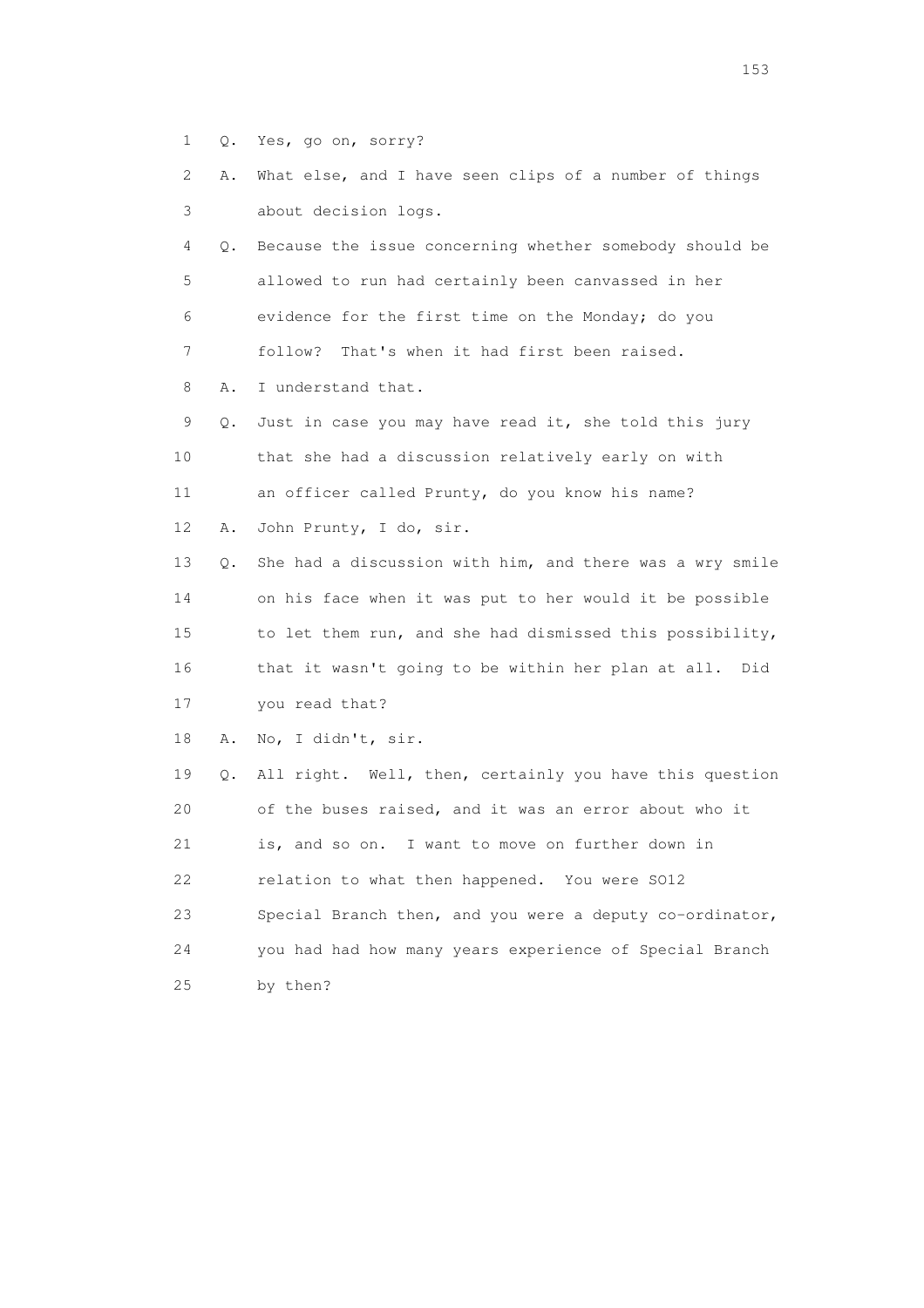1 A. Something around six. Basically some time at the port, 2 five years on operations, which would be a lot of time 3 in the ops room, and then half a year on the 4 surveillance team. 5 Q. Now, the question is this: were you aware that the 6 addresses, the two addresses concerned here, had arisen 7 because in part there was a gym card which led to 8 a name, which led to a Special Branch operation called 9 Ragstone? 10 A. Yes, sir. 11 Q. Did you know all that? 12 A. I didn't know at the time, no, sir. 13 Q. You didn't know that; how much did you know? 14 A. I can't recall exactly what I knew, but from an ops room 15 point of view, it was an address, I knew the photo was 16 sourced from the gym card, I knew the photo of a guy 17 who's actually Jeffrey Obonwa, I believe, with 18 Elias Girma, I know the Portnall Road one. It was very 19 limited information, sir. 20 Q. I want to ask you about getting better photographs, 21 that's something you wanted to do, you have told the 22 jury about today, do you remember? 23 A. Yes, sir. 24 Q. It's the next bit on the note there "establish better 25 briefing photographs"?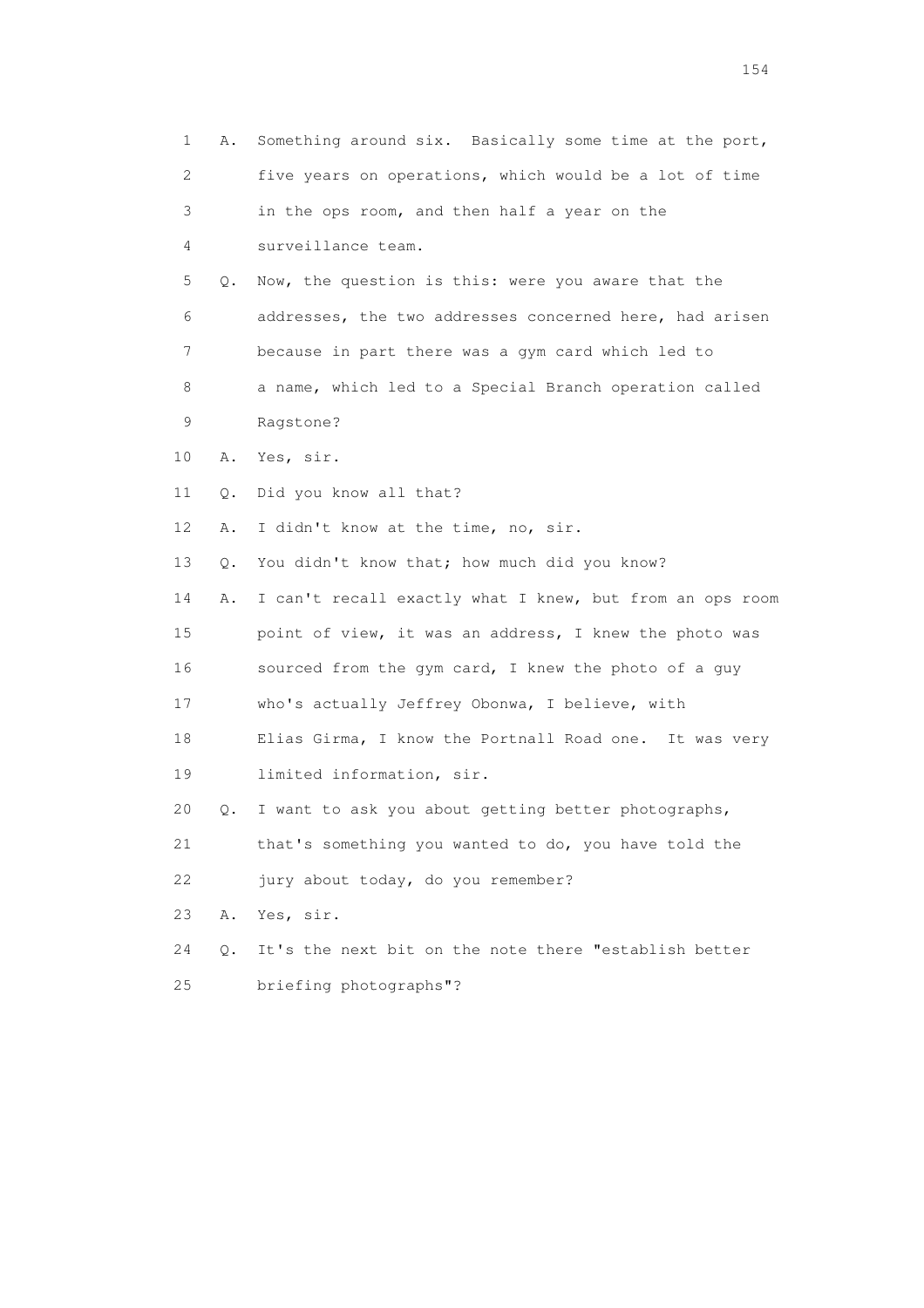1 A. Sir.

| 2  | Q. | I want to carefully ask you who you went to in order to  |
|----|----|----------------------------------------------------------|
| 3  |    | establish better briefing photographs than the ones you  |
| 4  |    | had seen?                                                |
| 5  | Α. | Those two officers, the representative from the SO13 who |
| 6  |    | was BIU rep in the ops room, and someone from SCD7.      |
| 7  | Q. | I do not want to give any names away unless again it's   |
| 8  |    | sensitive, but do you know the names of these            |
| 9  |    | individuals?                                             |
| 10 | Α. | No, I don't, they are not officers I actually knew, sir. |
| 11 | Q. | Those officers, if you go to them in particular, they    |
| 12 |    | would know, would they, that one way of trying to get    |
| 13 |    | better photographs is to go through to Special Branch to |
| 14 |    | see if there were any surveillance photographs?          |
| 15 | Α. | I couldn't comment on what they know.                    |
| 16 | Q. | That's an obvious line or channel of investigation?      |
| 17 | Α. | That's fair, sir, yes.                                   |
| 18 | Q. | You have either negative response or nothing known       |
| 19 |    | available. Who's telling you that, those two             |
| 20 |    | individuals are saying "nothing known"?                  |
| 21 | Α. | Yes, sir.                                                |
| 22 | О. | So it doesn't go further than that?                      |
| 23 | Α. | I have to correct you there, sir, I don't know whether   |
| 24 |    | or not they have gone back to their units to see what    |
| 25 |    | the current state of play is. I can't comment on that.   |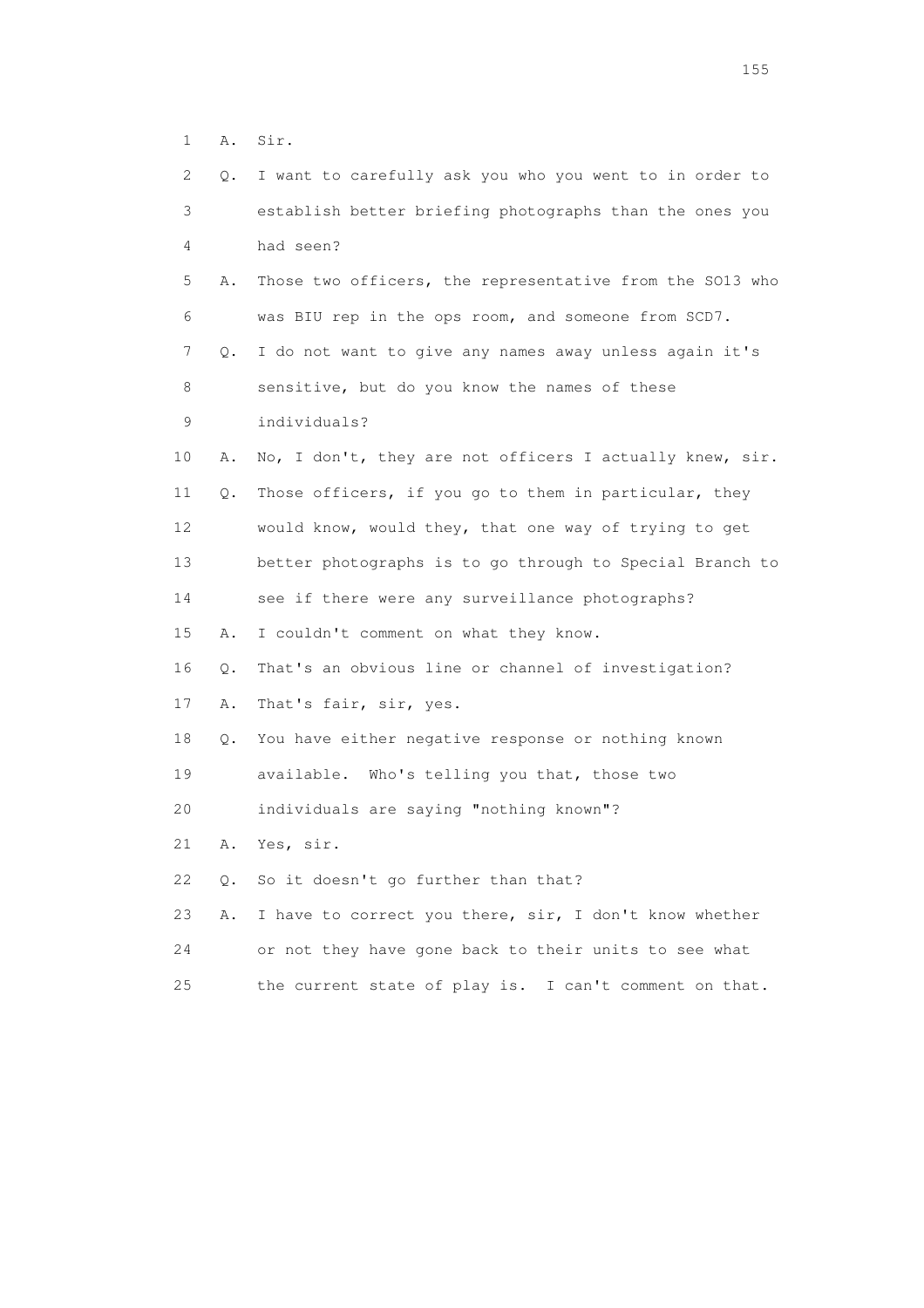1 All I can say is I didn't get a result at that time, 2 sir. 3 Q. It goes beyond Ragstone, you see. Are you another 4 person who was completely in the dark about the fact 5 that there were other photographs in the rucksack 6 recovered from the scene of one of these incidents, the 7 one at Shepherd's Bush; did you know about that? 8 A. At the time I was completely unaware of it, sir. 9 Q. Would it be right to say that you didn't know about 10 those photographs until these hearings at this tribunal? 11 A. Yeah, pretty much, sir. 12 Q. Pretty much so. 13 I want to ask you about the next stage, if we may. 14 We have it as the: "U/I movement onto bus almost 15 immediately". You have given evidence about this 16 before. 17 A. Sir. 18 Q. I really want to summarise it. Is it correct that it's 19 your recollection that immediately there was movement, 20 you followed it up? In other words you were there at 21 the moment in time that it was relayed that somebody had 22 come out? 23 A. Yes. As I said earlier, I have either got it off the 24 radio or I have seen it basically being typed. 25 Q. I appreciate you may not know now how you got it?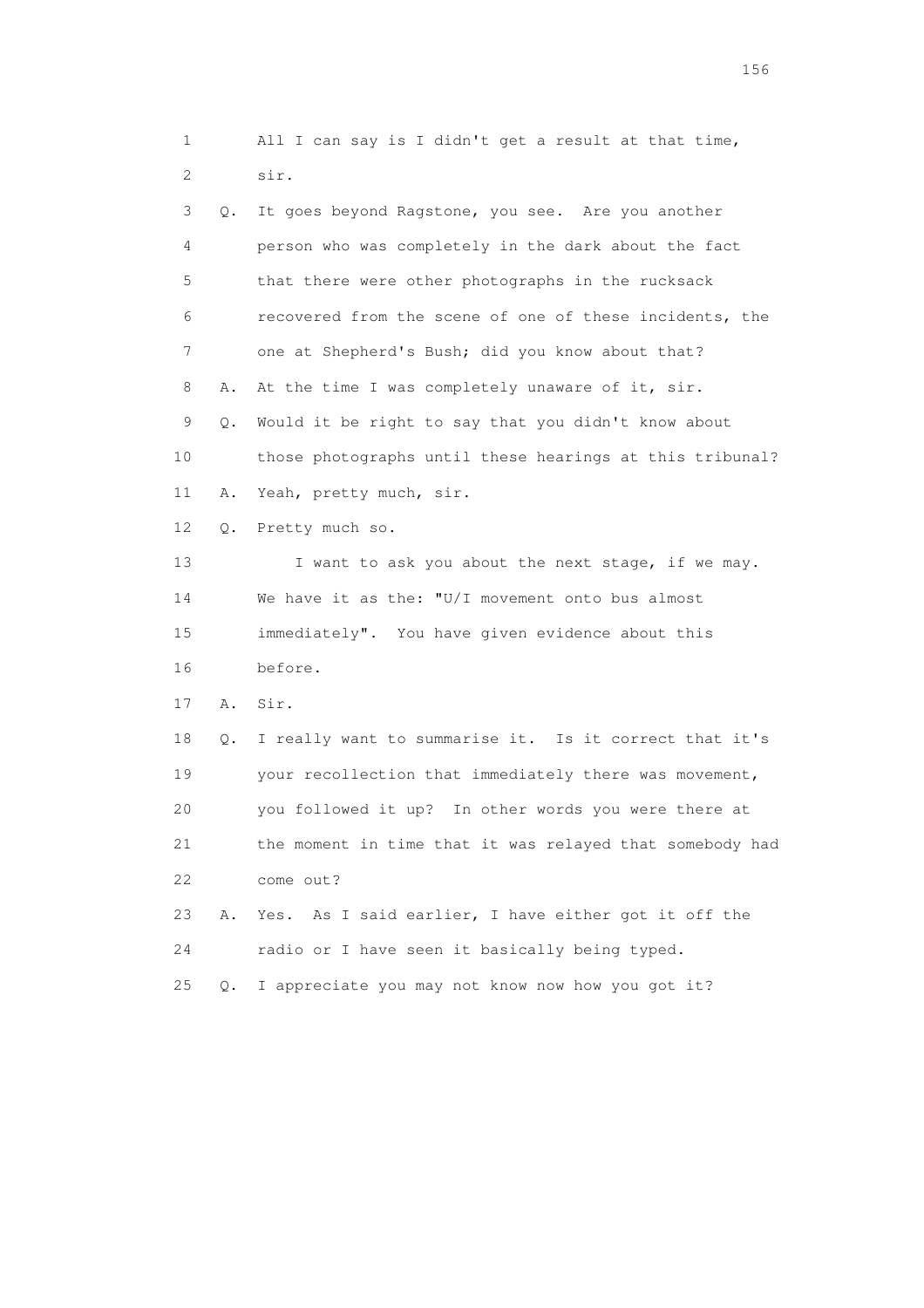1 A. Near as possible, yes.

| $\mathbf{2}^{\mathsf{I}}$ | Q. | Then this was put to you at the trial, and in case      |
|---------------------------|----|---------------------------------------------------------|
| 3                         |    | anybody wants to see it's 12 October last year, and you |
| 4                         |    | were being asked questions by Mr Thwaites, and you were |
| 5                         |    | giving evidence for the prosecution. You have it there? |
| 6                         | Α. | I do $--$                                               |
| 7                         | Q. | I don't think you do.                                   |
| 8                         | Α. | I think I do, sir, if you can just tell me the page     |
| 9                         |    | number.                                                 |
| 10                        | Q. | Yes, the page number is 72, line 8.                     |
| 11                        | Α. | Yes, sir.                                               |
| 12                        | Q. | There are a number of questions leading up to it but    |
| 13                        |    | then this question at line 8:                           |
| 14                        |    | "Question: And you immediately told Commander Dick      |
| 15                        |    | about that fact, did you?" That is somebody who is      |
| 16                        |    | a possible?                                             |
| 17                        |    | "Answer: Pretty much immediately, yes, my Lord."        |
| 18                        | Α. | Yes.                                                    |
| 19                        | Q. | And the questioner says "yes":                          |
| 20                        |    | "Question:  and within a very short time he had         |
| 21                        |    | got on a bus; yes?                                      |
| 22                        |    | "Answer: Yes, my Lord."                                 |
| 23                        |    | So the recollection then and before then was that       |
| 24                        |    | you had made contact with Commander Dick in the         |
| 25                        |    | operations room about a person coming out of the        |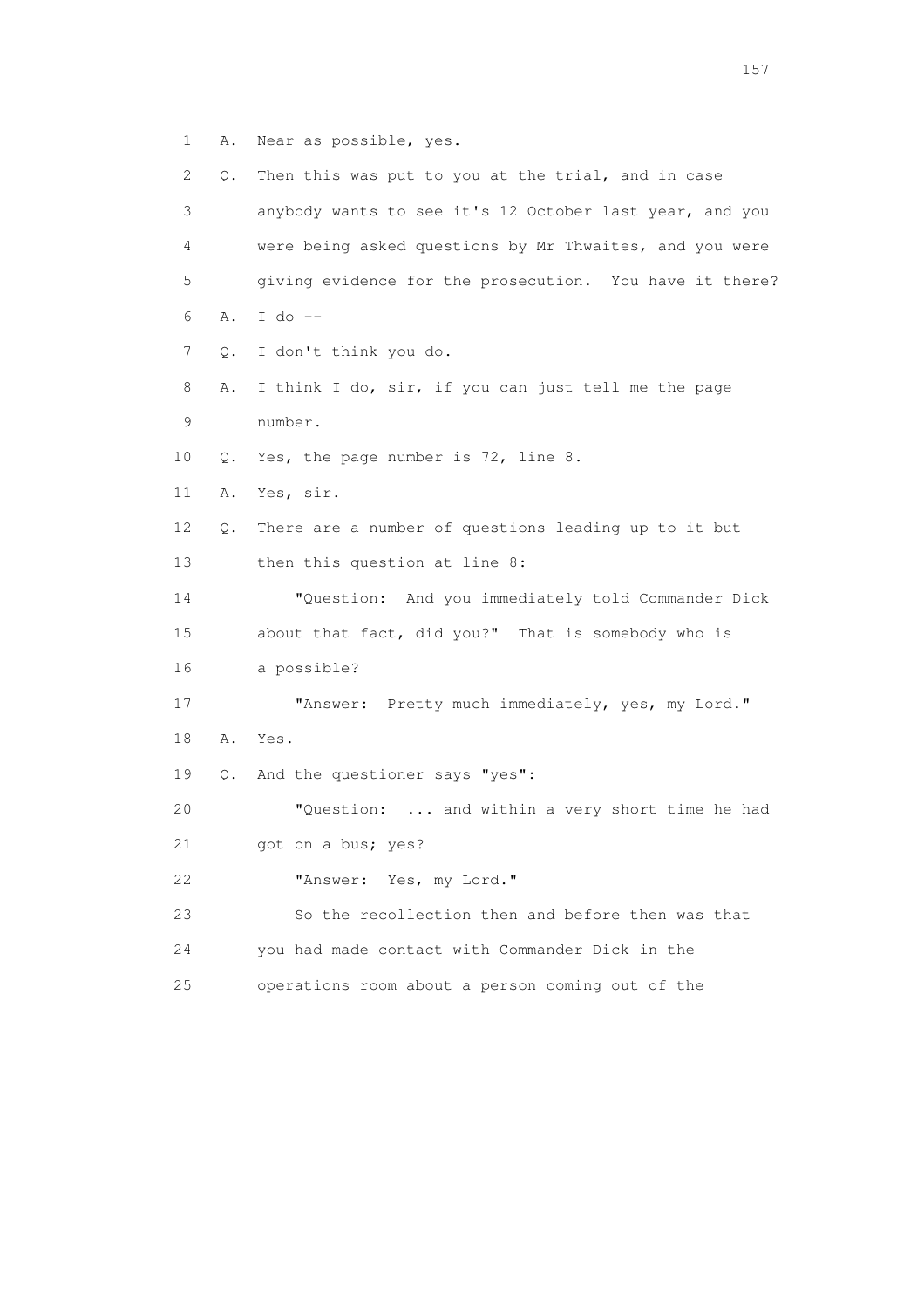| $\mathbf{1}$              |           | premises before he had got on a bus?                     |
|---------------------------|-----------|----------------------------------------------------------|
| $\mathbf{2}^{\mathsf{I}}$ | Α.        | That's my recollection, yes, sir.                        |
| 3                         | Q.        | On that basis, would it be fair to say you certainly     |
| 4                         |           | didn't wait ten minutes before you told her?             |
| 5                         | Α.        | Of course not, sir.                                      |
| 6                         | Q.        | I am sorry, they are very obvious questions but it's     |
| 7                         |           | because of other answers we have had.                    |
| 8                         | Α.        | Right, sir.                                              |
| 9                         | Q.        | Following down, using your note because it's easier for  |
| 10                        |           | you to follow and the jury for that matter?              |
| 11                        | Α.        | Sir, if it's an option I prefer my statement because     |
| 12                        |           | that is to the best of $-$                               |
| 13                        | $\circ$ . | I don't mind which --                                    |
| 14                        | Α.        | I would rather have my statement, sir, I know that is    |
| 15                        |           | accurate.                                                |
| 16                        | Q.        | I don't mind which you use because the next thing on the |
| 17                        |           | note anyway, and you can fill in any gaps in your        |
| 18                        |           | statement, is this question of the awareness that the    |
| 19                        |           | person who's come off the bus now is using a mobile      |
| 20                        |           | phone; do you see?                                       |
| 21                        | Α.        | Yes.                                                     |
| 22                        | $Q$ .     | Got that?                                                |
| 23                        | Α.        | Yeah.                                                    |
| 24                        |           | Transcript redacted                                      |
| 25                        |           | I will move on from the question of the<br>MR MANSFIELD: |

158 and 158 and 158 and 158 and 158 and 158 and 158 and 158 and 158 and 158 and 158 and 158 and 158 and 158 and 158 and 158 and 158 and 158 and 158 and 158 and 159 and 159 and 159 and 159 and 159 and 159 and 159 and 159 an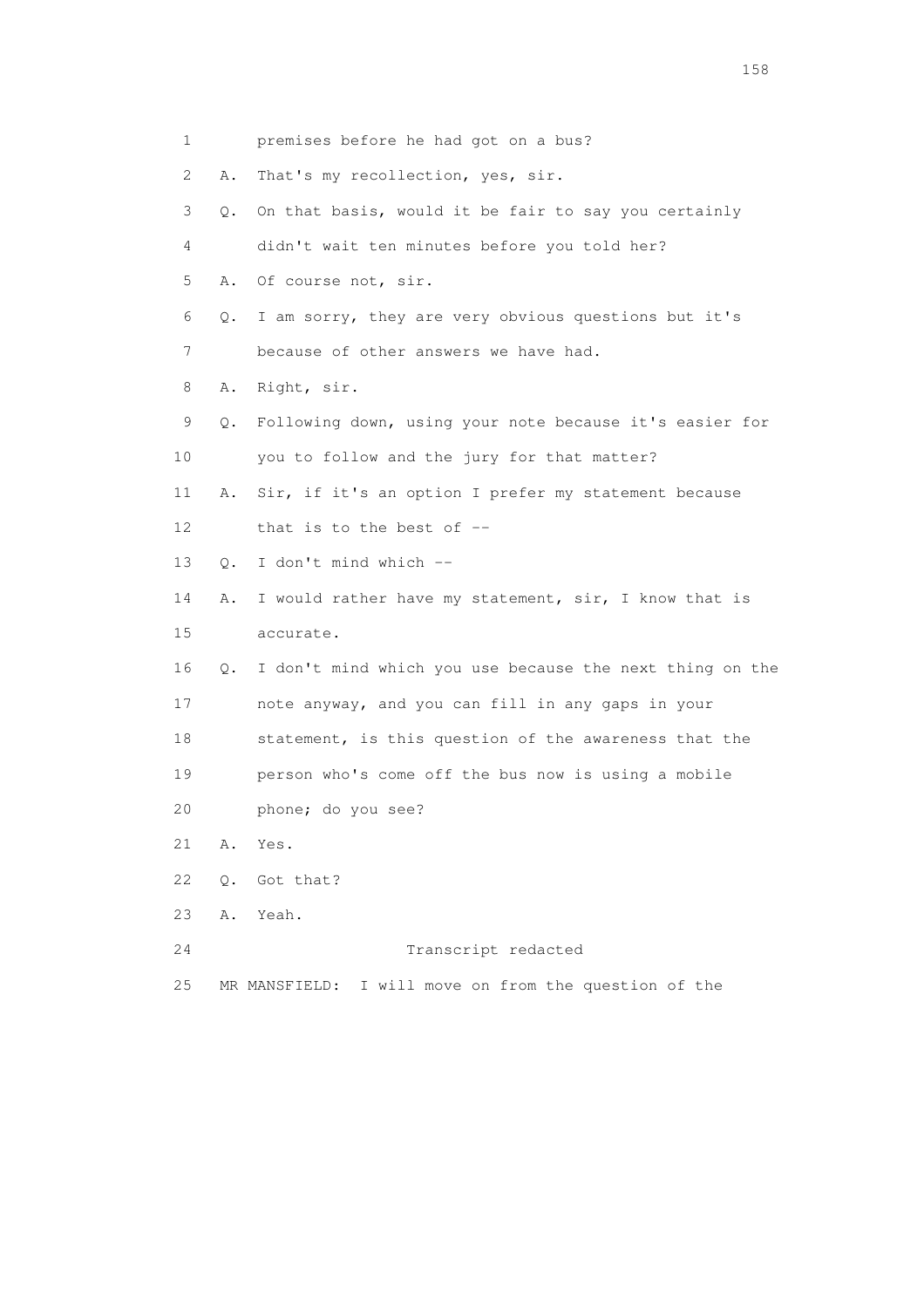| 1                         |    | mobile phone to another element of communications.         |
|---------------------------|----|------------------------------------------------------------|
| $\mathbf{2}^{\mathsf{I}}$ |    | You filled out the "VE: why no comms", in your note?       |
| 3                         | Α. | Yes, sir.                                                  |
| 4                         | Q. | I think in fairness to you, you have said it's             |
| 5                         |    | an assumption you made because that's the question that    |
| 6                         |    | was being raised. Now, I just want to develop this         |
| 7                         |    | a bit further. Your understanding was at that              |
| 8                         |    | particular point that the firearms teams or some of them   |
| 9                         |    | appeared not to be able to hear what the surveillance      |
| 10                        |    | teams were saying; is that right?                          |
| 11                        | Α. | My understanding, sir, is the firearms teams should well   |
| 12                        |    | have been able to hear what the surveillance were          |
| 13                        |    | saying, but the fact that I was being asked that           |
| 14                        |    | question implied that.                                     |
| 15                        | Q. | All right. Was it resolved, that's the question?           |
| 16                        | Α. | Yes, as soon as Trojan Bravo came up on the net --         |
| 17                        |    | sorry, on the Cougar channel.                              |
| 18                        | Q. | Because he did, you realised he could be heard, is that    |
| 19                        |    | what you are saying?                                       |
| 20                        | Α. | Exactly, sir.                                              |
| 21                        |    | SIR MICHAEL WRIGHT: He was coming through the loudspeakers |
| 22                        |    | into the control room?                                     |
| 23                        | Α. | Yes.                                                       |
| 24                        |    | SIR MICHAEL WRIGHT: I understand. I am not sure that       |
| 25                        |    | necessarily answers the question.<br>The fact you could    |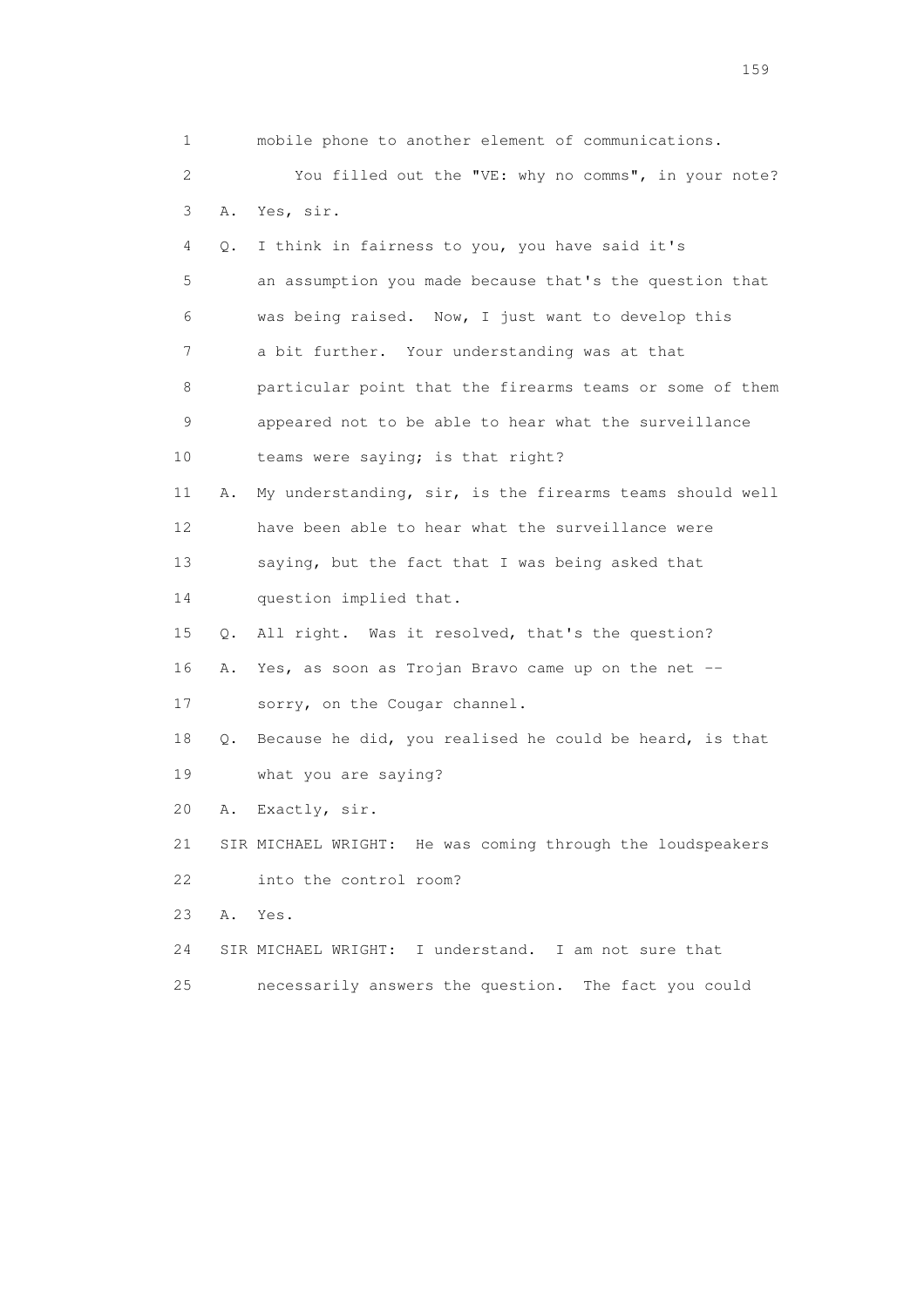1 hear Trojan Bravo in the control room doesn't 2 necessarily follow that he could hear what the 3 surveillance officers were saying. Is that what was 4 being suggested? 5 A. Technically you are right, sir; because they could 6 theoretically be either side of the Yard, but the fact 7 that he is asking permission means he knows there is 8 a surveillance follow going on. 9 SIR MICHAEL WRIGHT: So he can hear. 10 A. Yes, sir. 11 SIR MICHAEL WRIGHT: He is asking permission to break in. 12 A. Yes, sir. 13 SIR MICHAEL WRIGHT: I understand, thank you. 14 MR MANSFIELD: He knows there is a follow going on, does the 15 inference arise here that he also knows what is being 16 said on the follow by the surveillance team? 17 A. You would have to ask him that, sir. 18 Q. Do you see the nature of the question? 19 A. I understand, but I can't answer that. 20 Q. You can't help any further, all right, we will leave it 21 for Trojan Bravo. 22 SIR MICHAEL WRIGHT: I think that's Ralph, isn't it? 23 MR MANSFIELD: Yes, it's Ralph. 24 Can I move on, then, I am taking it again in order 25 so it's easier to follow. We come to obviously the next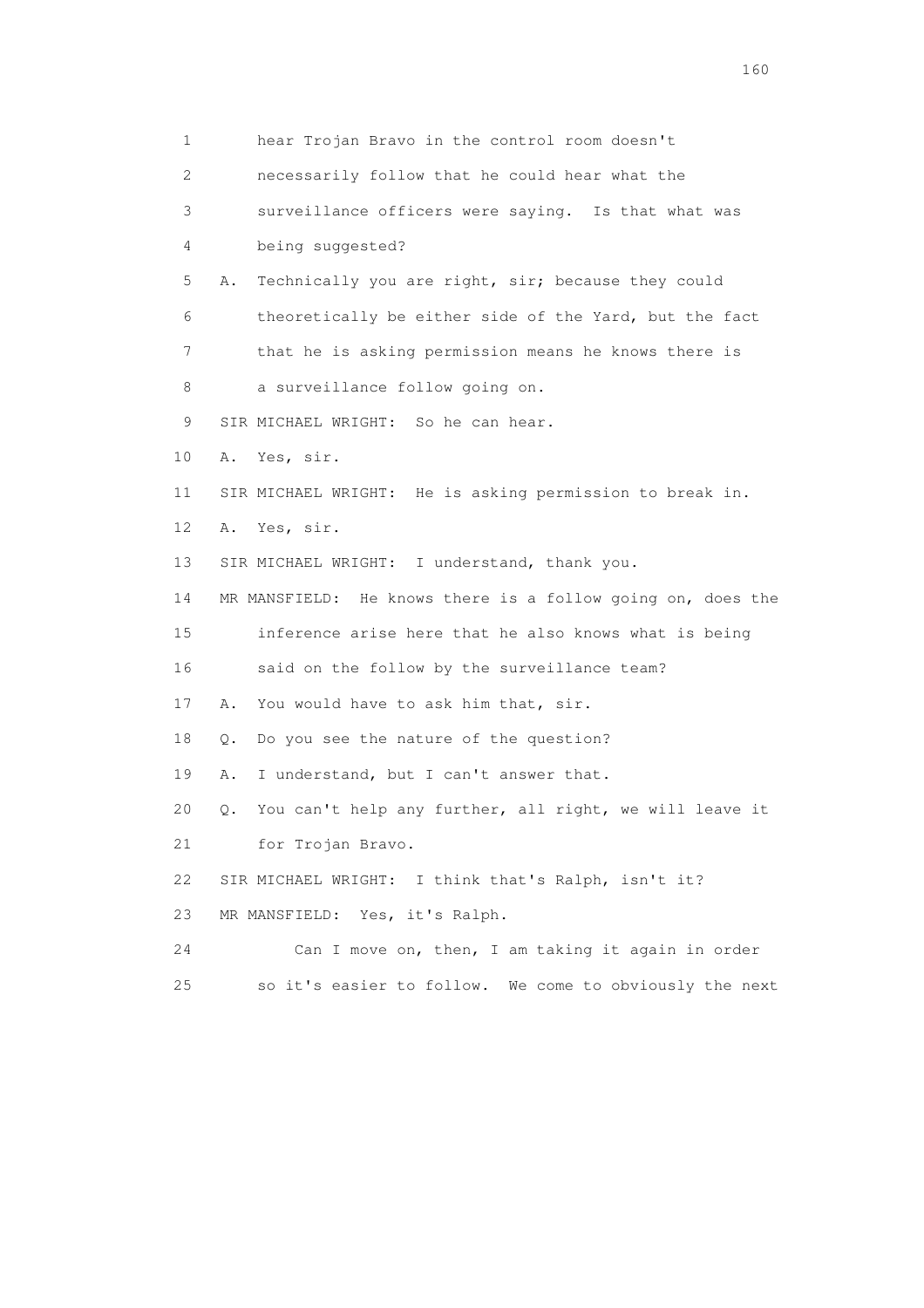1 passage. The jury have the passage as it was in there 2 originally. When you came to make your statement, was 3 there any difficulty -- and you have the statement so 4 the jury know, the statement that you made back in 2005, 5 you made two, I am not interested in the first one at 6 the moment, just the second one? 7 A. Yes. 8 Q. Was there any difficulty about indicating in the 9 statement that there were options discussed, I can't say 10 now who actually discussed them although it's a woman's 11 voice and a man's voice, I mean, was there any problem, 12 do you follow what I am putting to you, about putting 13 that in the statement? 14 A. Yes, there is no problem, that is exactly what I put, 15 there was a management discussion as to the course of 16 options. 17 Q. What you didn't put, you see, and what I am really 18 getting at is what the sensitivity was about this

19 particular paragraph in the note originally.

 20 Mr Hilliard has already read this section out but can we 21 have page 96 on the screen, please, so the jury can see 22 what you have in front of you, about this part of it.

23 We see a paragraph towards the bottom of page:

24 "Pat then spoke", you have that.

25 Mr Hilliard read out to you: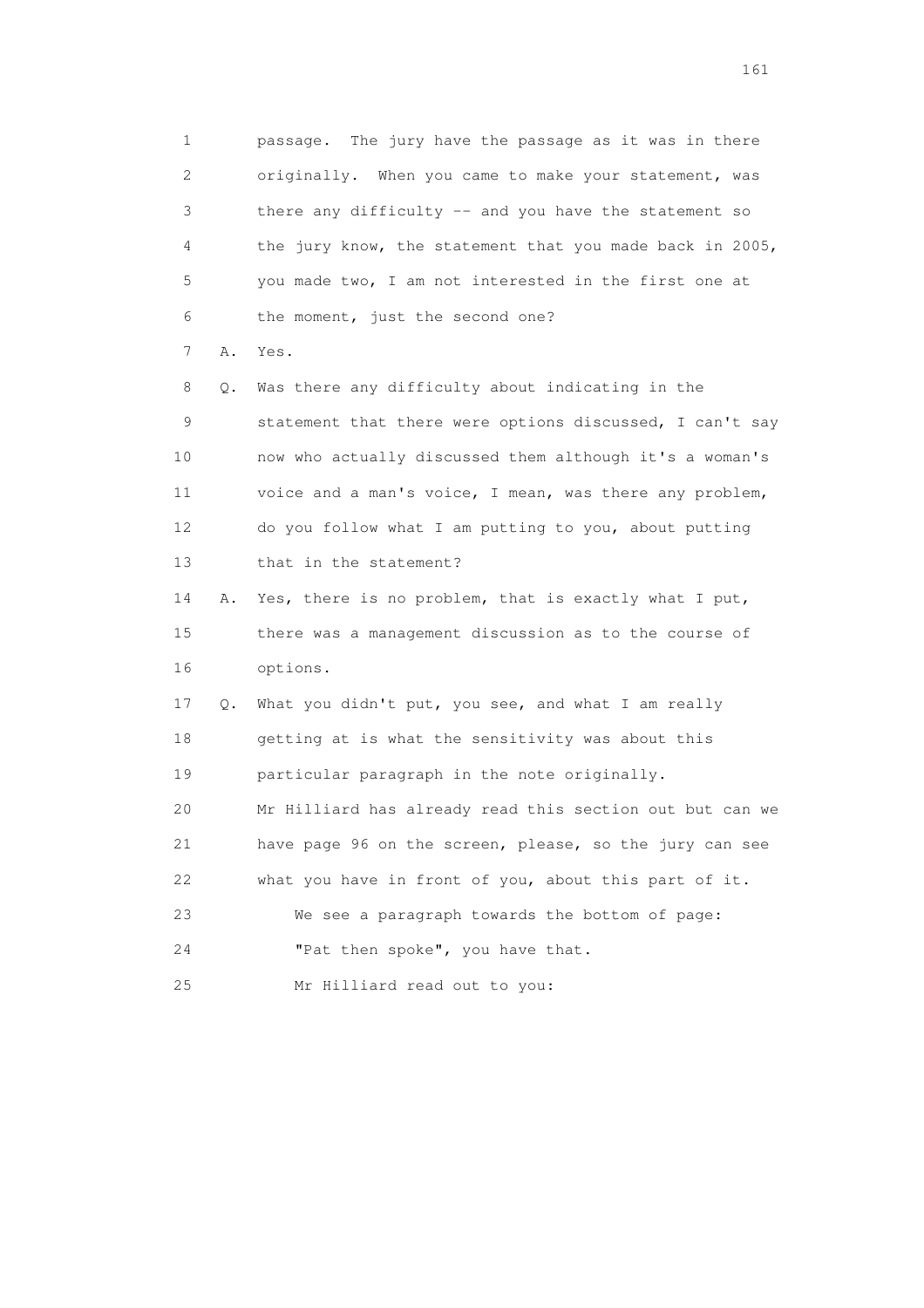| $\mathbf 1$ |           | "it was recognised that the U/I at this stage was        |
|-------------|-----------|----------------------------------------------------------|
| 2.          |           | towards Stockwell Underground station, and there was     |
| 3           |           | a management discussion as to the appropriate course of  |
| 4           |           | action"?                                                 |
| 5           | Α.        | Yes.                                                     |
| 6           | Q.        | There would have been no problem about you indicating    |
| 7           |           | what the courses of action were that were being          |
| 8           |           | discussed, one of them being to let him run; there would |
| 9           |           | be no problem about putting that in?                     |
| 10          | Α.        | No, there wouldn't, but I didn't hear the entire         |
| 11          |           | conversation, that's the whole point.                    |
| 12          | $\circ$ . | Of course not. Of course not. One understands that.      |
| 13          |           | These are only notes you made up -- well, you originally |
| 14          |           | did them within two weeks of the actual event, the       |
| 15          |           | original notes?                                          |
| 16          | Α.        | Sorry, I compiled them, I didn't make them up.           |
| 17          | Q.        | Sorry, I didn't mean it in that sense at all, you are    |
| 18          |           | being a little bit too sensitive, I meant that you       |
| 19          |           | compiled them, yes. You compiled them within two weeks.  |
| 20          |           | So when you come to make your statement, did you have    |
| 21          |           | the notes that you had compiled in front of you?         |
| 22          | Α.        | I believe I would have done. I believe I would have had  |
| 23          |           | the aide memoire, precisely what I cannot recall, it is  |
| 24          |           | three years ago.                                         |
| 25          | Q.        | I would like to ask because of course you are aware that |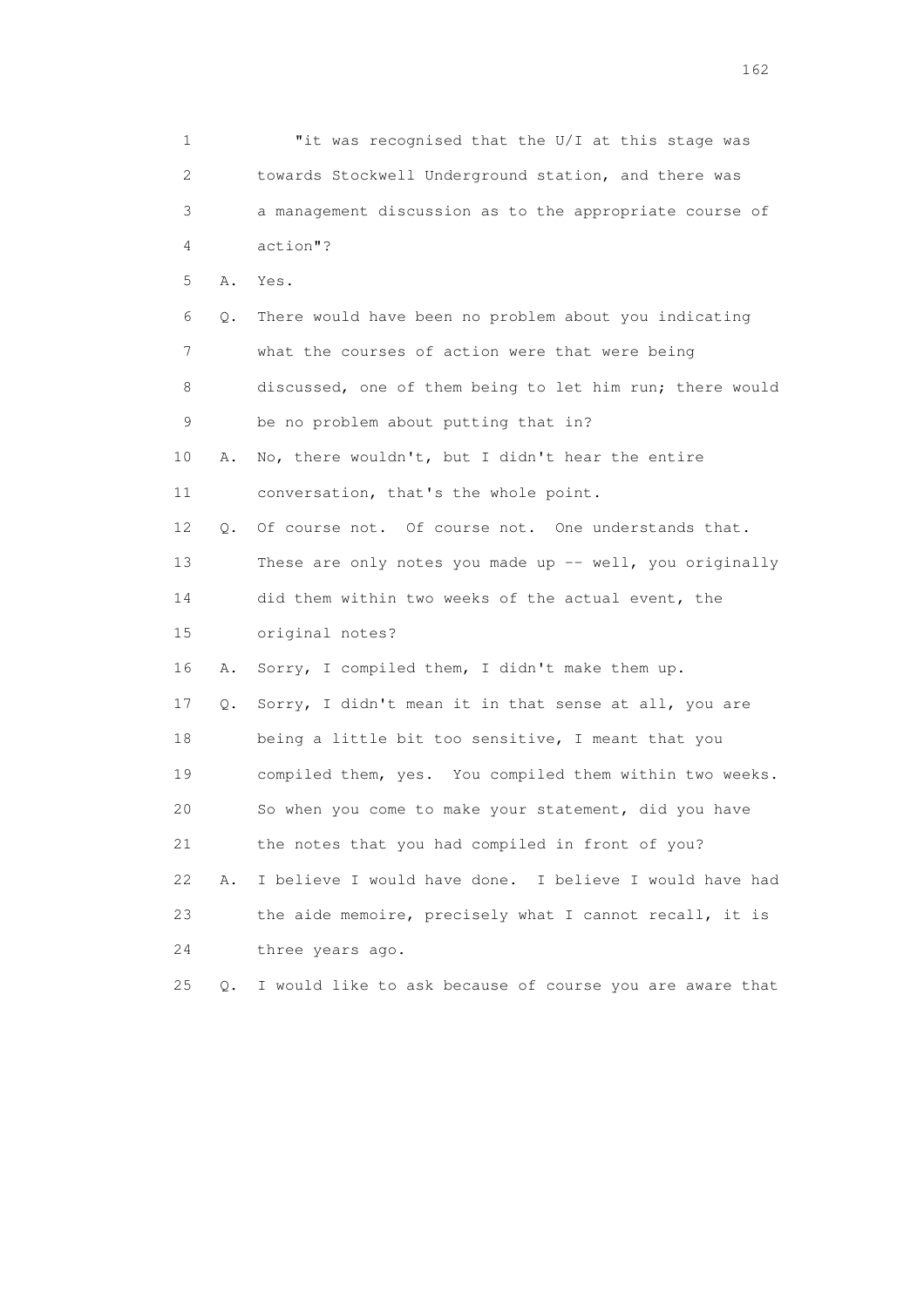1 we can audit trail when access is done?

2 A. Yes.

|                 | 3<br>$\circ$ . | You know that. Now, the statement is dated 7 November.  |
|-----------------|----------------|---------------------------------------------------------|
|                 | $\overline{4}$ | So do you say at some stage prior to 7 November you     |
|                 | 5              | accessed the compiled note on the system available?     |
|                 | 6<br>Α.        | I say I probably did, sir.                              |
|                 | 7<br>Q.        | You probably did. So you must have decided to leave out |
|                 | 8              | any reference, when you had got to that part of your    |
|                 | 9              | reference, to exactly what options were discussed, even |
| 10              |                | though you knew that one option discussed was letting   |
| 11              |                | him run?                                                |
| 12 <sup>°</sup> | Α.             | I decided to leave out the fact that I have made        |
| 13              |                | an error in that aide memoire. If you read that         |
| 14              |                | particular line, it conveys a completely false          |
| 15              |                | impression.                                             |
| 16              | Q.             | No, no, it may not, you see. It may be one thing to say |
| 17              |                | "I can't now attribute what was said to a particular    |
| 18              |                | individual", but it's quite another to say "I certainly |
| 19              |                | did hear them discussing the possibility of letting him |
| 20              |                | run". Now, are you saying -- I'll take it in stages --  |
| 21              |                | that you never heard any words to the effect "let him   |
| 22              |                | run"?                                                   |
| 23              | Α.             | I never heard that decision, sir.                       |
| 24              | Q.             | No, no, sorry, I am not saying it's a decision.         |
| 25              | Α.             | In that case I am not saying that.                      |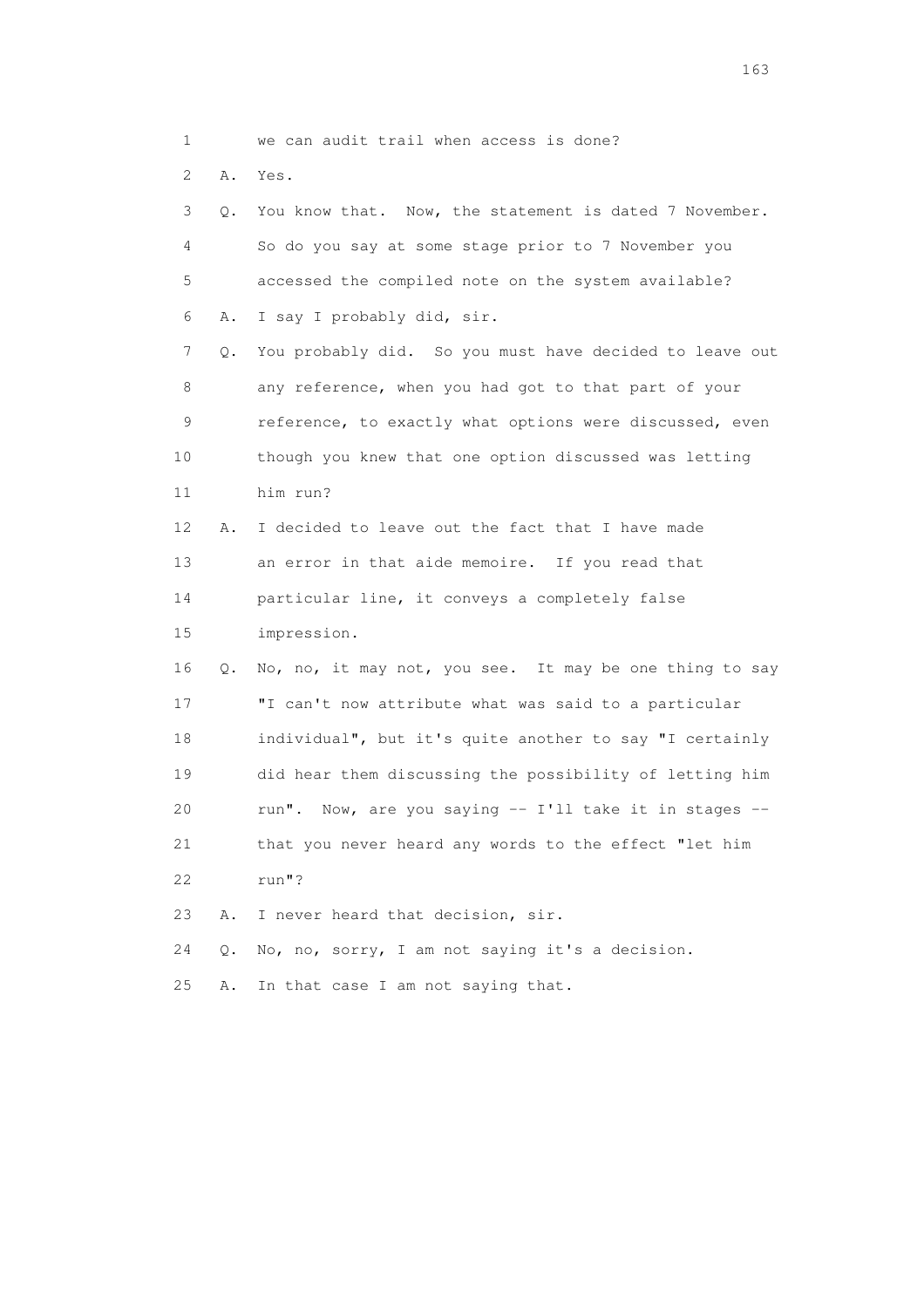1 Q. So you did hear words to the effect --

2 A. Discussing an option, I believe I did, yes.

| 3               | 0. | You did hear those words. Well, what was the problem in     |
|-----------------|----|-------------------------------------------------------------|
| 4               |    | November 2005 about putting those words, unattributed to    |
| 5               |    | anyone if you are worried about attributing them, just      |
| 6               |    | putting them in the statement?                              |
| $\overline{7}$  | Α. | I just didn't see it as relevant.                           |
| 8               | О. | Well, that of course isn't a matter for you, is it?         |
| 9               |    | (Pause). What's relevant is not a matter for you, is        |
| 10              |    | it?                                                         |
| 11              | Α. | When I have written my statement I have put all the         |
| 12 <sup>°</sup> |    | relevant evidence in, and I saw as relevant the fact        |
| 13              |    | that there was a management discussion as to the            |
| 14              |    | appropriate course of action. How will they discuss it,     |
| 15              |    | well, I am not fully cited on it, I haven't heard           |
| 16              |    | everything.                                                 |
| 17              |    | Q. You were sitting, and I am not getting the plan up again |
| 18              |    | but we have heard from others, I got someone else to        |
| 19              |    | place where you were?                                       |
| 20              | Α. | Yes.                                                        |
| 21              | Q. | You are over on the right-hand side sitting down at         |
| 22              |    | a desk or monitor over there?                               |
| 23              | Α. | That is the position of the surveillance co-ordinator,      |
| 24              |    | however I was in more places than just that in the room.    |

25 Q. I appreciate, and you will move around, and the group of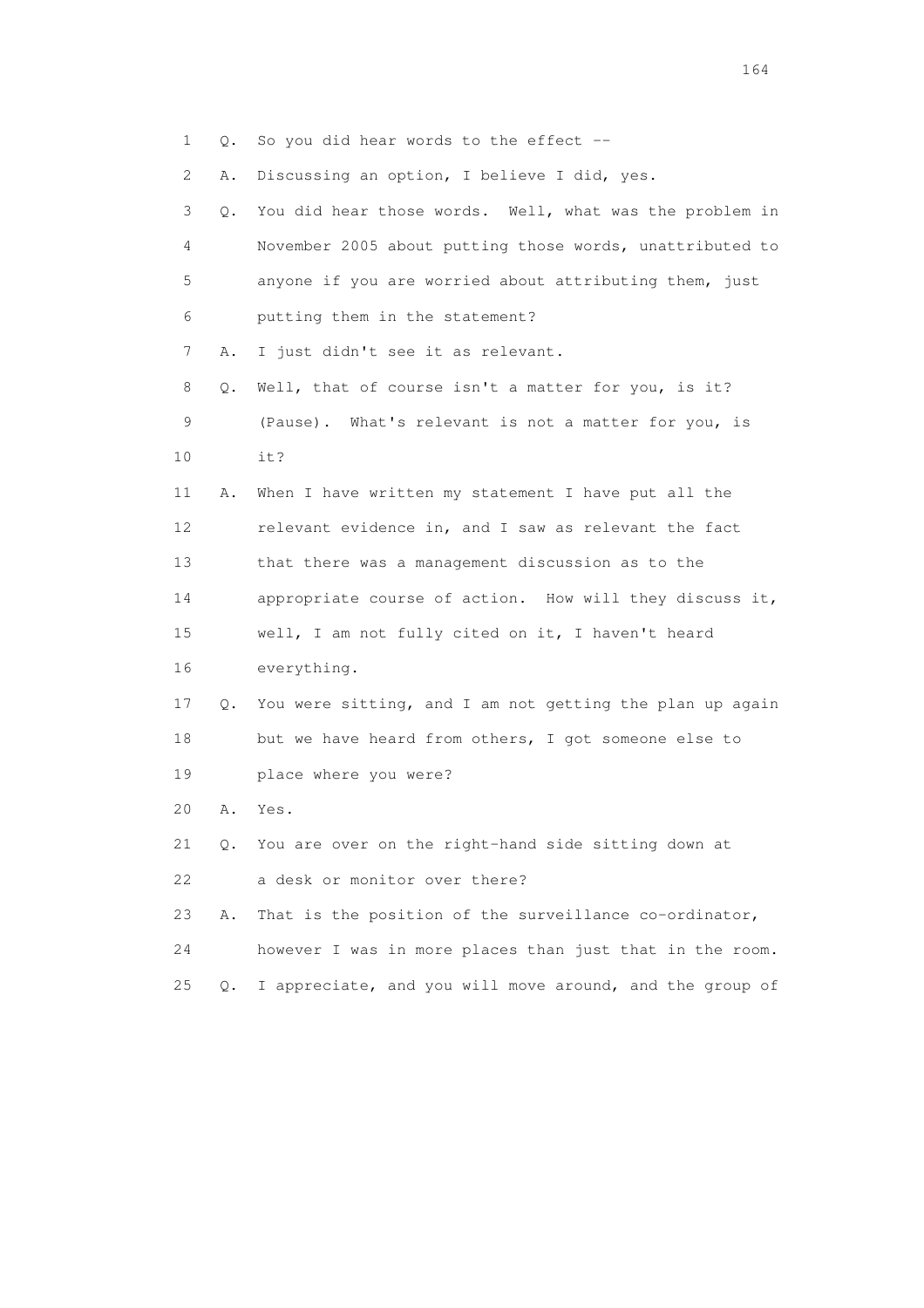| 1  |    | management and the prime managers, if we can call it     |
|----|----|----------------------------------------------------------|
| 2  |    | that, on the night was Commander Dick and Mr Boutcher    |
| 3  |    | and obviously some others?                               |
| 4  | Α. | $Mm$ .                                                   |
| 5  | Q. | So you decided that, because they had discussed          |
| 6  |    | a particular option that you didn't think was relevant,  |
| 7  |    | you were going to leave it out?                          |
| 8  | Α. | No, as I have said before, when I came to write my       |
| 9  |    | statement, I wrote what I could swear to happening. And  |
| 10 |    | I could swear that there is a management discussion.     |
| 11 | Q. | Yes, you could swear to a management discussion that     |
| 12 |    | included the option of whether to let him run or not,    |
| 13 |    | you could swear to that, couldn't you?                   |
| 14 | Α. | No, I believe I have already said I couldn't swear as to |
| 15 |    | exactly the context of that snapshot.                    |
| 16 | Q. | That's not the point either. You could swear to the      |
| 17 |    | fact that you heard words to the effect of whether to    |
| 18 |    | let him run; that was an option being discussed. Unless  |
| 19 |    | you want to go back on it, I have given you plenty of    |
| 20 |    | chance, do you want to go back on that and say you       |
| 21 |    | didn't hear any such words and it's all a load of        |
| 22 |    | rubbish?                                                 |
| 23 | Α. | No, of course I do not want to.                          |
| 24 | Q. | Right. And that's leaving aside attributing who said     |
| 25 |    | what, but as you have already agreed there is really     |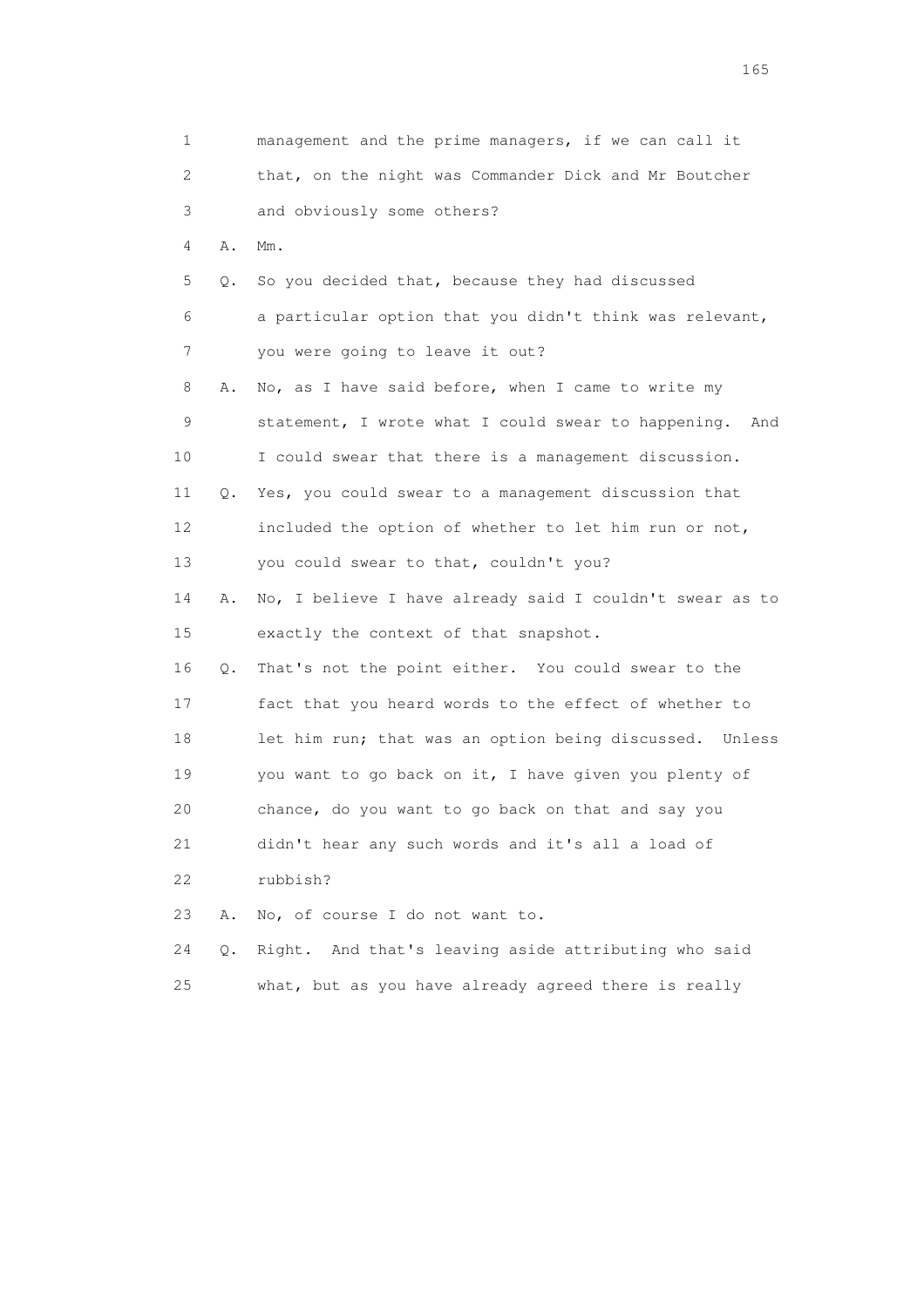1 only one woman in that group who could have said 2 something, isn't there, only one female voice? (Pause). 3 Isn't there? 4 A. Sorry, yes. 5 Q. Now, the unidentified male, I am going to put a name to 6 you and it may be you don't know this name, but I'm 7 going to put the context: Commander Dick told us that 8 she specifically asked someone to come and help her, in 9 order to challenge her decisions if he thought they were 10 the wrong ones. You may not have known that. His name 11 is Cummings, and he certainly was there as part of the 12 management group. Do you know the name Cummings? 13 A. I know it from these proceedings, that's all, sir. 14 Q. So you don't know what he looks like or anything like 15 that? 16 A. No. I will come back, I have heard the name before but 17 only in relation to this operation, if that's clear, 18 sir. 19 Q. In what context have you heard the name in relation to 20 this operation before? 21 A. That he was there. 22 Q. You see, I want to suggest to you that the person who 23 you had down originally, an unidentified male, was the 24 one -- was Mr Cummings who persuaded her against this. 25 You see. Is there any possibility of that?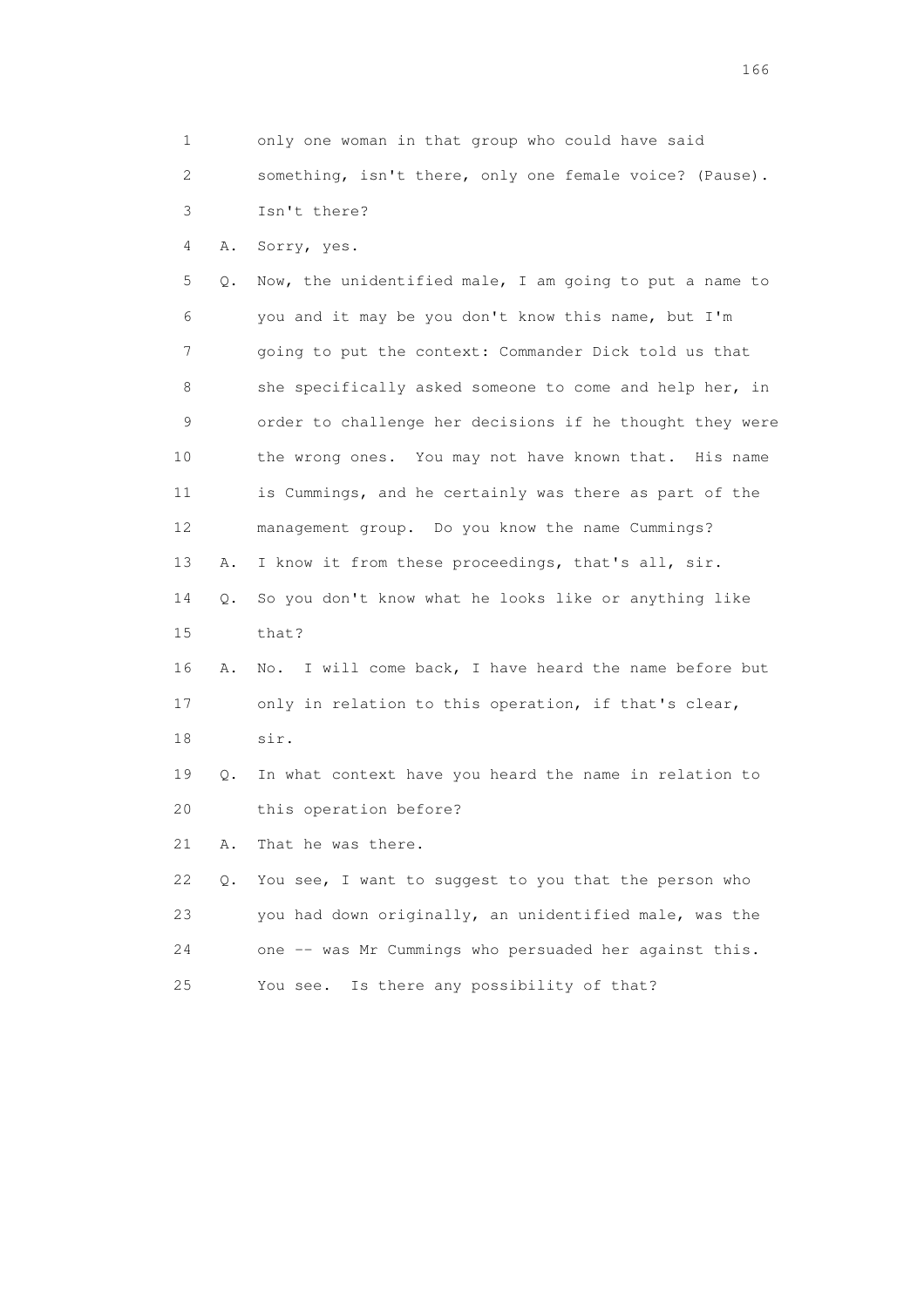| 1  | Α.            | What I have said is to say that she was persuaded       |
|----|---------------|---------------------------------------------------------|
| 2  |               | against that is unrepresentative of the fact.           |
| 3  |               | Throughout it, she made the decisions.                  |
| 4  | Q.            | I daresay, but we are just dealing with the lead-up to  |
| 5  |               | decisions. Persuaded otherwise, that's a fairly clear   |
| 6  |               | recollection that you made at the latest on             |
| 7  |               | 5 August 2005?                                          |
| 8  | Α.            | No, I don't think it's a fairly clear recollection,     |
| 9  |               | I have put down a series of jottings at the back end of |
| 10 |               | a night duty. If I could have made original notes, then |
| 11 |               | that would be a different matter.                       |
| 12 | Q.            | As far as you are concerned, at least in terms of       |
| 13 |               | attribution, when did you first decide that you were    |
| 14 |               | going to, as it were, scrub it?                         |
| 15 | Α.            | Way back, when I wrote the statement.                   |
| 16 | Q.            | Way back; when did you?                                 |
| 17 | Α.            | Somewhere around November, when I --                    |
| 18 | Q.            | About the time you were making the statement?           |
| 19 | Α.            | That's when I have found it's incorrect and as I say,   |
| 20 |               | this is what I can say happened.                        |
| 21 | $Q_{\bullet}$ | Did you tell anyone in November 2005, so the jury       |
| 22 |               | understand, in 2005 the Independent Police Complaints   |
| 23 |               | Commission were asking for statements, weren't they?    |
| 24 | Α.            | I'll have to accept your word. I think mine was to      |
| 25 |               | Operation Erini, which was institutional learning.      |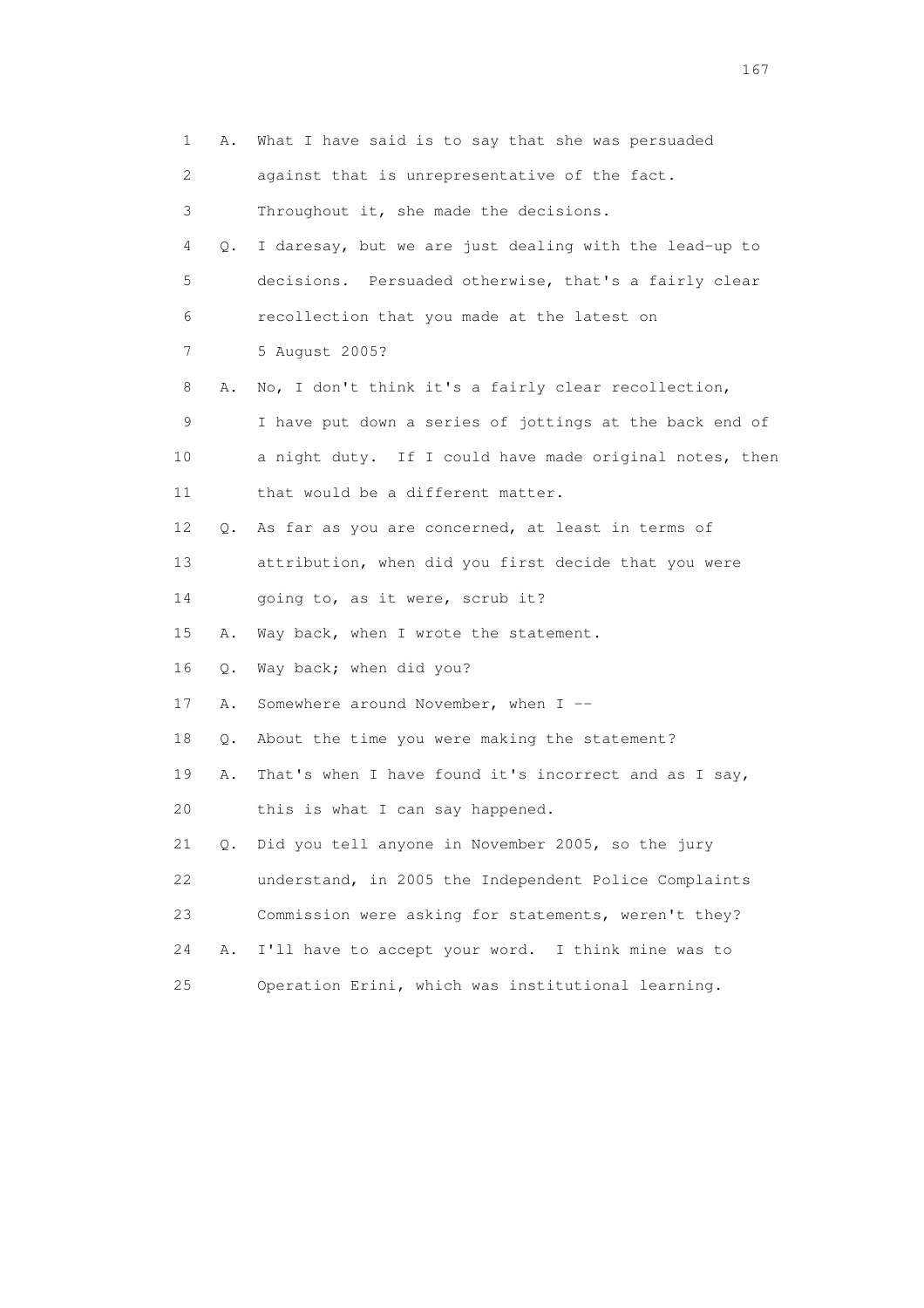|    | $\mathbf 1$<br>Q. | The one you are looking at in front of you now was to    |
|----|-------------------|----------------------------------------------------------|
|    | 2                 | them, was it?                                            |
|    | 3<br>Α.           | As far as I recall, it was Erini running it. If the      |
|    | 4                 | IPCC made the request, then fair enough.                 |
|    | 5<br>Q.           | It may have had that route. Did you say to anyone who    |
|    | 6                 | were asking for statements that you had in fact, first   |
|    | 7                 | of all, got some notes, did you tell anyone?             |
|    | 8<br>Α.           | No.                                                      |
|    | 9<br>Q.           | Of course it follows then you certainly didn't tell      |
| 10 |                   | anybody that you had in fact decided to omit certain     |
| 11 |                   | parts of your notes in the statement?                    |
| 12 | Α.                | We didn't discuss it. We were asked for a statement for  |
| 13 |                   | the relevant information, I gave the relevant            |
| 14 |                   | information.                                             |
| 15 | Q.                | I need not go through the trial. You go through the      |
| 16 |                   | trial and you don't reveal to anybody then that you have |
| 17 |                   | made any notes, do you?                                  |
| 18 | Α.                | I wasn't asked, sir.                                     |
| 19 | Q.                | But you don't reveal it, do you?                         |
| 20 | Α.                | No, sir, I wasn't asked.                                 |
| 21 |                   | Q. You were asked questions that led to management       |
| 22 |                   | discussion but once again, you weren't asked the details |
| 23 |                   | of the discussion, were you, in the trial?               |
| 24 | Α.                | What I recall in the trial, sir, is I was discussed --   |
| 25 |                   | I was asked a couple of people as to comment on the      |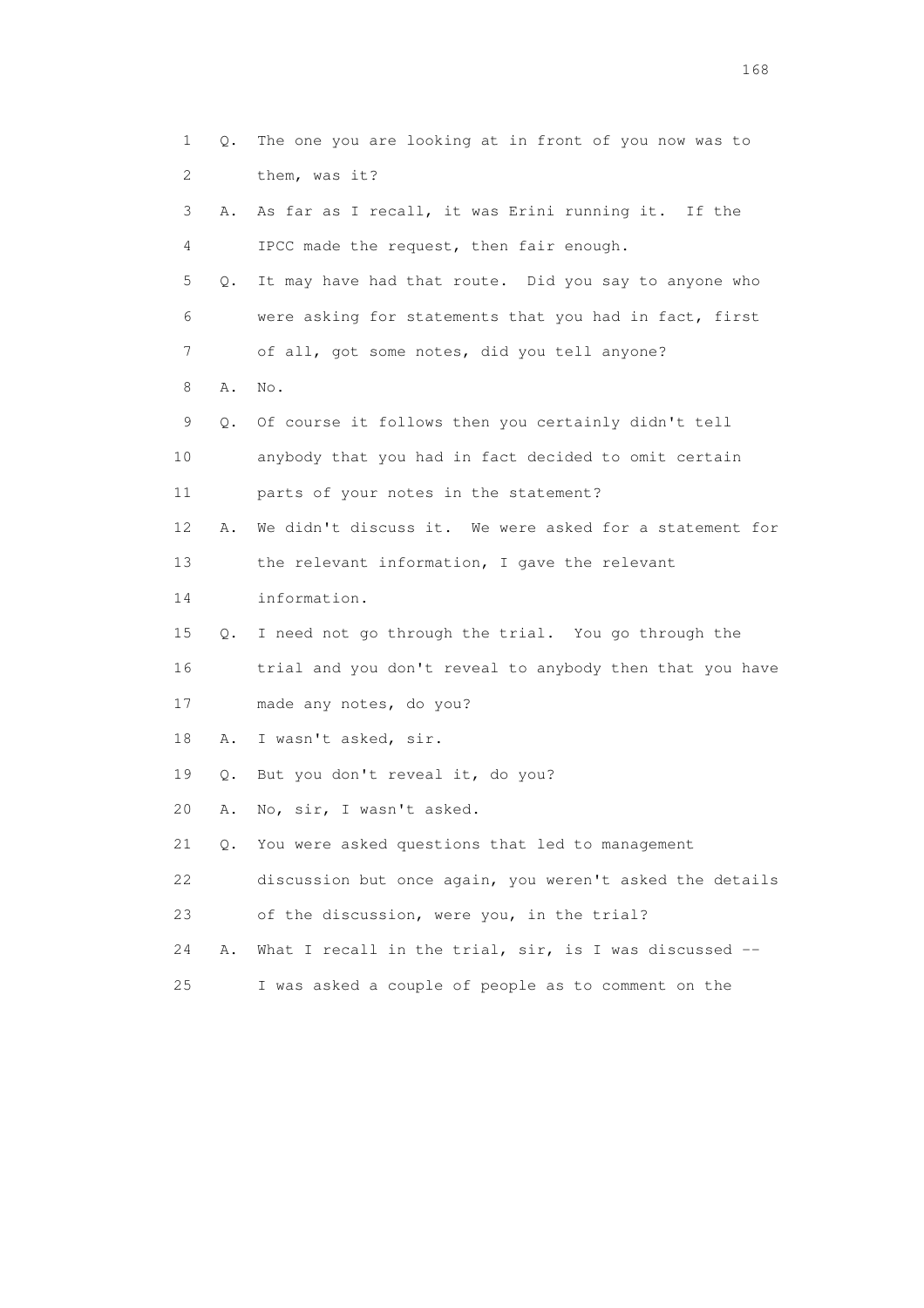1 identification being discussed. 2 Q. Is that how you remember it? 3 A. Yes. 4 Q. I would like you to have, please, again it's the same 5 date as before, 12 October, page 59. Starting at the 6 top of the page: 7 "Mr Boutcher requested a percentage identification", 8 you see that, "this was refused" and so on. 9 Then there is a question: 10 "Question: "And was there any discussion about that 11 amongst the management group? 12 "Answer: There was a discussion as to the 13 appropriate course of action ..." then you see: 14 "... because at this stage he was towards Stockwell 15 tube. Regarding the identification, I don't recall any 16 discussion", then it was "what course of action". 17 So once again, there is one other passage but it's 18 much the same as that, you don't reveal to the jury at 19 the Old Bailey that in fact there was a discussion about 20 options, you couldn't remember the exact words, or 21 exactly who said it, but there was a discussion about 22 the options and one of them was about letting him run or 23 not. 24 Why did you not say that? 25 A. I said there is a discussion, a management discussion,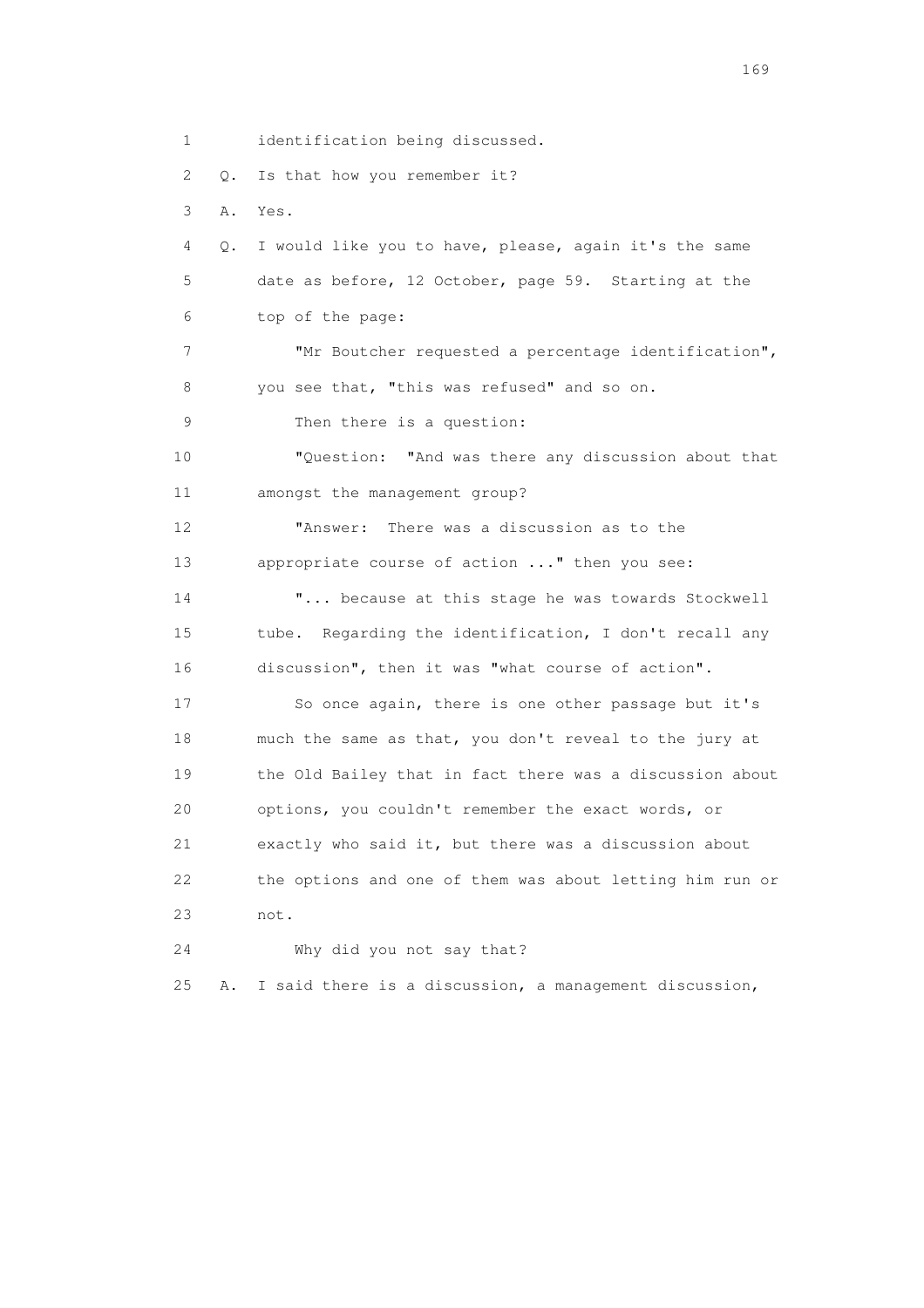1 and that's exactly what I have put. Regarding the 2 identification, which is what I think I am being asked, 3 there wasn't any just -- I don't recall any discussion 4 occurring regarding the identification. 5 Q. I see. So that's your explanation as to why no-one at 6 the Old Bailey got to hear about this particular 7 passage. Now, I want to deal with the passage as we 8 come on to the present day; in other words last week. 9 A. Mm. 10 Q. Were you asked in the first place whether you had any 11 notes? 12 A. No. 13 Q. Well, what were you asked last week? 14 A. First time that I recall being asked for anything, there 15 was a pack sent out dated 27th or 28 August, and I have 16 looked at that, and I have got a surveillance course so 17 I have put that aside, because that includes my evidence 18 to trial, transcript, et cetera, et cetera. 19 I have put that aside for the three week course and 20 coming back I have then became aware that there are 21 issues with red books, et cetera, and on Tuesday I have 22 been asked for any documents. Tuesday the 7th. 23 Q. Yes, that's right. When on the Tuesday? It's only last 24 week, sorry to be particular. When last week on Tuesday 25 were you asked about notes?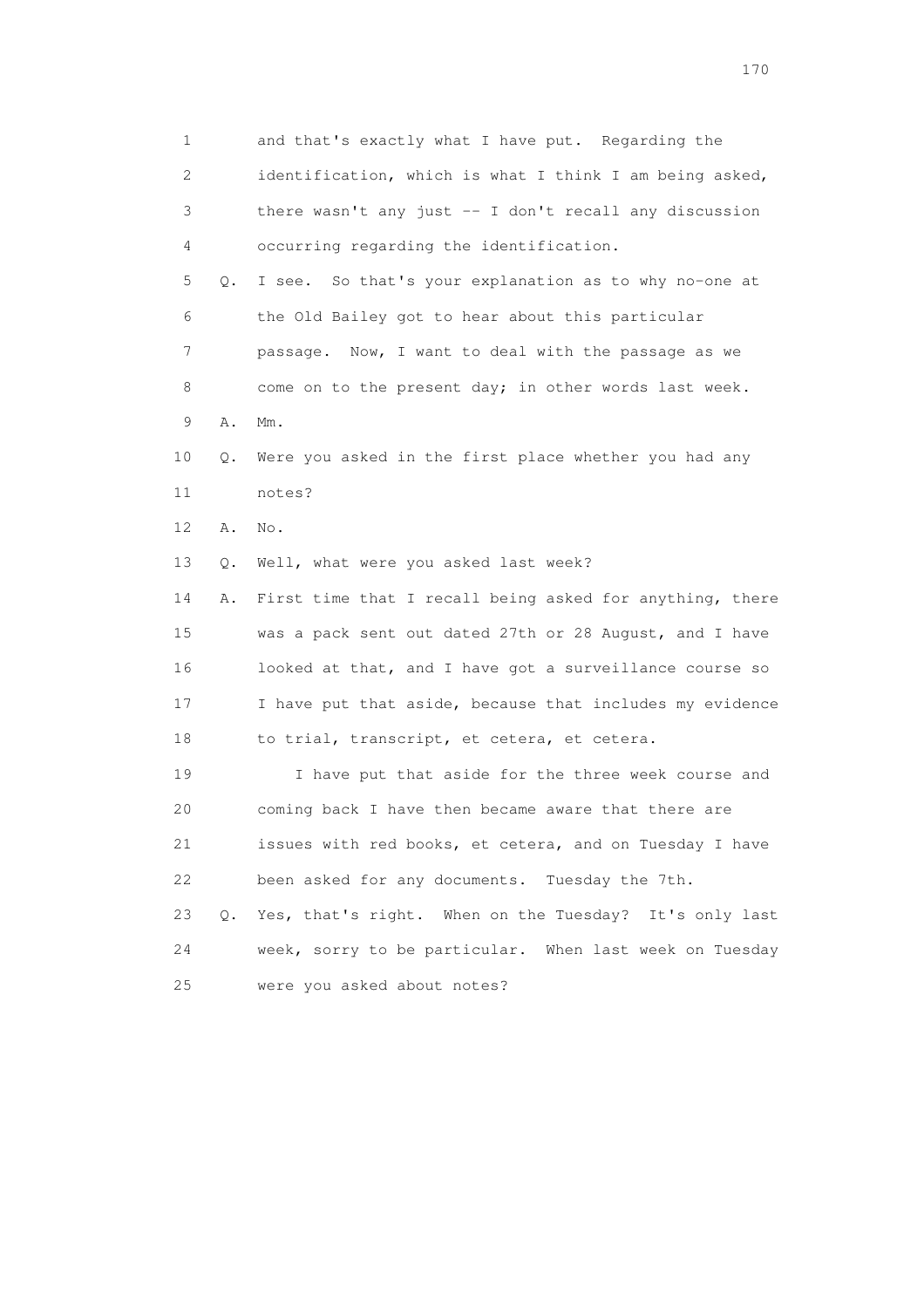1 A. Best of my recollection, in the afternoon. 2 Q. In the afternoon, were you? By whom? 3 A. It would have been passed through the cell, which is 4 Chris Rickson. 5 Q. So the jury may understand, what is his role, is he your 6 line manager? 7 A. No, no, he is not, he is the same rank as me, he is 8 dealing with the administration of all this. 9 Q. So some time in the afternoon of Tuesday the 7th, you 10 were asked, were you, to produce a note or any notes 11 that you may have? 12 A. Any document, I think, is the -- any document, any 13 notes, whatever. 14 MR MANSFIELD: Would it be convenient for me to pause? 15 SIR MICHAEL WRIGHT: I think we may have to, yes. 16 (3.55 pm) 17 (A short break) 18 (4.15 pm) 19 (In the absence of the jury) 20 Housekeeping 21 SIR MICHAEL WRIGHT: It seems to me the unfortunate juror is 22 incapacitated. Rather than behave rather like 23 Gengis Khan, I thought I would be merciful. 24 Mr Wormauld has problems tomorrow, problems of 25 a nature I would not willingly interfere with and if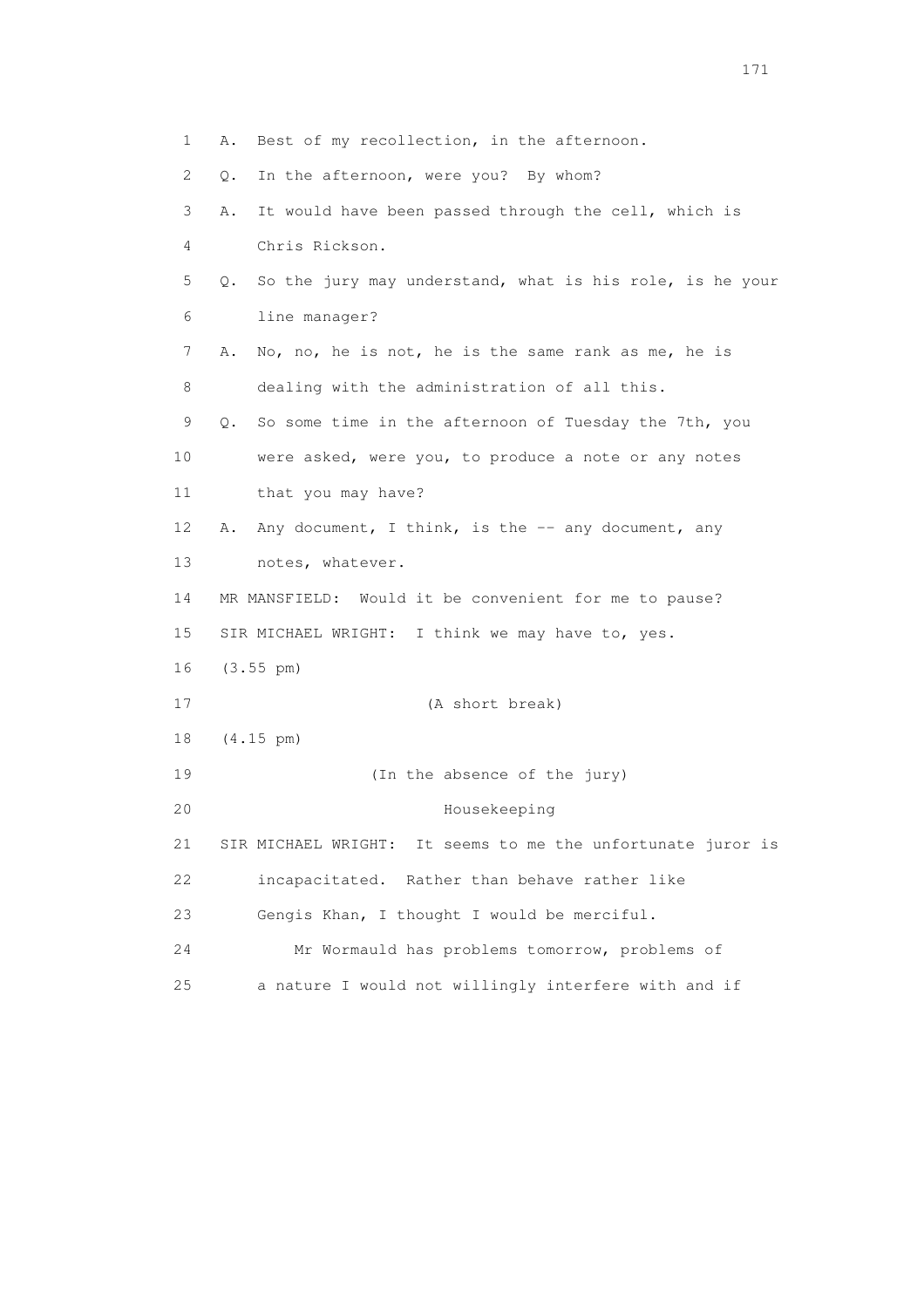1 anyone wants an explanation for that, they can ask him. 2 The way we propose to go ahead is to effectively 3 release Owen for the moment and start first thing, 4 10 o'clock tomorrow morning, with Inspector Esposito. 5 Mr Hough tells me that he reckons he will need two hours 6 to deal with Mr Esposito in-chief. On a day sitting 7 until 5, in other words, that gives us a total of three 8 and a half hours. Now, I want to hear from all of you 9 as to how you can properly, I won't say fill the three 10 and a half hours because I know you will have no 11 difficulty in doing that if left to yourselves but how 12 you can effectively accommodate that which you wish to 13 deal with, with the inspector, in the remaining three 14 and a half hours. Mr Mansfield? 15 MR MANSFIELD: Yes, I had made it clear, I still do, but he 16 is one of the most critical witnesses alongside 17 Commander Dick and I would expect to be two hours with 18 him. 19 SIR MICHAEL WRIGHT: Right. Mr Gibbs? 20 MR GIBBS: I should have thought about ten minutes. 21 SIR MICHAEL WRIGHT: Mr Stern? 22 MR STERN: Possibly half an hour. 23 SIR MICHAEL WRIGHT: Right, who is keeping score? Mr Hough. 24 Ms Leek? 25 MS LEEK: Possibly also half an hour, sir.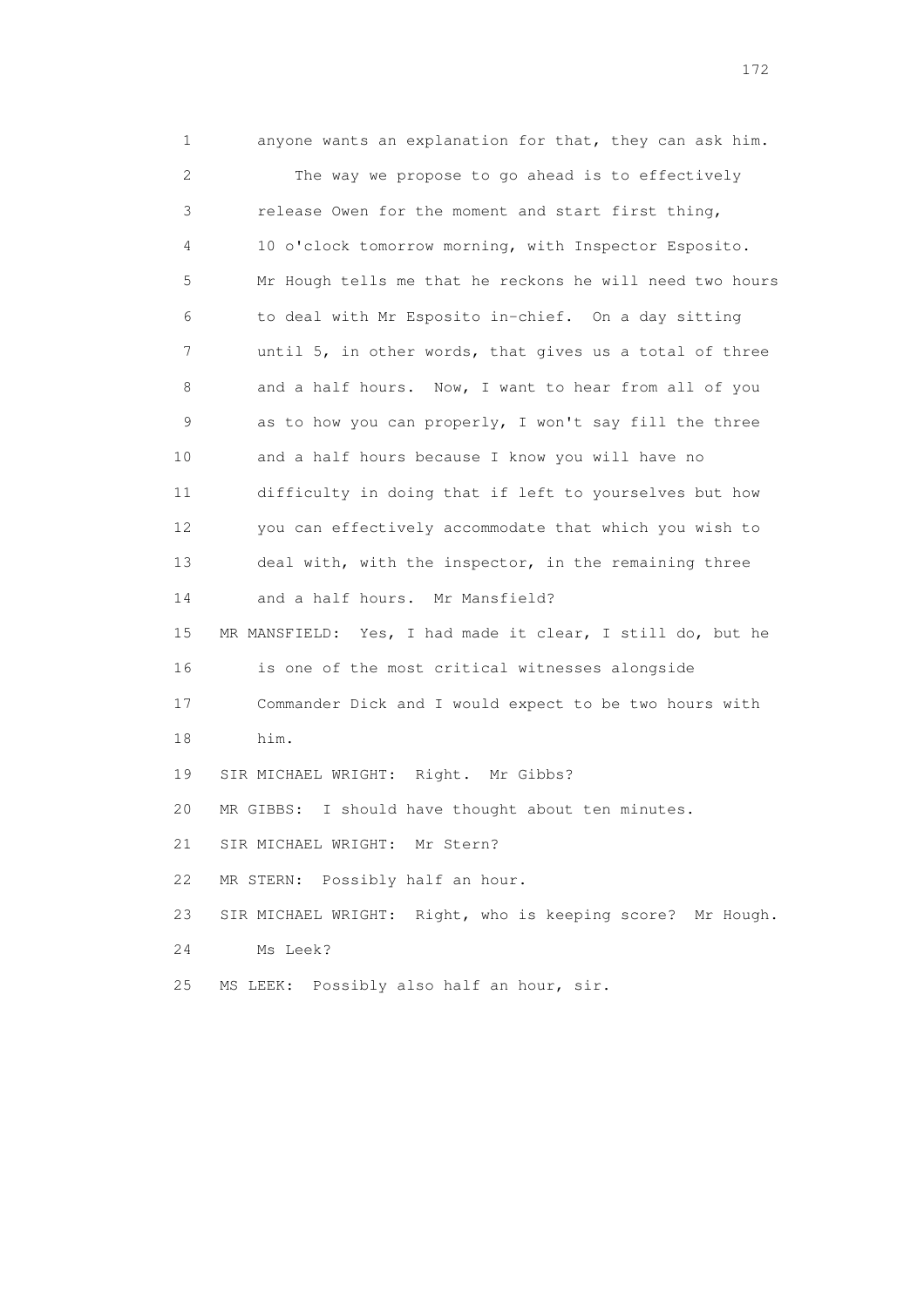1 SIR MICHAEL WRIGHT: Mr Perry?

2 MR PERRY: Sir, possibly 45 minutes.

 3 SIR MICHAEL WRIGHT: Your 45 minutes tend to expand to 4 an hour and a half. Can you try and keep it down? 5 MR PERRY: Sir, I will, it is someone I represent. 6 SIR MICHAEL WRIGHT: I know that. I have to say, and I will 7 be quite blunt with you, I thought the time spent on 8 Portnall Road this morning was very largely time wasted. 9 I am not going to withdraw that observation. That was 10 my view. 11 MR PERRY: Well, sir, I will be making submissions in due 12 course. 13 SIR MICHAEL WRIGHT: Very well. I know what you were 14 seeking to achieve, I thought you achieved it very 15 quickly and then went on. 16 Mr King I leave peacefully on one side. 17 Mr Horwell? 18 MR HORWELL: There was a fair bit to cover but having heard 19 of the time estimates by others, I imagine that by the 20 time it comes to me, there will be rather little, which 21 is what we do every single time cross-examination 22 arises. If I say quarter of an hour, I am sure that 23 I will be within that. 24 SIR MICHAEL WRIGHT: Okay. What's that come to? Absolutely 25 running up to the end.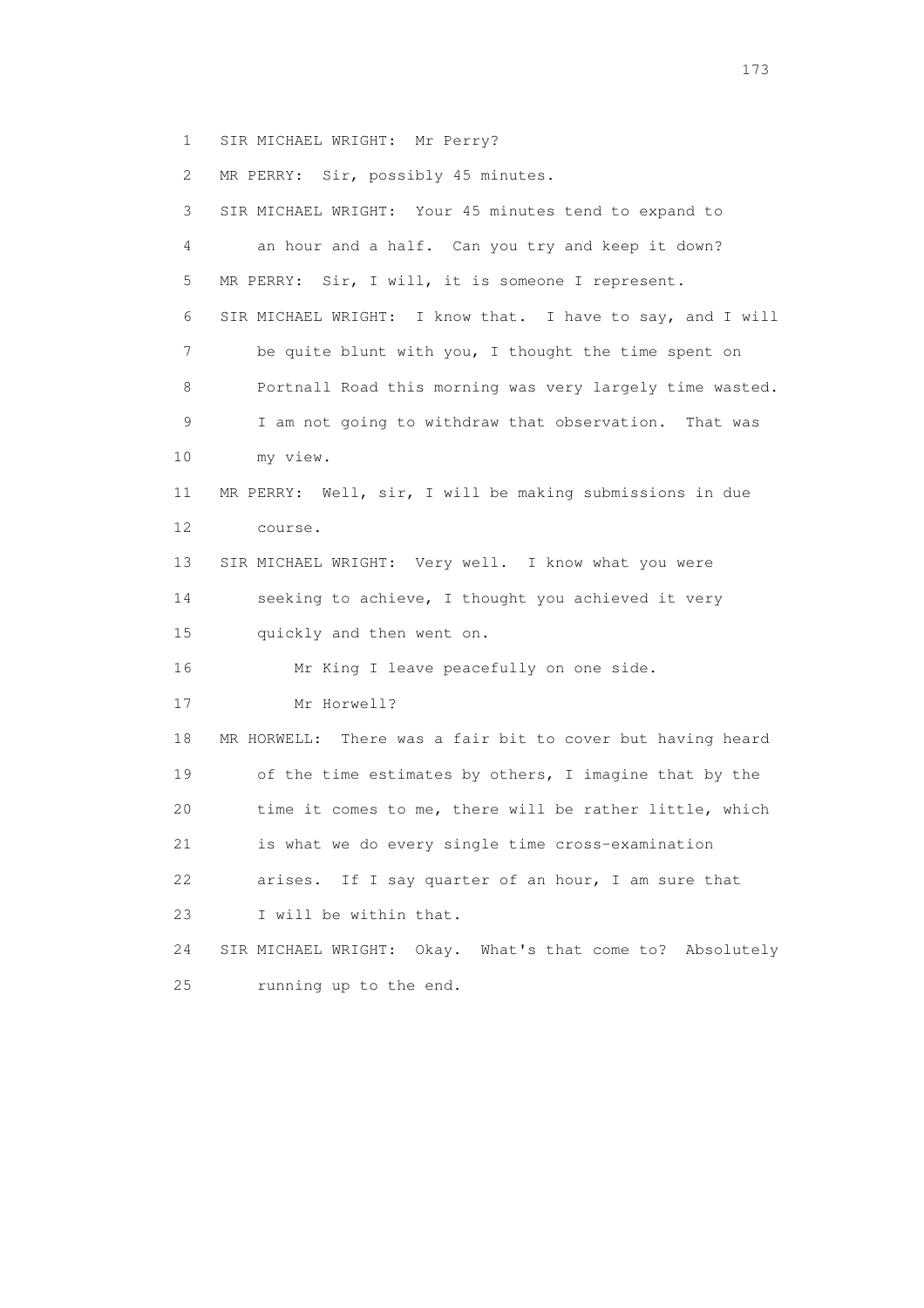1 MR HOUGH: Four hours and ten minutes.

 2 MR HILLIARD: No, it's near six. It's about six hours. So 3 we are all going to have to shave a bit off the time 4 tomorrow. 5 SIR MICHAEL WRIGHT: The second thing I want to know, I know 6 what Mr Mansfield's estimate is for this witness and 7 I think there is only another ten or 15 minutes. I am 8 very sorry you couldn't finish it off, I am sure you 9 would have wished to. In order to fit this witness back 10 in, at an appropriate time next week, can I ask you 11 please to again do the same process as to how much the 12 rest of you are going to want with Owen once 13 Mr Mansfield has finished with him. 14 Mr Gibbs? 15 MR GIBBS: Between five and ten minutes. 16 SIR MICHAEL WRIGHT: Mr Stern? 17 MR STERN: About ten minutes. 18 SIR MICHAEL WRIGHT: So far so good. 19 MS LEEK: No questions. 20 MR PERRY: I am very hesitant, sir, but I think about 30 21 minutes. 22 SIR MICHAEL WRIGHT: Very well, I hear what you say, as they 23 say. Mr King? 24 MR KING: Sir, I should say it's not impossible there may be 25 one or two questions but it will not be more than that.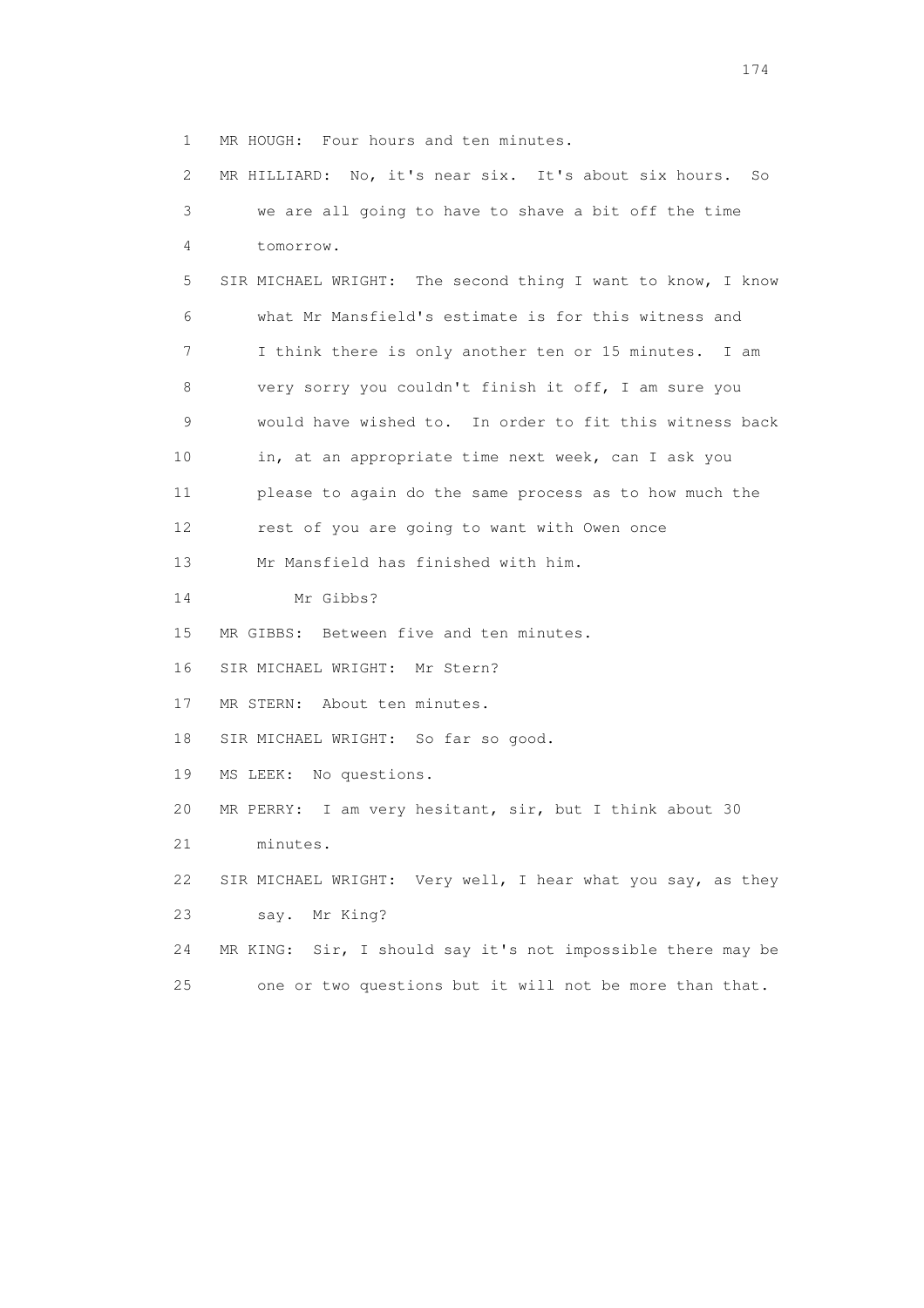1 SIR MICHAEL WRIGHT: Okay. Mr Horwell? 2 MR HORWELL: Very little, again due to those estimates, but

 3 if I were to say ten minutes I am sure I won't exceed 4 that. 5 MR HILLIARD: About an hour. 6 SIR MICHAEL WRIGHT: All right. At some point we will fit 7 Owen back in again for his evidence to be completed. 8 I am sure somebody is looking after him. Could it be 9 left on the basis that he is stood down for today and 10 will be asked to come back hopefully before the end of 11 the week. 12 MR HILLIARD: Yes, we will liaise with Mr Wormauld to make 13 sure we fix a time for that. 14 Sir, I am sure it's implicit and I know it's 15 difficult, if we can all see if we can get our bids down 16 a bit, we really just need to gain an hour and if it's 17 possible between us all and I include us as well, it 18 would be helpful to finish the witness tomorrow but 19 I know it's difficult. 20 SIR MICHAEL WRIGHT: Since we have these estimates, at the 21 risk of hearing howls of pain -- the jury have gone, 22 it's too late. All right, 10 o'clock. We will have to 23 go on past 5. 24 MR HILLIARD: I think there is a chance of doing it, if we

25 each just cut down by a little bit if we can.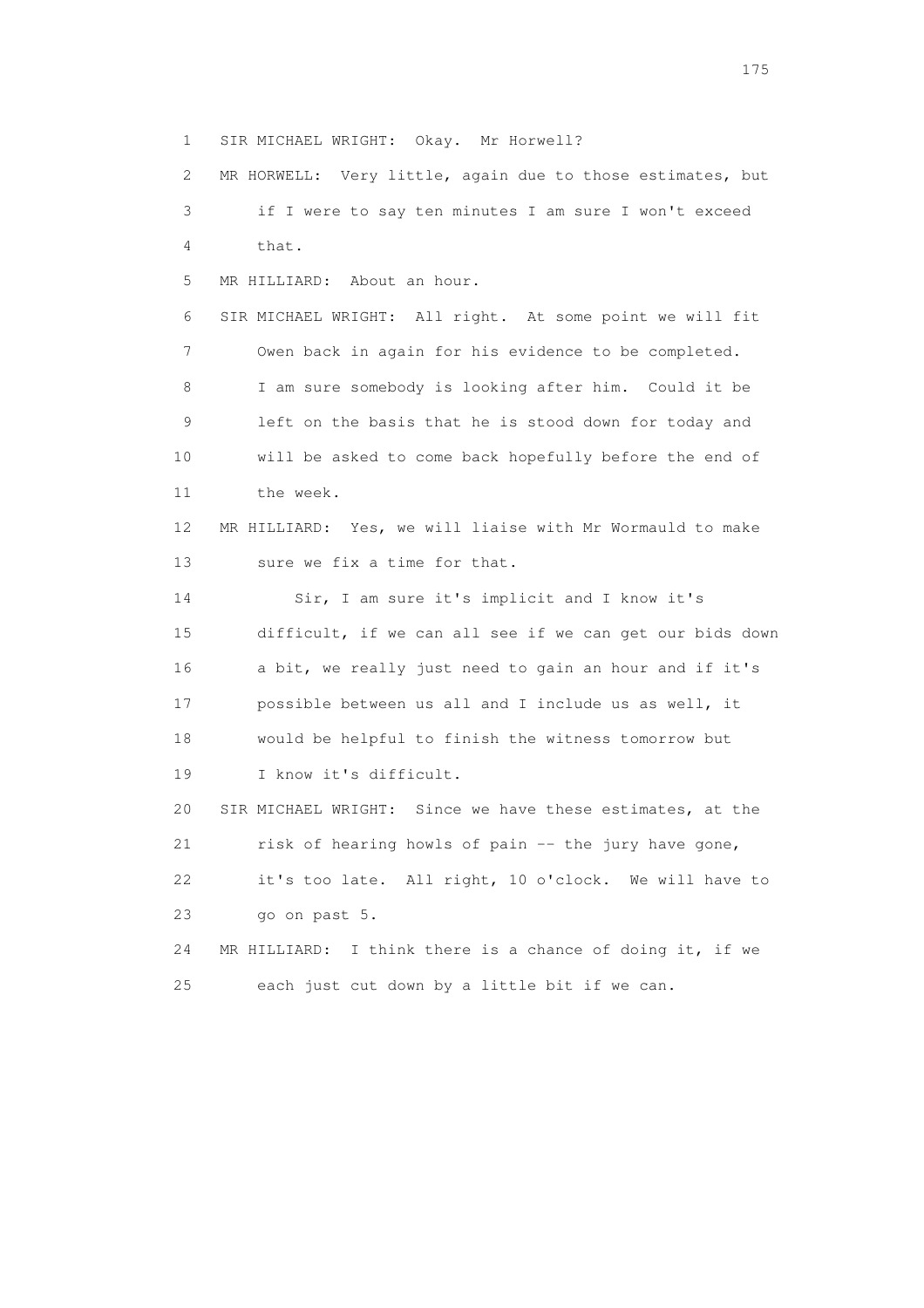1 SIR MICHAEL WRIGHT: And if necessary we will sit a bit 2 later. In that case, ladies and gentlemen, 10 o'clock 3 tomorrow. 4 (4.25 pm) 5 (The court adjourned until 10.00 am on 6 Tuesday, 14 October 2008)